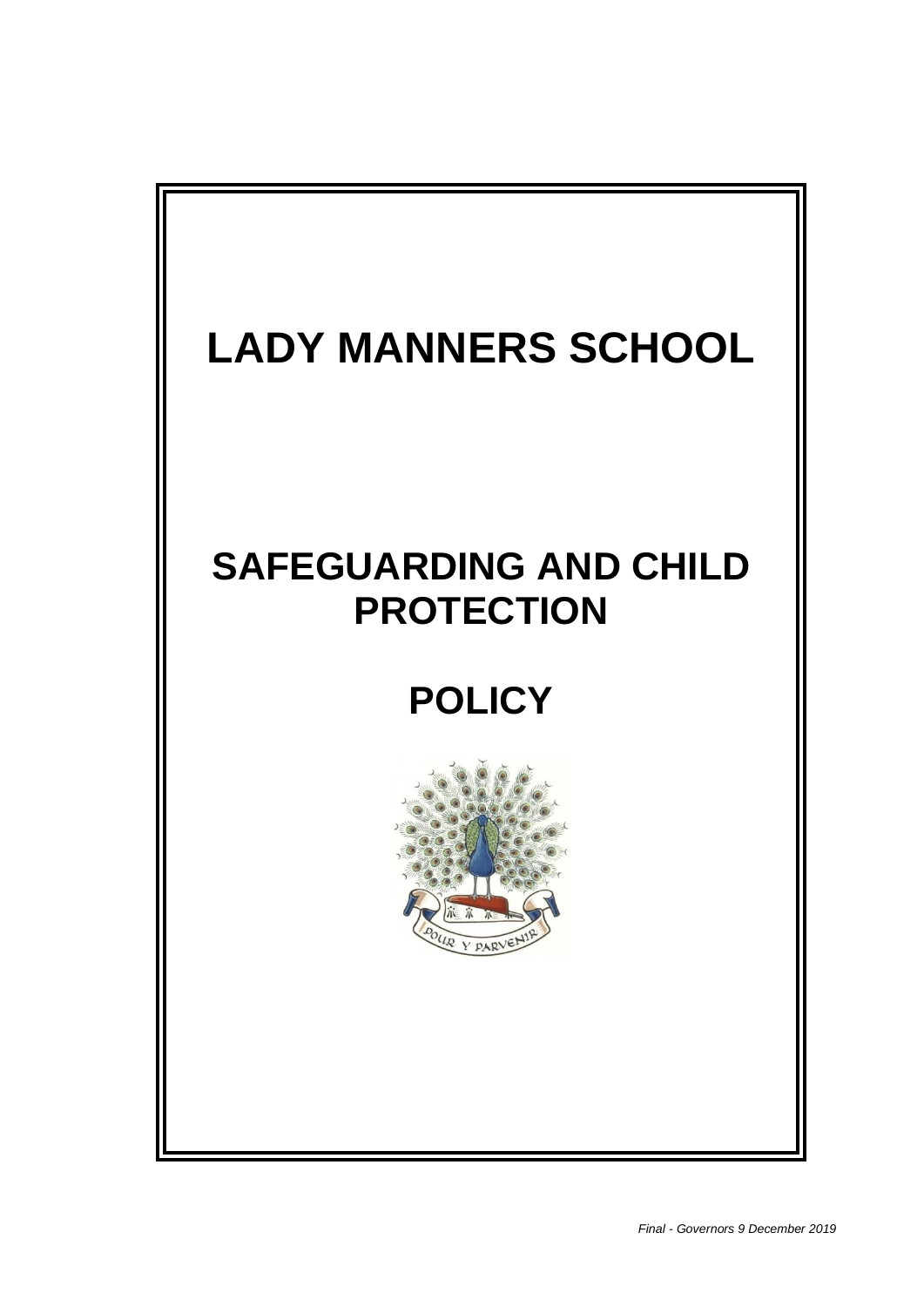#### **AIMS STATEMENT**

At Lady Manners School we strive to attain the highest standards in our work, have respect for others and develop our individual talents.

## **1. INTRODUCTION AND CONTEXT**

#### **1.1 Responsibilities**

Lady Manners School fully recognises its responsibilities for Child Protection and Safeguarding. This Policy sets out how the school will deliver these responsibilities.

This policy should be read in conjunction with:

["Working Together to Safeguard Children" \(July 2018\)](https://www.gov.uk/government/publications/working-together-to-safeguard-children--2) which is statutory guidance to be read and followed by all those providing services for children and families, including those in education. The guidance is available via the following link: https://www.gov.uk/government/publications/working-togetherto-safeguard-children--2

["Keeping Children Safe in Education"](https://www.gov.uk/government/publications/keeping-children-safe-in-education--2) (September 2019) which is the statutory guidance for Schools and Colleges. The guidance is available via the following link: https://www.gov.uk/government/publications/keeping-children-safe-ineducation--2

"What to Do if Worried a child is being Abused: Advice for Practitioners" (March 2015). The guidance is available via the following link: [https://www.gov.uk/government/uploads/system/uploads/attachment\\_data/fil](https://www.gov.uk/government/uploads/system/uploads/attachment_data/file/419604/What_to_do_if_you_re_worried_a_child_is_being_abused.pdf) e/419604/What to do if you re worried a child is being abused.pdf

["Information Sharing: Advice for practitioners](https://www.gov.uk/government/publications/safeguarding-practitioners-information-sharing-advice) providing safeguarding services to children, young people, parents and carers" (July 2018) . The guidance is available via the following link:

https://www.gov.uk/government/publications/safeguarding-practitionersinformation-sharing-advice

["The Prevent Duty](https://www.gov.uk/government/publications/protecting-children-from-radicalisation-the-prevent-duty) Departmental, advice for Schools and child care providers" (June 2015). The guidance is available via the following link: https://www.gov.uk/government/publications/protecting-children-fromradicalisation-the-prevent-duty

Furthermore, we will follow the procedures set out by the Derbyshire Safeguarding Children's Board:

<http://derbyshirescbs.proceduresonline.com/>

In accordance with the above procedures, the School carries out an annual audit of its Safeguarding provision (S175 Safeguarding Audit, which is a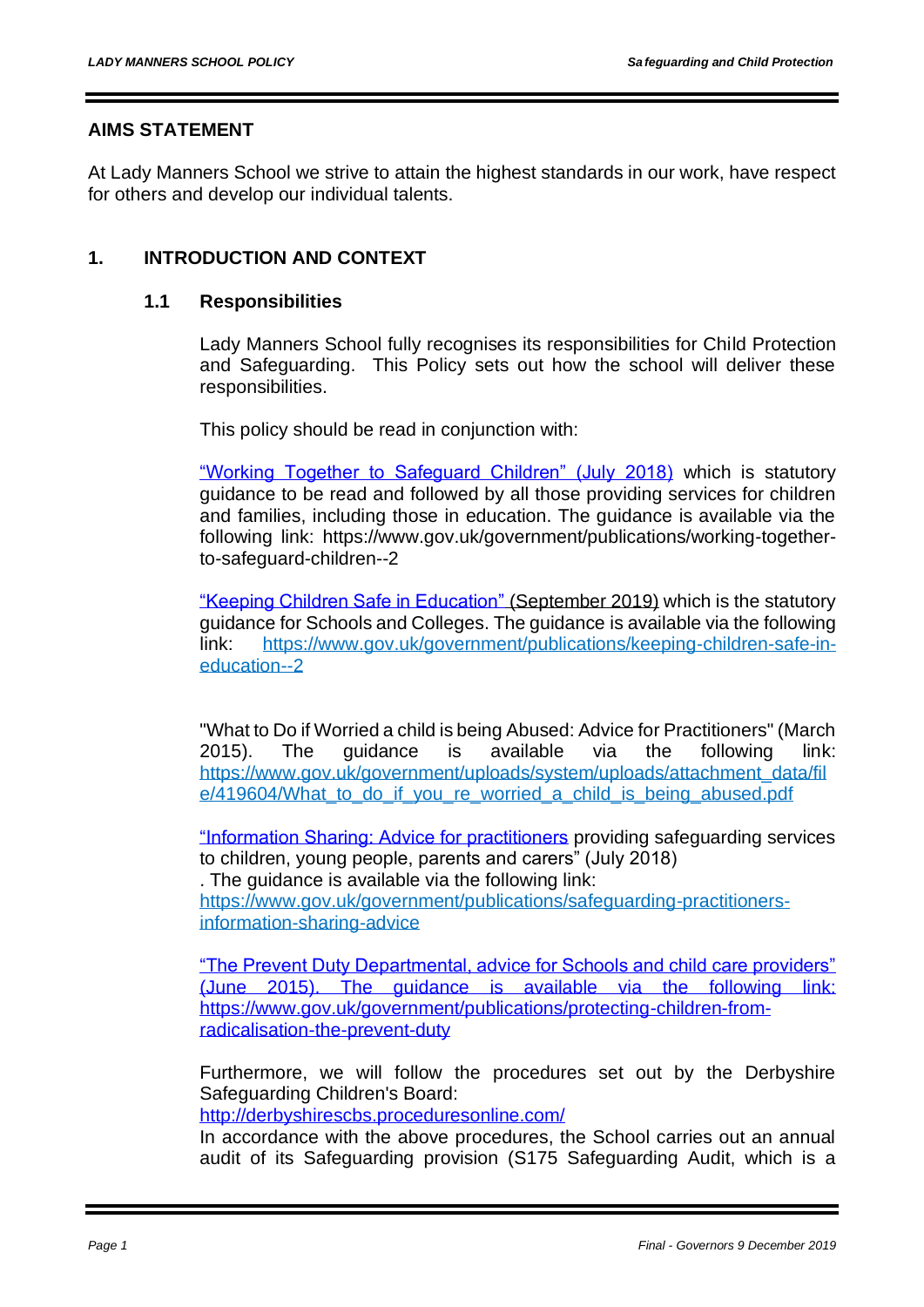requirement of the Education Act 2002 & 2006) a copy of which is sent to the Local Derbyshire Safeguarding Children Board

## **1.2 Principles**

Safeguarding arrangements at Lady Manners School are underpinned by three key principles:

- Safeguarding is everyone's responsibility: all staff, governors, volunteers and others carrying out work in the school play their full part in keeping children safe.
- That Lady Manners School operates a child-centred approach: a clear understanding of the needs, wishes, views and voices of children.
- That all staff, governors, volunteers and others carrying out work in the school have a clear understanding regarding abuse and neglect in all forms; including how to identify, respond and report. This also includes knowledge of the process for raising allegations against professionals (see **Appendix A**). All those working in school should feel confident that they can report all matters of safeguarding children where the information will be dealt with swiftly and securely, following the correct procedures with the safety and wellbeing of the students in mind at all times.
- We will aim to protect children using national, local and school child protection procedures.
- We aim to work in partnership and have an important role in multi-agency safeguarding arrangements as set out by Working Together To Safeguard Children 2018.

#### **1.3 Definitions**

**Child:** A child is anyone who has not yet reached their 18th birthday and is entitled to services or protection under the Children Act 1989, however, at Lady Manners School we are absolutely clear to staff and parents that our safeguarding protection and care apply to all young people who are students at the school.

**Staff:** The term staff used in this policy includes all employees and volunteers, contractors, agency workers and governors who carry out their role in the school.

#### **1.4 Policy**

There are six main elements to this policy, which are described in the following sections: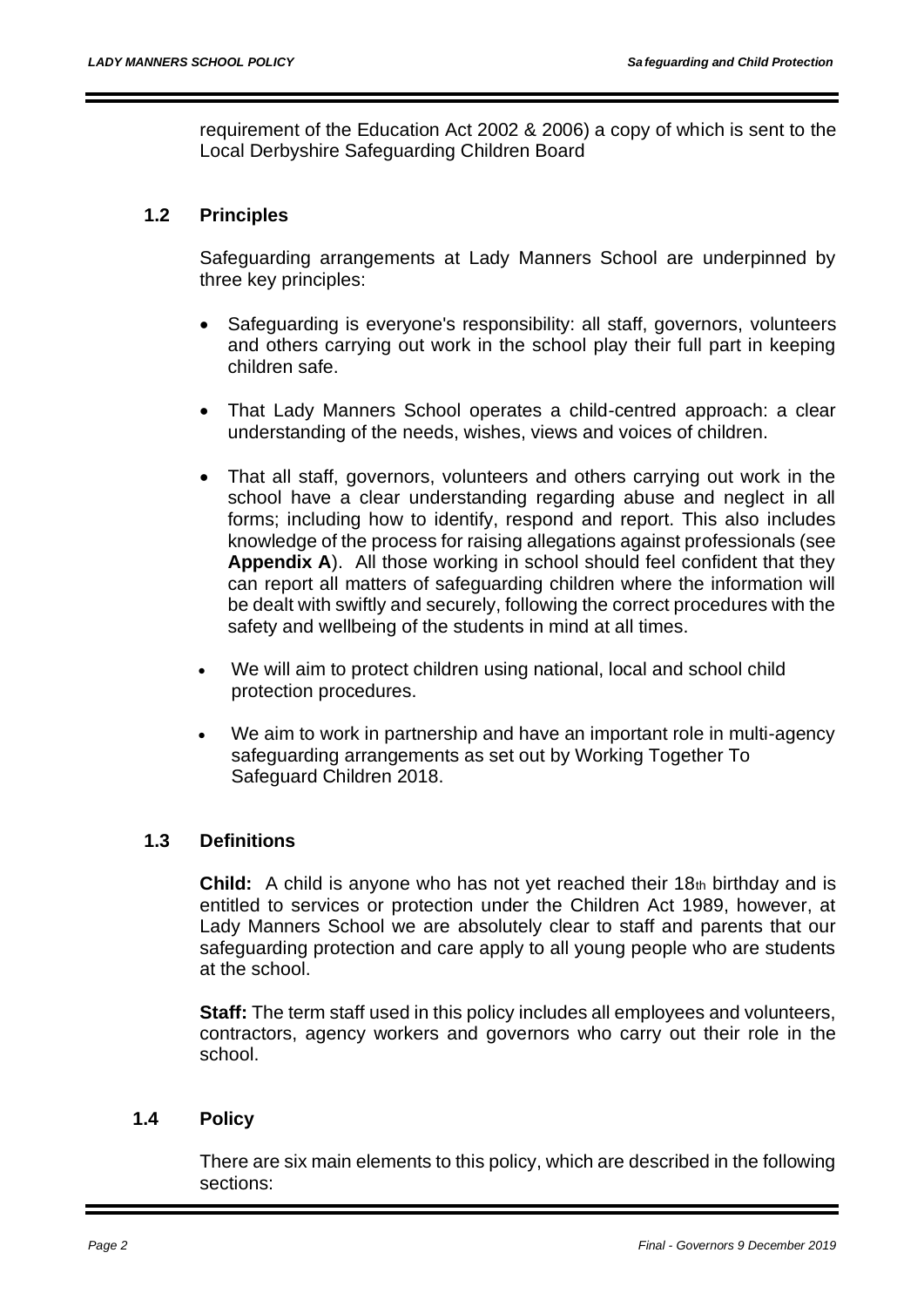- The types of abuse that are covered by the policy;
- The signs of abuse that staff should look out for;
- How to report a concern, who to go to within school/college; including how /who to report to at the relevant agencies;
- Roles and responsibilities for Safeguarding;
- Expectations of staff with regard to Safeguarding, and the procedures and processes that should be followed, including the support provided to students;
- How the school will ensure that all staff are appropriately trained. This includes receiving regular updates and undertaking annual whole school training in safeguarding.
- How the school will ensure that all staff are checked for their suitability to work within the school;
- How the policy will be managed and have its delivery overseen.

Through implementation of this policy we will ensure that our school provides a safe environment for children and young people to learn and develop. We will cross reference to other relevant policies and make reference to them in this policy where appropriate.

# **2. TYPES OF ABUSE**

#### **2.1 Children who may require early help**

Staff working within the school must be alert to the potential need for early help (see section 5) for a child who:

- is disabled and has specific additional needs.
- has special educational needs.
- is a young carer.
- is a privately fostered child.
- has returned home to their family from care.
- is showing signs of engaging in anti-social or criminal behaviour.
- is in a family circumstance presenting challenges for the child, such as substance abuse, adult mental health, domestic violence; and/or
- is showing early signs of abuse and/or neglect.
- is showing signs of displaying behaviour or views that are considered to be extreme.
- is misusing drugs or alcohol.
- not attending school or are at risk of exclusion from school.
- frequently goes missing from care or from home.
- is at risk of modern slavery, trafficking, exploitation, or radicalisation.
- not in education, training or employment after the age of 16 (NEET).

These children are more vulnerable and we will identify who our vulnerable students are, and ensure that staff know the processes to secure advice, help and support where needed.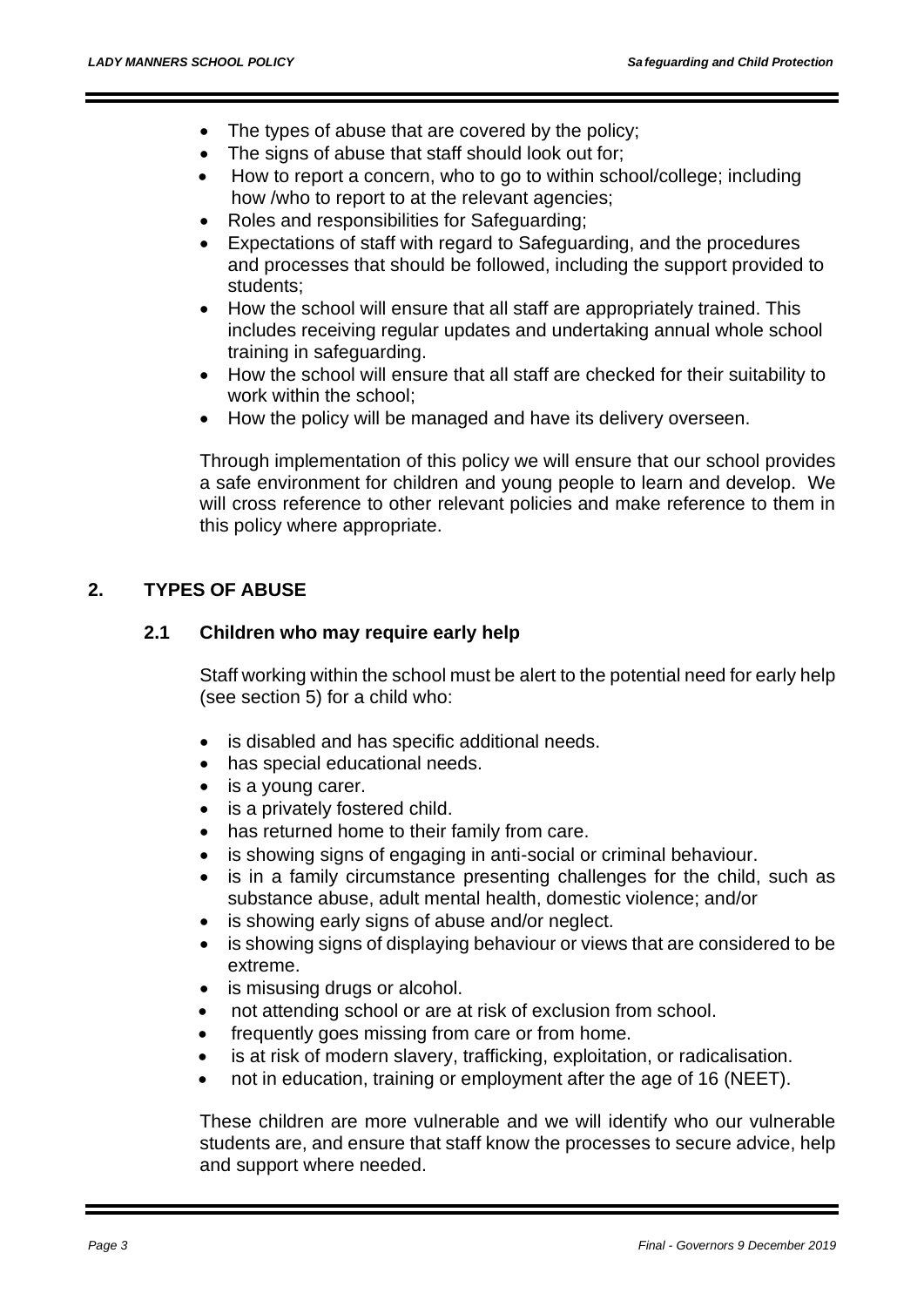#### **2.2 Child Abuse**

In relation to children, safeguarding and promoting their welfare is defined as:

- Protecting children from maltreatment
- Preventing impairment of children's' health or development
- Ensuring that children are growing up in circumstances consistent with the provision of safe and effective care
- Taking action to enable all children to have the best outcomes

There are four types of child abuse as defined in 'Working Together to Safeguard Children' (2018) which is defined in the 'Keeping Children Safe in Education Statutory Guidance 2019' as:

- **Physical Abuse -** may involve hitting, shaking, throwing, poisoning, burning/scalding, drowning, suffocating, or otherwise causing physical harm to a child. Physical harm may also be caused when a parent or carer fabricates the symptoms of, or deliberately induces, illness in a child.
- **Emotional Abuse -** is the persistent emotional maltreatment of a child such as to cause severe and persistent adverse effects on the child's emotional development. It may involve conveying to children that they are worthless or unloved, inadequate, or valued only insofar as they meet the needs of another person. It may include not giving the child opportunities to express their views, deliberately silencing them or 'making fun' of what they say or how they communicate. It may feature age or developmentally inappropriate expectations being imposed on children. These may include interactions that are beyond the child's developmental capability, as well as overprotection and limitation of exploration and learning, or preventing the child participating in normal social interaction. It may involve seeing or hearing the ill-treatment of another. It may involve serious bullying (including cyber bullying), causing children frequently to feel frightened or in danger, or the exploitation or corruption of children. Some level of emotional abuse is involved in all types of maltreatment of a child, though it may occur alone.
- **Sexual Abuse** involves forcing or enticing a child or young person to take part in sexual activities, not necessarily involving a high level of violence, whether or not the child is aware of what is happening. The activities may involve physical contact or non-contact activities, such as involving children in looking at, or in the production of, sexual images, watching sexual activities, encouraging children to behave in sexually inappropriate ways, or grooming a child in preparation for abuse (including via the internet). Sexual abuse is not solely perpetrated by adult males; women can also commit acts of sexual abuse, as can other children.
- **Neglect** is the persistent failure to meet a child's basic physical and/or psychological needs, likely to result in the serious impairment of the child's health or development. It may include a failure to: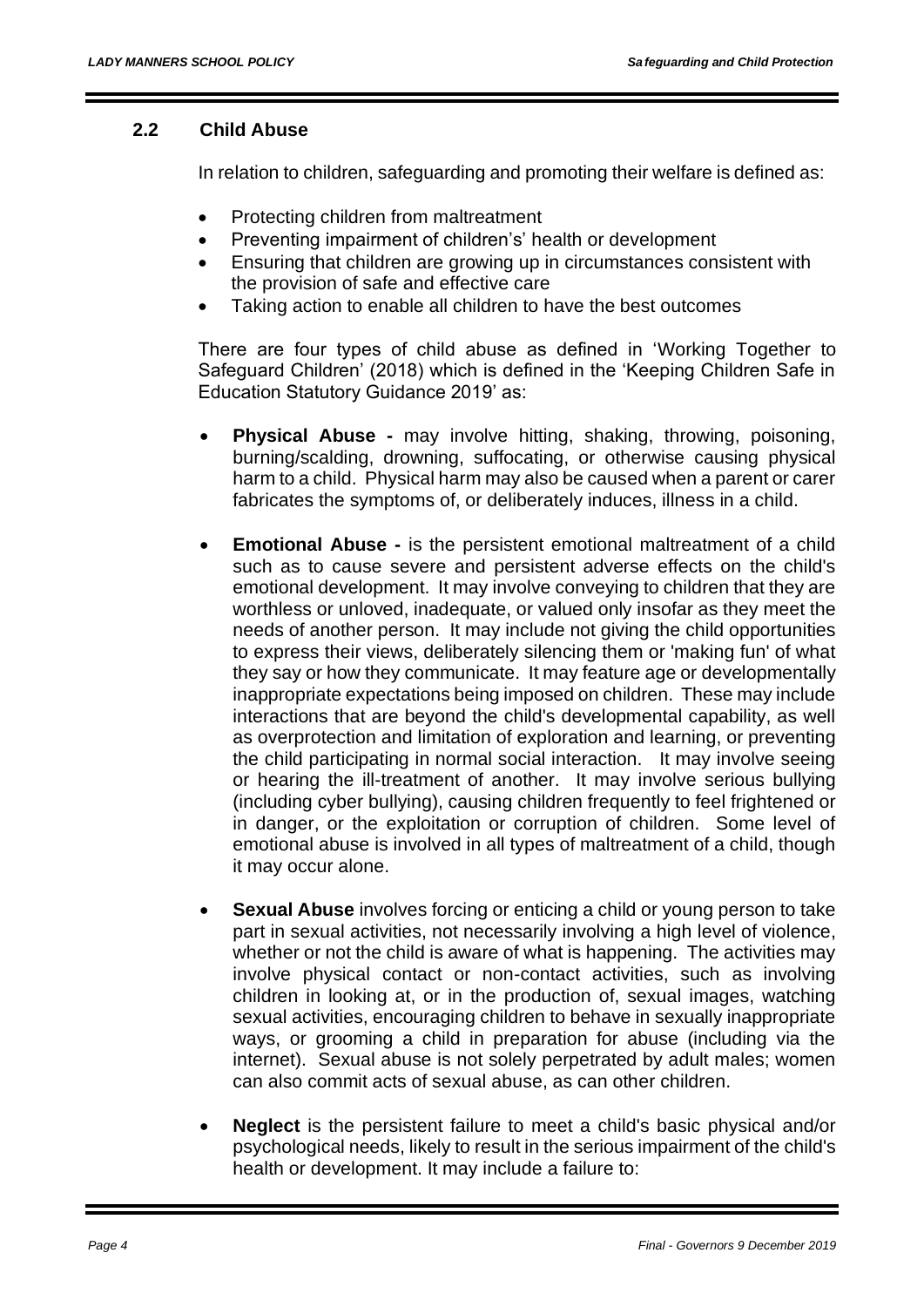- o Provide adequate food, clothing and shelter.
- o Protect a child from physical and emotional harm or danger.
- o Ensure adequate supervision (including the use of inadequate caregivers).
- o Ensure access to appropriate medical care or treatment.
- o Respond to a child's basic emotional needs

Bullying (including prejudice-based and cyber bullying) is also abusive which will include at least one of the defined categories of abuse. Further information can be found in the school's Anti-Bullying Policy.

#### **2.3 Specific Safeguarding Issues**

There are specific issues that have become critical in Safeguarding. All staff will be made familiar with them and processes are in place to identify, report, monitor on them. In addition, students are educated appropriately with regard to the issues.

- Bullying including cyber bullying
- Child Sexual Exploitation (CSE) and as defined by Working Together 2018
- Domestic Violence
- Drugs
- Fabricated or induced illness
- Faith abuse
- Female Genital Mutilation (FGM)
- Forced Marriage
- Gangs and Youth Violence
- Gender based violence/Violence against women and girls (VAWG)
- Hate
- Mental Health
- Private Fostering
- Preventing radicalisation
- On line abuse/sexting/upskirting
- Peer on peer abuse
- Serious violent crime
- Teenage Relationship abuse
- **Trafficking**
- Missing children and vulnerable adults
- Child sexual abuse within the family
- Poor parenting, particularly in relation to babies and young children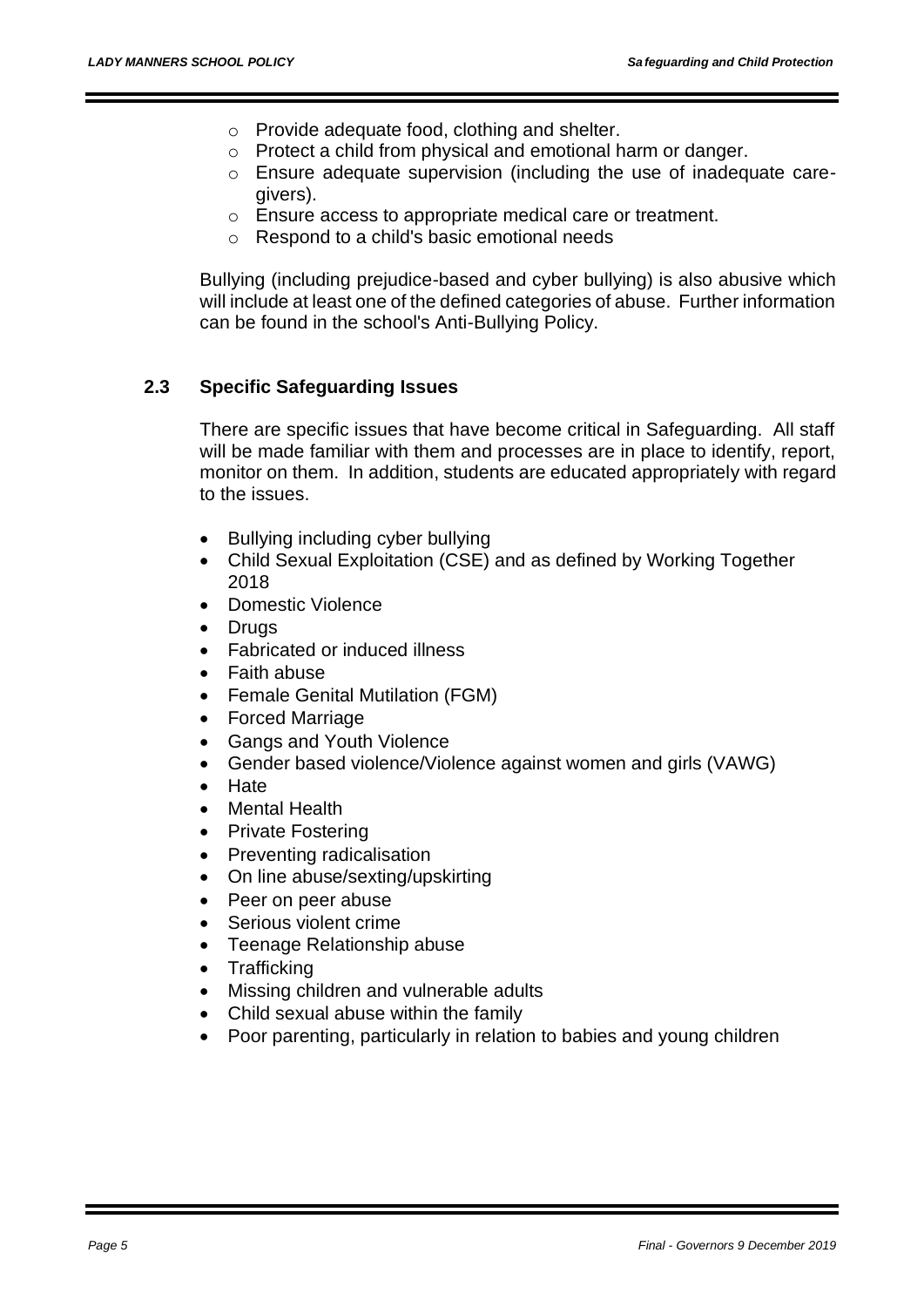#### **3. SIGNS OF ABUSE**

#### **3.1 Physical Abuse**

Most children will collect cuts and bruises and injuries, and these should always be interpreted in the context of the child's medical / social history, developmental stage and the explanation given. Most accidental bruises are seen over bony parts of the body, e.g. elbows, knees, shins, and are often on the front of the body. Some children, however, will have bruising that is more than likely inflicted rather than accidental.

Important indicators of physical abuse are bruises or injuries that are either unexplained or inconsistent with the explanation given; these can often be visible on the 'soft' parts of the body where accidental injuries are unlikely, e.g., cheeks, abdomen, back and buttocks. A delay in seeking medical treatment when it is obviously necessary is also a cause for concern.

The physical signs of abuse may include:

- Unexplained bruising, marks or injuries on any part of the body.
- Multiple bruises; in clusters, often on the upper arm, outside of the thigh.
- Cigarette burns.
- Human bite marks.
- Broken bones.
- Scalds, with upward splash marks.
- Multiple burns with a clearly demarcated edge.

Changes in behaviour that can also indicate physical abuse:

- Fear of parents being approached for an explanation.
- Aggressive behaviour or severe temper outbursts.
- Flinching when approached or touched.
- Reluctance to get changed, or adjust clothing, for example in hot weather.
- Depression.
- Withdrawn behaviour.
- Running away from home.

#### **3.2 Emotional Abuse**

Emotional abuse can be difficult to identify as there are often no outward physical signs. Indications may be a developmental delay due to a failure to thrive and grow, however, children who appear well-cared for may nevertheless be emotionally abused by being taunted, put down or belittled. They may receive little or no love, affection or attention from their parents or carers. Emotional abuse can also take the form of children not being allowed to mix or play with other children.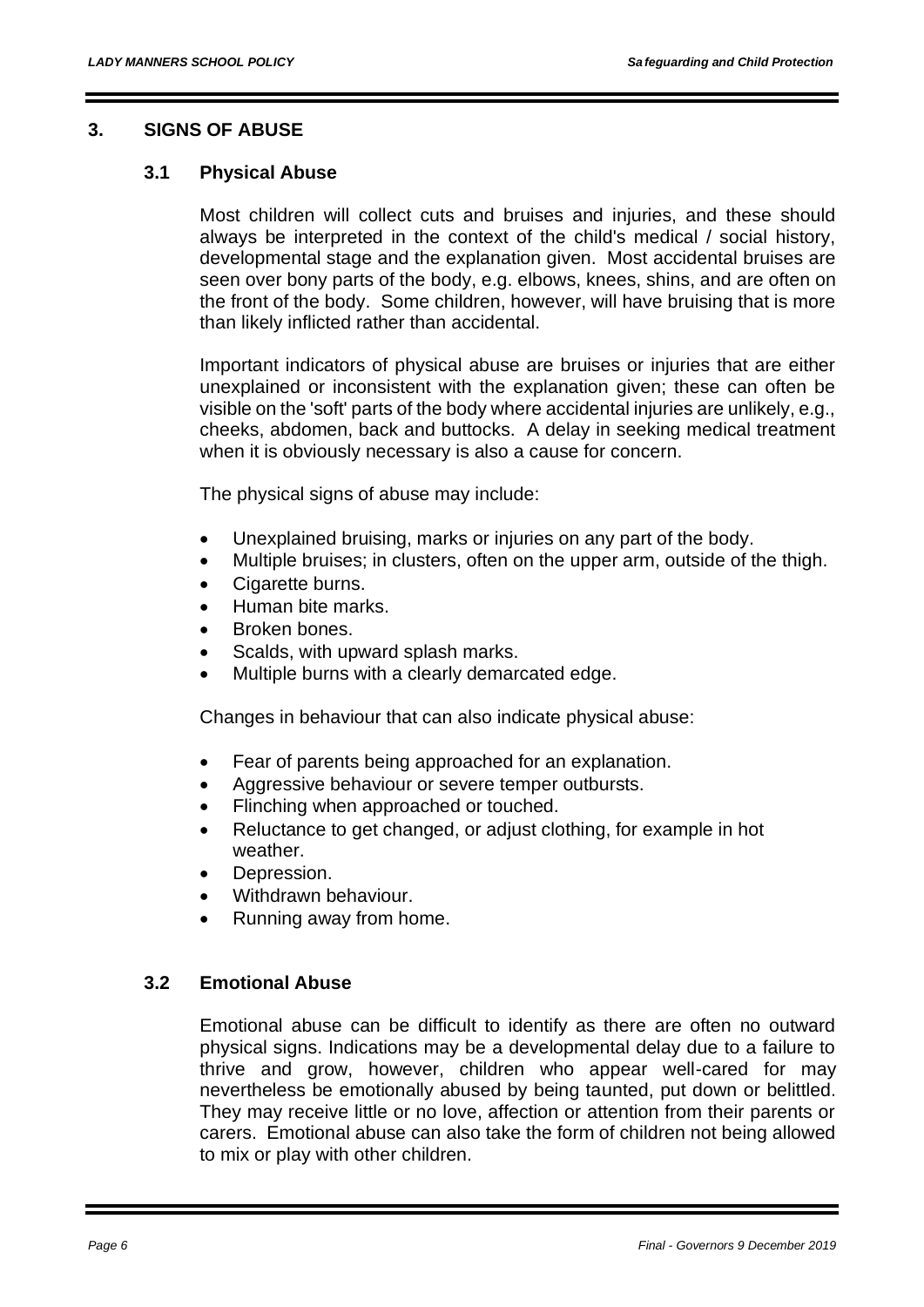Changes in behaviour which can indicate emotional abuse include:

- Neurotic behaviour e.g. sulking, hair twisting, rocking.
- Being unable to play.
- Fear of making mistakes.
- Sudden speech disorders.
- Self-harm.
- Fear of parent being approached regarding their behaviour.
- Developmental delay in terms of emotional progress.

#### **3.3 Sexual Abuse**

It is recognised that there is underreporting of sexual abuse within the family. Staff should play a crucial role in identifying / reporting any concerns that they may have through, for example, the understanding the indicators of behaviour in older children which may be underlining of such abuse.

All staff and volunteers should be aware that men, women or other children are potential perpetrators. Girls and boys of any age may be the victim of sexual abuse. Indications of sexual abuse may be physical or from the child's behaviour. In all cases, children who inform someone about sexual abuse do so because they want it to stop. It is important, therefore, that they are listened to and taken seriously.

The physical signs of sexual abuse may include:

- Pain or itching in the genital area
- Bruising or bleeding near genital area
- Sexually transmitted disease
- Vaginal discharge or infection
- Stomach pains
- Discomfort when walking or sitting down
- **Pregnancy**

Changes in behaviour which can also indicate sexual abuse include:

- Sudden or unexplained changes in behaviour e.g. becoming aggressive or withdrawn
- Fear of being left with a specific person or group of people
- Having nightmares
- Running away from home
- Sexual knowledge which is beyond their age, or developmental level
- Sexual drawings or language
- **Bedwetting**
- Eating problems such as overeating or anorexia
- Self-harm or mutilation, sometimes leading to suicide attempts
- Saying they have secrets they cannot tell anyone about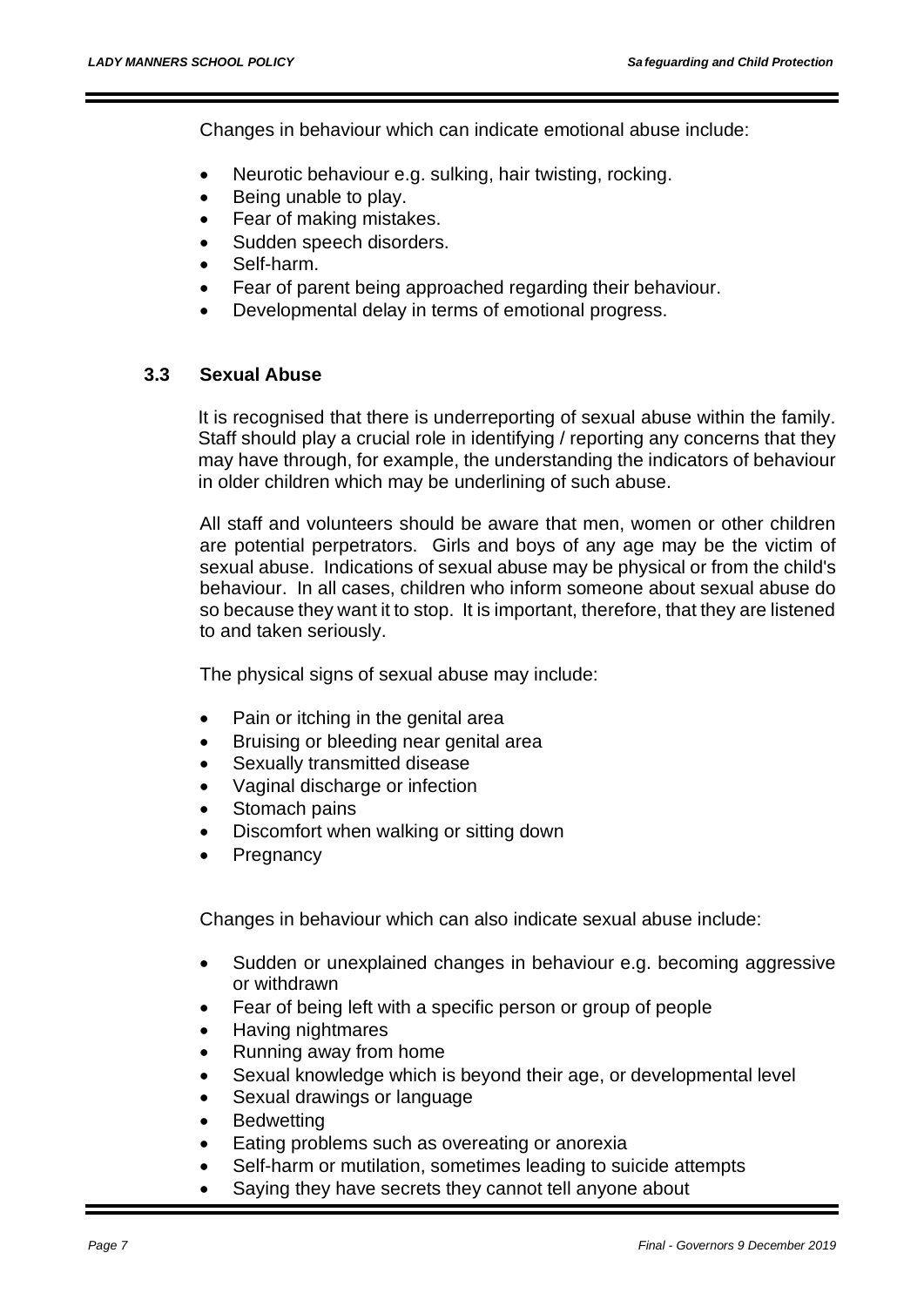- Substance or drug abuse
- Suddenly having unexplained sources of money
- Not being allowed to have friends (particularly in adolescence)
- Acting in a sexually explicit way towards adults

#### **3.4 Neglect**

It can be difficult to recognise neglect, however its effects can be long term and damaging for children.

The physical signs of neglect may include:

- Being constantly dirty or 'smelly'.
- Constant hunger, sometimes stealing food from other children.
- Losing weight, or being constantly underweight.
- Inappropriate or dirty clothing.

Neglect may be indicated by changes in behaviour which may include:

- Mentioning being left alone or unsupervised.
- Not having many friends.
- Complaining of being tired all the time.
- Not requesting medical assistance and/or failing to attend appointments.

#### **3.5 Specific Safeguarding Issues**

In understanding the signs and indicators of specific issues listed earlier in this policy, Lady Manners School will incorporate signs of abuse and specific safeguarding issues in safeguarding into briefings, staff induction training, and ongoing development training for staff. The school/college will also access broad Government guidance, local procedures, strategies and tools through the [Derbyshire Safeguarding Childrens Board](http://www.derbyshirescb.org.uk/)

The Designated Leads and those with responsibility for safeguarding will use the information available to them in "Derbyshire Schools Net: Keeping Children [Safe in Education"](https://schoolsnet.derbyshire.gov.uk/keeping-children-safe-in-education/keeping-children-safe-in-education.aspx) to help all staff develop the knowledge and understanding pertaining to national and local emerging concerns.

#### **3.6 Prevent Duties**

Lady Manners School will ensure all staff adhere to their duties in the Prevent guidance 2015 to prevent radicalisation. The Headteacher and Chair of Governors will:

• Establish or use existing mechanisms for understanding the risk of extremism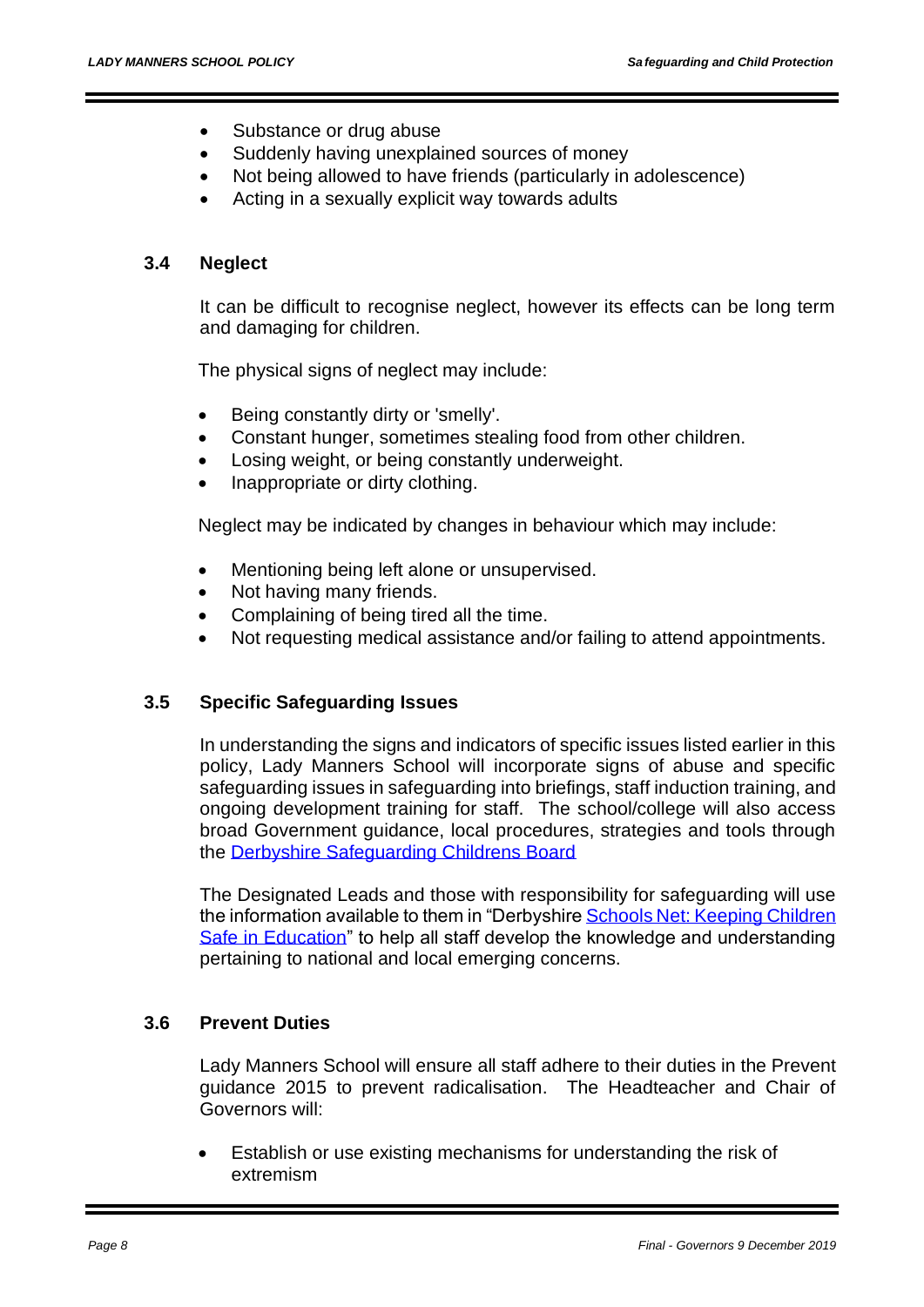- Ensure staff understand the risk and build capabilities to deal with issues arising
- Communicate the importance of the duty
- Ensure all staff implement the duty

Lady Manners School will respond to any concern about Prevent as a Safeguarding concern and will report in the usual way using local Safeguarding Procedures. We will seek to work in partnership, undertaking risk assessments where appropriate and proportionate to risk, building our children's resilience to radicalisation. A referral will be made into CHANNEL where the risk is identified and the pupil/student may need de-radicalisation.

Lady Manners School is committed to providing effective filtering and monitoring systems and this will include monitoring the activities of children when on-line in the school and actions taken relevant to the activity.

# **3.7 Child Sexual Exploitation (Child Protection)**

Risk factors may include:

- Going missing
- Engagement in offending
- Disengagement from education
- Using drugs or alcohol
- Unexplained gifts/money
- Repeat concerns about sexual health
- Decline in emotional wellbeing

All suspected or actual cases of CSE are a Safeguarding concern in which Child Protection procedures will be followed; this will include a referral to the police. If any staff are concerned about a child, they will refer to the Safeguarding Designated Lead/s within the School

#### **3.8 Female Genital Mutilation (FGM) (Child Protection)**

The school recognises and understands that there is now a mandatory reporting duty for all teachers to report to the police where it is believed an act of FGM has been carried out on a girl under 18 in the UK. Failure to do so may result in disciplinary action being taken.

All suspected or actual cases of FGM are a Safeguarding concern in which Safeguarding procedures will be followed; this will include a referral to the police. If any staff are concerned about a child, they will refer to the Safeguarding Designated Lead/s within the School.

Signs may include:

days absent from school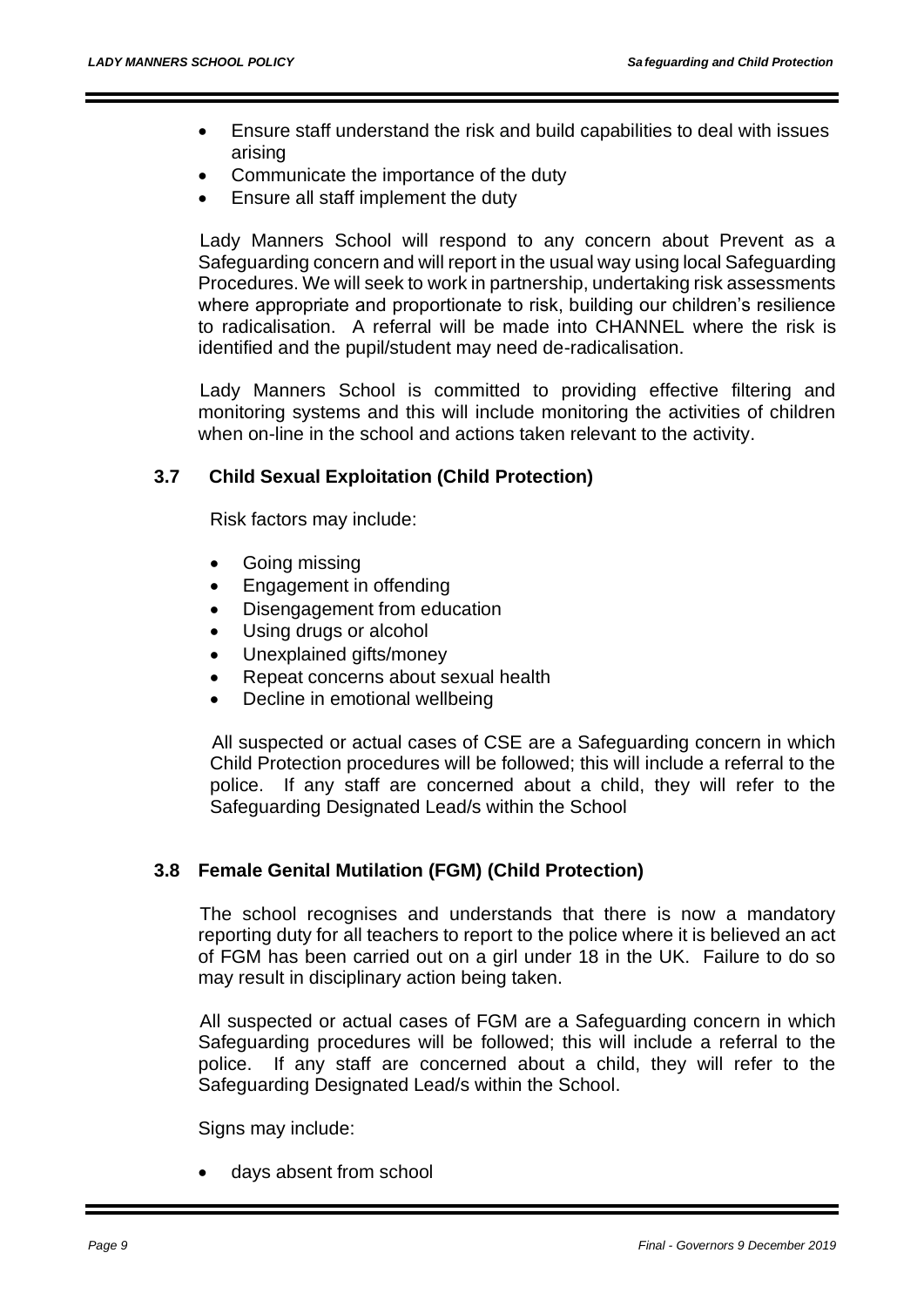- not participating in Physical Education
- in pain/has restricted movement/frequent and long visits to the toilet/broken limbs
- confides that she is having a special procedure, cut or celebration
- unauthorised and or extended leave, vague explanations or plans for removal of a female in a high risk category\* especially over the summer period
- plans to take a holiday which may be unauthorised, unexplained or extended in a country known to practice FGM

\*parents from a country where it is known that FGM is practiced.

#### **3.9 Allegations of abuse against other children/Peer on Peer abuse (Child Protection)**

We recognise that some children abuse other children or their peers. The reasons for this are complex and are often multi-faceted. We understand that we need to have clear mechanisms and procedures in place to identify and report incidents or concerns. We aim to reduce this behaviour and any related incidents with an expectation to eliminate this conduct in the school.

Peer on peer abuse is a Safeguarding concern and will require a discussion with the Designated Safeguarding Lead who will seek advice from agencies and professionals including reference to the Safeguarding procedures as outlined by the local authority. This may mean a referral into the Police and Social Care. The school will consider and may apply the disciplinary policy. The school will offer support to a victim.

We recognise peer on peer abuse can take some of these forms:

- language seen as derogatory, demeaning, inflammatory
- unwanted banter
- sexual harassment
- upskirting
- sexual violence
- hate
- homophobia
- based on gender differences and orientation
- based on difference

We will pay adherence to the guidance "Sexual Violence and Sexual Harassment in Schools/Colleges between children" (December 2017) and have a strategy in the school to identify, report and respond to any issues/incidents raised. We aim to challenge this type of abuse. We also aim to use approaches in the curriculum to address and tackle peer on peer abuse.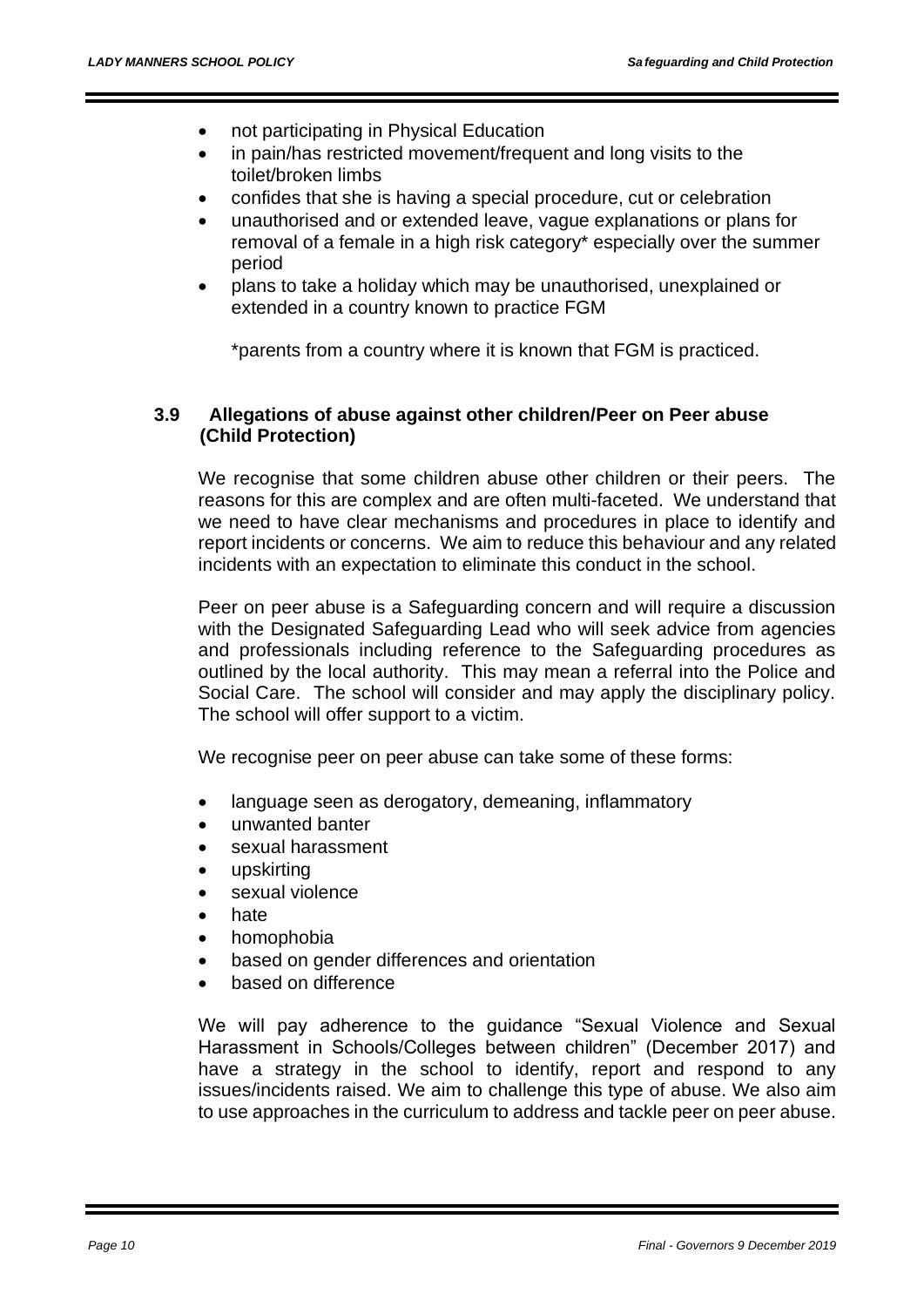## **3.10 The sending of indecent images from one person to another through Digital Media Devices**

Lady Manners School accepts that this is a Safeguarding concern and one that is increasing which requires a robust response. We will seek advice from agencies and professionals acknowledging that there are both national and local guidance that we need to adhere to in order to tackle the concerns and work in partnership with our agencies.

We will refer to:

- [Derby City & Derbyshire Thresholds Document](http://www.proceduresonline.com/derbyshire/scbs/user_controlled_lcms_area/uploaded_files/DSCB-Thresholds.pdf)
- ["Sexting in Schools & Colleges: Responding to incidents & safeguarding](https://www.gov.uk/government/uploads/system/uploads/attachment_data/file/609874/6_2939_SP_NCA_Sexting_In_Schools_FINAL_Update_Jan17.pdf)  [young people" UK Council for child internet safety](https://www.gov.uk/government/uploads/system/uploads/attachment_data/file/609874/6_2939_SP_NCA_Sexting_In_Schools_FINAL_Update_Jan17.pdf)
- The DfE guidance 2018 on Searching Screening and Confiscation Advice [for Schools](https://www.gov.uk/government/publications/searching-screening-and-confiscation)

#### **3.11 The criminal exploitation of children: County Lines**

Signs which may indicate criminal exploitation:

- Persistently going missing from school or home and / or being found outof-area
- Unexplained acquisition of money, clothes, or mobile phones
- Excessive receipt of texts /phone calls
- Relationships with controlling /older individuals or groups
- Leaving home / care without explanation
- Suspicion of physical assault /unexplained injuries
- Parental concerns
- Carrying weapons
- Significant decline in school results / performance
- Gang association or isolation from peers or social networks
- Self-harm or significant changes in emotional well-being

Criminal exploitation of children is a Safeguarding concern and will require a discussion with the Designated Safeguarding Lead who will seek advice from agencies and professionals; including, reference to the Safeguarding procedures as outlined by the local authority. This will mean a referral into the Police and Social Care. The school/college will offer support to a victim.

# **3.12 Carrying knifes/offensive Weapons and Gang Culture**

Bringing and carrying a knife/offensive weapon onto school premises is a criminal offence and immediate action will be taken by calling the police and informing the informed.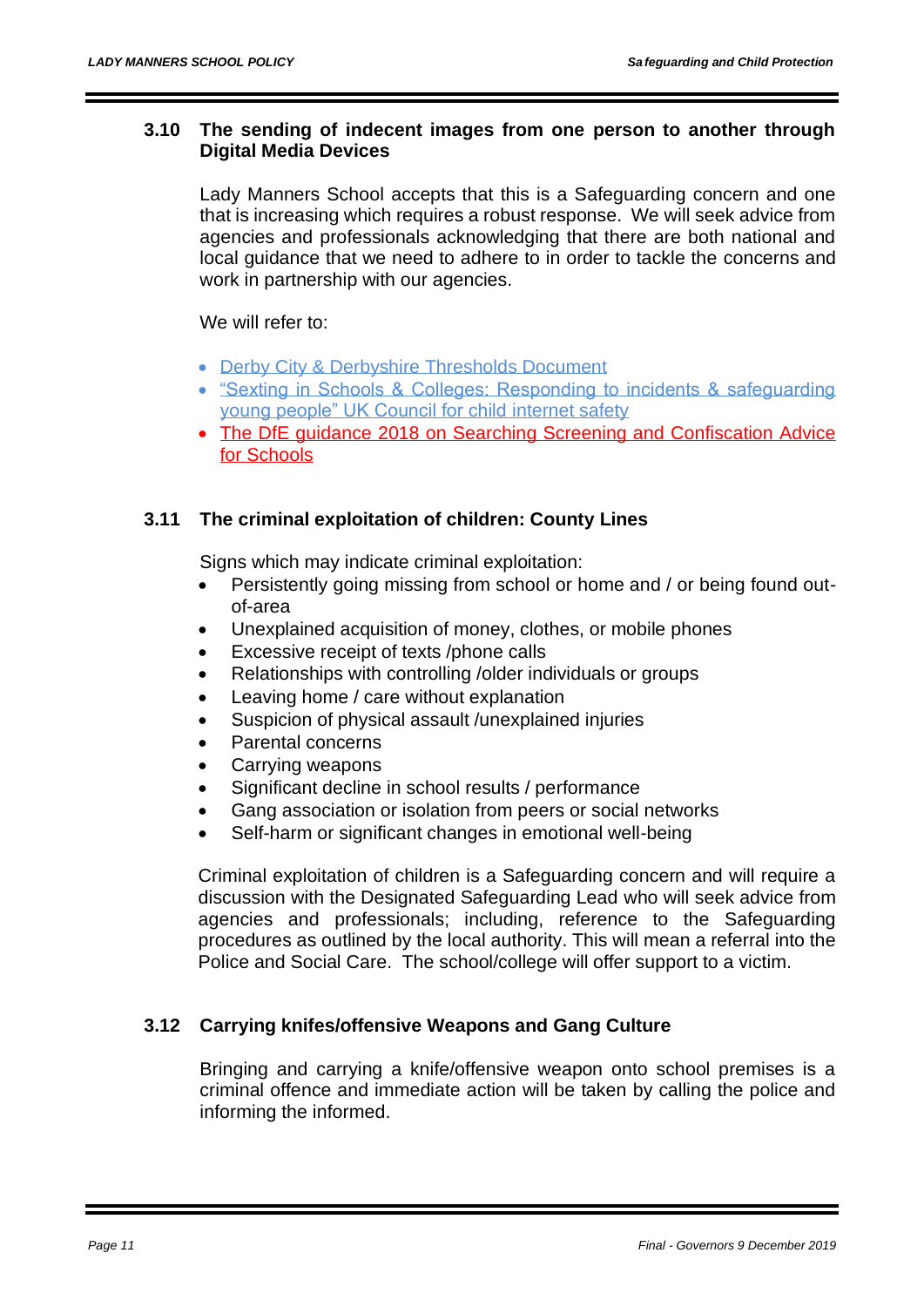The guidance on Searching, Screening and Confiscation for Headteachers, schools and Governors, January 2018 will be consulted and the school will consider application of the disciplinary procedure.

If a member of staff suspects a student is involved in gang culture, this is a safeguarding concern and will require a discussion with the Designated Safeguarding Lead who will seek advice from agencies and professionals including reference to the Safeguarding procedures as outlined by the local authority. The student may be an exploited child and victim to which the school will offer support.

# **3.13 Serious Violent Crime**

Possible indicators that may signal that children are at risk from, or involved with, serious violent crime are:

- Unexplained gifts or new possessions. These can indicate that children have been approached by or involved with individuals associated with criminal networks or gangs
- Increased absence from school
- Change in friendship or relationships with others or groups
- Significant decline in performance
- Signs of self harm or significant change in well being
- Signs or assault or unexplained injuries

If a member of staff suspects a student is involved in serious violent crime, this is a safeguarding concern and will require a discussion with the Designated Safeguarding Lead who will seek advice from agencies and professionals including reference to the Safeguarding procedures as outlined by the local authority. The student may be an exploited child and victim to which the school will offer support.

#### **4. SAFEGUARDING ROLES AND RESPONSIBILITIES**

#### **4.1 All staff have responsibility for the following:**

- Being aware of the Derby and Derbyshire Safeguarding Procedures, <http://derbyshirescbs.proceduresonline.com/index.htm> and ensuring these procedures are followed.
- Listening to, and seeking out, the views, wishes and feelings of children, ensuring in this that the child's voice is heard and referred to.
- Knowing who the School Designated Lead and Deputy Designated Lead for Safeguarding are and the relevant link person for Children in Care/Looked After Children, SEND and Anti- Bullying, including who is the School link Governor for Child Protection, the Link Governor for Anti-Bullying and Safeguarding (see **Appendix B**).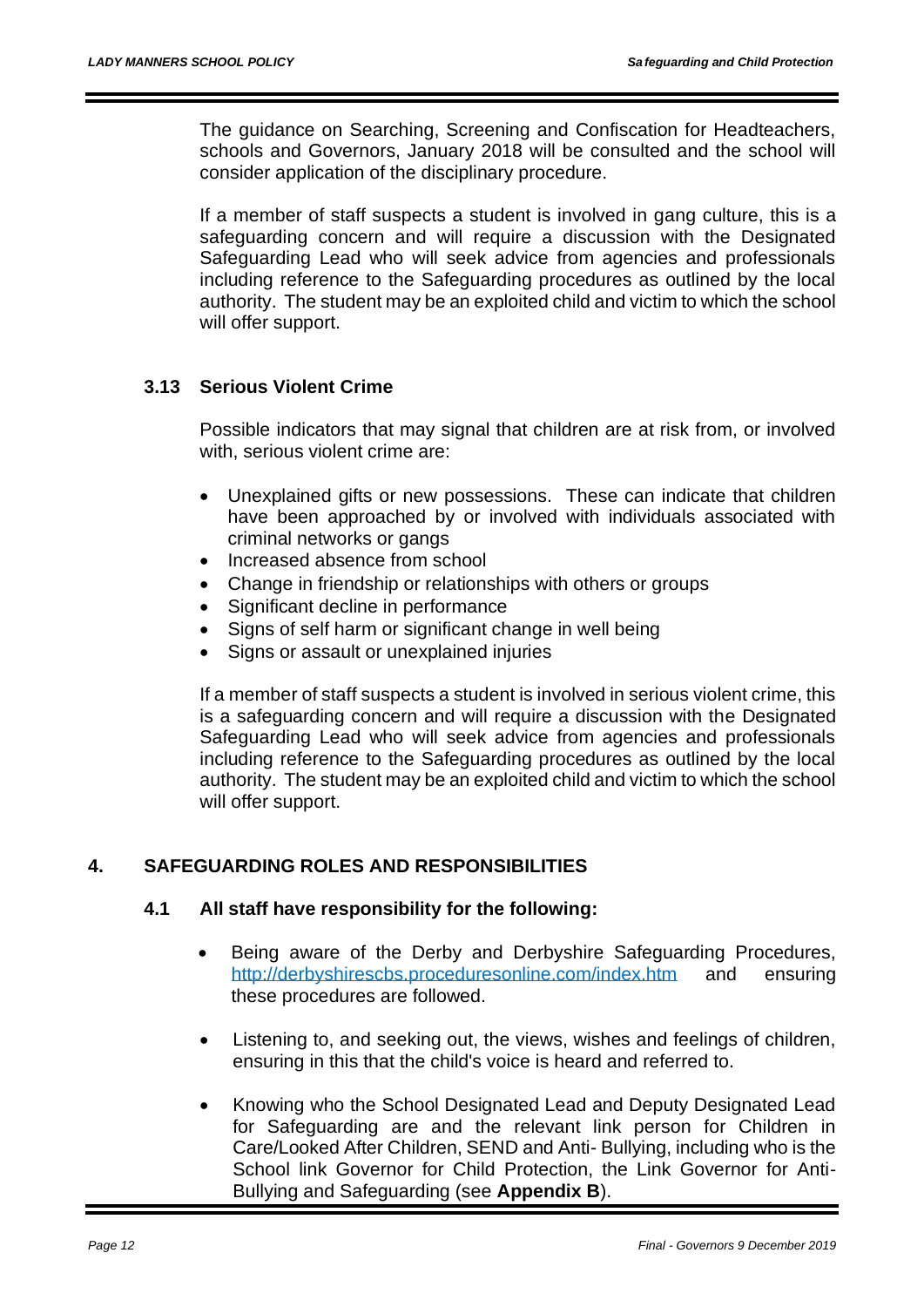- Being alert to the signs of abuse, including specific issues in Safeguarding and their need to refer any concerns to the Safeguarding Designated Lead in the School.
- Being aware of the 'Allegations Against Professionals' procedures (see **Appendix A**) and feel confident in being able to use them including raising concerns about other staff and the setting.
- Knowing about confidential reporting procedures and where to get information and support on this (please see the school's Confidential Reporting Code).
- Being aware of the Guidance for Safer Working Practice and Keeping Children Safe in Education and the school's Staff Code of Conduct.
- Ensuring that their Child Protection training is up to date, and is taking place at least annually.
- Sharing information and working together with agencies to provide children with the help and support they need.
- Supporting students who have been abused in accordance with his/her Child Protection Plan.
- Seeking early help where a child and family would benefit from coordinated support from more than one agency (e.g. education, health, housing, police) to prevent needs escalating to a point where intervention would be needed via a statutory assessment.
- Ensuring that if it is considered that a child may be a 'Child in Need' as defined in the [Children Act 1989;](http://www.legislation.gov.uk/ukpga/1989/41/contents) or that the child has suffered significant harm or is likely to do so, a referral is made to Local Authority Children's Social Care.
	- Raising concerns regarding a child with the Designated Safeguarding Lead(s) who will normally decide take the next step, however, any member of staff can make a referral.
- Enquiring further and obtaining feedback if they are unclear about what has happened to their concerns following a referral.
- Being aware of the Derby City and Derbyshire Safeguarding Children Board's Escalation Policy and Process, which may be followed if a staff member fears their concerns have not been addressed, and of the Confidential Reporting Code (Whistle Blowing 2015) which can be accessed on the Derbyshire Safeguarding Children Board website or the Derbyshire Schoolsnet site under the Keeping Children Safe in Education tile.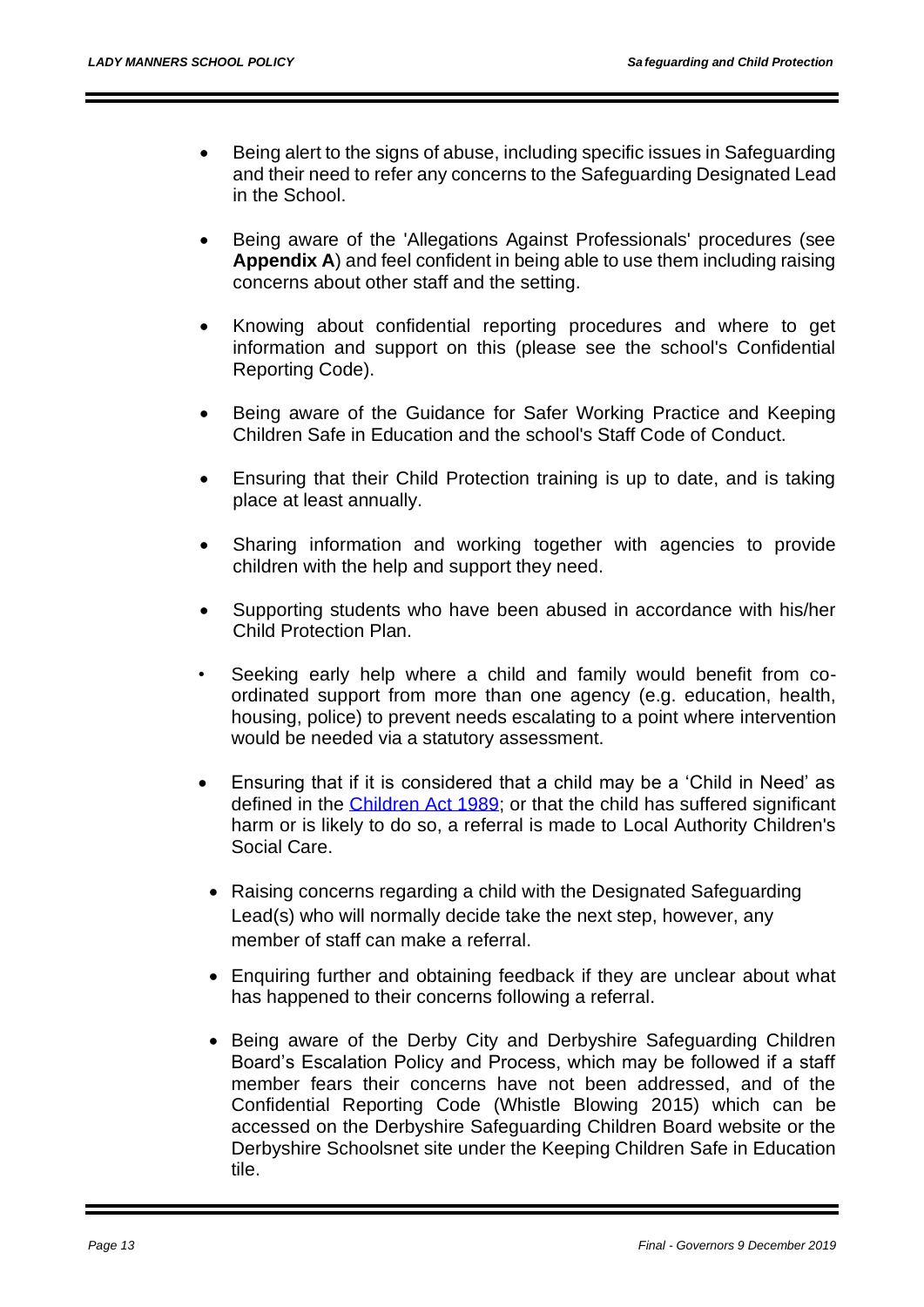- Being aware of Extremism, including the signs of, being alert to concerning behaviours and ideologies considered to be extreme; as well as having an understanding of the British Value Agenda. This will include attendance at training on either Prevent/Wrap or training considered sufficient by the local authority which fulfils the requirements of the prevent Duty for schools/colleges.
- Knowing about Prevent duties and will report any concerns to the Safeguarding Designated Lead who has responsibilities under Prevent to take action, offer advice and support which may include a referral into Channel using the case pathway process.
- Learning from the outcomes of serious case reviews and Thematic Learning Reviews (see **Appendix C**).
- Referring and adhering to to Children Missing from Education (CME) processes as set out by national and local guidelines on all children where there is a concern they may be missing or who are missing.
- Recognising that Home Educated Children can be more vulnerable than other children and with regard to the motivations of the intention to home educate. Therefore, recognising the responsibilities the school/college has to those who are thinking about or who are about to home educate, including those who have been removed from a school/college roll with a view to home educate.
- Recognising that Looked After Children and care leavers are more vulnerable than other children, often having poorer educational outcomes; therefore, ensuring their wellbeing, safety and welfare, helping them to reach their potential which includes the Looked After Child who is moving on. The school will also ensure that care leavers are supported with pathways including liaison with the local authority where a personal advisor will be appointed.
- Recognising their roles and responsibilities to SEND children and that those children may not be able to recognise abuse, abusive situations or protect themselves from significant harm and exploitation.
- Recognising the needs of young carers in that they can be more vulnerable or placed at risk. Therefore, being able to identify young carers and ensure they are supported to help reach their potential with an understanding that staff and volunteers will need to refer into early help social care services for an assessment of their needs.
- Being aware of the Private Fostering Policy and have an understanding of host families and recognising they have a duty to notify the local Children's Social Care department if it is thought or known that a child or young person may be Privately Fostered or subject to a host family arrangement which is unclear or ambiguous.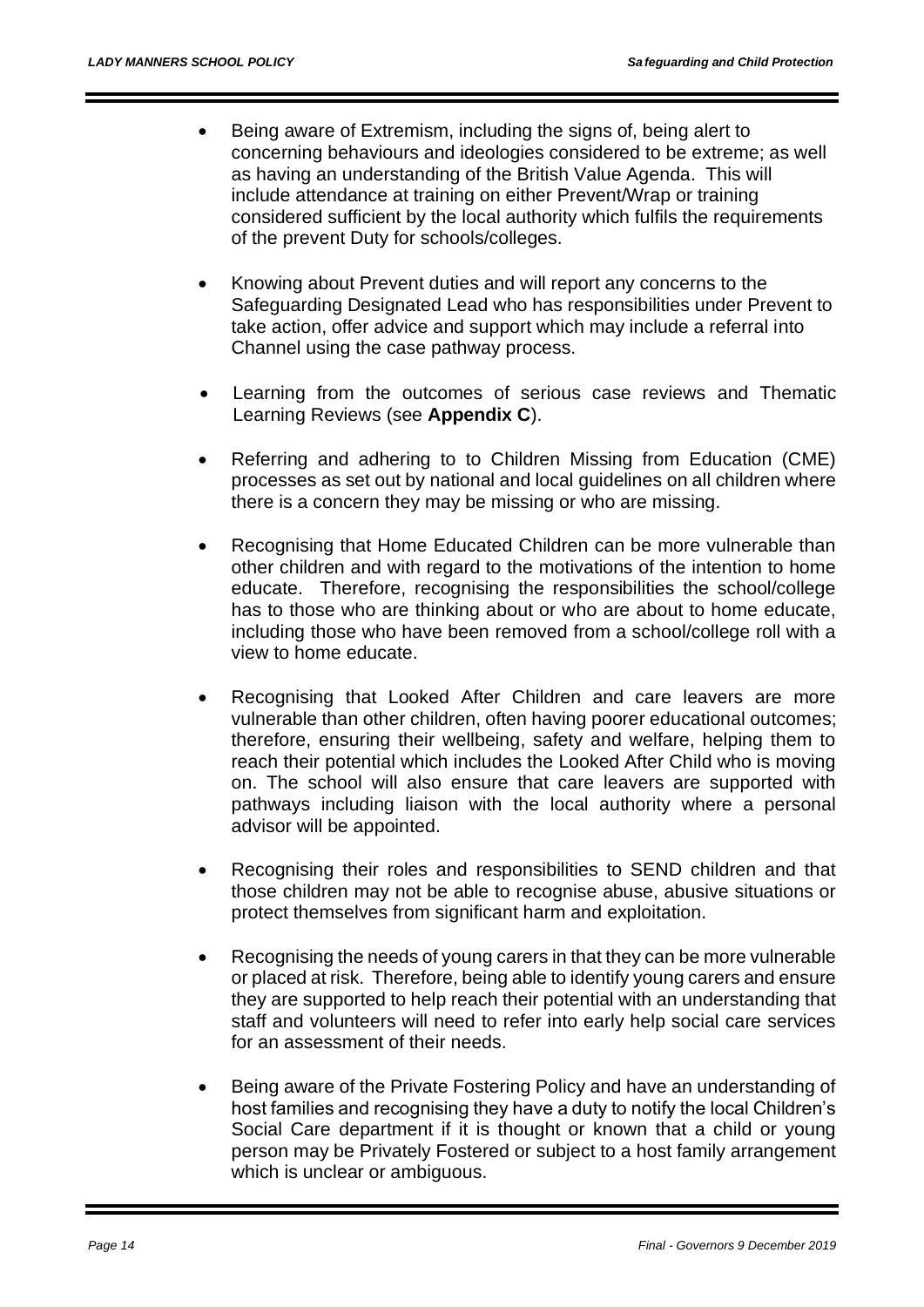- Recognising that children are capable of abusing other children or their peers and working to reduce and eliminate such behaviour in their setting.
- Knowing about child sexual exploitation and trafficking and that they should seek advice and report any issues / incidents.
- Recognising a child may be criminally exploited or involved in gang culture and should seek advice and report any issues /incidents.
- When using reasonable force, ensuring it is in line with national guidelines and takes into account individual student needs and risk management /care plans and in particular with regard to SEND.
- Recognising homelessness and the impact of the student facing homelessness, or who is homeless.
- Sharing and reporting a concern, knowing how to do this and record where appropriate in the role: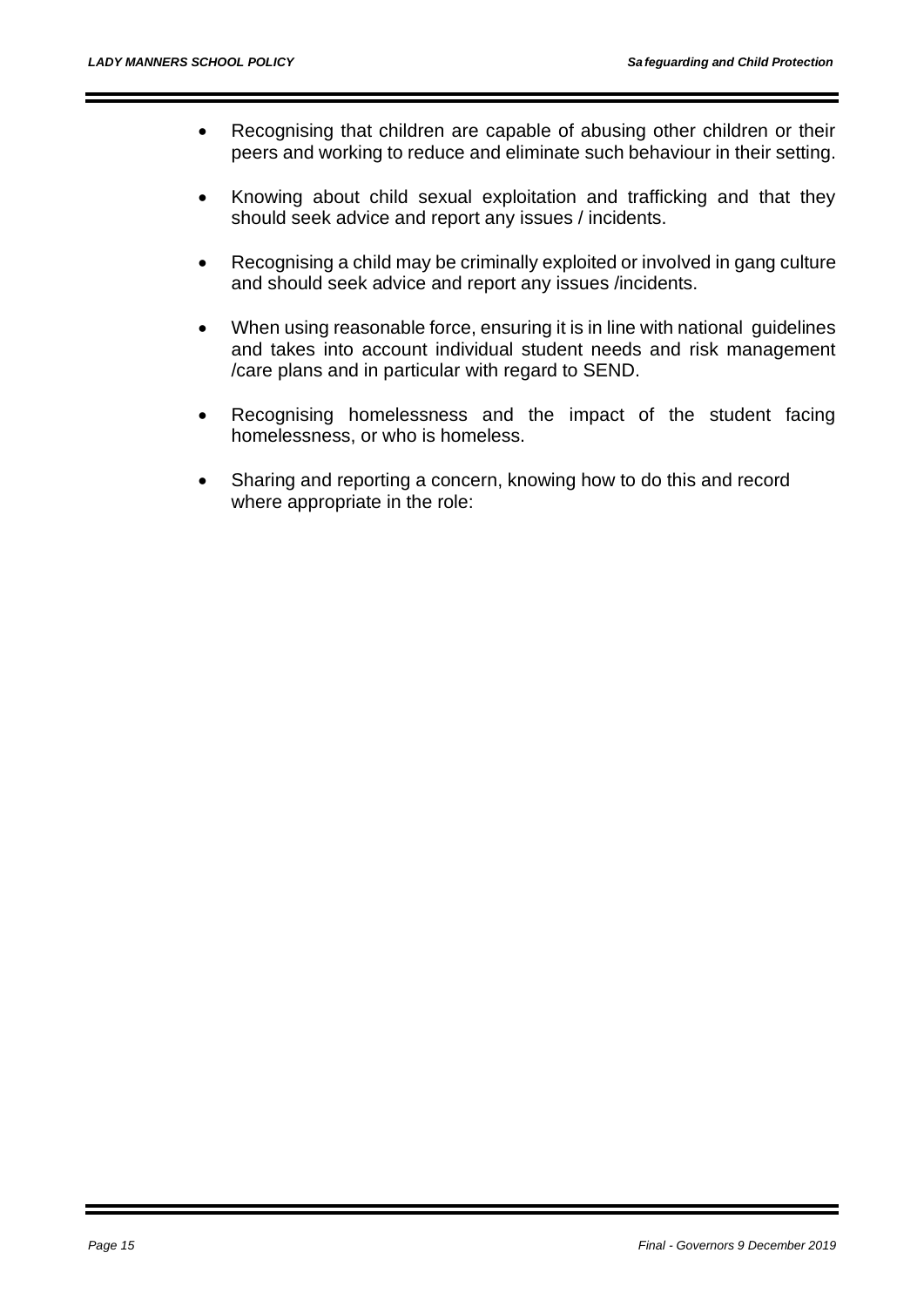# Actions where there are concerns about a child



- 1. In cases which also involve an allegation of abuse against a staff member, see Appendix A.
- 2. Early help means providing support as soon as a problem emerges at any point in a child's life. Where a child would benefit from co-ordinated early help, an early help inter-agency assessment should be arranged. Chapter one of Working together to safeguard children provides detailed guidance on the early help process.
- 3. Under the Children Act 1989, local authorities are required to provide services for children in need for the purposes of safeguarding and promoting their welfare. This can include s17 assessments of children in need and s47 assessments of children at risk of significant harm. Full details are in Chapter one of Working together to safeguard children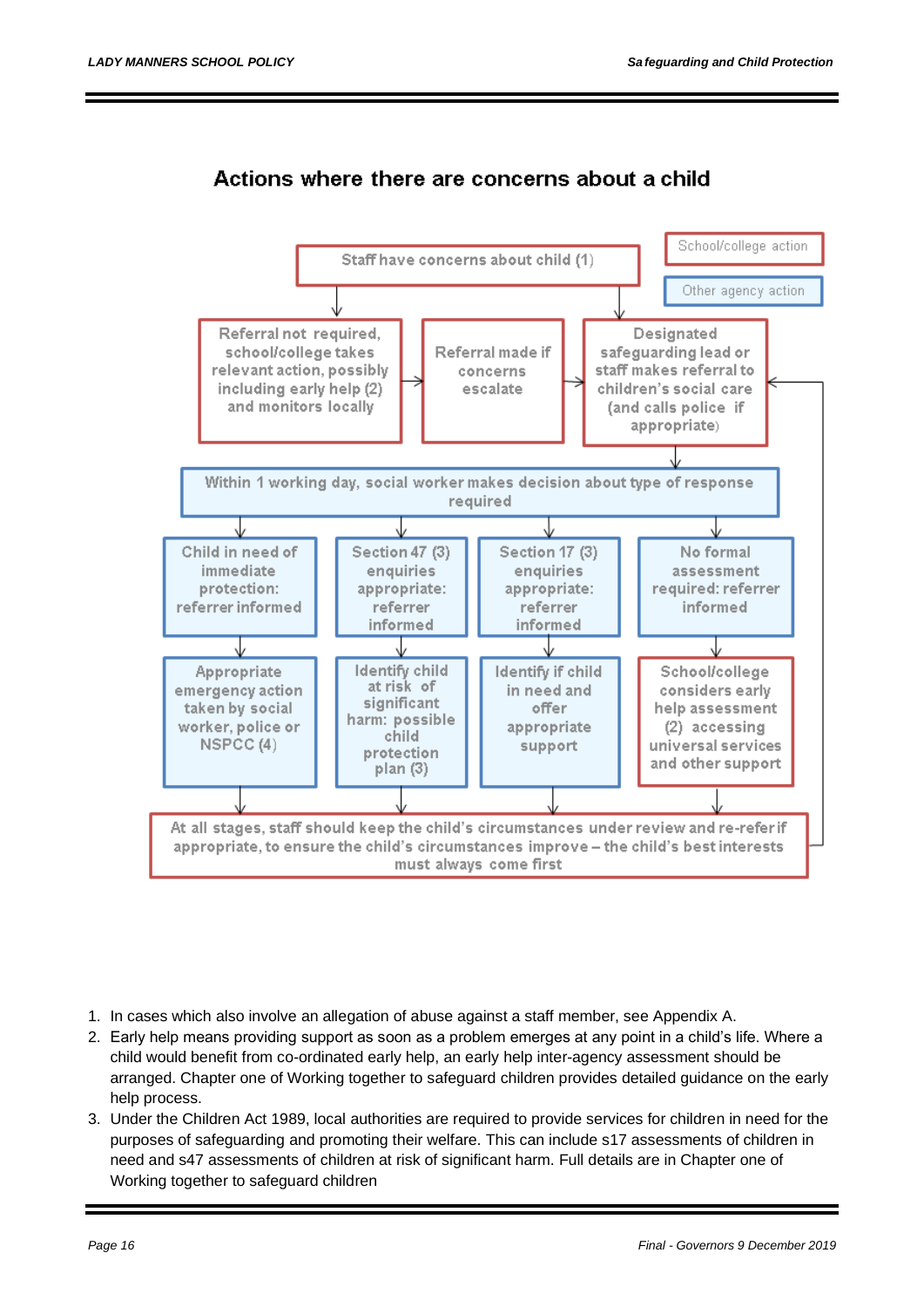4. This could include applying for an Emergency Protection Order (EPO).

#### **4.2 Governors and Senior Leaders are responsible for:**

- Taking leadership responsibility for the school's safeguarding arrangements.
- Ensuring that they are up to date with emerging issues in safeguarding and know about strategies by the Local Authority in trying to keep children safe In Derbyshire.
- Ensuring there are robust safer recruitment procedures and a framework of checks, tracking and monitoring.
- Ensuring that there is a nominated link Governor for Child Protection and Safeguarding who can provide a link to the Local Authority on matters of Safeguarding in the school and are in liaison with other partners and agencies.
- Ensuring that there is a Designated Safeguarding Lead (DSL) for Child Protection, appointed from the Senior Leadership Team who oversees and line manages the activities of all other leads in the school. The number of DSLs will be sufficient depending upon the size and demands of the school.
- Ensuring that the DSLs are fully equipped to undertake the role and that they have access to the appropriate training and with updates at least annually and with certified training very two years.
- Ensuring that a Designated Safeguarding Lead is on the premises and available at all times during the school day and there is a contact for school holiday activities on site. The leadership team will ensure there is cover at all times and there is a clear pathway for raising and reporting concerns in a timely way. This will include a DSL being a point of contact for trips, outings and residential visits.
- Ensuring that we have a nominated link Governor for Children in Care/ Looked after Children and SEND.
- Ensuring that we have an appointed teacher who is responsible for looked after children who understands his/her safeguarding responsibilities and is fully aware of the Local Safeguarding procedures and the school's procedures for reporting, responding and recording Child Protection concerns.
- Ensuring that there are procedures are in place for handling allegations against staff (**Appendix A**) and that any concerns raised are brought to the attention of the Local Authority Designated Officer (LADO) in every case.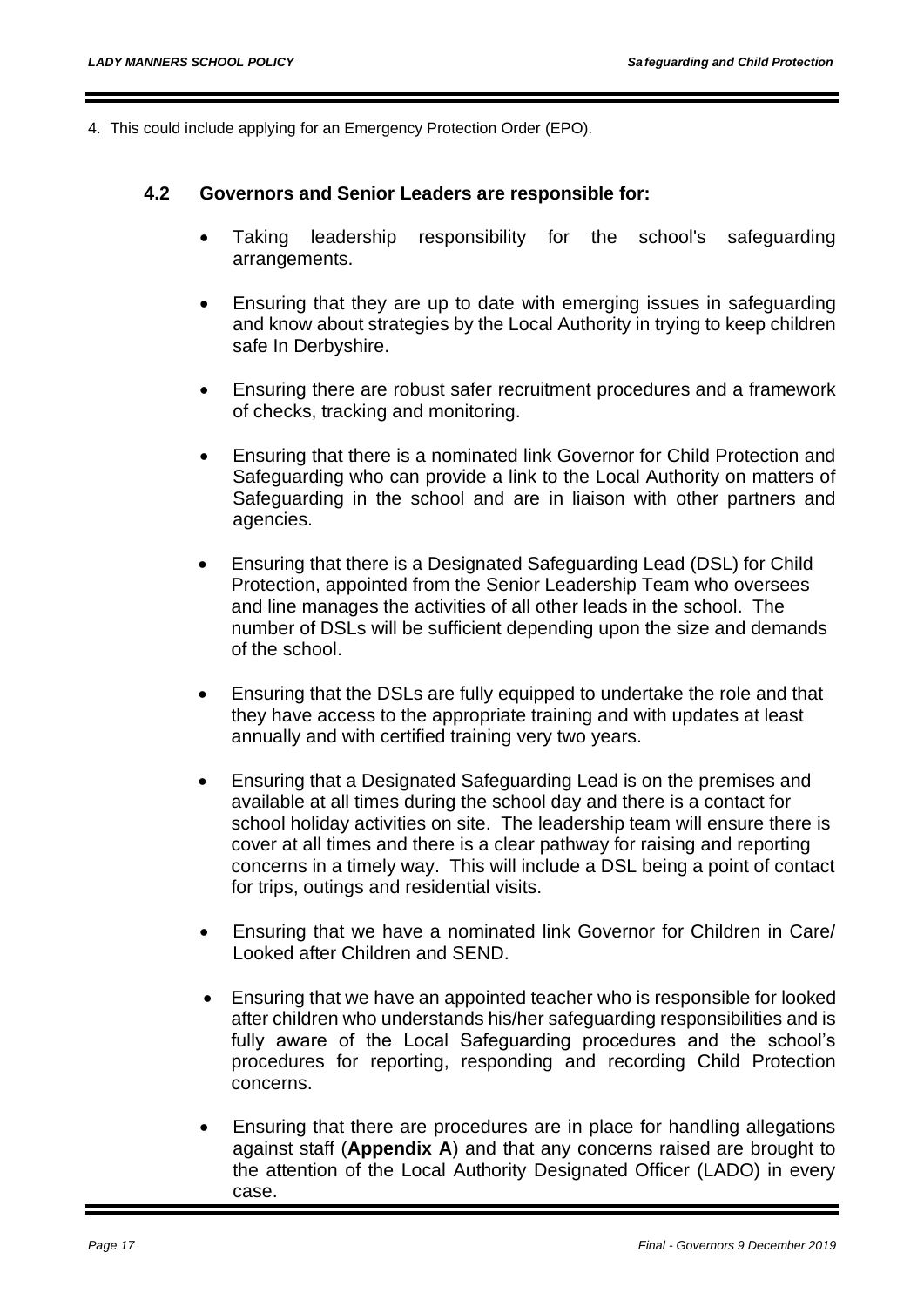- Ensuring that all staff are given a mandatory induction which includes knowledge regarding abuse, neglect, specific safeguarding issues, familiarisation with Child Protection responsibilities and school policies and procedures. The induction will also include procedures to be followed if anyone has any concerns about a child's safety or welfare. Summary information that will be made available to all staff is at **Appendix D.**
- Ensuring that all staff have regular reviews of their own practice to ensure ongoing professional development.
- Ensuring that all staff receive the appropriate training which is regularly updated.
- Ensuring that we have in place effective ways to identify emerging problems and potential unmet needs for individual children and families.
- Ensuring that policies such as those for behaviour and bullying, are kept up to date.
- To ensure that children are taught about Safeguarding, including on line safety, through teaching and learning opportunities, as part of providing a broad and balanced curriculum.
- That the curriculum will implement sex and relationship teaching and make best use of Personal Social and Health Education to cover Safeguarding issues with children.
- Ensuring that there is an Online Safety Policy in place that is equipped to deal with a widening range of issues associated with technology.
- Understanding the need to identify trends and patterns regarding Children Missing from Education and to respond to / refer where required.
- That we understand the updated definition of child sexual exploitation and expectations around identifying, reporting and responding to any potential or actual cases.
- Notifying the Children's Social Care department if there is an unexplained absence of a student who is the subject of a Child Protection Plan.
- Notifying the Children's Social Care department if it is thought or known that a child or young person may be Privately Fostered.
- Ensuring that the Local authority protocol on reporting concerns about extremism or views considered to be extreme is used. This may include a referral to PREVENT/CHANNEL and/or social care.
- Acting on the 'Learning from Serious Case Reviews' see **Appendix C**;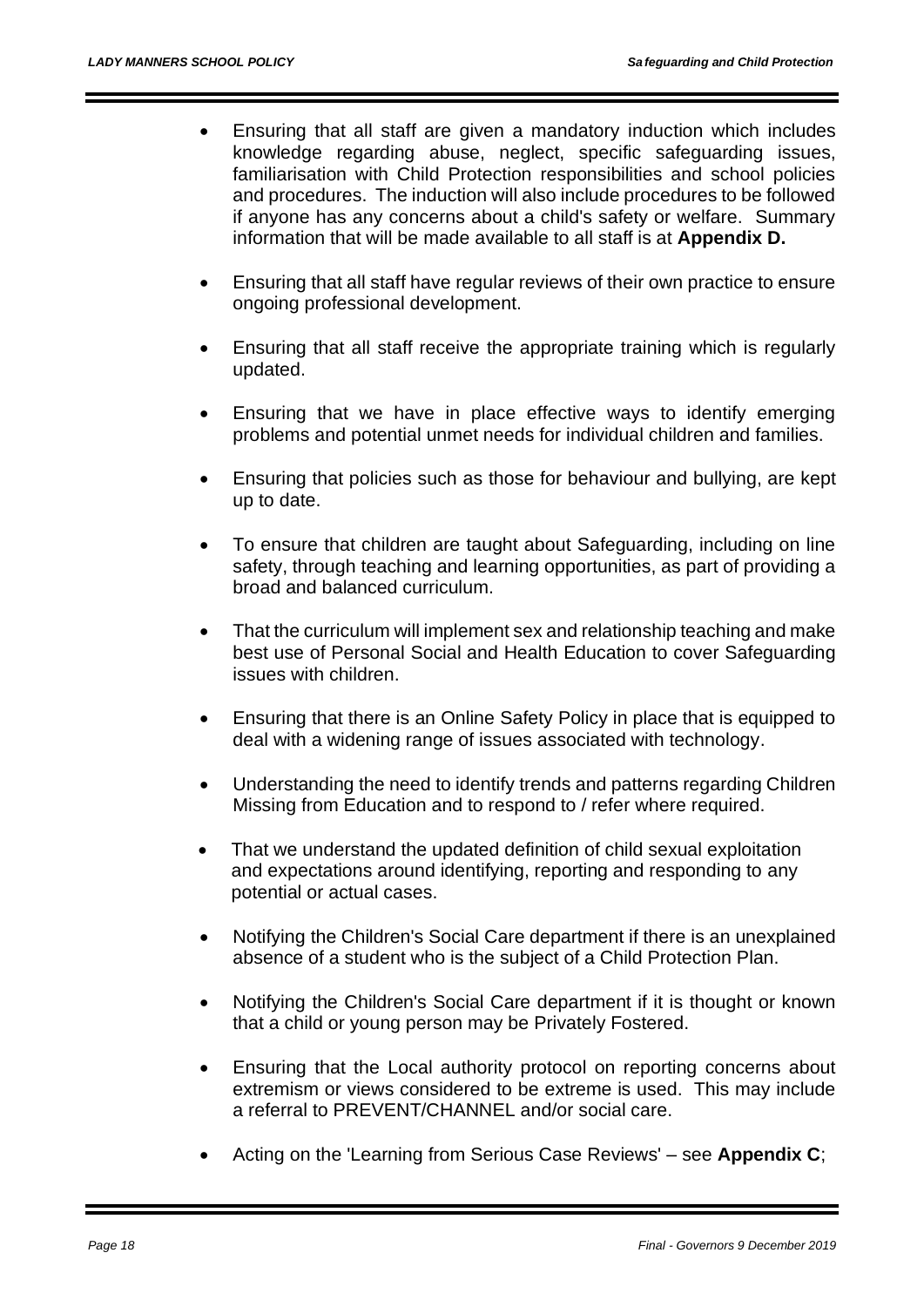- Ensuring that all staff are made aware of the Confidential Reporting Code.
- Ensuring that all child protection records are kept centrally, kept up to date, are secure and reviewed annually.
- Making sure that the Child Protection/Safeguarding Policy is available to parents and carers as appropriate including via the schools website.

#### **4.3 Creating a safe environment**

- We will ensure that our staff are competent to carry out their responsibilities for Safeguarding in promoting the welfare of children by creating an environment and an ethos whereby all staff feel able to raise concerns, along with being supported in their Safeguarding role.
- We will endeavour to create a culture of listening to children, taking account of their wishes, feelings and voices both in individual decisions and in the school's development, for example, through the School Council.
- We will ensure that the building, including its surroundings, are safe and one where children can feel safe. Security within the school is carefully managed and reviewed annually. All visitors to the school must sign in, show any official identification that they have and be accompanied by a school employee at all times while on the premises. A lower level of supervision will be required where the school is satisfied that the visitor has had the relevant checks carried out.
- We will ensure that parents/carers know about our principles in Safeguarding, and that they along with the local community are able to participate in any policy, procedure or initiative which contributes to the safety of the children in our local community.
- We will ensure that students are made aware of the processes by which they can report concerns or make complaints about others. This is reinforced through assemblies, the PSHE programme and pastoral staff.
- The school is fully aware of the relevant Health and Safety legislation and complies with all aspects of this in order to keep both student and staff safe. Risk assessments are undertaken when required and advice is sought from the Local Authority Health and Safety team as appropriate.
- We recognise the host families, homestays/exchange visits abroad and the need to provide safe provision and exchanges. We have a system in place, ensuring the suitability of adults in families when arranging hosting and exchanges.
- We recognise that where our school places a student we are responsible for the safeguarding of that student and will check and review those arrangements to reassure ourselves of those safeguarding arrangements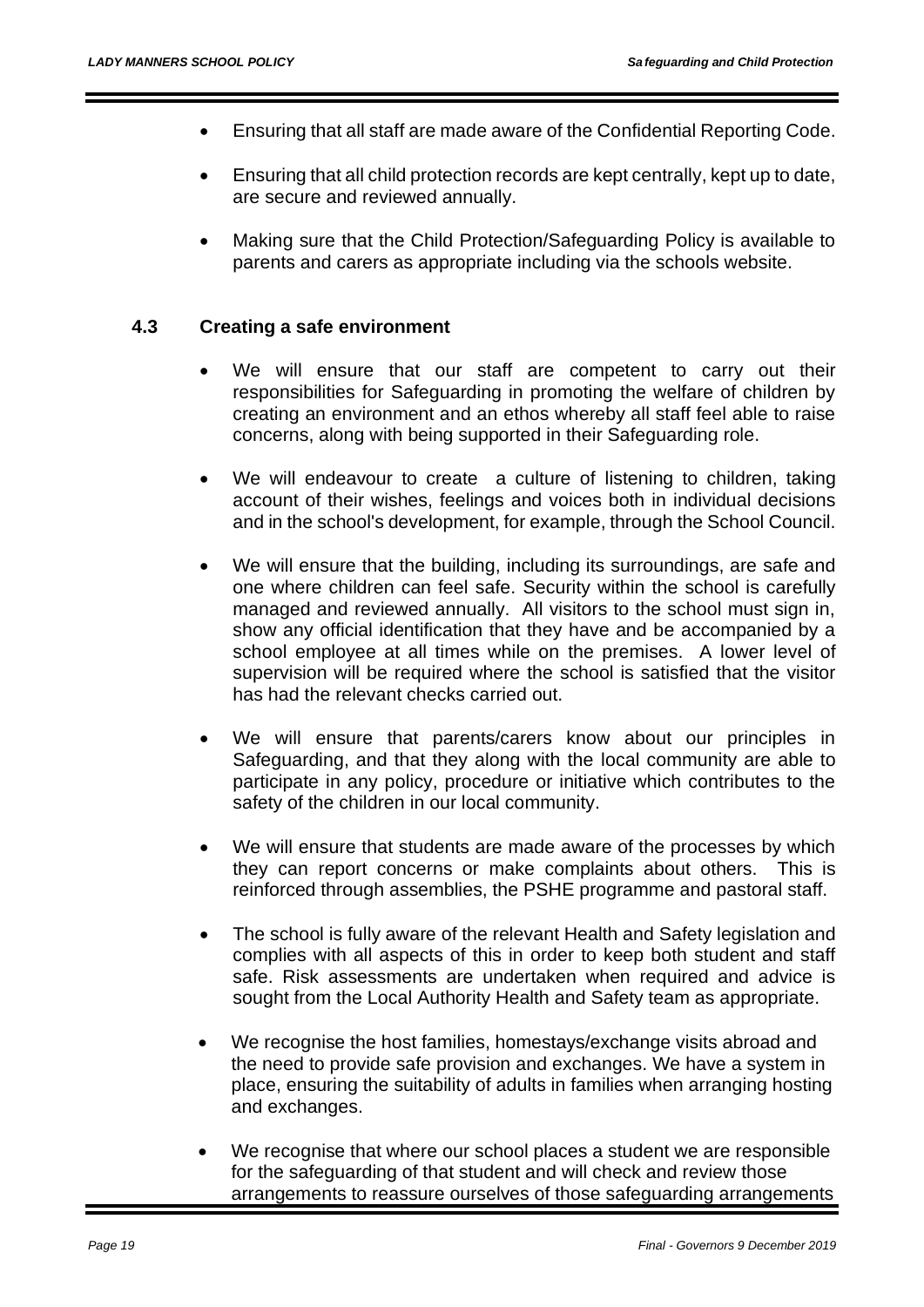and that of the health, safety and wellbeing of that student. We will obtain written confirmation from the provider that checks have been carried out on individuals working in any such arrangement.

#### **4.4 Safer Recruitment/Staffing**

- We will prevent people who pose a risk of harm from working with children by adhering to statutory responsibilities to check staff who work with children, taking proportionate decisions on whether to ask for any checks beyond what is required.
- We will ensure that volunteers are adequately supervised, and aware of the differences between supervised and unsupervised interaction with children. We have risk assessments in place for volunteers in the school undertaking activities with children.
- We will ensure staff and volunteers undergo appropriate checks via the Disclosure and Barring Service (DBS) relevant to their post and this includes any Prohibition checks necessary for the post.
- We are aware of the Disqualification by Association rules and have a relevant procedure in place which can be applied if required.
- We have procedures in place to make a referral to the Disclosure and Barring Service (DBS) if a person in regulated activity has been dismissed, removed due to Safeguarding concerns, or would have been had they not resigned. We are aware that this is a legal duty (see **Appendix A**).
- We will ensure that if a Governor is involved in regulated activity then that person has the appropriate checks required.
- We will ask for written confirmation that third parties who hire our premises have the appropriate safeguarding procedures in place.
- We will be mindful of who we are hiring our premises to and refuse the hiring of premises for any activity deemed not in the interests of children, the school, the local community and or viewed to be inflammatory (e.g. banned political groups).
- When students attend off-site activities we check that effective safeguarding and child protection arrangements are in place. In particular, staff responsible for careers and employability will ensure that the procedures for safeguarding and child protection are fulfilled. Specific details relating to extended work experience placements can be found in the Careers, Employability and Enterprise Policy.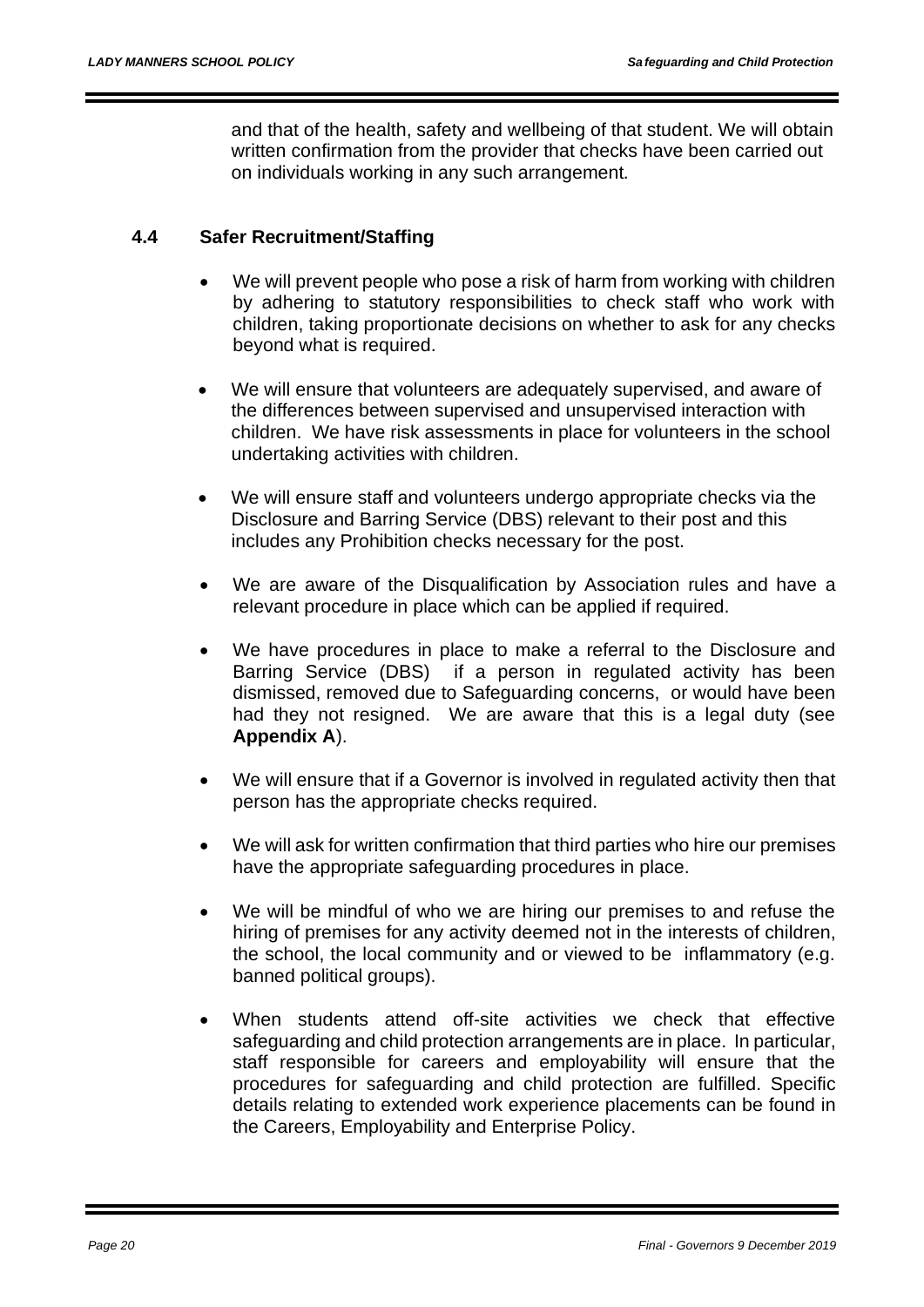Safer Recruitment practices and the requirements outlined in the 'Keeping Children Safe in Education' and any supporting DBS documentation are followed in all recruitment processes.

We will ensure that Safeguarding considerations are taken into account at each stage of the recruitment process and if in any doubt will seek further HR and/or legal advice.

All interview panels will have at least one member who has undergone Safer Recruitment Training. In all cases we will:

- Check the identity of candidates, including their right to work in the UK
- Check the professional qualifications of the candidates
- Make overseas checks where relevant
- Ask for and follow up at least two references
- Scrutinise applications for gaps in employment and refer to the Self Disclosure form.
- Include at least two questions regarding safeguarding.

Lady Manners School has a single central record which will detail the checks carried out on all staff who work in the school. The record is continually updated and regularly reviewed in line with changing requirements and reported to the Personnel Committee.

We will ensure that all staff are aware of Safer Recruitment, Safer Working Practices and the school's Staff Code of Conduct and that the recommendations are followed.

#### **4.4.1 The Disclosure and Barring Service (DBS)**

The Disclosure and Barring Service helps employers make safer recruitment decisions which helps prevent unsuitable people from working with vulnerable groups, including children.

The DBS are responsible for:

- Processing requests for criminal records checks
- Deciding whether it is appropriate for a person to be placed on or removed from a barred list
- Placing or removing people from the DBS Children's Barred list and Adults' Barred list for England, Wales and Northern Ireland
- Providing an online DBS service

The DBS search police records and in relevant cases, the barred list information, before issuing a DBS certificate to the applicant.

A DBS check will be requested as part of the pre-employment checks following an offer of employment, including for unsupervised volunteering roles, for all staff engaging in regulated activity and also for Governors of the school. The definition of regulated activity can be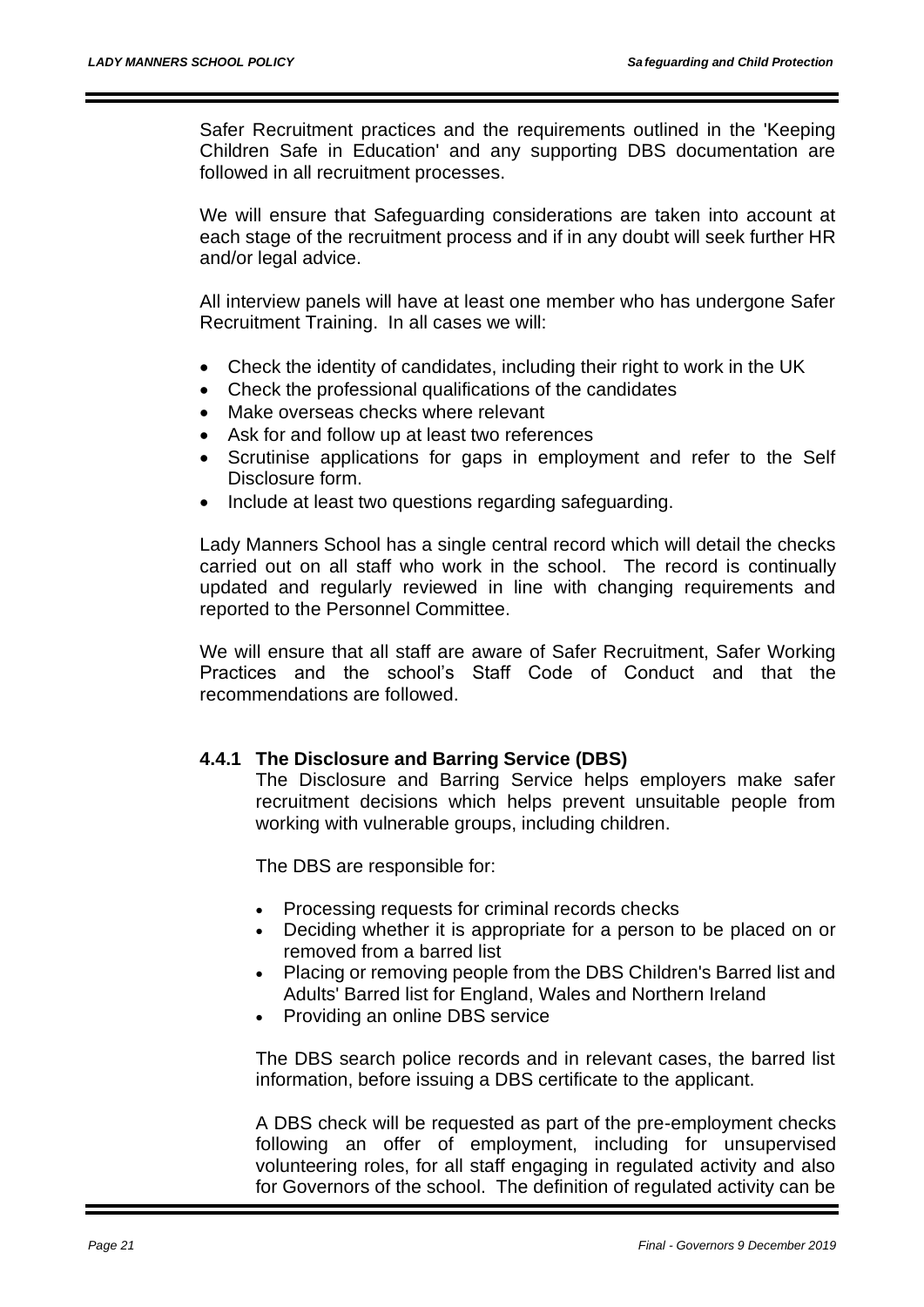found in Part V of the Protection of Freedoms Act 2012 and at DBS Guides to Eligibility [https://www.gov.uk/government/publications/dbs](https://www.gov.uk/government/publications/dbs-regulated-activity)[regulated-activity](https://www.gov.uk/government/publications/dbs-regulated-activity)

The statutory guidance on regulated activity will be adhered to. A volunteer who has not undertaken a DBS check will be appropriately supervised. See **Appendix E** for the procedure for recruiting volunteers and **Appendix F** for the procedure for accepting third party staff through an agency.

We will follow advice on DBS checks including:

- Where relevant a separate Barred Check List has been completed.
- That individuals are not disqualified from working with children under the Child Care (Disqualification) Regulations 2009 and will adhere to any changes made to this.
- A check to include a Secretary of State Prohibition Order (Teacher Prohibition Order).

# **5. SAFEGUARDING PROCESSES AND PROCEDURES**

The school will deliver its responsibilities for identifying and acting on early help needs, Safeguarding and Child Protection in line with the policies and procedures identified in the Derbyshire Safeguarding Children's Board policies and procedures guidance, available at<http://derbyshirescbs.proceduresonline.com/index.htm>

A threshold Document is available and assists with meeting a child's needs in Derbyshire and can be found at

<http://derbyshirescbs.proceduresonline.com/pdfs/thresholds.pdf>

#### **5.1 Early Help**

All staff are made aware of what Early Help means, how to identify emerging needs and understanding their role within it. This means sharing information and having discussions with the Designated Safeguarding Lead, liaising with other professionals and supporting children identified in the school (i.e. potentially vulnerable and those who are vulnerable) who may therefore need Early Help intervention.

The provision of Early Help Services forms part of a continuum of help and support to respond to the different levels of need of individual children and families – for more information all staff can refer to Derbyshire's 'Early Help Offer' and Starting Point

[https://www.derbyshire.gov.uk/social\\_health/children\\_and\\_families/support\\_f](https://www.derbyshire.gov.uk/social_health/children_and_families/support_for_families/default.asp?VD=startingpoint) [or\\_families/default.asp?VD=startingpoint](https://www.derbyshire.gov.uk/social_health/children_and_families/support_for_families/default.asp?VD=startingpoint)

Lady Manners School provides early help provision through our Student and Family Support Manager. Referrals are made via the Pastoral Team and a central system allows for robust record keeping. An open communication channel with the Designated Safeguarding Lead allows for information sharing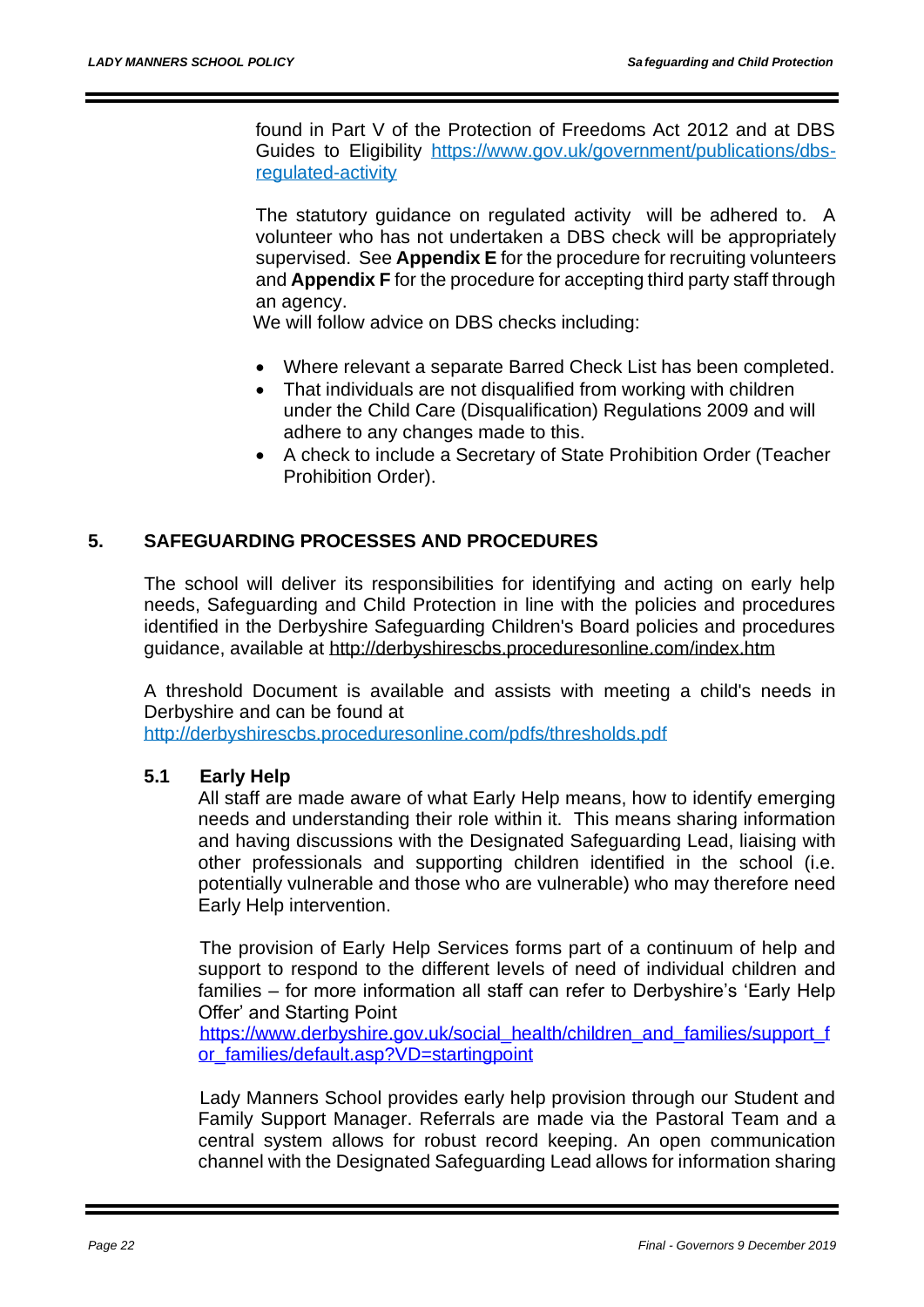and effective and timely procedures around stepping up to Children's Social Care.

Starting Point is Derbyshire's first point of contact and referral service for Children; including advice, support and next steps. This includes a professional's advice line and this is available for the Designated Safeguarding Lead to use.

When calls are received they are screened, and advice is given around the next steps to take. All contacts will be passed to a Social Work Senior Practitioner.

In all cases the Senior Practitioner will decide which service within Children's Social Care is best placed to meet that child's needs and the information will be passed to either our Student and Family Support Manager or Children's Social Care for assessment.

#### **5.2 Referring to Children's Social Care**

Lady Manners School will ensure all staff are aware that if they have any concerns about the welfare and safety of a child, discussions should take place with the Designated Safeguarding Lead as soon as they are aware or know about a concern and that the Designated Safeguarding Lead will report that concern as soon as possible. The Designated Safeguarding Lead will act upon the information received; however, we also recognise that anyone can make a referral into social care.

Where welfare and safeguarding concerns are identified (e.g. as a child having an injury or has made a disclosure of sexual abuse) this is a child protection concern and safeguarding procedures must be followed. A telephone referral must be made to Starting Point Derbyshire's first point of contact for children and younger adults for referral into Children's Social Care.

If the child has been the subject of an Early Help Assessment then a chronology, a copy of the assessment, together with a copy of the Multi-Disciplinary Plan, and any supporting document evidence to support a threshold should be attached to the written confirmation.

When a member of staff or another person has concerns for a child, and if the school is aware that the case is open to the Student and Family Support Manager or another authority's Multi-Agency Team, the case will be discussed with the Allocated Worker or their manager to request escalation to Children's Social Care. If the child does not at that time have a lead professional or allocated Social Worker the school should contact Starting Point.

Schools should ensure they have spoken to the family about their concerns and proposed actions unless to do so would place the child at risk. The decision not to inform parents/carers must be justified and the details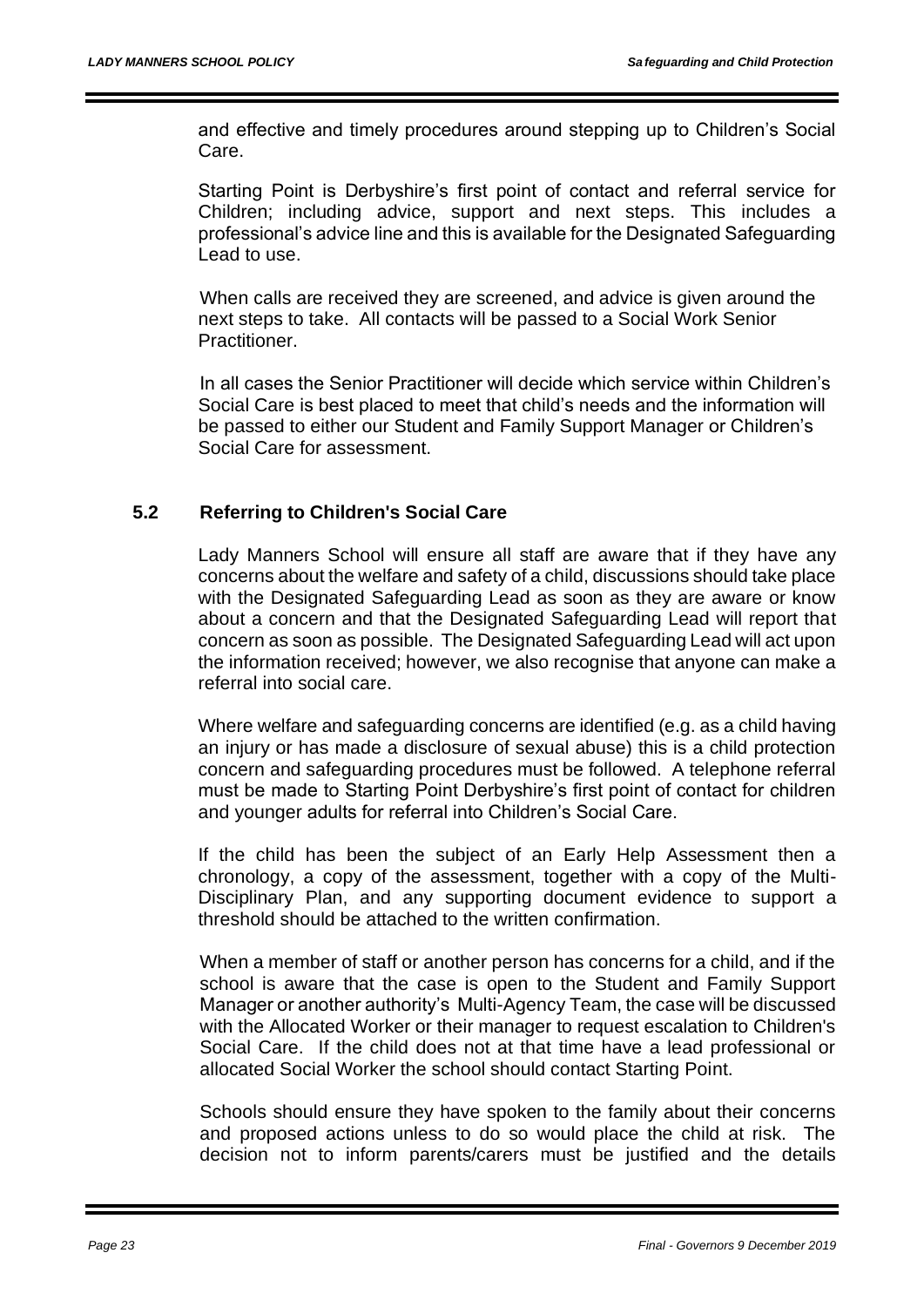recorded. If a child makes a disclosure or presents with an injury it is imperative that advice is sought immediately, prior to the child returning home.

Essential information that is required for making a referral includes:

- Full names and dates of birth for the child and other members of the family.
- Address and daytime telephone numbers for the parents, including mobile telephone numbers.
- The child's address and telephone number.
- Whereabouts of the child (and siblings).
- Child and family's ethnic origin.
- Child and family's main language.
- Actions taken and people contacted.
- Any special needs of the child, including the need for an accredited interpreter, accredited sign language interpreter or other language support.
- A clear indication of the family's knowledge of the referral and whether they have consented to the sharing of confidential information.
- The details of the person making the referral.

Other information that may be required:

- Addresses of wider family members.
- Previous addresses of the family.
- Schools and nurseries attended by the child and other children in the household.
- Name, address & phone number of GP/Midwife/Health Visitor/School Nurse.
- Hospital ward/consultant/Named nurse and dates of admission/discharge.
- Details of other children who may be in contact with the alleged abuser.
- Details of other practitioners involved with the family.
- Child's legal status and anyone not already mentioned who has parental responsibility.
- History of previous concerns and any previous [CAF](http://trixresources.proceduresonline.com/nat_key/keywords/common_assess_frame.html) or [Initial Assessments](http://trixresources.proceduresonline.com/nat_key/keywords/initial_assessment.html) completed.
- Any other information that is likely to impact on the undertaking of an assessment or [Section 47 Enquiry.](http://trixresources.proceduresonline.com/nat_key/keywords/sec_47_enq.html)

Where there is a difference of professional opinion schools are able to escalate their concerns using the [Derby City & Derbyshire Escalation Policy](http://www.proceduresonline.com/derbyshire/scbs/user_controlled_lcms_area/uploaded_files/DSCB-Escalation-Policy.pdf?zoom_highlight=escalation#search="escalation" ) available on the Derbyshire Safeguarding Board's website.

#### **5.3 Records**

All concerns about a child will be recorded and records kept. This record will be a separate child protection/welfare record held on a separate child protection file and each concern clearly recorded with all decisions, actions taken and with outcomes and feedback to the referrer. We will endeavour to keep centralised records, hold them as private and confidential records but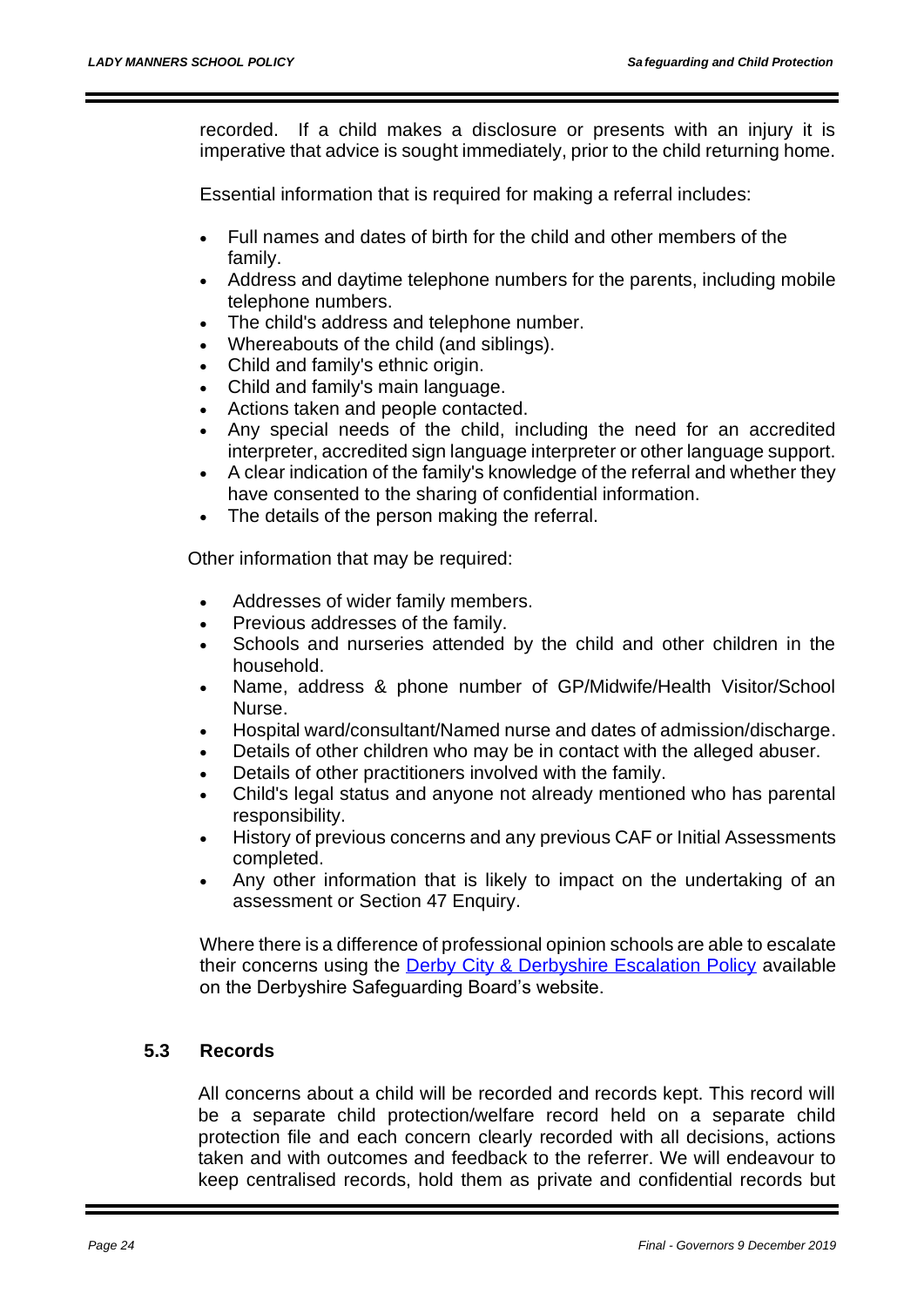allow access to key staff that are designated in a role to safeguard children at the school.

We will follow the Local Authorities' current guidance on the Child Protection Record Keeping Guidance for Schools (incl Transfer, Storage & Retention - July 2017) and await any instruction with regard to the National Inquiry into Child Sexual Abuse (historical Child Protection records on children and records on staff where there are allegations). We will therefore not destroy any child protection/welfare records including records which hold information on allegations against staff and any other person working in the school or connected to the school.

#### **5.4 Dealing with allegations against staff and volunteers who work with children**

The procedure for dealing with allegations against staff and volunteers who work with children can be found at **Appendix A**. The procedure is based on 'Allegations Made Against Professionals' (allegations of abuse by teachers and other staff), which can be found via the following link: [www.derbyshirescb.org.uk](file:///C:/Users/janeorley/AppData/Local/Microsoft/Windows/INetCache/Content.Outlook/AXZ11WBE/www.derbyshirescb.org.uk) (Section 2 of the procedures) and Part Four of Keeping Children Safe in Education.

#### **5.5 Important contact details**

#### **Starting Point**

Tel: 01629 533 190

24/7, 365 days per week Derbyshire contact and referral service for concerns that a child is suffering or at risk of significant harm.

All other requests for support for children and their families use an on line referral form [www.derbyshire.gov.uk/startingpoint](http://www.derbyshire.gov.uk/startingpoint)

**Out of hours Call Derbyshire (Derbyshire Adults 18+)** Tel: 01629 533190

**Police Non Emergencies** Tel: 101

#### **LADO (Local Authority Designated Officer)**

Professional.Allegations@derbyshire.gov.uk

**DfE**- one single access web link to access all local authority's reporting webpage or phone number for any concerns/worries about a child, young person and vulnerable adults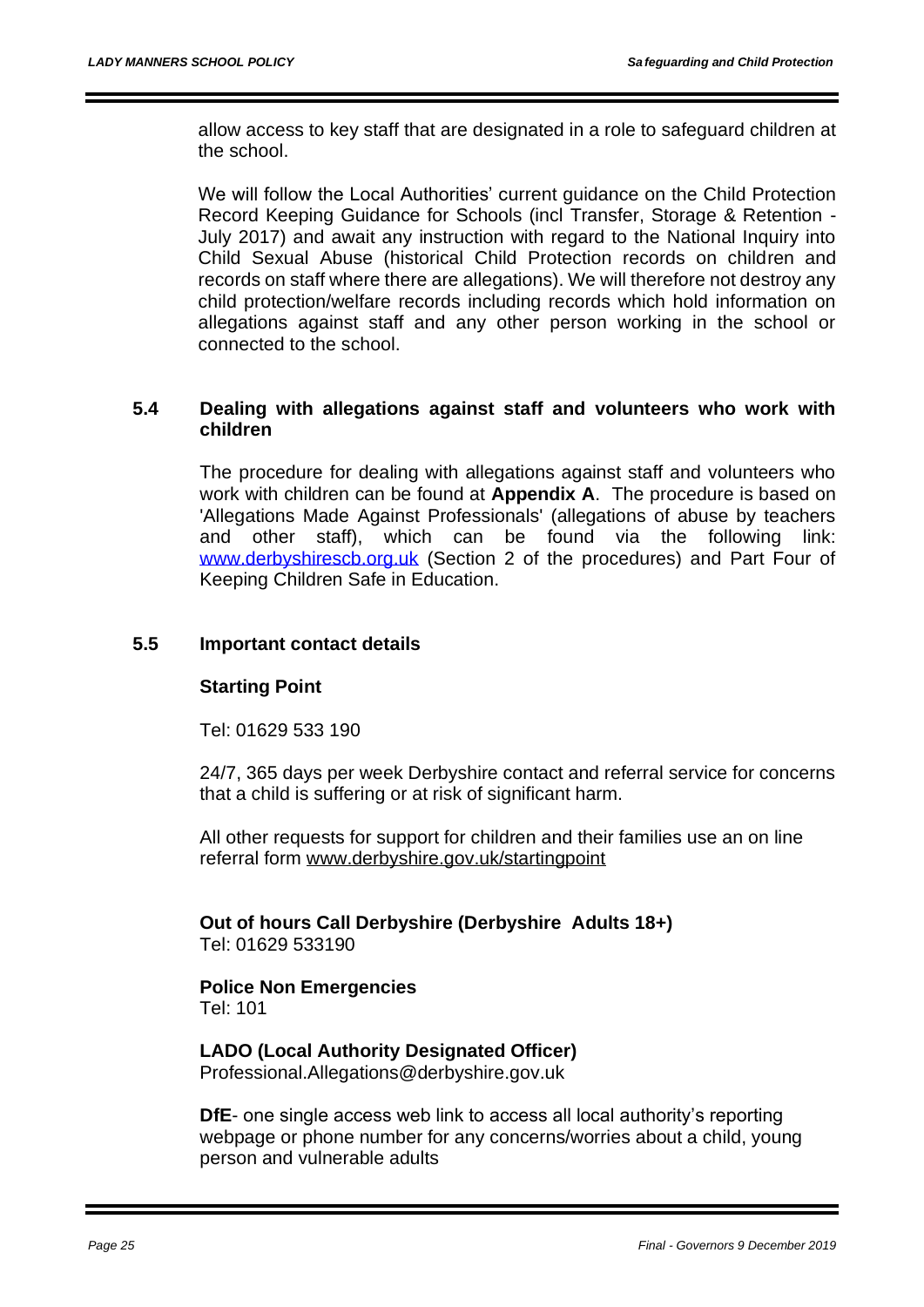#### Link - [Report Child Abuse](https://www.gov.uk/report-child-abuse)

# **NSPCC - National Helpline**

Tel: 0808 800 5000

#### **Childline**

Tel: 0800 11 11

#### **Prevent:**

Seamus Carroll is the lead officer for Prevent at Derbyshire County Council Email: - [seamus.carroll@derbyshire.gov.uk](mailto:seamus.carroll@derbyshire.gov.uk) Tel: 01629 538494 Mobile: 07771 980107

Derbyshire Police 101- can route non urgent referrals through to the PREVENT Team

#### **6. SUPPORTING STUDENTS AT RISK**

Personal well-being makes a major contribution to the development of young people. Students who can embrace change, feel positive about who they are and enjoy healthy, safe, responsible and fulfilled lives are able to take increasing responsibility for themselves, their choices and behaviours and make a positive contribution to their family, school and the community.

Children who are abused or witness violence may find it difficult to develop a sense of self-worth. They may feel helplessness, humiliation and some sense of blame. The school may be the only stable, secure and predictable element in the lives of children at risk. When at school their behaviour may be challenging and defiant or they may be withdrawn. The school will support the student through:

- 6.1 The content of the curriculum in order to encourage self-esteem, confidence, self-motivation and raise awareness of risk-taking behaviour and how to stay safe.
- 6.2 The school ethos which promotes a positive, supportive and secure environment, respect for others and gives students a sense of being valued.
- 6.3 Pastoral staff and student support staff actively supporting identified vulnerable students in school through Pastoral Support programmes, Multi Element Plans and the use of the Common Assessment Framework. Their well-being is monitored closely and liaison is made with other agencies and parents or carers as appropriate.
- 6.4 Liaison with other agencies that support the student such as children's social care, Area Multi Agency Team, Child and Adolescent Mental Health Service, education welfare service and educational psychology service.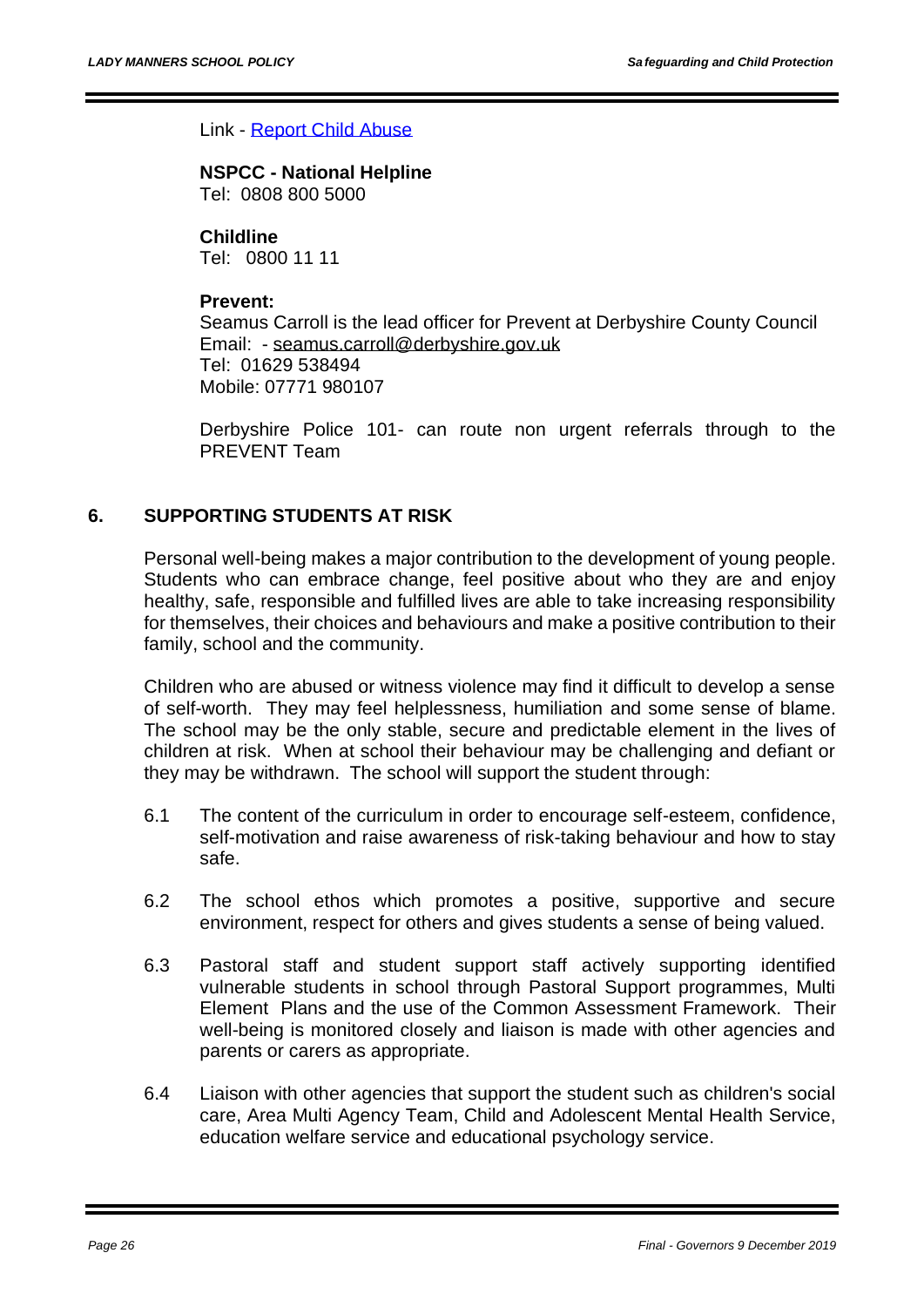6.5 Ensuring that, where a student who is the subject of a child protection plan leaves, information is transferred to the new school immediately and that the child's social worker is informed. Child protection information will be transferred securely and separately from the child's education file.

# **7. PHOTOGRAPHY AND IMAGES**

The vast majority of people who take or view photographs or videos of children do so for entirely innocent, understandable and acceptable reasons. Sadly, some people abuse children through taking or using images so safeguards are required.

To protect students the school will:

- seek parental consent for photographs to be taken or published (for example, on the school website or in newspapers or publications)
- seek student consent
- not publish images with names or captions which identify individuals without first obtaining specific permission from the parent/carer and student
- ensure students are appropriately dressed
- encourage students to tell us if they are worried about any photographs that are taken.

## **8. MANAGEMENT OF THE POLICY**

The Governing Body will oversee the policy, ensure it is implemented and displayed on the school website and review its content on an annual basis.

The Safeguarding Designated Lead will complete the S175 Safeguarding Audit with an Action Plan which will be used to report on Safeguarding activity and progress. A copy will be submitted to the Governing Body annually and to the Child Protection Manager for Schools at Derbyshire County Council.

The Headteacher will report any significant issues to the Chair of the Governing Body that may have an impact on Safeguarding in the school and use the processes with the Local Authority to report these.

The policy is monitored and evaluated on a regular basis as part of the half termly safeguarding meetings which include the Headteacher, Designated Safeguarding Leads and the Safeguarding Link Governor. Safeguarding audits are reported to this group.

The Safeguarding Link Governor also visits school to check the Single Central Record and to discuss other safeguarding issues that arise.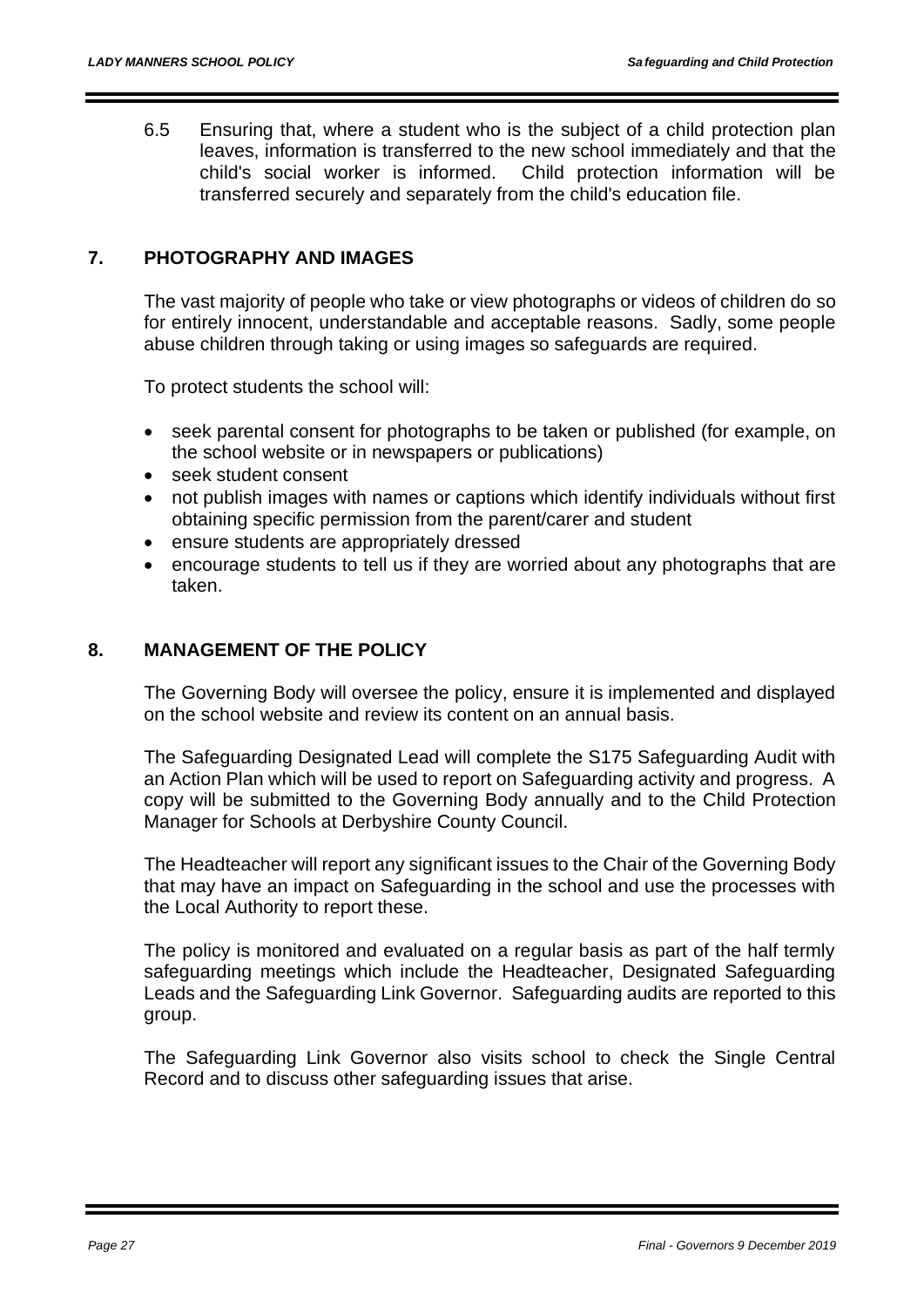# **APPENDIX A**

#### **PROCEDURE FOR DEALING WITH ALLEGATIONS OF ABUSE AGAINST STAFF AND VOLUNTEERS**

This procedure is based on Chapter 2.2 of the Derbyshire Safeguarding Children Board – Derby and Derbyshire Safeguarding Children Procedures and complies with Keeping Children Safe in Education (DfE, 2019).

#### **Scope**

All references to 'staff' or 'members of staff' should be interpreted as meaning all paid or unpaid staff, professionals and volunteers. This procedure also applies to any person who manages or facilitates access to the school.

If concerns arise about a person's behaviour in regard to his/her own children or family, the Police and/or Children's Social Care will consider informing the Local Authority Designated Officer (LADO) and the person's employer in order to assess whether there are implications for children with whom the person has contact at work.

#### **Introduction**

This procedure should be applied when there is an allegation or concerns that any person who works with children in connection with his/her employment or voluntary activity has:

- Behaved in a way that has harmed a child, or may have harmed a child, or
- Possibly committed a criminal offence against or related to a child, or
- Behaved in a way that indicates s/he would pose a risk of harm if they work regularly of closely with children.

These behaviours should be considered within the context of the four categories of abuse i.e. physical, sexual and emotional abuse and neglect, and include concerns relating to conduct at or outside work, and inappropriate relationships between members of staff and children or young people. For example:

- Having a sexual relationship with a child under 18 or any student at Lady Manners School if in a position of trust in respect of that child (even if consensual) - see ss 16-19 Sexual Offences Act 2003);
- 'Grooming' i.e. meeting a child under the age of 16 with intent to commit a relevant offence (see s15 Sexual Offences Act 2003);
- Other 'grooming' behaviour giving rise to concerns of a broader child protection nature e.g. inappropriate text/email messages or images, gifts, socialising;
- Possession of indecent photographs/pseudo-photographs of children;
- Inappropriate behaviour towards children and/or conduct (i.e. social media, domestic abuse).

The Local Authority Designated Officer (LADO) is available for advice and support and this does not necessarily mean all discussions will lead to a LADO referral or process.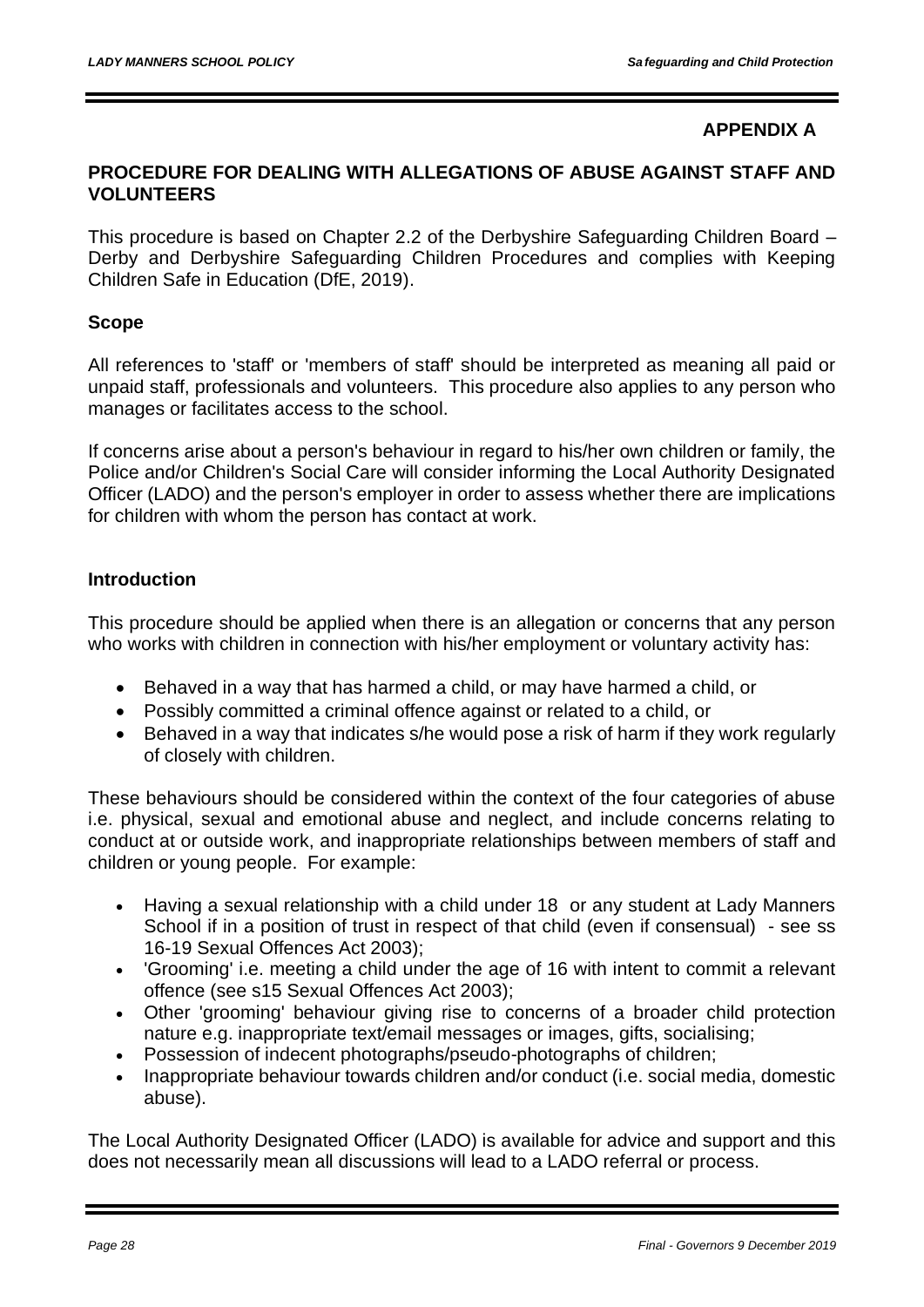All agencies must have mechanisms to identify patterns or complaints or concerns raised about a member of staff which taken together raise suspicions of harm and therefore warrant referral.

If concerns arise about a person's behaviour in regard to his/her own children or family, the Police and/or Children's Social Care need to consider informing the Local Authority Designated Officer (LADO) (also known as Designated Officer for the Local Authority) and the person's employer in order to assess whether there are implications for children with whom the person has contact at work. Concerns about an adult at risk should be referred to Adult Social Care.

There should be a clear distinction between an allegation, a concern about the quality of care or practice and a complaint. The school has a 'Confidential Reporting Code' which is referenced in staff induction and made available to all staff.

A number of other school policies may also be relevant to the handling of any allegation of harm to a child made against a member of staff. These include:

- o Staff Disciplinary Policy
- o Confidential Reporting Code
- o Intimate and Personal Care
- o Physical Intervention Policy
- o Acceptable Use of ICT
- o Recruitment and Appointment of Staff Procedure
- o Safe Working Practice
- o School Complaints Procedure
- o Continuous Professional Development (to ensure relevant training is kept up to date)

#### **Roles and Responsibilities**

If a member of staff of volunteer receives an allegation against another member of staff, or if they have concerns about the behaviour of another member of staff, the matter must be reported straight away to the Headteacher. If the Headteacher is absent, the concerns should be reported to Mrs D Ridley (Deputy Headteacher) or if both are absent, any other member of the Senior Leadership Group. If the concerns or allegation relates to the Headteacher, the matter should be reported to the Chair of Governors or, if this is not possible, direct to the LADO. References to "Headteacher" in the procedure below should be taken to mean "the person in school to whom the report is made".

Mrs D Ridley (Deputy Headteacher) is the school's Designated Safeguarding Lead with responsibility for:

- Ensuring that the school deals with allegations in accordance with these procedures,
- Resolving any inter-agency issues,
- Liaising with the Derbyshire Safeguarding Children Board (DSCB) on the subject.

The Local Authority has a designated officer (LADO) to:

Be involved in the management and oversight of individual cases,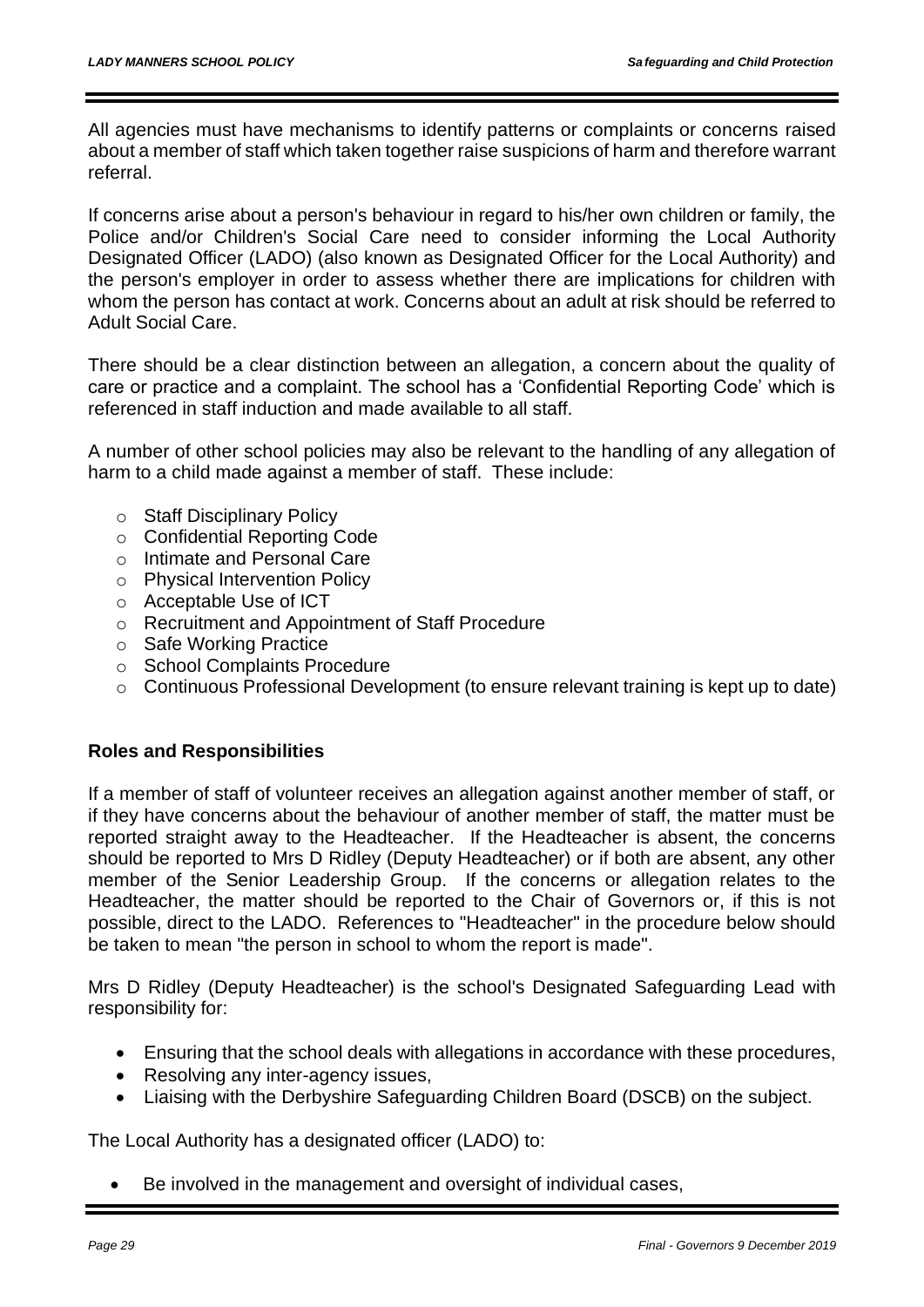- Create a 'LADO' record on Children's Social care electronic systems,
- Provide advice and guidance to employers and voluntary organisations,
- Liaise with the Police, Social Care and other agencies,
- Monitor the progress of cases to ensure that they are dealt with as quickly as possible consistent with a thorough and fair process.

The Detective Inspector from the Police Central Referral Unit (CRU) will:

- Have a strategic oversight of the local Police arrangements for managing allegations against staff and volunteers,
- Liaise with DSCB on the issue,
- Ensure compliance.

The Police Central Referral Unit should designate a detective sergeant(s) to:

- Liaise with the LADO,
- Take part in strategy discussions,
- Create a referral and determine if a crime is to be recorded; where a child alleges assault and has an injury, an alleged crime will always be recorded;
- Review the progress of the cases in which there is a Police investigation,
- Ensure the LADO is updated with the outcome of a criminal investigation or related prosecution.

#### **Initial Considerations**

The first priority must be to ensure the immediate safety of the child and other children affected, or those child/children in contact with the individual (including their own children).

Some allegations will be so serious they require immediate intervention by Police and/or Social Care. In these situations the employer will need to involve the Police (for example if the person is deemed to be an immediate risk to children or there is evidence of a criminal offence) and/or Children's Social Care where there are immediate Child Protection concerns e.g. where a child has been injured. Where there is no such evidence, the Headteacher should discuss the allegations with the LADO in order to help determine whether Police and/or Social Care involvement is necessary.

The Headteacher should not ask the employee any questions that will interfere with any investigation.

The Headteacher should immediately complete the LADO Referral Form and email securely to [GCSX.CAYAProfessionalallegations@derbyshire.gcsx.gov.uk](mailto:GCSX.CAYAProfessionalallegations@derbyshire.gcsx.gov.uk)

The Headteacher should then discuss the allegation with the LADO within 1 working day. Allegations made to the Police and / or Children's Social Care should also be immediately reported to the LADO. The purpose of an initial discussion is for the Headteacher and LADO to consider the nature, content and context of the allegation and agree a course of action.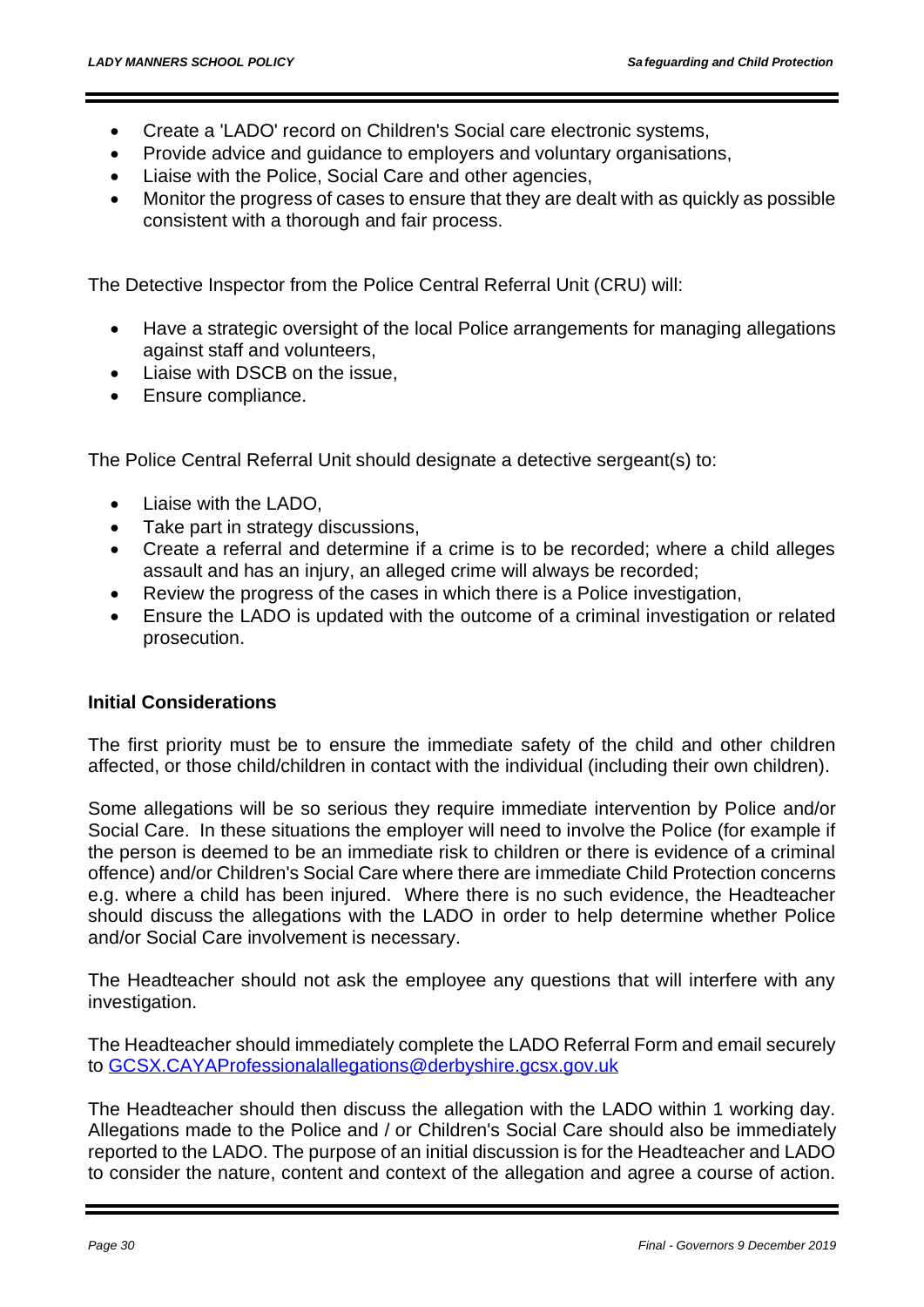The LADO may ask the employer to provide or obtain relevant information, such as previous history, whether the child or the family have made similar allegations and the individual's current contact with children.

The discussion is likely to include:

- Clarification whether the allegation is within the scope of these procedures;
- Whether the allegation is demonstrably false or unfounded (without conducting an investigation, occasionally it can be identified that the allegation cannot be accurate);
- The nature of the concern, how and why it has arisen, any previous information about the child or the individual who is the subject of the allegation and their relationship (including any previous allegations made by the child);
- Any relevant background information including any particular history between the child and individual staff member;
- Any arrangements to secure the immediate safety of the child/ren, including consideration of the safety of the individual's own children;
- The necessity for a strategy meeting and whether Police and Children's Services should be contacted;
- Clarification whether, if the allegation is unlikely to lead to a police investigation, witness statements should be taken, including from the individual, as soon as possible.
- An important outcome of the discussion with the LADO is for the Headteacher (or other designated person) to clarify whether the subject of the allegation can be provided with any information at this stage.

The procedures for dealing with allegations need to be applied with common sense and judgement. Many cases may well either not meet the criteria set out above i[n the Introduction](http://derbyshirescbs.proceduresonline.com/chapters/p_alleg_staff_carer_volunteer.html#introduction) or may do so without warranting consideration of either a Police investigation or enquiries by Children's Social Care.

The LADO will consult with Children's Social Care and the Police as appropriate and inform the Headteacher of any intention to do so.

Regulatory bodies such as **Ofsted**, will need to be informed of any allegations made against members of staff who work in specific sectors. It is the responsibility of the Headteacher to make the appropriate referrals. The regulatory bodies will be informed of the outcomes of strategy meetings held under these procedures.

Where an individual works for a contracted service, the commissioner of that service may also need to be informed and involved in subsequent discussions. Where an individual is self-employed, an agreement must immediately be reached as to which agency - Social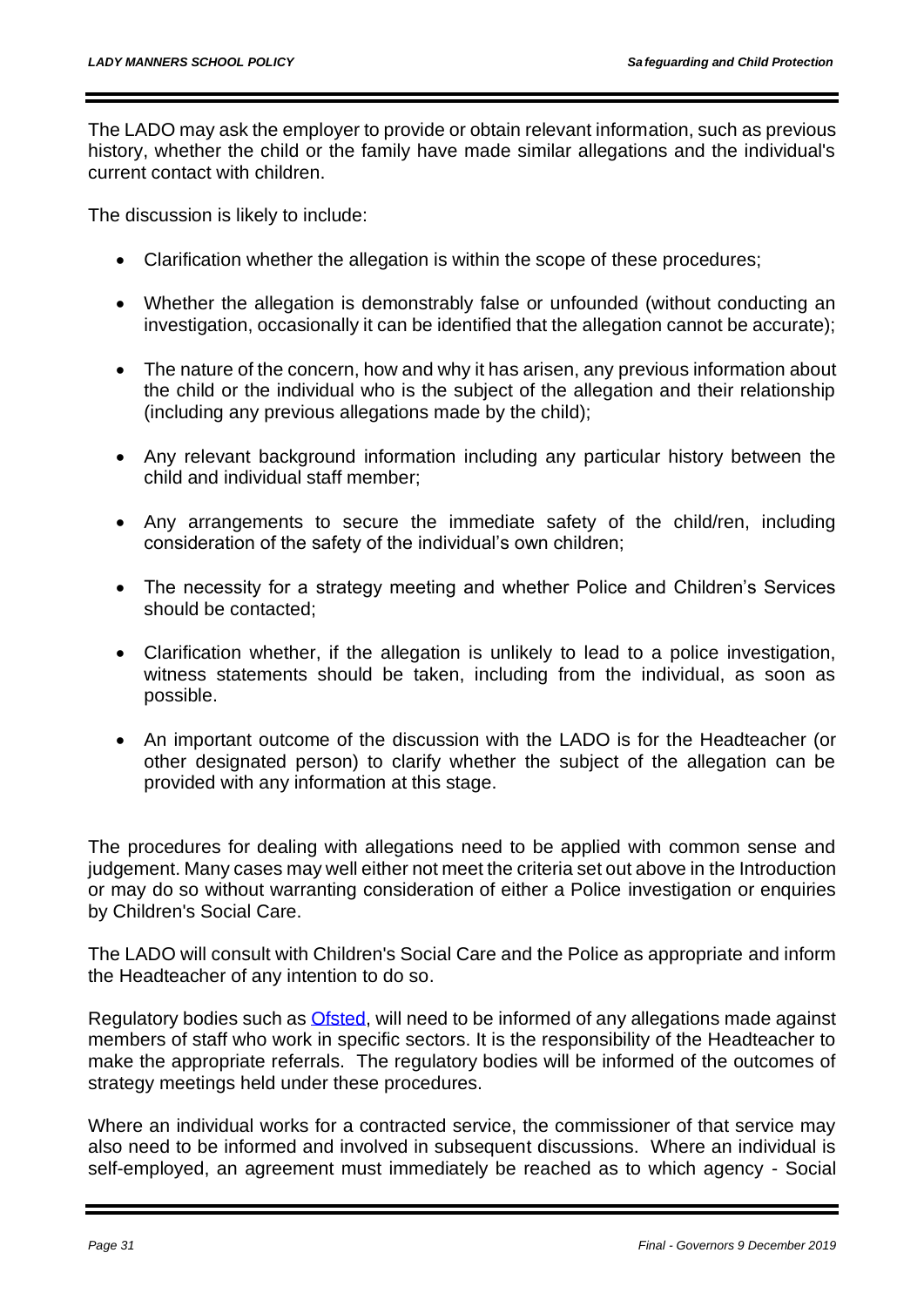Care, Police or regulatory body, or the LADO - will take responsibility for communication with the individual.

There are up to three strands in the consideration of an allegation:

- A Police investigation of a possible criminal offence;
- Children's Social Care enquiries and/or assessment about whether a child is in need of protection or services;
- Consideration by an employer of disciplinary action, including undertaking an immediate initial risk assessment.

The initial sharing of information and evaluation may lead to a decision that no further action is to be taken in regard to the individual facing the allegation or concern; in which case this decision and a justification for it should be recorded by the employer and the LADO, and agreement reached on what information should be put in writing to the individual concerned and by whom. The employer should then consider with the LADO what action should follow both in respect of the individual and those who made the initial allegation.

The Headteacher will seek advice from LADO regarding the point at which information should be shared with the subject accused. The LADO will make an informed decision based on the circumstances of the case, in consultation with Police, and provide necessary leaflets for the Headteacher to distribute. It is extremely important that the Headteacher provides the subject with as much information as possible at that time. However, where a strategy discussion is needed, or Police or Children's Social Care need to be involved, the Headteacher should not do that until those agencies have been consulted, and have agreed exactly what information can be disclosed to the accused.

If the allegation is not demonstrably false or unfounded, and there is cause to suspect a child is suffering or is likely to suffer [significant harm,](http://trixresources.proceduresonline.com/nat_key/keywords/significant_harm.html) a referral will be made to Children's Social Care. If the allegation is about physical contact, the strategy discussion or initial evaluation with the Police will take into account that some injuries may have been sustained in the course of reasonable restraint.The initial evaluation with the police or the strategy discussion will take account that teachers and other designated school staff are entitled to use reasonable force to control or restrain students in certain circumstances, including dealing with disruptive behaviour. The Physical Intervention Policy should inform the evaluation of the situation.

A strategy discussion should be convened in accordance with [Child Protection Section 47](http://derbyshirescbs.proceduresonline.com/chapters/p_cp_s47_enq.html#strategy)  [Enquiries Procedure, Strategy Discussions/Meetings;](http://derbyshirescbs.proceduresonline.com/chapters/p_cp_s47_enq.html#strategy) this meeting does not involve the accused person.

Where there is not an identified child, but there is still potential risk to children in general, the LADO together with the Headteacher and Police should consider who should conduct any investigation. A strategy meeting may also be necessary to evaluate the information and agree a course of action.

Where it is clear that an investigation by the Police or Children's Social Care is unnecessary, or the strategy discussion or initial evaluation decides that is the case, the LADO should discuss the next steps with the Headteacher. In those circumstances, the options open to the Headteacher depend on the nature and circumstances of the allegation and the evidence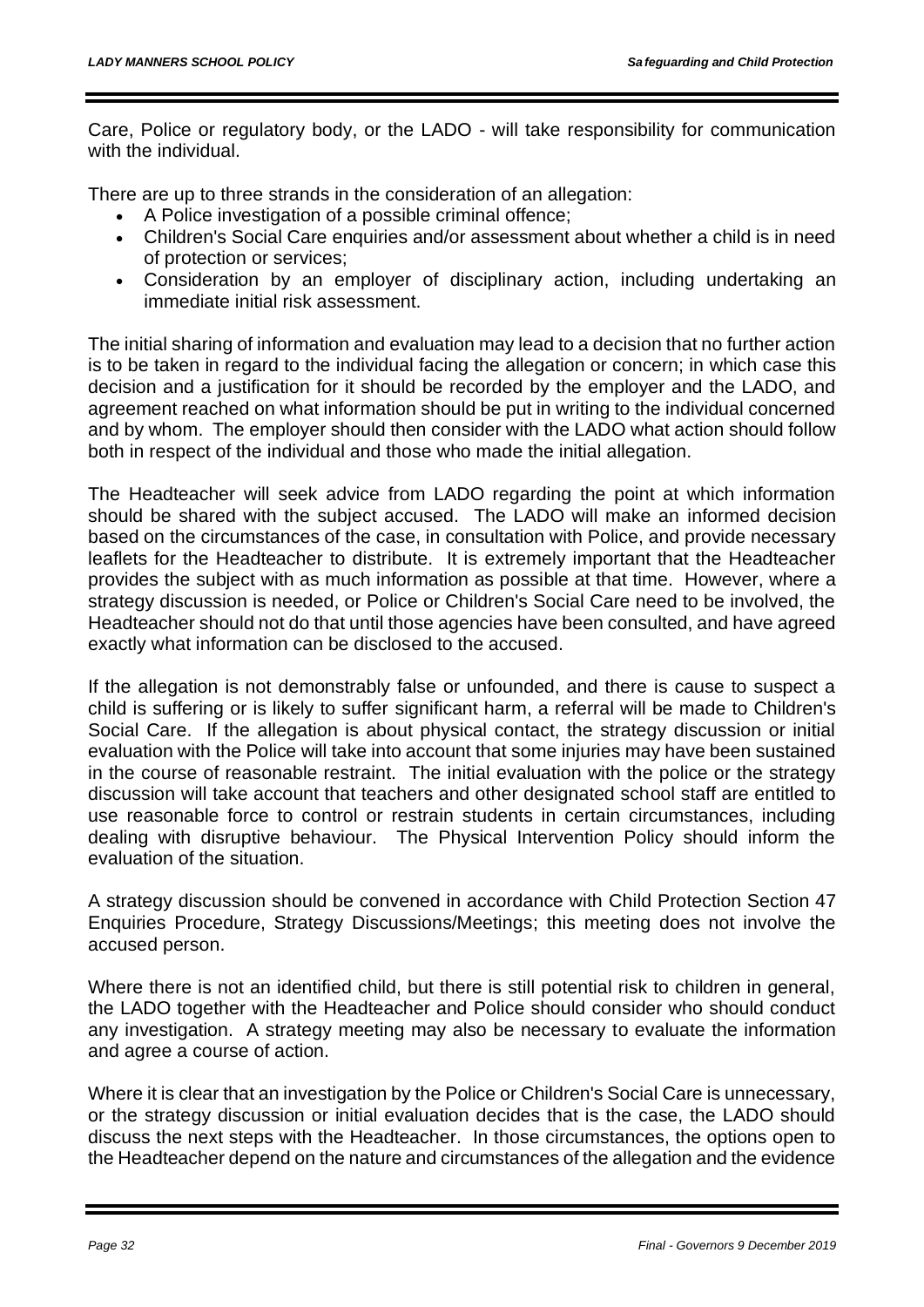and information available. This will range from taking no further action to eventual dismissal or a decision not to use the person's services in the future.

In some cases, an investigation will be needed to enable a decision about how to proceed. If so, the LADO should discuss with the Headteacher how and by whom the investigation will be undertaken. In straightforward cases, the investigation should normally be undertaken by a senior member of the school. In some circumstances such as the lack of resource within the school, or the nature or complexity of the allegation, the Headteacher may wish to consider commissioning an independent investigator. The Local Authority can provide an independent investigator through the Children and Younger Adults Human Resources Department.

The Headteacher will seek a written account from the accused person outlining their perspective of events leading to the allegation. If the individual wishes, this account may be shared at the strategy meeting, though they must be made aware that the Police will be present and may use this account as evidence in their investigation. The accused person will be advised to consult their professional association or trade union representative before submitting an account. The individual who is the subject of the allegation does not attend the Strategy Meeting in person.

# **Suspension**

The possible risk of harm to children posed by an accused person needs to be effectively evaluated and managed - in respect of the child(ren) involved in the allegations, and any other children in the individual's home, work or community life. In some cases that will require the school to consider suspending the person until the case is resolved, or make other arrangements to remove the accused person from contact with the child/children, until the investigation is complete. If the Headteacher is concerned about the welfare of other children in the community or the accused person's family, these concerns should be reported to the LADO.

Suspension will not be an automatic response when an allegation is received and all options to avoid suspension will be considered (e.g. redeployment, providing supervision when the accused has contact with children, moving the child or children to classes where they will not come into contact with the individual, making it clear that this is not a punishment and only in consultation with parents).

Depending on the nature of the allegation the Headteacher will consider the potential permanent professional reputational damage to employees that can result from suspension where an allegation is later found to be unsubstantiated or maliciously intended. Suspension will be considered in any case where there is cause to suspect a child is at risk of significant harm, or the allegation warrants investigation by the police, or is so serious that it might be grounds for dismissal.

If immediate suspension is considered necessary, the rationale and justification for such a course of action should be agreed and recorded by the Headteacher and LADO. This will include the alternatives to suspension that have been considered and why they were rejected. The accused person will be given written confirmation, usually within one working day, giving as much detail as appropriate for the reasons for the suspension. The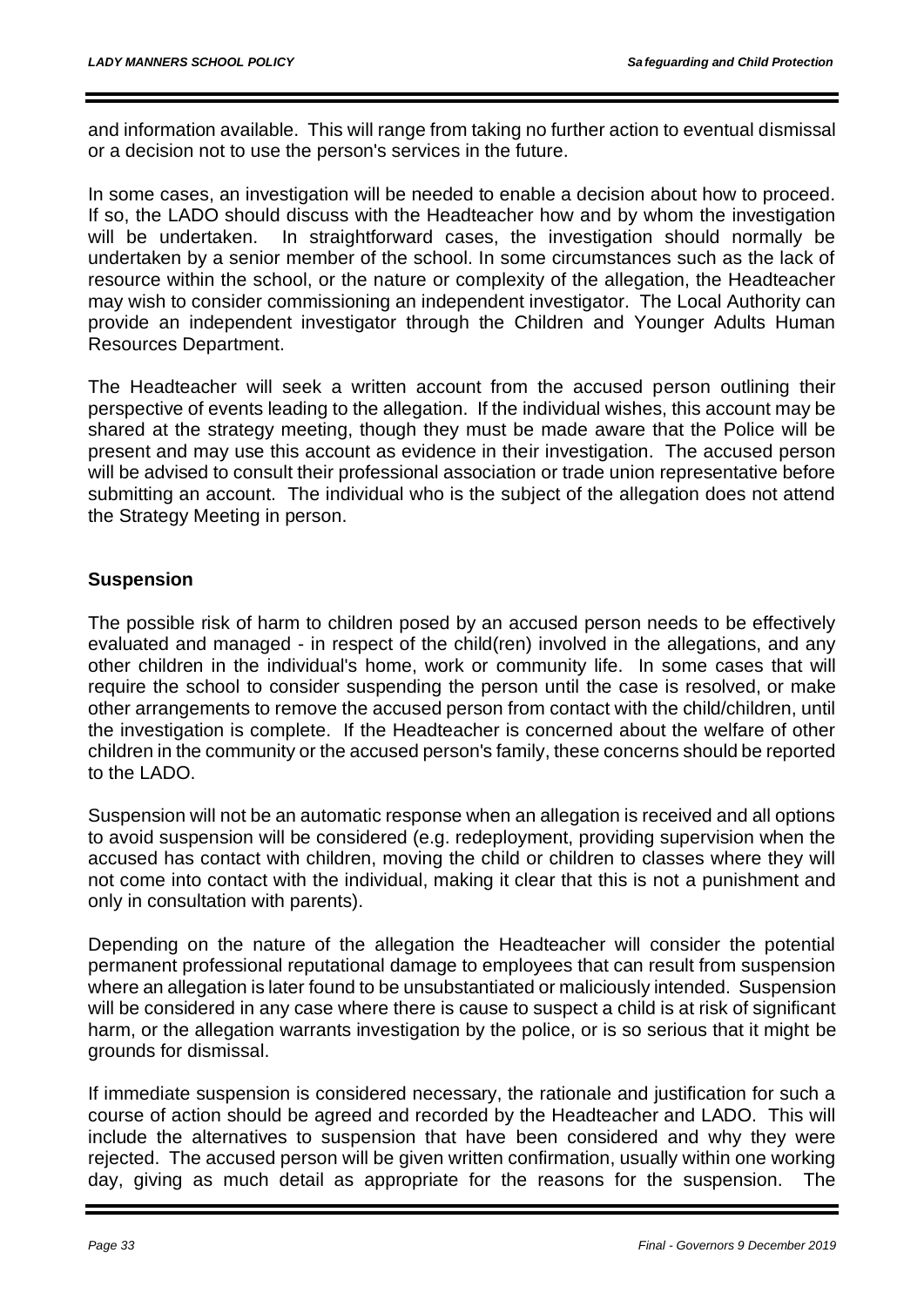Headteacher should also inform the person of who their named contact is within the organisation, their contact details and the support available to them. More information about suspension can be found in the school's Staff Disciplinary Policy.

The power to suspend is vested in the Headteacher and the Governing Body who will seek advice from the school's Human Resources provider and the LADO. The Local Authority, the police, or children's social care cannot require the school to suspend a member of staff or a volunteer although they should give appropriate weight to their advice. Where a strategy discussion or initial evaluation concludes that there should be enquiries by social care and/or an investigation by the police, the LADO will consult with those agencies about whether the accused member of staff needs to be suspended from contact with children, and will inform the Headteacher of those views.

If a suspended person is to return to work, the employer should consider what help and support might be appropriate, for example a phased return to work and/or provision of a mentor, and also how best to manage the member of staff's contact with the child concerned, if still in the work place.

# **Supporting Those Involved**

Employers have a duty of care to their employees. The school will act to manage and minimise the stress inherent in the allegations process. Support for the individual is key to fulfilling this duty. Individuals will be informed of concerns or allegations as soon as possible and given an explanation of the likely course of action, unless there is an objection by Children's Social Care or the Police. In most cases, information about the allegation will be shared with the individual within 3 days (at the latest). If the individual is suspended, the initial suspension review meeting will be held within 5 working days, unless an alternative is agreed with the individual. A review of the suspension will take place every four weeks thereafter.

A named representative (not the investigating officer) will be appointed, to keep the person who is the subject of the allegation informed of the progress of the case and consider what other support is appropriate for the individual. Where an individual is self-employed, agencies and the LADO must agree who will supply this function.

The individual will be advised to contact their trade union representative if they have one, or other source of professional support. They will also be provided with access to welfare counselling or medical advice.

Where the individual is suspended, a Contact Officer will be appointed to ensure the individual is kept informed of progress of the case and current work issues. Social contact with colleagues will not be prevented unless there is evidence to suggest that such contact is likely to be prejudicial to the gathering and presentation of evidence. The initial suspension review meeting will be held within 5 working days, unless an alternative is agreed with the individual. Thereafter, four-weekly reviews will be undertaken. Please see the school's Staff Disciplinary Policy for information on the role of the Contact Officer during suspension.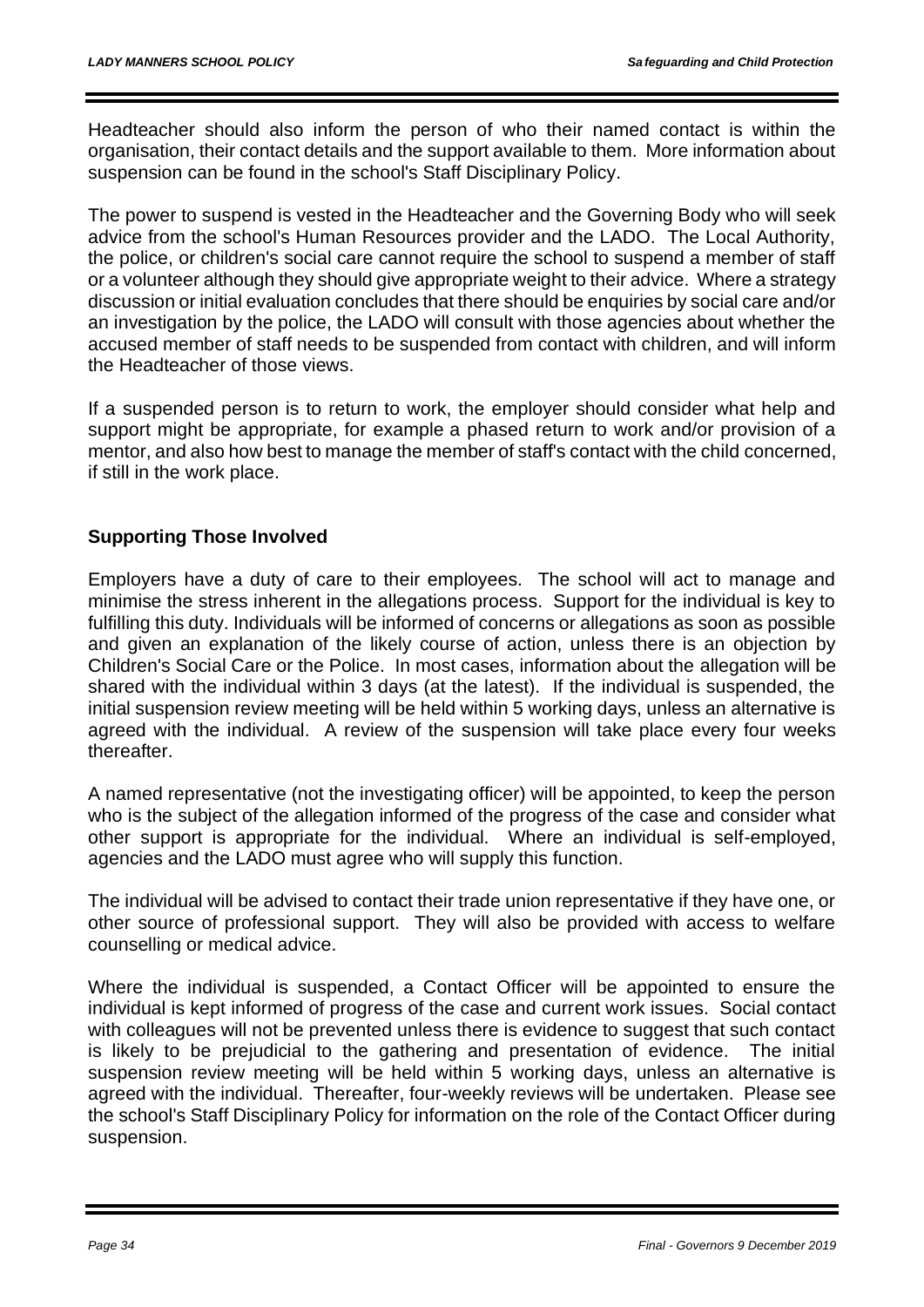Minutes from the Strategy Meeting will not be shared with the individual against whom the allegation is made, however, it is expected that the individual will have access to the following information:

- A copy of the Local Safeguarding Children Board's Procedure for Allegations of Abuse made against a Person who works with Children,
- Information on how to access legal/union advice and representation,
- Any relevant information on the process. These do not replace the need for a face to face discussion, but provide a framework for discussion,
- Information on the process of the enquiry and planned timescales,
- Information on the interviews which may be conducted,
- Information on independent support which may be available.eg, employee counselling service, professional association/ Union, General Practitioner, Teacherline.

Parents or carers of a child or children involved will be told about the allegation as soon as possible if they do not already know of it. However, where [a Strategy Discussion](http://trixresources.proceduresonline.com/nat_key/keywords/strategy_discussion.html) is required, or Police or Children's Social Care need to be involved, the parents/carers will not be informed until those agencies have been consulted and have agreed what information can be disclosed to the parents or carers. Parents/Carers will be kept informed about the progress of the case, and told the outcome (i.e. whether substantiated or not). Where there is a criminal investigation, the Police have a responsibility to keep a victim informed, and any prosecution is in the public domain, however they cannot be told the outcome of any disciplinary or other internal process. Where the allegation is against a teacher, parents and carers will also be made aware of the prohibition on reporting or publishing allegations about teachers. If parents or carers wish to apply to the court to have reporting restrictions removed, they should seek legal advice.

The school together with Children's Social Care and/or Police, where they are involved, should consider the impact on the child concerned and provide support as appropriate. Liaison between agencies should take place to ensure that the child's needs are addressed.

#### **Confidentiality**

Every effort will be made to maintain confidentiality and protect those involved and guard against unwanted publicity while an allegation is being investigated or considered. When allegations are made against a teacher the school will comply with the Education Act 2011, which introduced reporting restrictions preventing the publication of any material that may lead to the identification of a teacher who has been accused by, or on behalf of, a student from the same school (where that identification would identify the teacher as the subject of the allegation). The reporting restrictions apply until the point that the accused person is charged with an offence, or until the Secretary of State publishes information about an investigation or decision in a disciplinary case arising from the allegation. The reporting restrictions also cease to apply if the individual to whom the restrictions apply effectively waives their right to anonymity by going public themselves or by giving their written consent for another to do so or if a judge lifts restrictions in response to a request to do so. Breaching the reporting restrictions is a criminal offence; publication includes any speech, writing, relevant programme or communication in whatever form, which is addressed to the public at large or any section of the public; this includes social networking sites.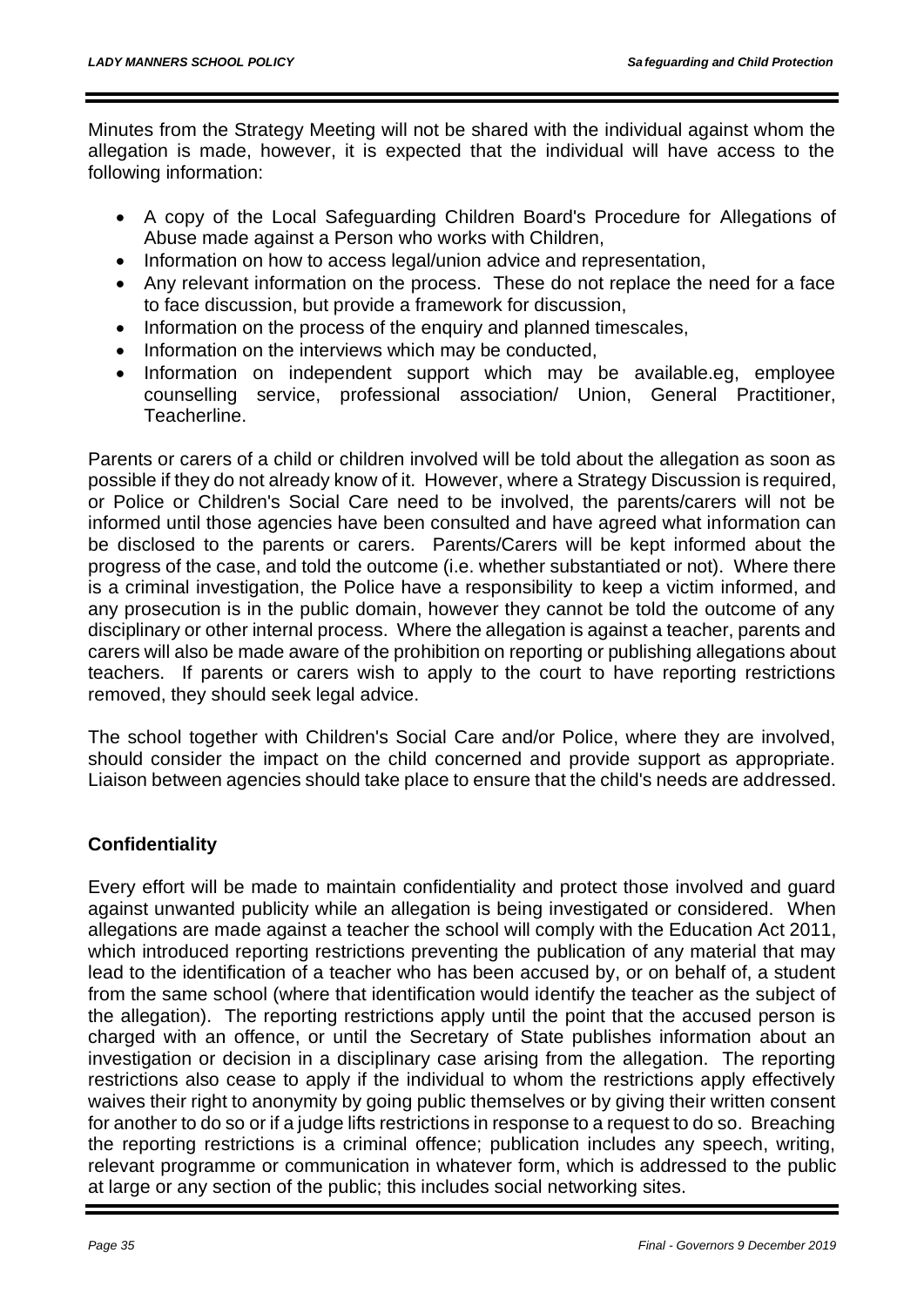The police will not normally provide any information to the press or media that might identify an individual who is under investigation, unless and until the person is charged with a criminal offence. In exceptional cases where the police might depart from that rule, e.g. an appeal to trace a suspect, they must apply to a magistrates court to request that reporting restrictions be lifted.

The school will take advice from the LADO, Police and Children's Social Care to agree the following:

- Who needs to know and what information can be shared:
- How to manage speculation, leaks and gossip;
- What, if any, information can be reasonably given to the wider community to reduce speculation; and
- How to manage press interest if and when it should arise.

The school will determine whether staff at the school are briefed with more information than the wider school community, including reminding staff of the strict confidentiality of any information provided and the response to give to any external enquiries. The opinion of the individual staff member and the LADO should be sought and every effort made to reach agreement on what will be communicated. At the minimum the individual should be informed of what will be communicated to appropriate sections of the school community.

The school will consult with the LADO concerning any communication from the press and in relation to media coverage of the case. A central strategy will be formulated with the school, involving the Council's press office, senior officers and HR advice. It is important that a single approach to communication is agreed with all relevant parties/agencies.

# **Resignations and Compromise Agreements**

The fact that a person tenders his or her resignation, or ceases to provide their services, will not prevent an allegation being followed up in accordance with these procedures.

The school will also make a referral to the Disclosure and Barring Service (DBS) and any regulatory body when the criteria are met. There is a legal duty to refer to the DBS and not doing so is a criminal offence.

Every effort will be made to reach a conclusion in all cases of allegations bearing on the safety or welfare of children, including any in which the person concerned refuses to cooperate with the process. Wherever possible, the person will be given a full opportunity to answer the allegation and make representations about it, including a written response. The process of recording the allegation and any supporting evidence, and reaching a judgement about whether it can be regarded as substantiated on the basis of all the information available, will continue even if that cannot be done or the person does not cooperate.

Settlement/Compromise Agreements (by which a person agrees to resign and the school agrees not to pursue disciplinary action, and both parties agree a form of words to be used in any future reference) will not be used in these cases. Such an agreement will not prevent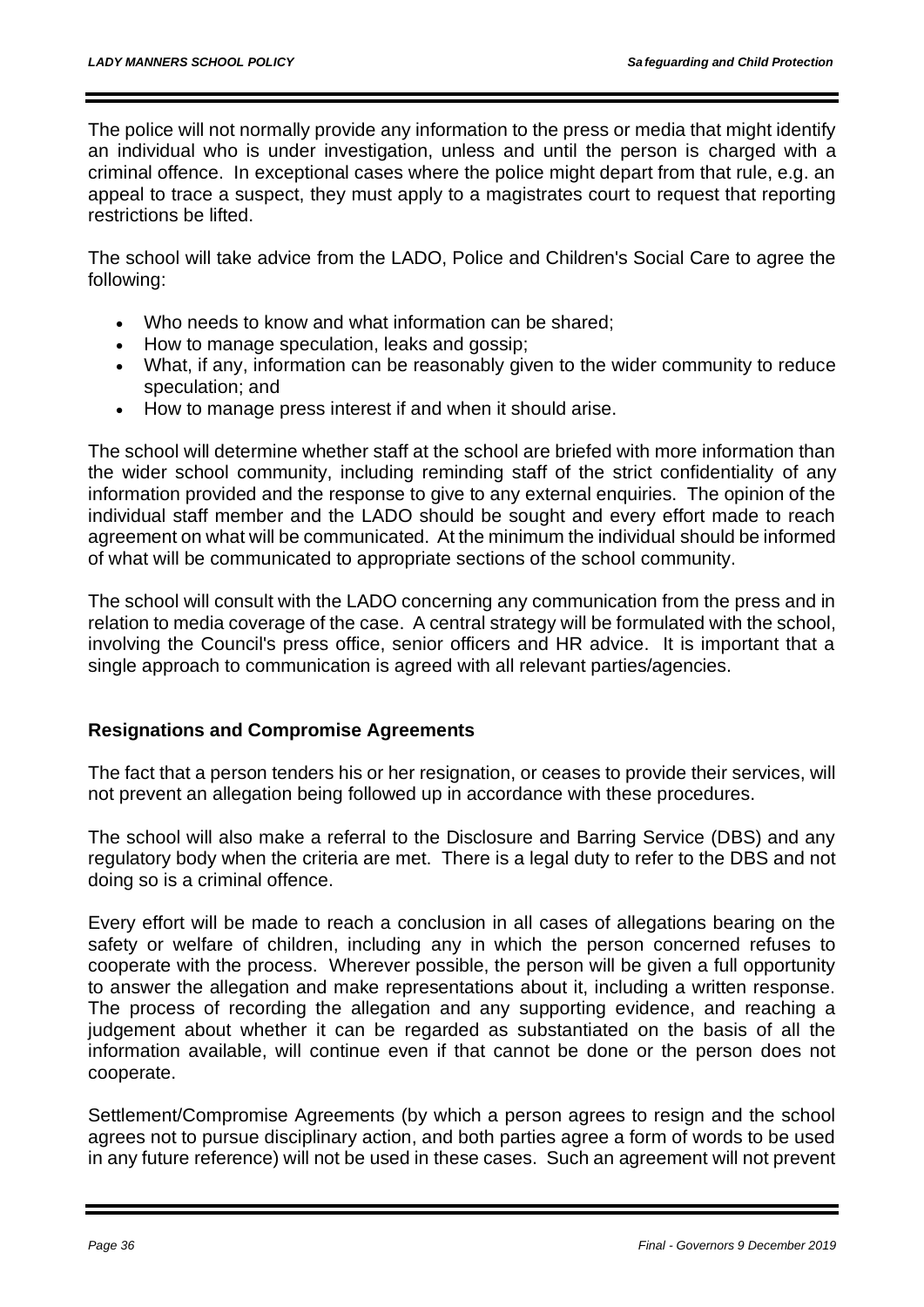a thorough police investigation, or a referral to the Disclosure and Barring Service or DfE where that is appropriate.

### **Organised and Historical Abuse**

Investigators should be alert to signs of organised or widespread abuse and/or the involvement of other perpetrators or institutions. They should consider whether the matter should be dealt with in accordance with complex abuse procedures which, if applicable, will take priority. Historical allegations should be responded to in the same way as contemporary concerns. It will be important to ascertain if the person is currently working with children and if that is the case, to consider whether the current employer should be informed.

### **Information Sharing**

In a strategy discussion or the initial evaluation of the case the agencies concerned will share all relevant information they have about the person who is the subject of the allegation, and about the alleged victim.

Where the police are involved, wherever possible the school will ask the police to obtain consent from the individuals involved to share their statements and evidence for use in the school's disciplinary process. This should be done as the investigation proceeds and will enable the police to share relevant information without delay at the conclusion of their investigation or any court case.

Children's social care will adopt a similar procedure when making enquiries to determine whether the child or children named in the allegation is in need of protection or services so that any information obtained in the course of those enquiries which is relevant to a disciplinary case can be passed to the school without delay.

The school representative attending the strategy meeting is advised to establish whether other agencies are expecting, and planning, to be able to share information from their enquiries if, and when, the case is handed back to the school for use in any disciplinary procedure.

The staff member who is the subject of the allegation will be reminded of the advice to consult their Trade Union/Professional Association representative, as they may benefit from guidance on the benefits and implications of giving consent to the sharing of their statement.

# **Record Keeping**

Details of allegations that are found to have been malicious will be removed from personnel records. For all other allegations, a clear and comprehensive summary of the allegations made, details of how the allegation was followed up and resolved, and a note of any action taken and decisions reached, will be kept on a person's confidential personnel file, and a copy provided to the person concerned.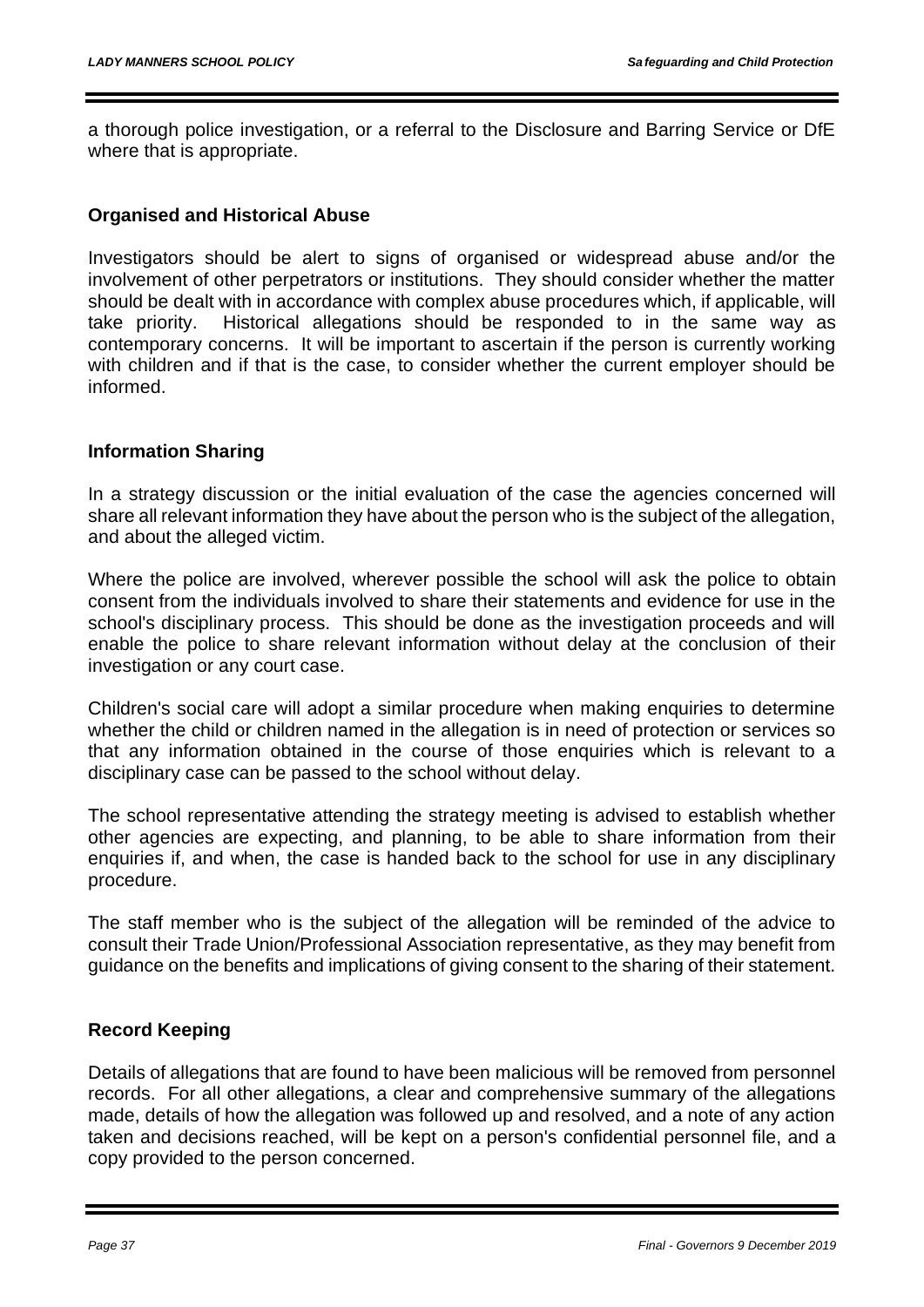The purpose of the record is to enable accurate information to be given in response to any future request for a reference if the person has left the school. It will provide clarification in cases where a future Disclosure and Barring Service certificate reveals information from the police about an allegation that did not result in a criminal conviction and it will help to prevent unnecessary reinvestigation if, as sometimes happens, an allegation re-surfaces after a period of time. The record will be retained until the person has reached normal retirement age or for a period of 10 years from the date of the allegation if that is longer.

Notes of each strategy meeting will be sent to:

- Social worker
- Chair of meeting
- Police, if present
- Child Protection Support Officer (for tracking purposes)
- The Case manager for the employer (e.g. Headteacher or Chair of Governors)
- Any other invitees

### **Timescales**

It is in everyone's interest to resolve cases as quickly as possible consistent with a fair and thorough investigation. Every effort will be made to manage cases to avoid any unnecessary delay. The time taken to investigate and resolve individual cases depends on a variety of factors including the nature, seriousness and complexity of the allegation.

However, where possible, the following timescales will be observed:

- Where it is clear immediately that the allegation is unsubstantiated or malicious, the case should be resolved within one week.
- The decision about the need for a strategy meeting should be taken within 5 working days.
- If no formal disciplinary action is required, the Headteacher should instigate any appropriate follow up action within 3 working days.
- Any disciplinary investigation and subsequent action will be progressed as quickly as possible as detailed in the school's Staff Disciplinary Policy.

Where it is decided that there will be no police involvement, it will be for the Headteacher to deal with the case. If there are still child protection concerns the Headteacher should discuss these with the LADO.

# **Oversight and Monitoring**

The LADO has overall responsibility for oversight of the procedures for dealing with allegations, for resolving any interagency issues, and for liaison with the Local Safeguarding Children Board (LSCB) on the subject. The LADO will provide advice and guidance to the school, in addition to liaising with the police and other agencies, and monitoring the progress of cases to ensure that they are dealt with as quickly as possible, consistent with a thorough and fair process. Reviews should be conducted at fortnightly or monthly intervals, depending on the complexity of the case.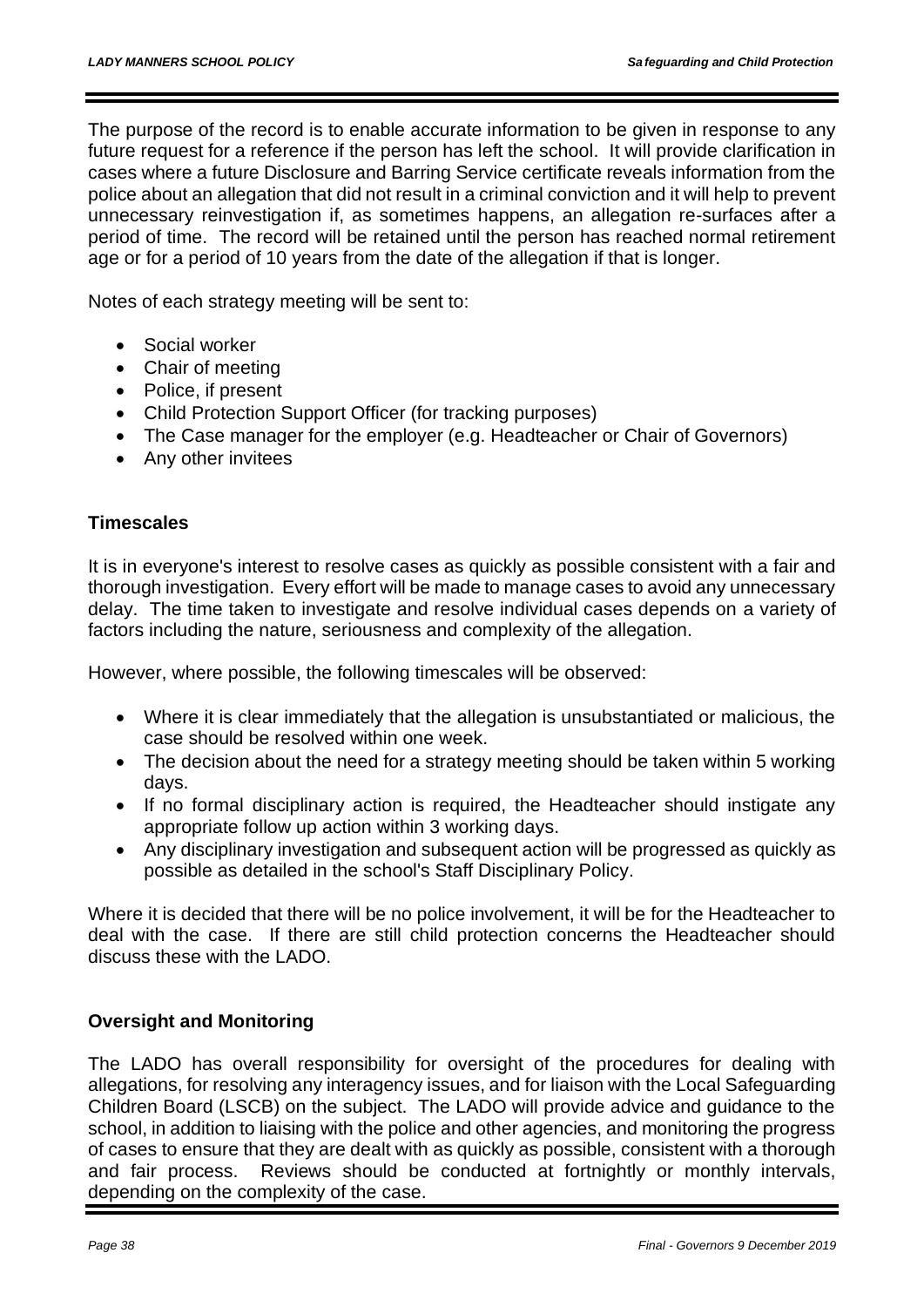Police forces will also identify officers who will be responsible for liaising with the LADO, taking part in strategy discussion or initial evaluation, subsequently reviewing the progress of cases in which there is a Police investigation, sharing information on completion of the investigation or any prosecution.

If the Strategy Discussion or Children's Social Care single assessment decides that a Police investigation is required, the Police should also set a target date for reviewing the progress of the investigation and consulting with the Crown Prosecution Service (CPS) about whether to charge the individual, continue to investigate or close the investigation. Wherever possible that review should take place no later than four weeks after the initial evaluation. Dates for subsequent reviews, ideally at fortnightly intervals, should be set at the meeting if the investigation continues.

# **Action on Conclusion of a Case**

The following definitions should be used when determining the outcome of allegation investigations:

- **Substantiated**: there is sufficient identifiable evidence to prove the allegation;
- **False**: there is sufficient evidence to disprove the allegation;
- **Malicious**: there is clear evidence to disprove the allegation, that there has been a deliberate act to deceive and the allegation is entirely false;
- **Unsubstantiated**: this is not the same as a false allegation. It means that there is insufficient evidence to prove or disapprove the allegation. The term therefore does not imply guilt or innocence.

The conclusion of any investigation should be clearly communicated in writing by the LADO to the school, who is then responsible for communicating this to the individual along with any actions agreed within the investigation. Where an individual is self-employed, it must be clearly agreed who will undertake this task and ensure the agreed action is put in place.

If an individual disputes the outcome of an investigation, their right of challenge will ordinarily be with the employer through disciplinary appeal or grievance procedures. By agreeing actions with the LADO or in a strategy meeting, the school will have accepted responsibility for these decisions and must be able to justify them to an employee or in any employment process.

If the individual has a complaint about the process rather than outcome, they should be informed about the Local Authority complaints procedure.

At the conclusion of the case, agreement will be reached on the following:

- What information will be given to the child'/parents and persons affected by the investigation and how, and by whom, this will be done,
- What information will be placed on files relating to children and staff
- In the case of malicious allegations whether the record of this should be destroved or retained in the staff member's personal file.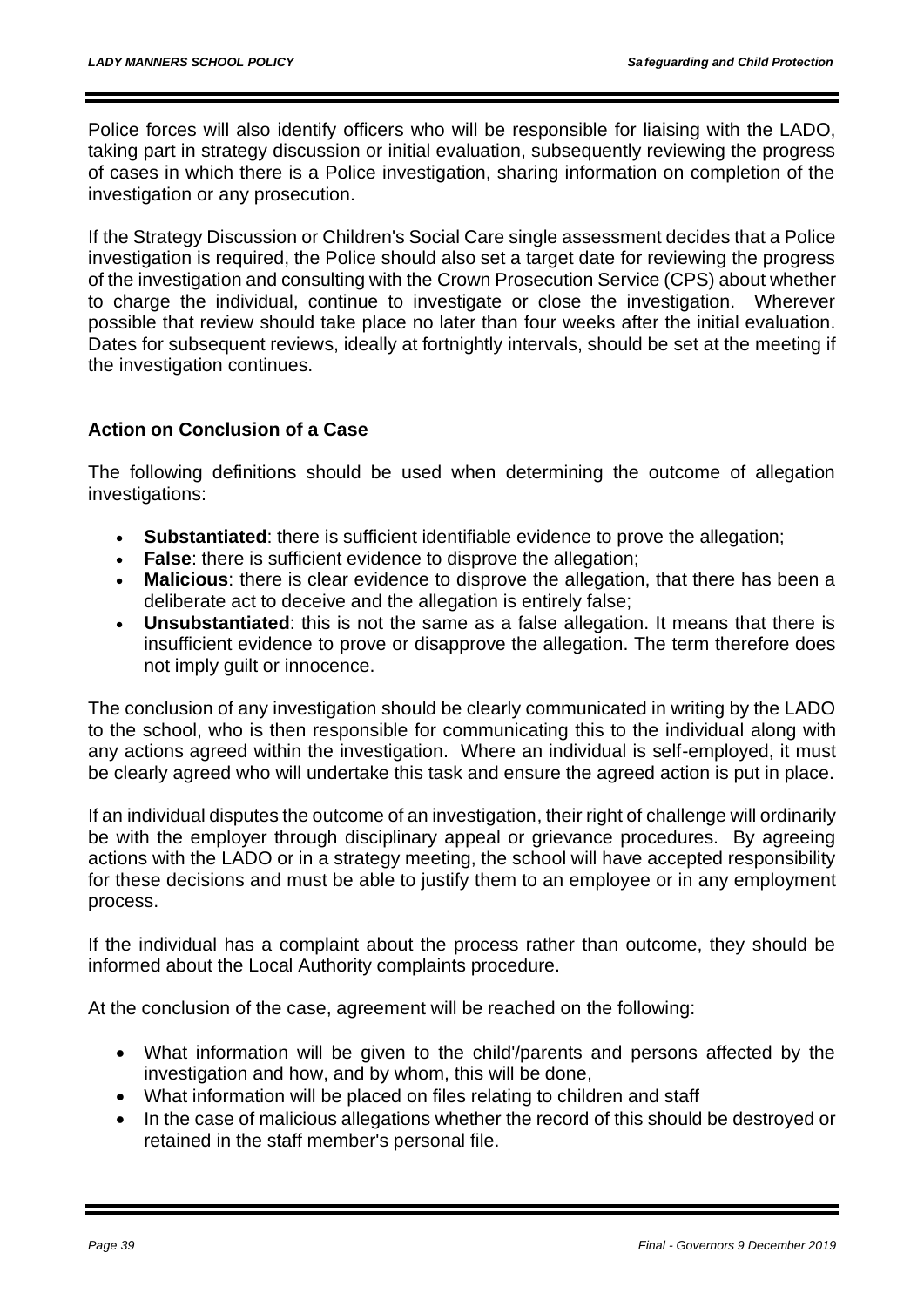The safeguarding team's Business Services Officer will be notified of the outcomes of all cases, including the outcome of any disciplinary procedures. In addition the officer will ensure the Headteacher/Chair is informed about the outcomes of any criminal action or child protection enquiry. The LADO will make arrangements for liaising with the Headteacher/ Chair concerning any action agreed, to ensure that these are implemented.

Individuals may apply for access to their record under subject access procedure; such applications will be considered by the LADO and relevant documents, appropriately redacted, will be shared.

If a person who has been suspended can return to work the Headteacher will consider how best to facilitate this. The Headteacher should consult the LADO about any remaining safeguarding issues or measures. Most employees will benefit from some help and support to return to work after a stressful experience. Depending on the circumstances, a phased return and or the provision of a work-place mentor to provide assistance and support in the short term may be appropriate. The Headteacher should also consider how best to manage the staff member's re-integration into the school community, in particular with the child or children who made the allegation. Depending on the staff member's terms and conditions, there may need to be a calculation of whether the employee has any holiday owing.

# **Action Following a Criminal Investigation or a Prosecution**

The police or the CPS will inform the school and LADO immediately when a criminal investigation and any subsequent trial is complete, or if it is decided to close an investigation without charge, or not to prosecute after the person has been charged. In those circumstances the LADO should discuss with the Headteacher (or Chair of Governors) whether any further action, including disciplinary action, is appropriate and, if so, how to proceed. The information provided by the police and or children's social care will inform that decision.

# **Disciplinary or Suitability Process**

The LADO and school will discuss whether disciplinary or other internal action is appropriate in all cases independently of any decision by the Police and CPS in relation to prosecution. However, the decision regarding any disciplinary action is the sole responsibility of the employer; they will be separately accountable for any such decision, which is subject to the usual criteria and right of appeal as usual under employment law. The school will always take advice from the HR and/or Legal services provider.

The discussion should consider any potential misconduct or gross misconduct on the part of the member of staff, and take into account any relevant information from the Police and/or Children's Social Care, the result of any investigation or trial and the different standard of proof in disciplinary and criminal proceedings. The school may also consider lesser action, such as increased supervision, mentoring, training, or agreed transfer to alternative duties.

In the case of supply, contract and volunteer staff, normal disciplinary procedures may not apply. In these circumstances, the LADO and school will act jointly with the providing agency. Where an individual is self-employed, employer options are not available.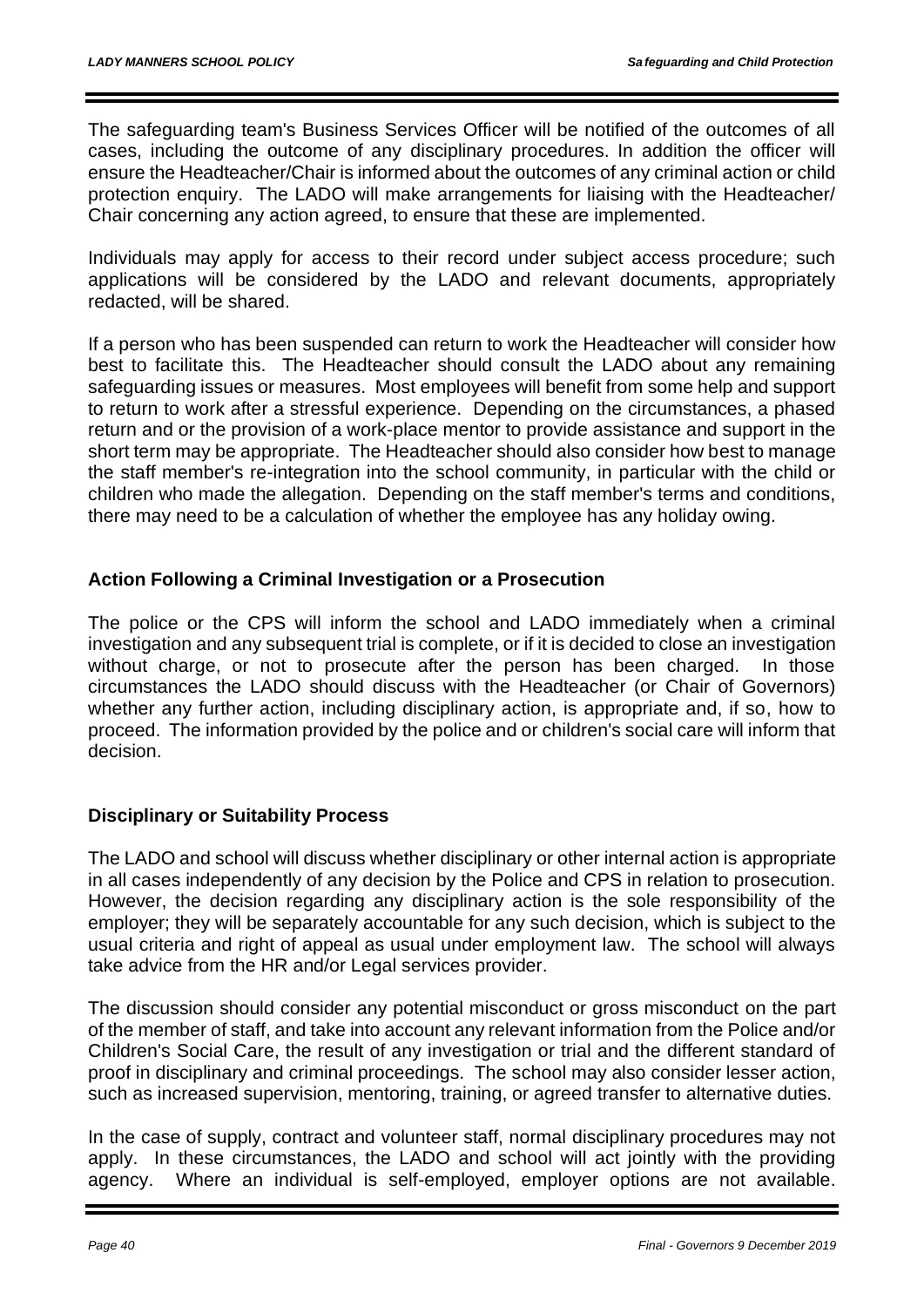Consideration will be given to how the individual's activity can be restricted or monitored through working with professional or regulatory bodies, DBS, HSE, local commissioners or Licensing committees.

The Police and local DBS teams should ensure that appropriate information is included on any future DBS checks. The individual must be informed of any such action or referral, and it must be clearly agreed who is taking responsibility to do this.

If the allegation is substantiated and the person is dismissed or the employer ceases to use the person's services, or the person resigns or otherwise ceases to provide his or her services, the school must refer the case to the [Disclosure and Barring Service](http://trixresources.proceduresonline.com/nat_key/keywords/dis_barring_service.html) for consideration of inclusion on the barred lists; or refer to any professional body. There is a legal requirement for employers to make a referral to the Disclosure and Barring Service (DBS) where: they think that an individual has engaged in conduct (including inappropriate sexual conduct) that harmed (or is likely to harm) a child or if a person otherwise poses a risk of harm to a child, and an employer has removed the individual from relevant work with children or the person has chosen to cease relevant work in circumstances where they would have been removed had they not done so.

A referral will be made as soon as possible after the resignation or removal of the member of staff involved and within one month of ceasing to use the person's services. Substantiated allegations are also likely to be professional misconduct cases and should be referred to the relevant regulatory body (i.e. for teachers, a referral will be made to the National College for Teaching and Leadership).

The school will provide written confirmation to the LADO of when the referral was reported to the Disclosure and Barring Service, Ofsted, and any other regulatory body. In addition the LADO will also be informed of the outcomes of any disciplinary hearings and appeals.

Where it is decided on the conclusion of a case that the individual can be considered for return to work with children, the school will consult with the LADO about any required safeguarding measures.

# **References**

The school will seek guidance from the human resources provider in regard to including allegations in references.

Cases in which an allegation was proven to be false, unsubstantiated or malicious will not be included in employer references. A history of repeated concerns or allegations which have all been found to be false, unsubstantiated or malicious, will also not be included in any reference.

# **Learning Lessons**

At the conclusion of a case in which an allegation is substantiated the LADO will review the circumstances of the case with the Headteacher (or Chair of Governors) to determine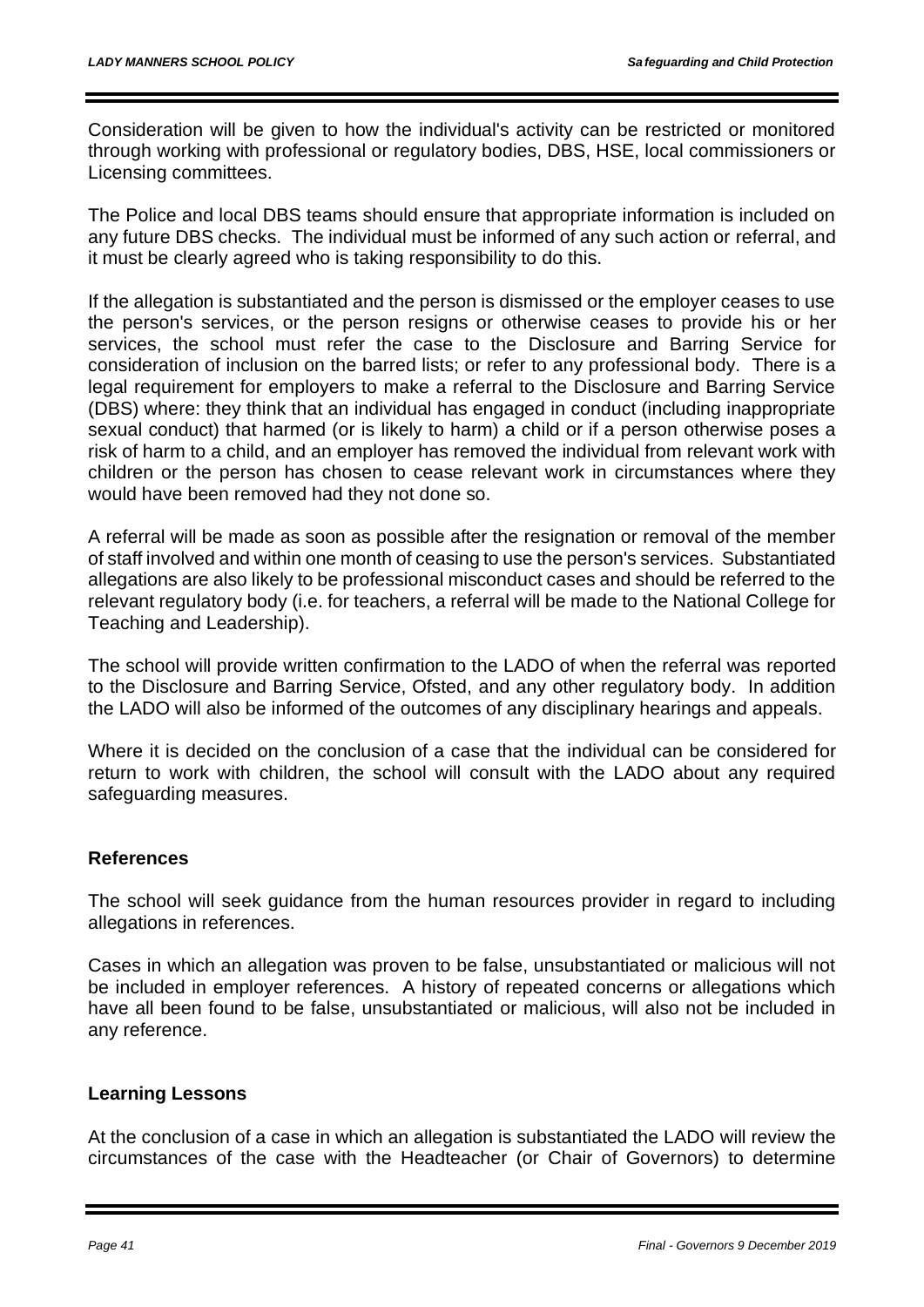whether there are any improvements to be made to the school's procedures or practice to help prevent similar events in the future.

This will include issues arising from the decision to suspend the member of staff, the duration of the suspension and whether or not the suspension was justified. Lessons should also be learnt from the use of suspension when the individual is subsequently reinstated.

# **Action in respect of Malicious, False or Unsubstantiated Allegations**

If an allegation is determined to be malicious, false or unsubstantiated the school and LADO will consider if the child concerned is in need of any services, or may have been abused by someone else and refer as appropriate. In the rare event that an allegation is shown to have been deliberately invented or malicious, the Headteacher will consider whether any disciplinary action is appropriate against the student who made it, or the police will be asked to consider whether any action might be appropriate against the person responsible if s/he was not a student.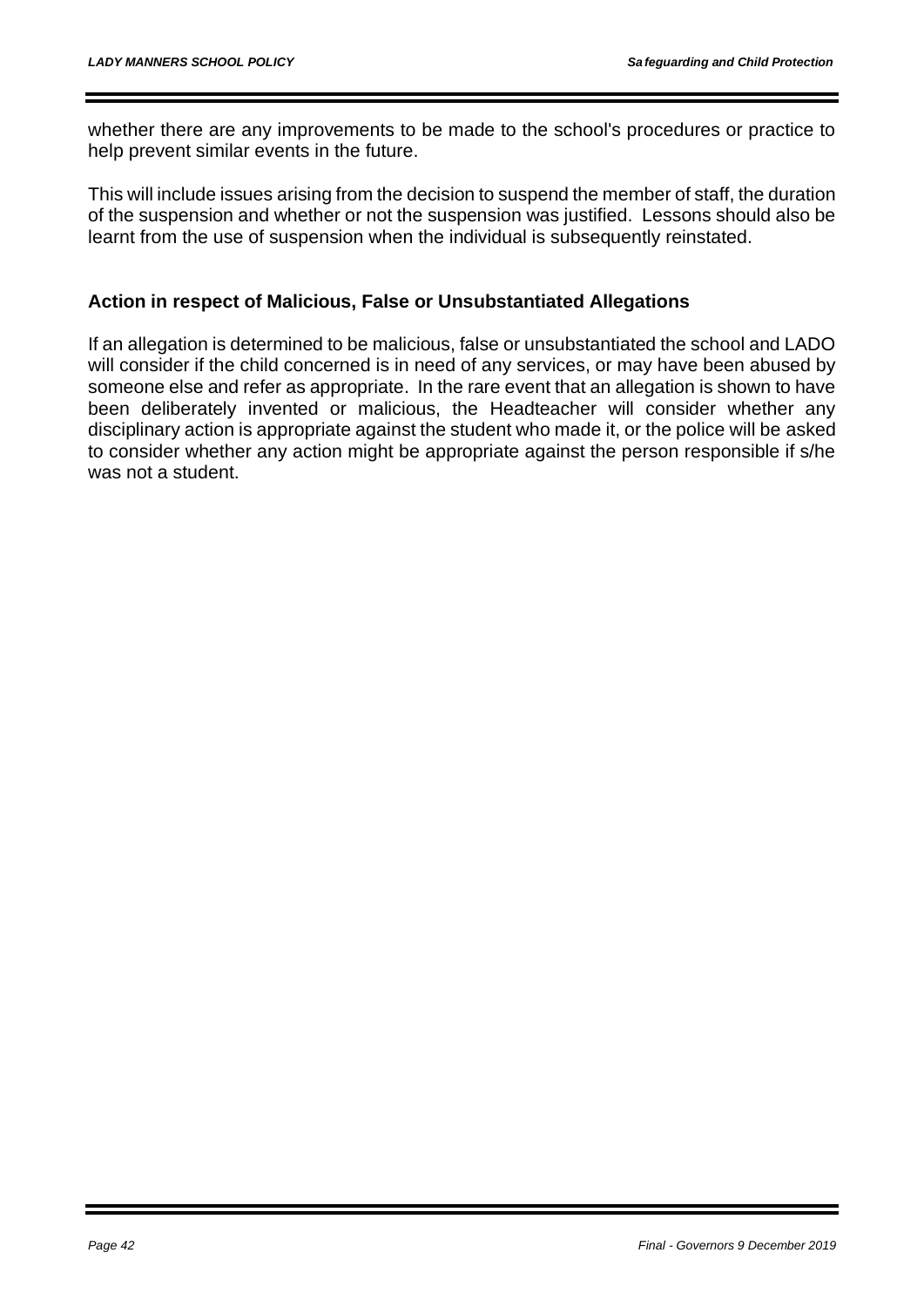### **APPENDIX B**

# **DESIGNATED ROLES AND RESPONSIBILITIES**

The Designated Safeguarding Lead is: **Mrs D Ridley, Deputy Headteacher**

The Assistant Designated Safeguarding Leads are: **Ms C Osborn, Assistant Headteacher Mr M Foyle, Sixth Form Year Tutor**

The Designated Lead for Children in Care/Looked after children is: **Mrs D Ridley, Deputy Headteacher**

The appointed Teacher for SEND is: **Mrs C Wilson, SENCo**

The Designated Lead for Anti-Bullying is: **Mrs D Ridley, Deputy Headteacher**

The Designated Link Governor for Safeguarding is: **Mrs L Allen**

The Designated link Governor for Anti-Bullying is: **Mrs F Manvell**

The Designated link Governor for Children in Care/Looked after children is: **Mrs L Allen**

The current Pastoral Team is:

### **Sixth Form:**

| Mr M Evans      | <b>Assistant Headteacher</b>      |
|-----------------|-----------------------------------|
| Mrs F Manvell   | <b>Year Tutor</b>                 |
| Mr M Foyle      | <b>Year Tutor</b>                 |
| Vacancy         | Pastoral Manager                  |
| Ms C Osborn     | <b>Assistant Headteacher</b>      |
| Mr K Mulholland | <b>Year Tutor</b>                 |
| Mr N Wallace    | <b>Year Tutor</b>                 |
| Mr R Martin     | <b>Year Tutor</b>                 |
| Mr A Johnson    | <b>Year Tutor</b>                 |
| Mr J Palmer     | <b>Year Tutor</b>                 |
| Mrs L Hobday    | <b>Pastoral Support Assistant</b> |
| Mrs S Sandover  | <b>Pastoral Support Assistant</b> |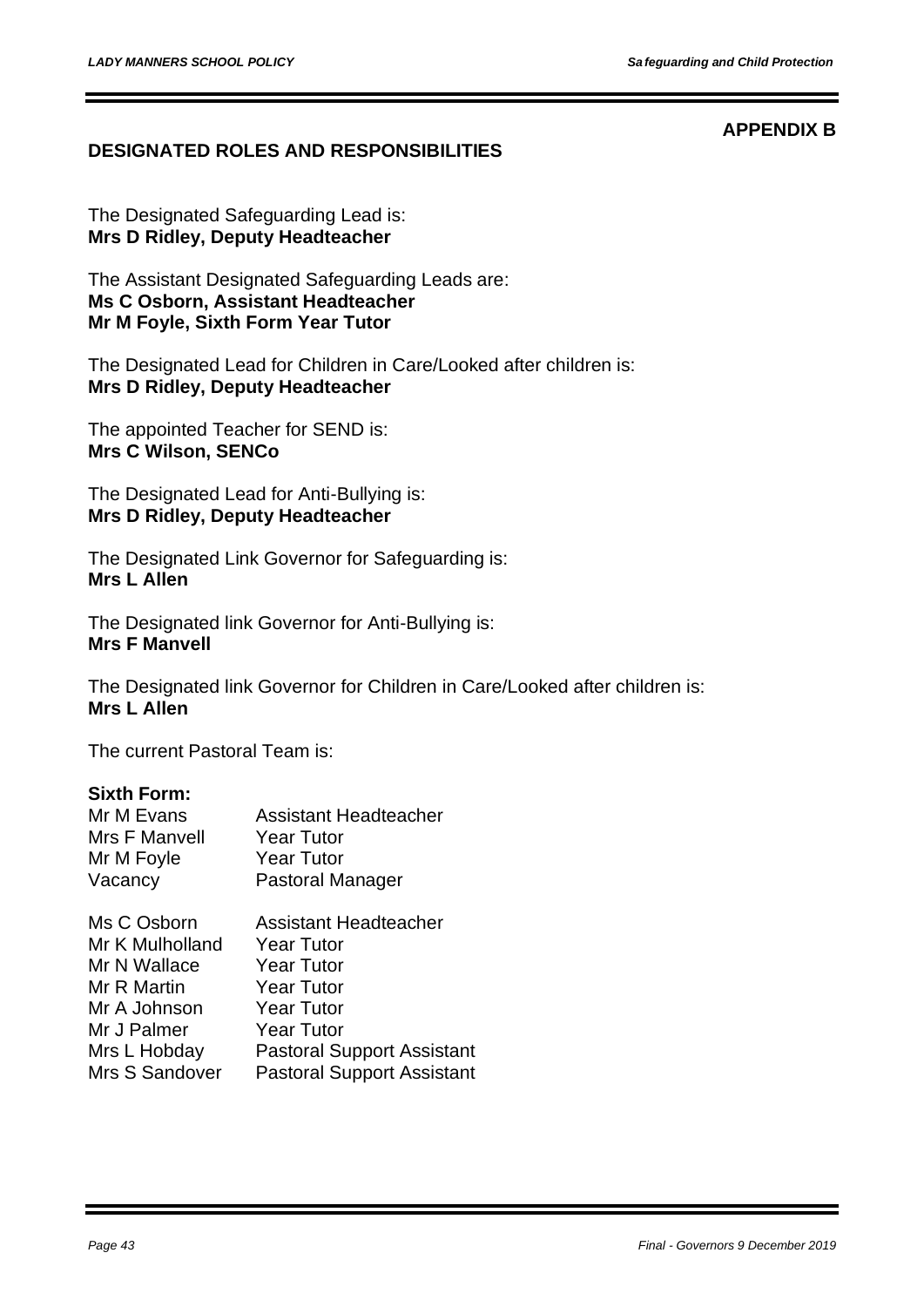### **APPENDIX C**

# **LEARNING FROM SERIOUS CASE REVIEWS (SCRS) AND SERIOUS INCIDENT LEARNING REVIEWS (SILRS)**

Derbyshire Safeguarding Children Board recognises the importance of learning and improving from our experiences in this area. A range of learning and themes from SCRs and SILRs have been identified from our most recent reviews, and from the preceding three years.

In 2012 we learnt that:

**Babies** are particularly at risk from abuse and neglect including:

- Shaking
- Co-sleeping
- Domestic abuse
- Methadone used as a soother
- Lack of ante-natal assessment

**Teenagers** - a quarter of all SCRs/SILRs have been about the serious injury or death of a teenager. Issues include:

- Suicide/self-harm
- Child sexual exploitation (CSE)
- Offending behaviour
- Missing from school, home or care
- Difficult to engage

**Parents**- the death or serious injury of children and young people often has contributory factors including:

- Substance misuse
- Mental health
- Domestic abuse
- Hostility/non-engagement
- Disguised compliance
- Violent men

It is vital that themes and learning is shared across all agencies to improve practice and increase safeguards to children and young people. The SCR subcommittee has identified a number of practice developments for professionals including:

- Information gathering, sharing and recording.
- Assessing the complete circumstances of the child and family, including their history.
- Critically analysing all information.
- Ensuring the needs of the child are paramount above those of the parents.
- Seeing a child at home and where they sleep.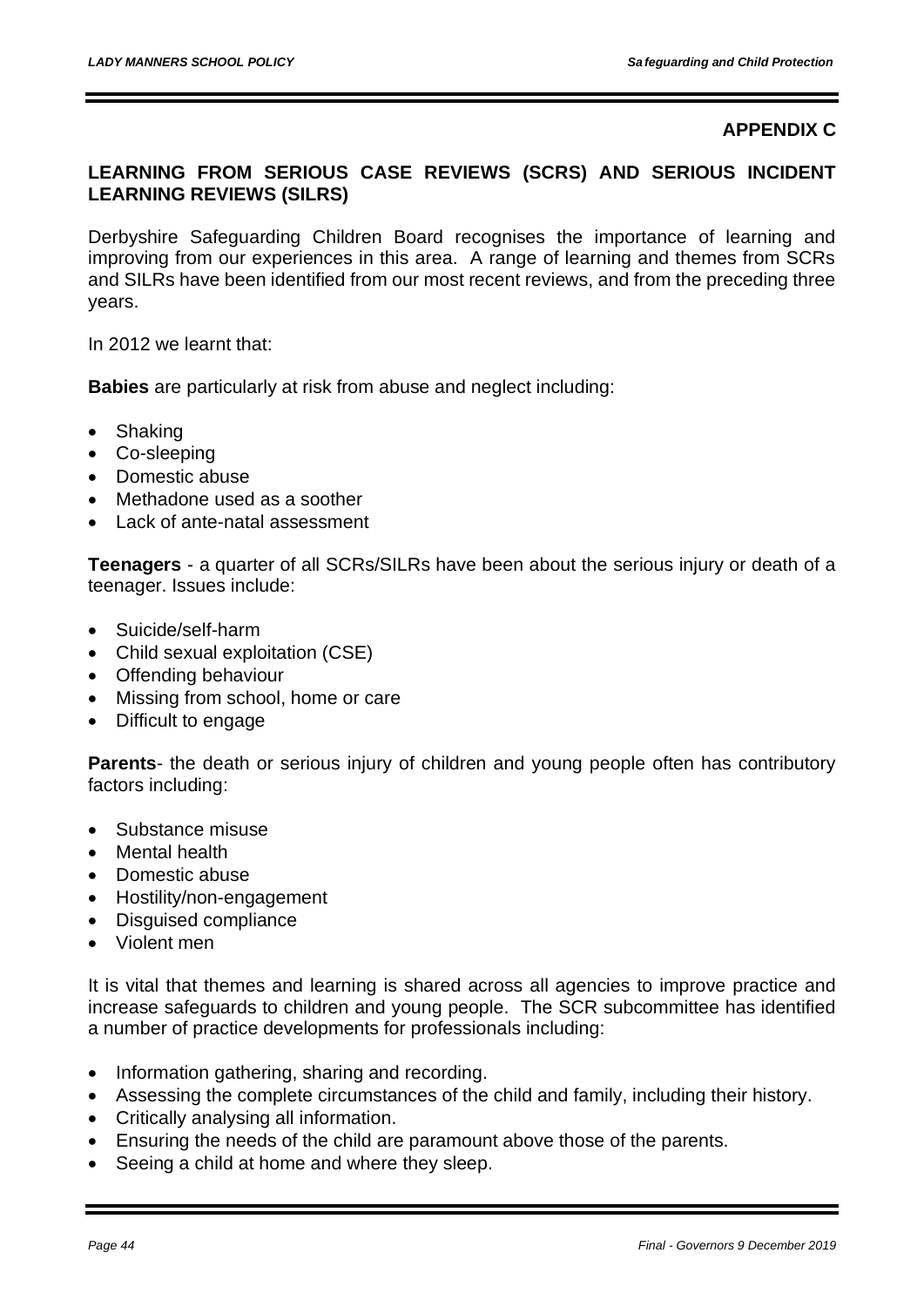#### In 2013/2014 in summary form we learnt that:

Common Themes:

- Domestic Abuse
- Substance Misuse
- Vulnerabilities of older teenage children
- Suicide/self-harm
- Shaken babies/youngsters
- Disguised compliance from parents/carers
- Agencies should be consulted before closing cases
- Risk to children should be assessed when in contact with perpetrators of domestic abuse
- Not to have overoptimistic or unrealistic expectations of improvements seen or made as it is not likely reflective of past or current risk

In 2016/17 in summary form we learnt:

- The importance of authoritative practice
- To be alert to disguised compliance
- The importance of professional curiosity
- To be alert to the possibility of abuse
- That all professionals should consider the need for an Early Help Assessment
- To hear the voice of the child
- Understand and record the child's lived experience.

Learning for Schools from SCR's and Serious Incident Learning Reviews (SIR's):

- Appropriate representation is needed at key meetings- Child Protection Case **Conferences**
- Effective multi-agency working
- Working more SMART (ly) with children and Young people
- Effective information sharing to inform assessments
- Staff to be curious, inquisitive and ask more questions
- Reflection and constructive challenge for staff when working with vulnerable children and young people
- Staff to observe safer working practices
- Staff to be reminded of a code of conduct and staff to operate by one

From SCR's (East Midlands & wider) in 2015 in summary form we need:

- A requirement for holistic & family based approach to ante-natal care and the importance of recording a full history of parents
- A need for professional curiosity into parental capacity & the mental health of parents
- To find out about the role of fathers/male partners/boyfriends in families
- To understand how mental health issues impact on the welfare & development of young children
- To act upon disrupted education, going missing, school refusal
- To know about the need to distinguish between sexual abuse, sexual exploitation , and or/underage sexual activity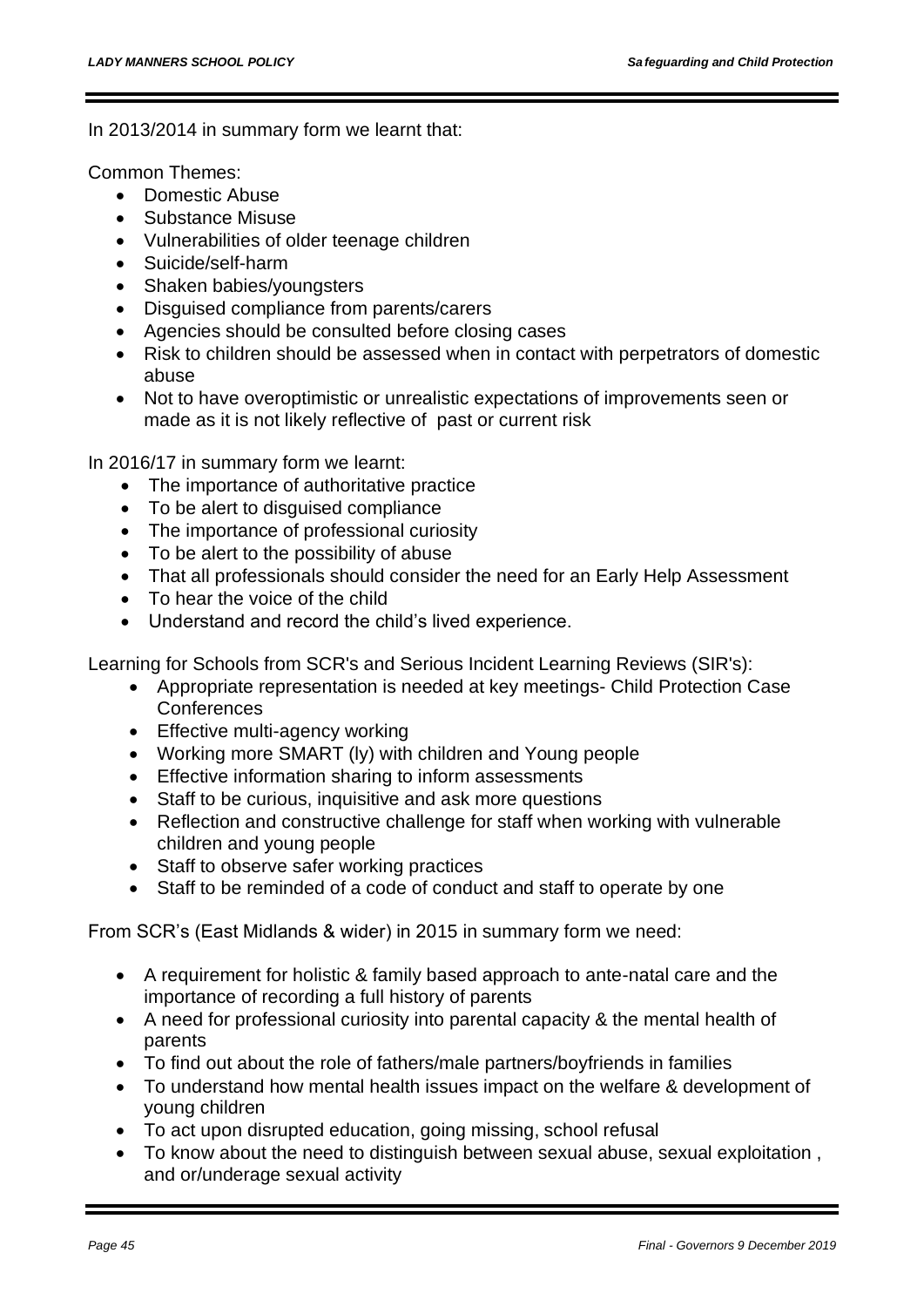- To identify neglect in disabled children
- A requirement to know about and use escalation & challenge processes provided by a safeguarding board where there are professional disagreements
- To know that when safeguarding teenagers understanding a tension between respecting their autonomy and keeping them safe
- To understand the impact of bereavement, loss and transition for children and especially young people
- Realise and respond to parents who dominate and manipulate TAF meetings (early help/CIN) by disputing points, creating diversions & feigned compliances with recommendations.

### **Relevant SCRs:**

Serious Case Reviews, Serious Incident Learning and Thematic Case Reviews and leaning relevant for schools /colleges can be found at: [http://www.derbyshirescb.org.uk](http://www.derbyshirescb.org.uk/)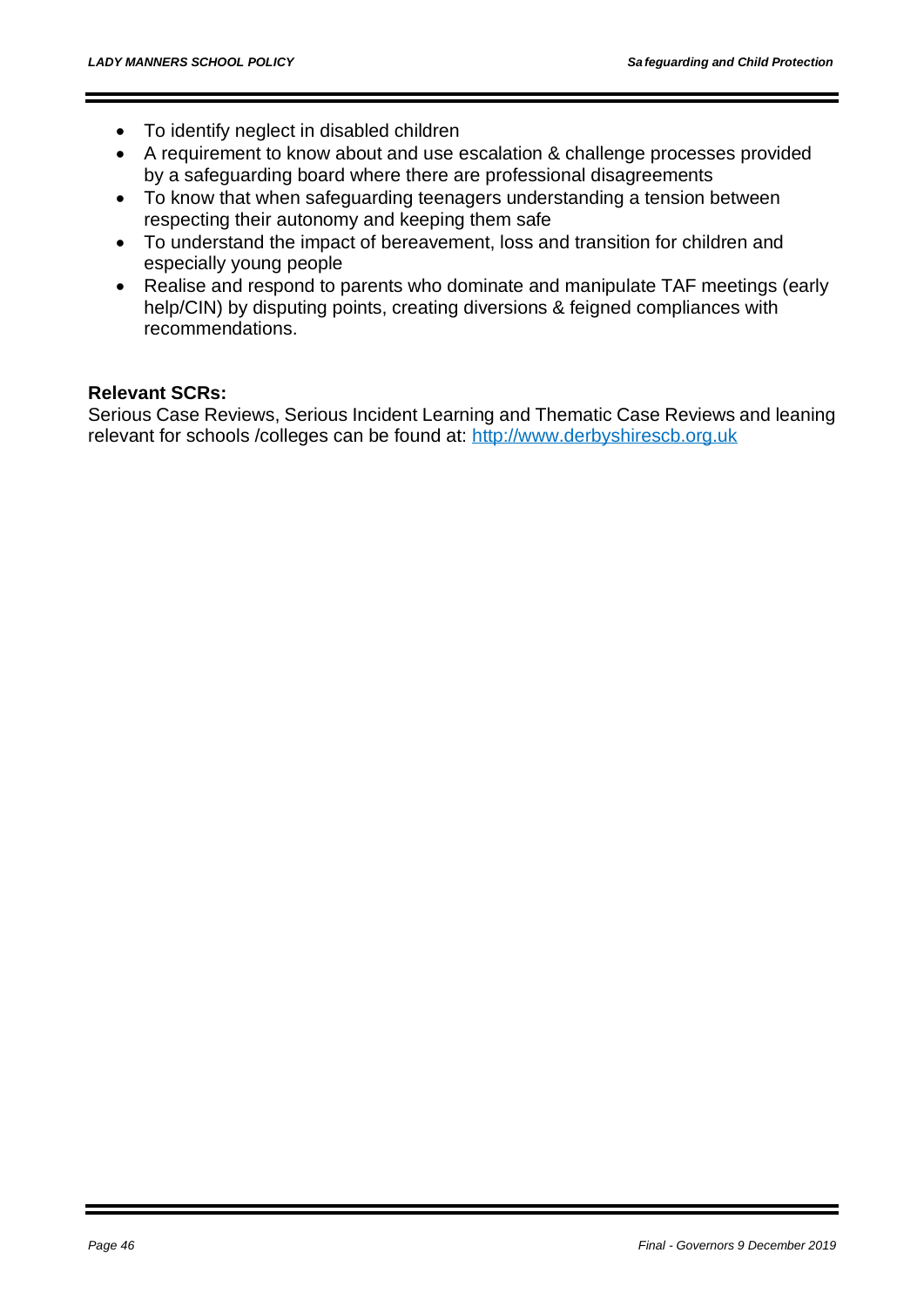### **APPENDIX D**

### **SAFEGUARDING AND CHILD PROTECTION SUMMARY FOR VOLUNTEERS/ AGENCY WORKERS**

#### **School Statement**

Lady Manners School recognises the moral and statutory responsibility to safeguard and promote the well-being of all students. We endeavour to provide a safe and welcoming environment where children are respected and valued. We are alert to the signs of abuse and neglect and follow our procedures to ensure that children receive effective support and protection. While working in our school we expect you to take care of our students and follow our procedures.



**Governor with Responsibility for Safeguarding** Mrs L Allen



**Designated Safeguarding Lead** Mrs D Ridley, Deputy Headteacher



**Deputy Designated Safeguarding Lead** Ms C Osborn, Assistant Headteacher (Head of Lower School)



**Deputy Designated Safeguarding Lead** Mr M Foyle, Sixth Form Year Tutor

#### **Responsibility**

You should ensure that you have read the school's Safeguarding and Child Protection Policy (available on the school website or from the Headteacher's PA) in order that you are aware of your responsibilities for safeguarding and promoting students' well-being while you are working in the school.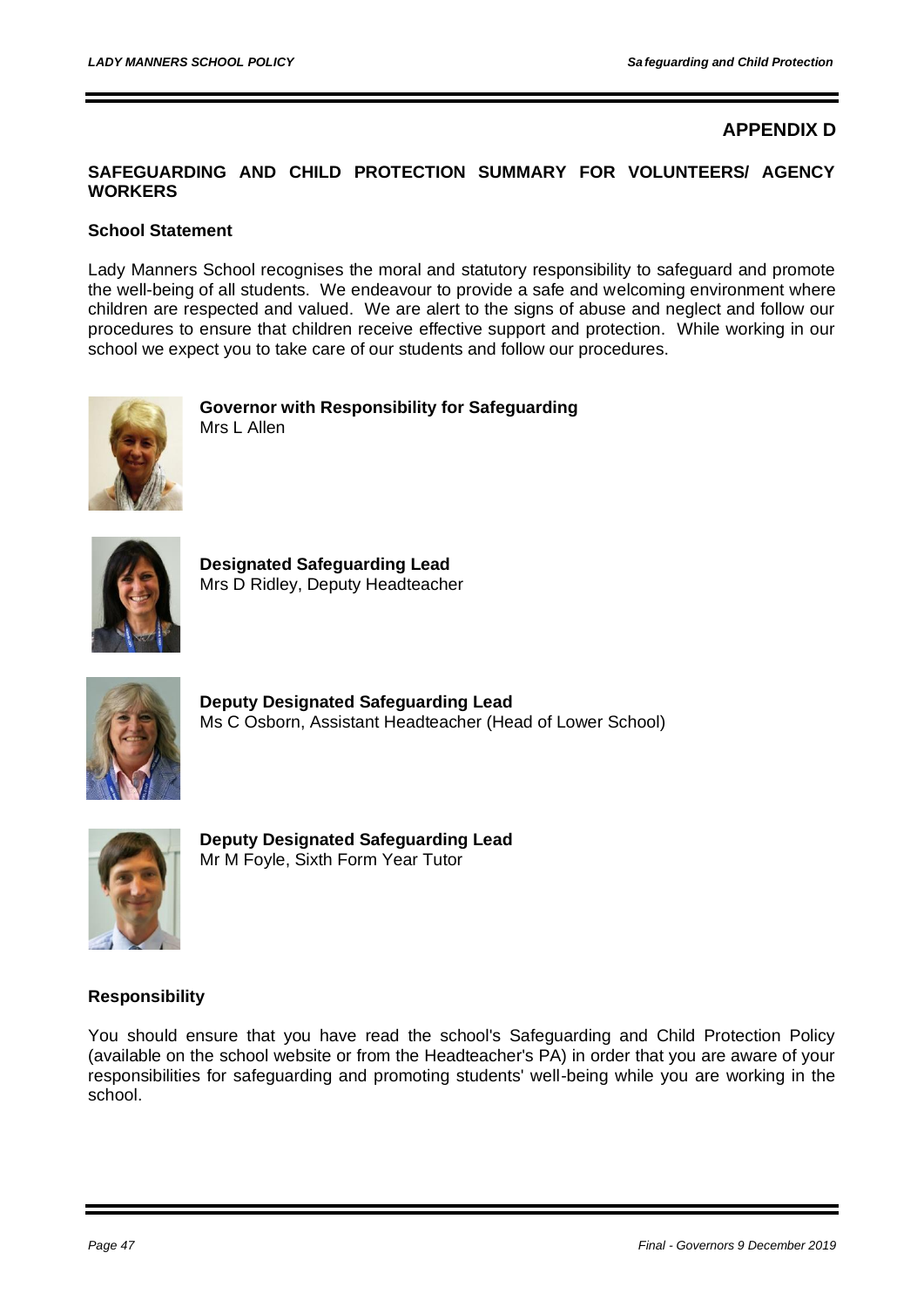#### **Reporting**

If you are concerned for a student's health, well-being or safety in any way you must speak to the Designated Safeguarding Lead or Assistant Designated Safeguarding Lead As soon as possible on the same day.

If a student tells you something that suggests they are at risk from harm, allow them to tell you as much as they wish and let them know that you must pass the information on to the Designated Safeguarding Lead or Assistant Designated Safeguarding Lead. You will be provided with a proforma to record the information the student has shared with you which should be completed before you leave the school site. You will be required to provide contact details in case further information or outside agencies become involved. All information should be treated confidentially. If you are concerned about a student's immediate safety, notify the nearest member of staff and tell them why you are concerned.

In the event that urgent medical treatment is required, seek medical assistance immediately by sending a student to medical and a student for assistance from a nearby member of staff.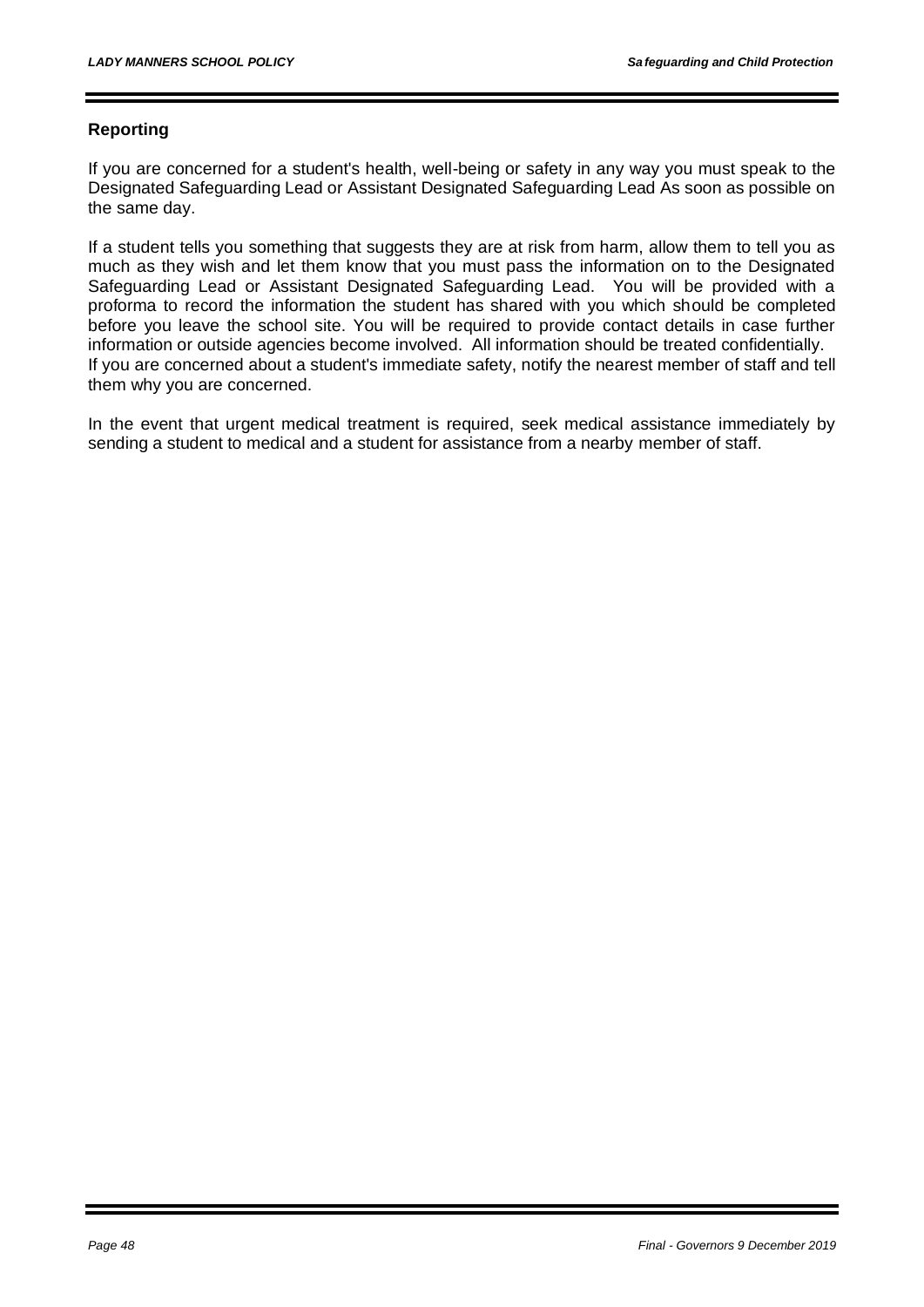### **APPENDIX E**

### **SAFER RECRUITMENT OF VOLUNTEERS, INSTRUCTORS COACHES ETC.**

This guidance is necessary to ensure compliance with Safeguarding Children regulations and to ensure that individuals are paid correctly (where applicable)..

Whenever a person is 'recruited' to work in school through procedures other than a formal interview process, this guidance should be adhered to. Examples of this could include the following:

- Staff carrying out intervention work
- Parents assisting on school trips
- **Former students returning for work experience**
- Peripatetic music teachers
- Sports instructors/coaches
- People brought in to undertake extra-curricular activities or support the curriculum

In all cases, the attached form must be completed and returned to the Human Resources Manager **in advance** of the individual working/volunteering in school. The form provides:

- a) The information required for an informed decision to be made about the vetting checks that are required
- b) A written record that the school has adhered to the Safer Recruitment Regulations
- c) The information needed to update the school's Single Central Record of preemployment checks (required for OFSTED).
- d) The information required to make payments to the individual (where applicable). Governors have agreed to hourly rates for intervention work of £30 for a qualified teacher and £20 for an unqualified teacher with time paid to be for contact time only.

# **Disclosure and Barring Service (DBS) Checks**

A decision as to whether a person requires a DBS check will be made on a case by case basis by the HR Manager depending on the circumstances described on the form.

Please be aware a DBS Check will only check the criminal records of individuals. If you are bringing someone in to work/volunteer in school you should **obtain other information to check suitability** (e.g. formal references, testimonials, informal knowledge from other staff etc.).

**If you are in doubt, please see the HR Manager for clarification before agreeing to someone working/volunteering in school**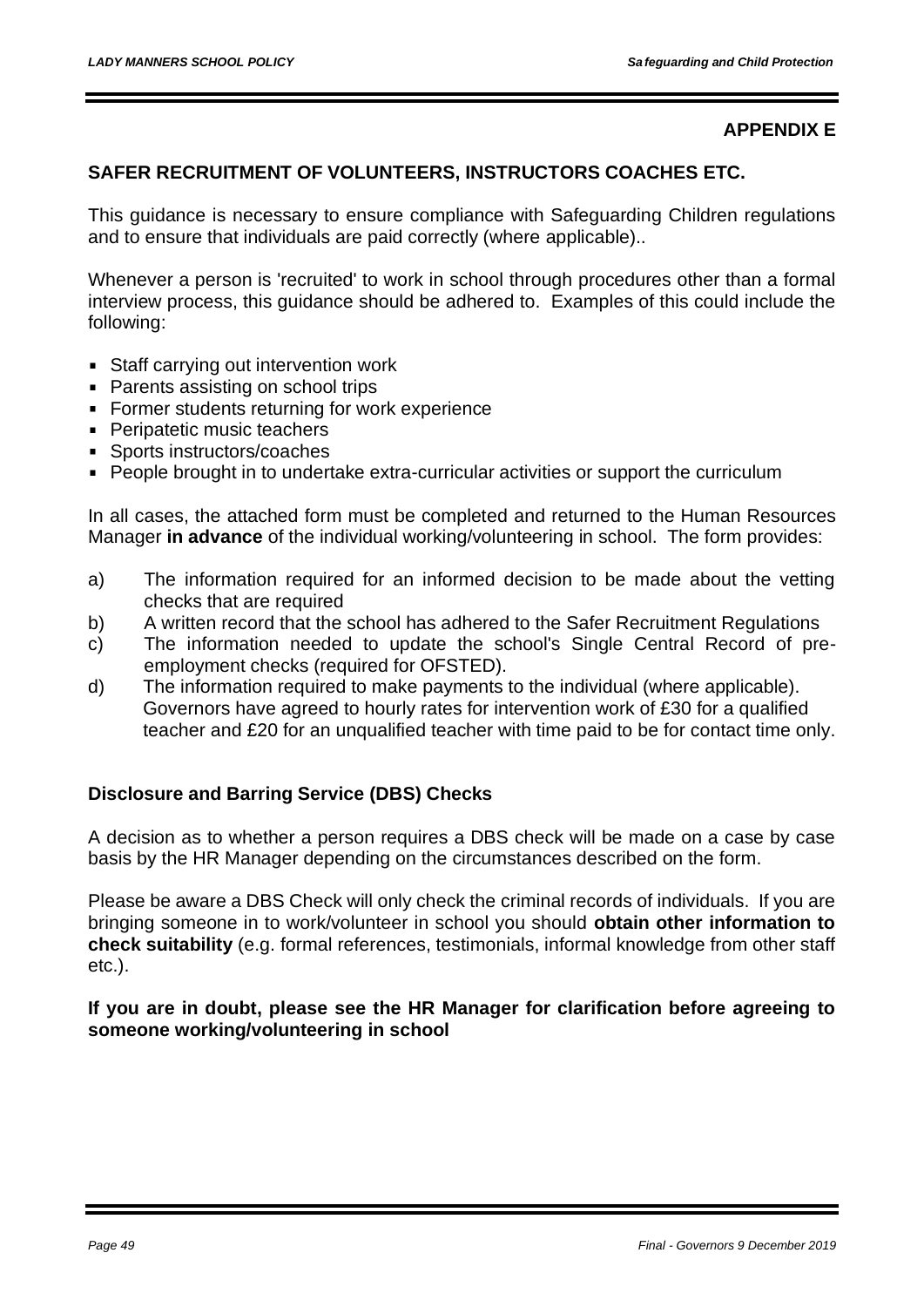# **Lady Manners School: Information Form for Working/Volunteering with**

**Students** This form should be completed and returned to the Human Resources Manager before the arrangement begins

### **SECTION A:** To be completed in all cases by the member of school staff

| Name of<br>person:                                            |                                                                                          |                                                                                                                                                      | <b>Member of school</b><br>staff responsible:                                   |  |
|---------------------------------------------------------------|------------------------------------------------------------------------------------------|------------------------------------------------------------------------------------------------------------------------------------------------------|---------------------------------------------------------------------------------|--|
| you:                                                          | How is this person known to                                                              |                                                                                                                                                      |                                                                                 |  |
| experience:                                                   | What is their previous relevant                                                          |                                                                                                                                                      |                                                                                 |  |
| <b>Brief nature of their duties</b><br>during the engagement: |                                                                                          |                                                                                                                                                      |                                                                                 |  |
| Date from:                                                    |                                                                                          |                                                                                                                                                      | Date to:                                                                        |  |
| week):                                                        | Duration/frequency of work (e.g.<br>once per week, every day for one                     |                                                                                                                                                      |                                                                                 |  |
|                                                               |                                                                                          | $\equiv$ If the engagement is a 'one off', I confirm that they will be supervised by a member of LMS staff                                           |                                                                                 |  |
|                                                               | best of my ability that these are accurate                                               | $\equiv$ I confirm that I have seen identification documents relating to this person, and I confirm to the                                           |                                                                                 |  |
| Budget code:~                                                 | If payment is to be made, please confirm:<br>Payment method (e.g. payroll, on invoice):~ | Total Expenditure:~<br>Rate of pay (£30 qualified teacher, £20 unqualified teacher):~<br>should be emailed to accounts@ladymanners.derbyshire.sch.uk | If invoice, please raise a requisition. Invoices                                |  |
|                                                               |                                                                                          | <b>SECTION B:</b> To be completed the duration/frequency of working/volunteering exceeds a 'one-off'                                                 |                                                                                 |  |
| another organisation)                                         | Has the person previously had a<br>satisfactory DBS check (e.g. for                      | Date of check:                                                                                                                                       | <b>Yes</b> $\equiv$ Please provide a photocopy. <b>No</b><br>Disclosure number: |  |
|                                                               |                                                                                          | The individual has completed a self-disclosure form. Please attach a copy.                                                                           |                                                                                 |  |
|                                                               | or supply contact details of two referees:                                               | References or testimonials have been obtained. Please attach copies.                                                                                 |                                                                                 |  |
| Date of Birth:                                                |                                                                                          |                                                                                                                                                      |                                                                                 |  |
| <b>Address:</b>                                               |                                                                                          |                                                                                                                                                      |                                                                                 |  |
| <b>Email address:</b>                                         |                                                                                          |                                                                                                                                                      |                                                                                 |  |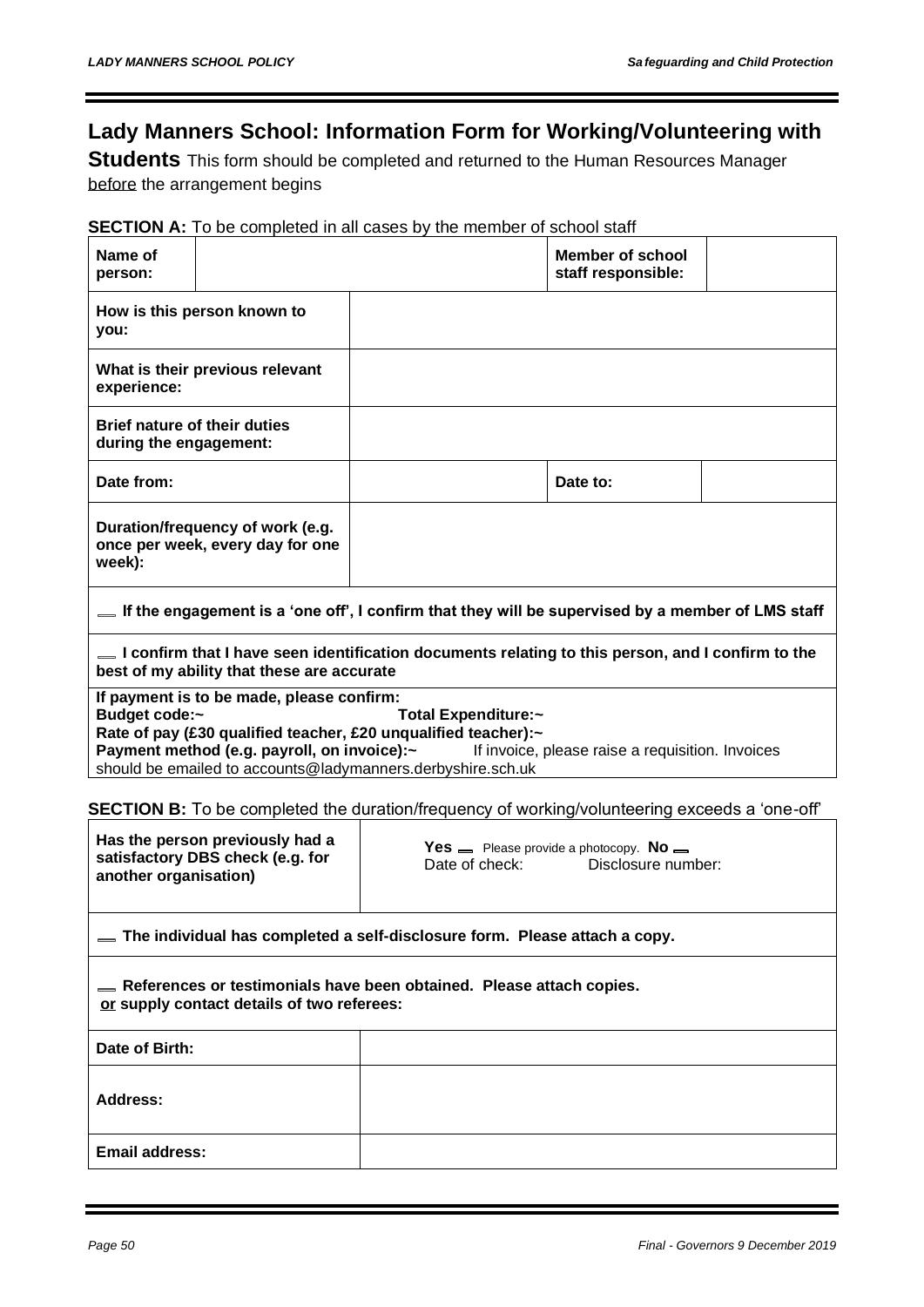#### **SECTION C:** To be completed in all cases

| Signed (member of school staff<br>responsible): | Date:       |  |
|-------------------------------------------------|-------------|--|
| <b>HR Manager comments:</b>                     |             |  |
| Signed (HR Manager):                            | <b>Date</b> |  |

Ξ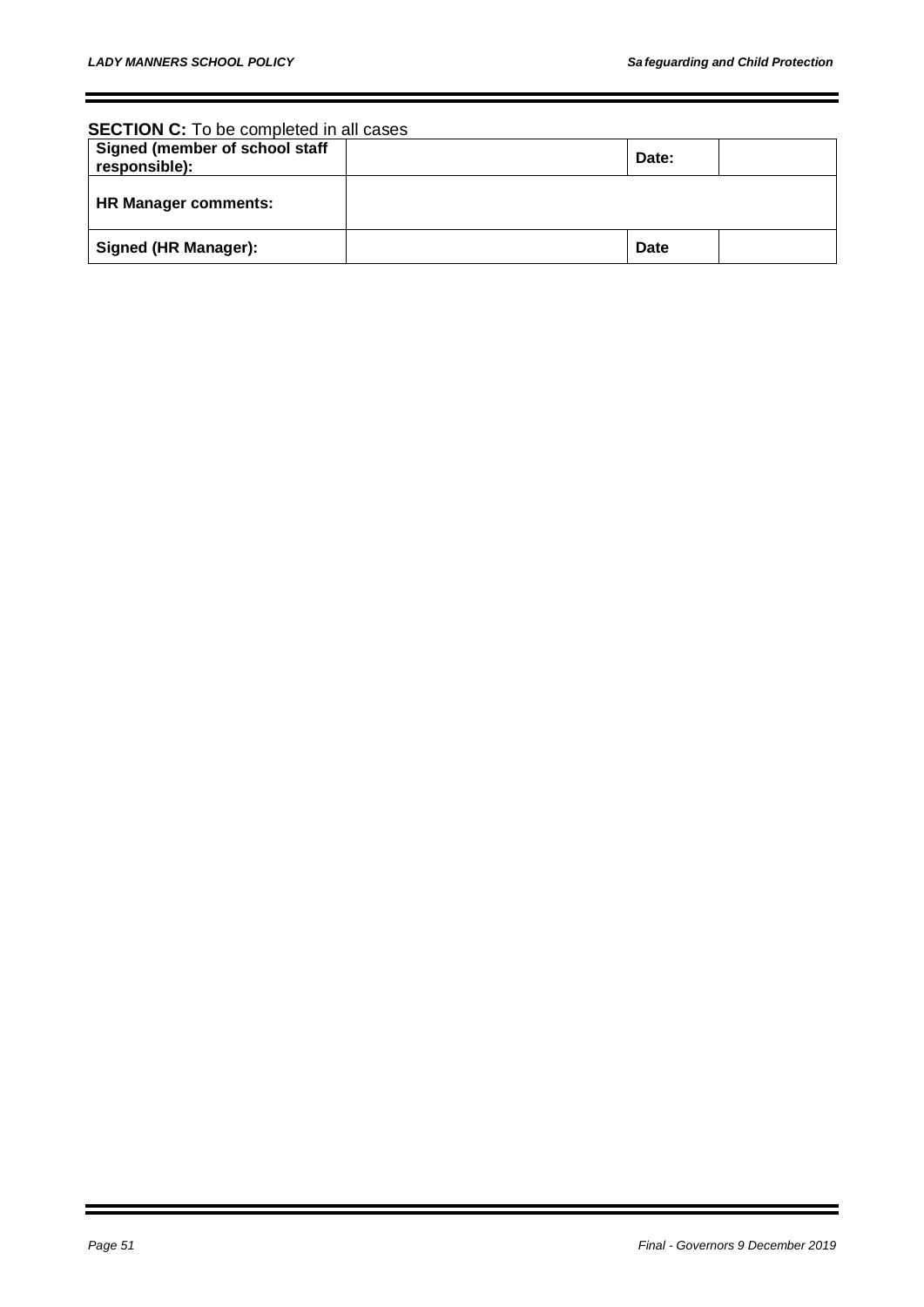### **APPENDIX F**

### **PROCEDURE FOR THE EMPLOYMENT OF AGENCY SUPPLY STAFF**

### **1. Supply staff new to the school**

- Details obtained from the relevant Agency concerning the visiting member of staff are added to the Single Central Record. These details include:
	- Name  $\blacksquare$
	- $\blacksquare$ Date of birth
	- Role status (e.g. teaching or support)
	- If teacher: Teacher Number (if applicable), Qualified Teacher Status (QTS) status
	- Start date
	- Checks: DBS disclosure number and date check obtained, record that checks carried out by agency and the date agency confirmed this.
- All supply staff new to the school bring photographic evidence of identity or this is supplied in advance by the agency. The date this was seen is added to the Single Central Record and identity of who checked this.
- All supply staff are directed to Reception upon arrival and wait there until the assignments for the day are allocated by the Cover Assistant.
- An induction pack is given including information about the responsibilities for safeguarding and code of conduct for staff.

### **2. At the end of the day**

- A proforma is completed for each day before leaving the school site to allow followup of any concerns identified by the member of supply staff, including those relating to the well-being of students. The form is returned to reception and passed on to the Cover Assistant.
	- If well-being issues are identified the Designated Safeguarding Lead or Assistant Designated Safeguarding Lead is informed in order that the detail of these are discussed and recorded before the supply staff member leaves.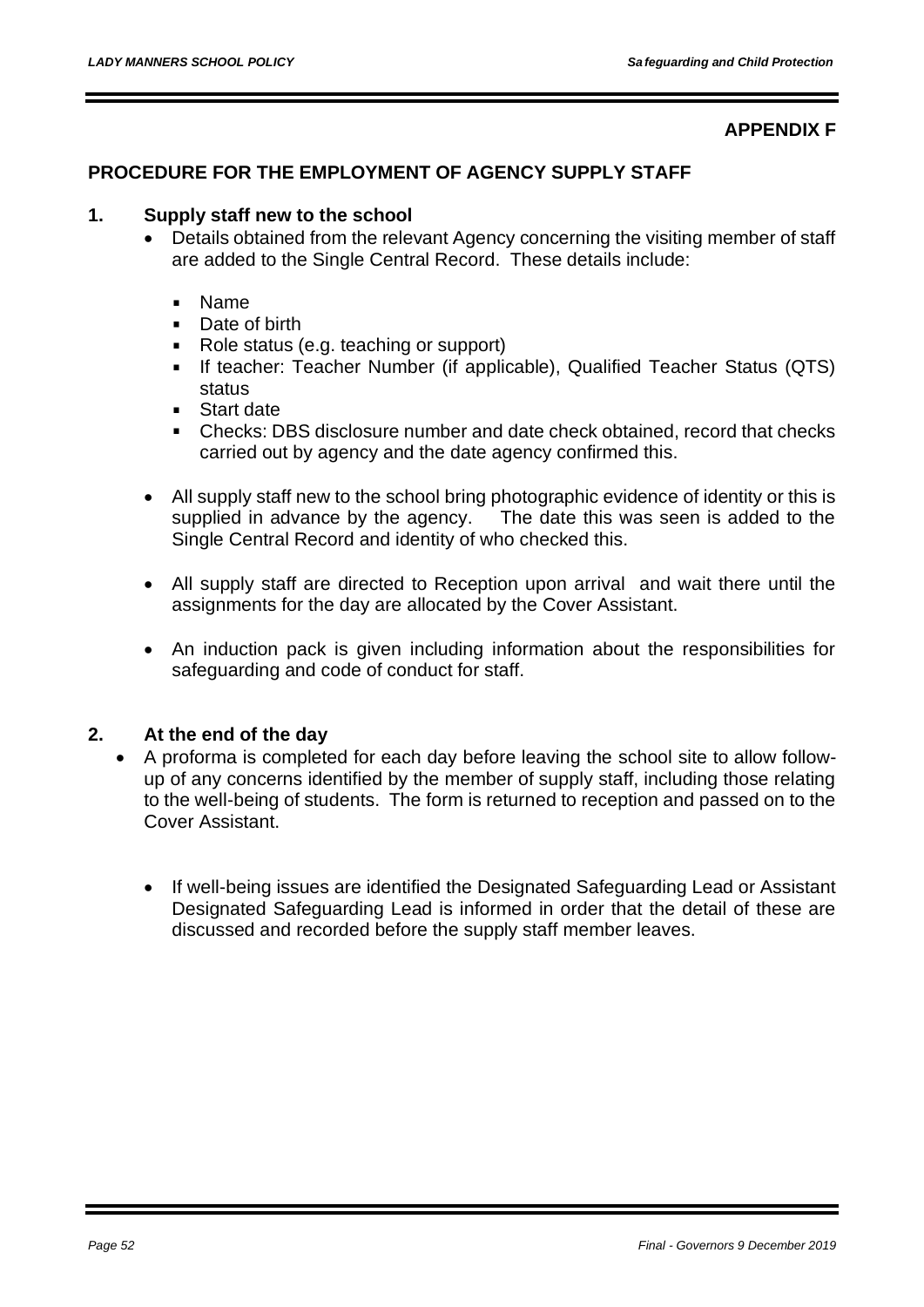### **APPENDIX G**



# **Keeping Children Safe in Education S175 School Safeguarding Audit 2019 – 2020 Assessment & Action Plan**

**School Name: Lady Manners School**

**Address: Shutts Lane, Bakewell, Derbyshire, DE45 1JA**

**Head teacher/Principal: Mr G Peat**

**Senior Safeguarding Designated Lead: Mrs D Ridley**

**Head teacher/Principal Email Address: headteacher@ladymanners.derbyshire.sch.uk**

**Helping to achieve best practice in Safeguarding Children within Derbyshire; ensuring that every Derbyshire learner attends a 'Good' or 'Outstanding' Ofsted rated school, and working creatively to inspire and empower children, young people, and their families and communities to be the best they can be: safe, healthy, happy, learning and working.** 

This audit has been distributed to all schools including Pre-schools, Academies, Independent, Free, Special, Alternative Provision and Colleges within Derbyshire. This is a self-assessment tool and for 2019/20 has been reformatted and reviewed with more of a focus on action planning, progress made and impact for demonstrating safeguarding activity within your school or setting.

This audit is carried out under Section 175 of the Education Act 2002, along with DfE Guidance on Safeguarding Children, Safer Recruitment and Keeping Children Safe in Education. The S175 section requires School Governing bodies to carry out an annual review of their School's Safeguarding practice and to provide information to their Local Authority regarding how the duties set out in the guidance have been discharged.

Under the current OFSTED Inspection Framework overall effectiveness of the school in 'Safeguarding: Personal Development, Behaviour and Welfare' are judged along with the 'Effectiveness of Leadership and Management', and Governance. These areas are a priority and key judgment for inspectors in determining overall outcomes.

This audit enables you to: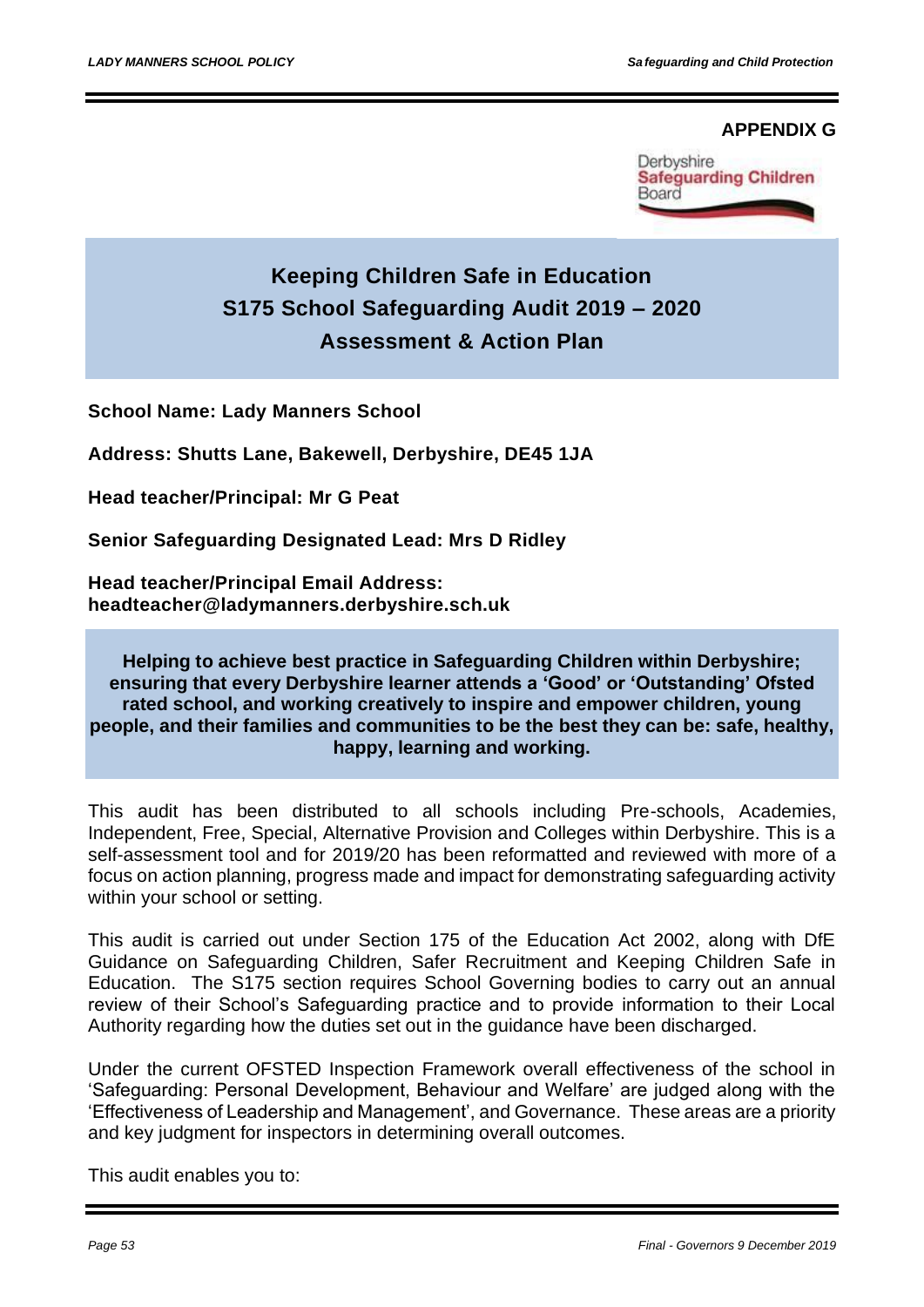- Assess your School's Safeguarding practice, identify any gaps, and develop an Action Plan to address any outstanding issues and future learning;
- Ensure that key people within the school (including the Governing Body/trustees) are aware and how the school is working to keep children safe as defined by current DfE Guidance
- How the school can demonstrate effective safeguarding in all that they undertake;
- Report to the Governing Body/trustees and the Local Authority as required;
- Assemble your evidence of 'Impact of Practice' for any Ofsted inspection.

This audit has a model template Action Plan which assists with identifying gaps, targets to remedy and when by. Use this as a working tool and review on a regular basis. Present this alongside your audit to demonstrate progress and impact.

# **Using the Audit**

If you:

- Have not undertaken and completed a Safeguarding Audit within the last 3 months
- or are due to review your Safeguarding Audit, having had one in place for the previous academic year

We recommend:

- You ideally complete this audit at the end of July; this will reflect your current school safeguarding scoring and help you have an action plan identifying key targets for the forthcoming academic year;
- It is completed or reviewed at any time during the course of an academic year by a Designated Safeguarding Lead appointed to complete this;
- That it is an activity completed with the appointed Safeguarding Governor;
- That it is presented to the Governing body/trustees as a standalone item and the activity is discussed and recorded in the minutes;
- A copy is placed with the schools safeguarding portfolio of evidence and is used in any inspection.

Terminology:

- All staff includes volunteers, governors, and all those in the school/college who have regular contact with children
- Non-teaching staff lunch time supervisors, caretakers, grounds support and any other non-teaching role where a pupil could potentially make a disclosure to
- The school the whole school used in the context of safeguarding as everyone's responsibility
- The Designated Safeguarding Lead where the role and responsibility is specifically for the Designated Safeguarding Lead
- Pupils children and young people as defined by the Children Act

# **Where to find the information and training:**

• Derbyshire Schoolsnet - Keeping Children Safe in Education. <https://schoolsnet.derbyshire.gov.uk/home.aspx>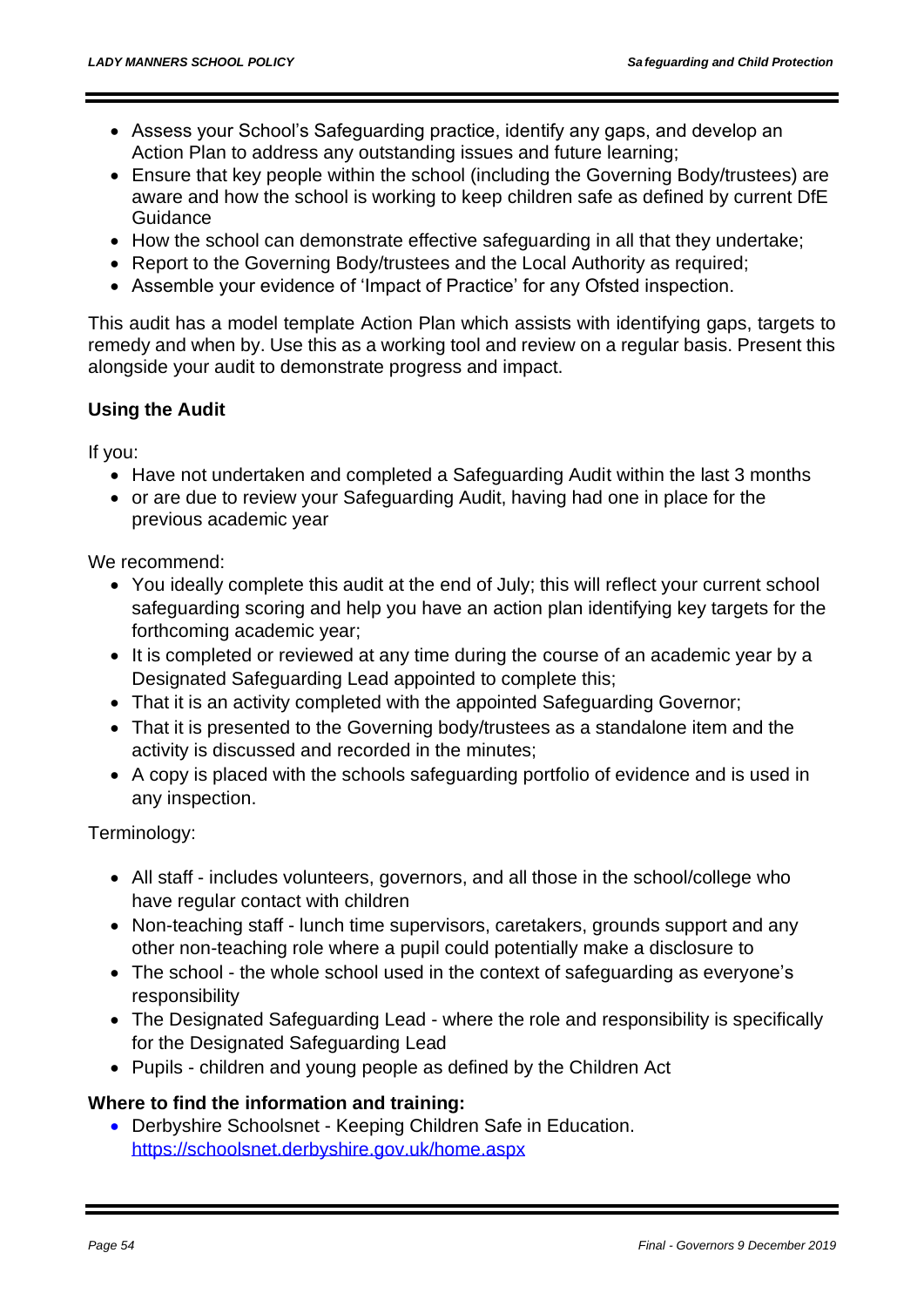- The local Safeguarding Children Board Website including access to the Derby City and Derbyshire Safeguarding Procedures [https://www.derbyshirescb.org.uk/policies](https://www.derbyshirescb.org.uk/policies-and-procedures.aspx)[and-procedures.aspx](https://www.derbyshirescb.org.uk/policies-and-procedures.aspx)
- Making a referral Starting Point<http://www.derbyshire.gov.uk/startingpoint>
- Government/DfE statutory quidance's and advice<https://www.gov.uk/>
- Disclosure and Barring, DBS, safer recruitment <https://www.gov.uk/government/organisations/disclosure-and-barring-service>
- DBS on line<https://www.gov.uk/dbs-update-service>
- Online training private fostering and introduction to safeguarding <https://derbyshire.learningpool.com/login/index.php>
- Online training Prevent- [https://www.saferderbyshire.gov.uk/training-and](https://www.saferderbyshire.gov.uk/training-and-resources/courses-and-bookings/counter-terrorism-training/counter-terrorism-training.aspx)[resources/courses-and-bookings/counter-terrorism-training/counter-terrorism](https://www.saferderbyshire.gov.uk/training-and-resources/courses-and-bookings/counter-terrorism-training/counter-terrorism-training.aspx)[training.aspx](https://www.saferderbyshire.gov.uk/training-and-resources/courses-and-bookings/counter-terrorism-training/counter-terrorism-training.aspx)
- Online training Channel [http://course.ncalt.com/Channel\\_General\\_Awareness/01/index.html](http://course.ncalt.com/Channel_General_Awareness/01/index.html)
- Online training and resources FGM <https://www.gov.uk/government/publications/female-genital-mutilation-resource-pack>
- Online information Breast Ironing/flattening [https://www.barnardos.org.uk/news/teaching-about-consequences-breast-ironing](https://www.barnardos.org.uk/news/teaching-about-consequences-breast-ironing-would-protect-children)[would-protect-children](https://www.barnardos.org.uk/news/teaching-about-consequences-breast-ironing-would-protect-children) <http://nationalfgmcentre.org.uk/breast-flattening/>
- DSL and Safer Recruitment training [Cathy.barrass@derbyshire.gov.uk](mailto:Cathy.barrass@derbyshire.gov.uk) (01629 531933)
- Record keeping, Retention and Transfer of Child Welfare Records [https://schoolsnet.derbyshire.gov.uk/keeping-children-safe-in](https://schoolsnet.derbyshire.gov.uk/keeping-children-safe-in-education/safeguarding-policies-guidance-and-protocols/safeguarding-policies-guidance-and-protocols.aspx)[education/safeguarding-policies-guidance-and-protocols/safeguarding-policies](https://schoolsnet.derbyshire.gov.uk/keeping-children-safe-in-education/safeguarding-policies-guidance-and-protocols/safeguarding-policies-guidance-and-protocols.aspx)[guidance-and-protocols.aspx](https://schoolsnet.derbyshire.gov.uk/keeping-children-safe-in-education/safeguarding-policies-guidance-and-protocols/safeguarding-policies-guidance-and-protocols.aspx)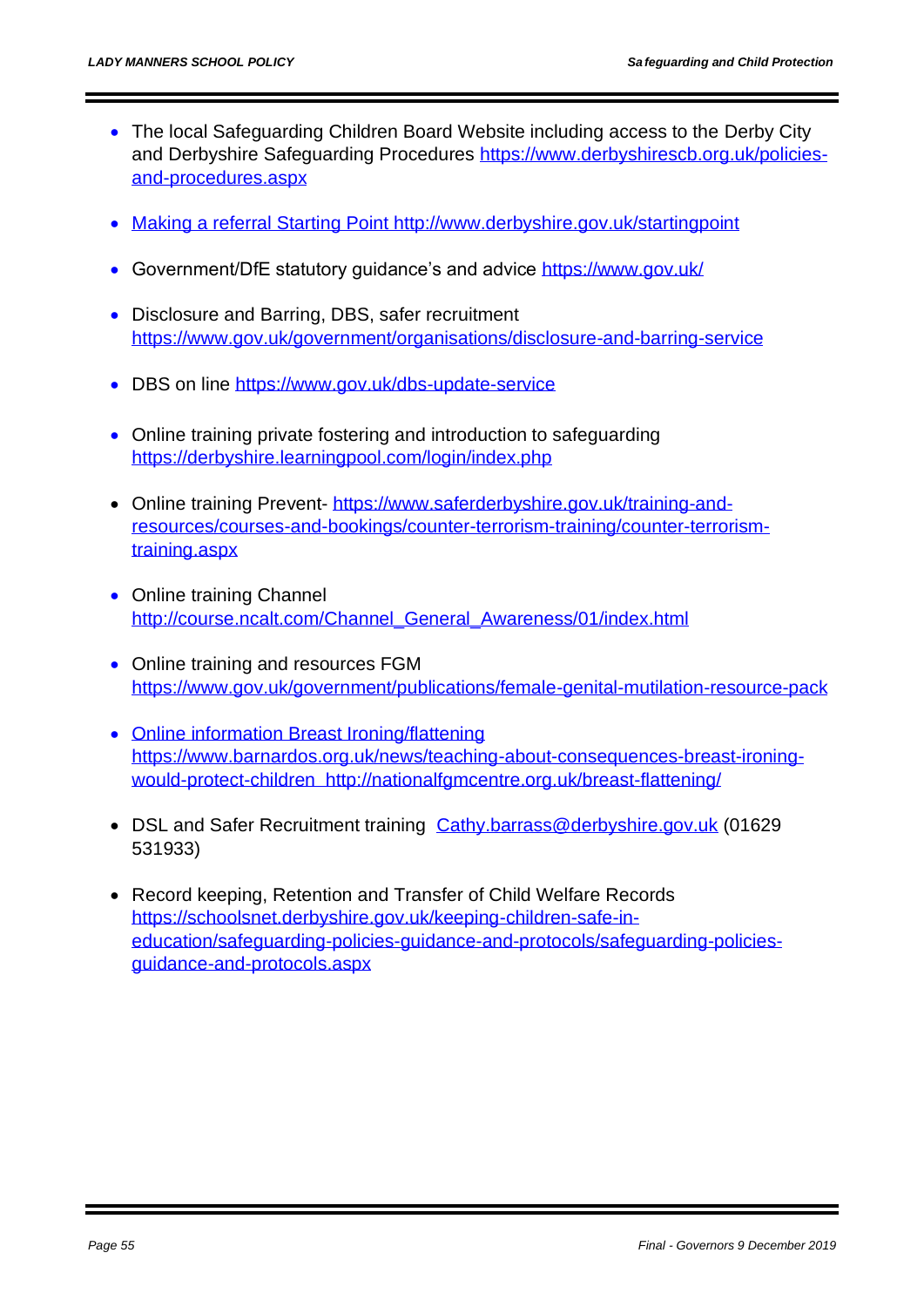# **Part One Compliances**

The following set of questions in sections 1, 2, 3 and 4 helps identify if you are in compliance according to the DfE Guidance Keeping Children Safe in Education and other key safeguarding guidance's policies and procedures. These can be key indictors in any inspection and are relevant locally to the needs of pupils who live and or attend schools/colleges in Derbyshire.

The expectation in this section is that you will have evidence to support your answers. A 'no' answer should then be a target identified in your Action Plan and a priority to rectify.

| Section 1 - Leadership and Management of Safeguarding                                                                                                                                                                                                                                                                                                                                                                   | <b>Yes</b>   | <b>No</b>    | <b>Evidence</b>                                                                                                  |
|-------------------------------------------------------------------------------------------------------------------------------------------------------------------------------------------------------------------------------------------------------------------------------------------------------------------------------------------------------------------------------------------------------------------------|--------------|--------------|------------------------------------------------------------------------------------------------------------------|
| The Designated Lead(s)/SMT and Governors are aware of the<br>latest edition of the 'Keeping Children Safe In Education'<br>guidance ensuring all staff have had sight of and read the relevant<br>parts in relation to their role. Staff have signed to confirm they<br>have read the information and a record is kept on file.<br>https://www.gov.uk/government/publications/keeping-children-<br>safe-in-education--2 | $\checkmark$ |              | Records of<br>staff<br>confirming<br>they<br>have<br>read<br>the<br>document                                     |
| The school can demonstrate fulfilling all aspects of the Prevent<br>Duty, and have a Designated Lead where advice is sought and<br>referrals are made.                                                                                                                                                                                                                                                                  | $\checkmark$ |              | <b>Records</b><br>0f<br>referrals.<br>Pastoral<br>records.                                                       |
| The School has a Single Central HR record system with a<br>nominated member of staff who is the custodian of the records.<br>The SCR is checked and verified by the Designated Safeguarding<br>Lead which is reviewed at least termly to input updates and check<br>compliances with all DfE / Ofsted current requirements.                                                                                             | ✓            |              | Single<br>central<br>record, records of<br>termly checks                                                         |
|                                                                                                                                                                                                                                                                                                                                                                                                                         |              |              |                                                                                                                  |
| Section 1 - Leadership and Management of Safeguarding<br>(continued)                                                                                                                                                                                                                                                                                                                                                    | <b>Yes</b>   | <b>No</b>    | <b>Evidence</b>                                                                                                  |
| The Designated Safeguarding Lead(s) provides support to staff in<br>all matters of safeguarding pupils, assisting in promoting pupils<br>health, safety and wellbeing                                                                                                                                                                                                                                                   | $\checkmark$ |              | Pastoral<br>records,<br>email trails                                                                             |
| The school has a Designated Safeguarding Lead on site at all<br>times; if in any event they are not available a contingency plan is<br>in place whereby all other staff can obtain advice                                                                                                                                                                                                                               | ✓            |              | Three members of<br>staff<br><b>DSL</b><br>have<br>training                                                      |
| The school has a Designated Safeguarding Lead who has<br>attended Safer Recruitment training; they attend all staff<br>interviews. Their training is regularly updated                                                                                                                                                                                                                                                  |              | $\checkmark$ | DSL does not attend all<br>interviews but every<br>interview panel has a<br>member who has done<br>the training. |
| There is an appointed Designated Safeguarding Link Governor<br>for Anti-Bullying who ensures that the School acts to prevent and<br>tackle all forms of bullying.                                                                                                                                                                                                                                                       | $\checkmark$ |              | details<br>See<br>on<br>18 of<br>this<br>page<br>audit<br>See<br>details                                         |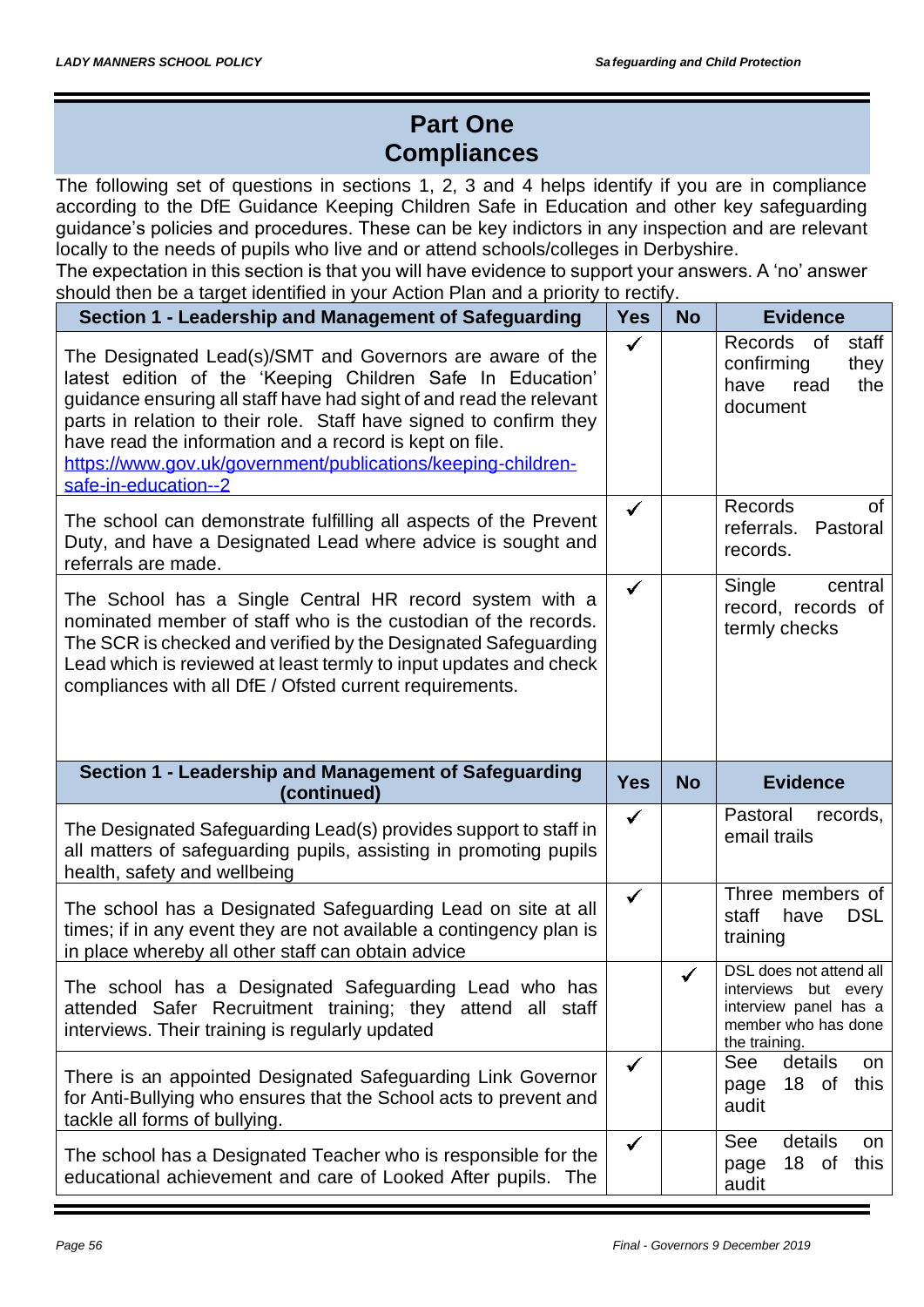| lead will be trained and qualified being a central point of contact<br>for LAC whilst they are onsite and offsite experienced (transfer<br><sub>of</sub><br>care)<br>out<br>https://www.gov.uk/government/publications/designated-<br>teacher-for-looked-after-children |              |              |                                                                                                                     |
|-------------------------------------------------------------------------------------------------------------------------------------------------------------------------------------------------------------------------------------------------------------------------|--------------|--------------|---------------------------------------------------------------------------------------------------------------------|
| The Designated Safeguarding Lead/s use the advice and support<br>of the local Virtual School for looked after children                                                                                                                                                  | $\checkmark$ |              | <b>PEP</b><br>meetings.<br>Pastoral records.                                                                        |
| The school has a Designated Teacher appointed for SEND                                                                                                                                                                                                                  |              |              | See<br>details<br>on<br>18 of this<br>page<br>audit                                                                 |
| There is an up to date complaints procedure and one easily<br>accessible for parents with a child friendly version for pupils                                                                                                                                           |              | $\checkmark$ | Complaints procedure<br>place<br>is<br>in<br>and<br>accessible for parents.<br>Child-friendly<br>version<br>needed. |
| In schools with Early Years provision, the duties are fulfilled in<br>safeguarding in the early years foundation framework<br>https://www.gov.uk/government/publications/inspecting-<br>safeguarding-in-early-years-education-and-skills-from-<br>september-2015        | N/A          |              | N/A                                                                                                                 |
| The Designated Safeguarding Lead(s) is aware of Early Help and<br>has a role in assisting pupils as soon as a problem emerges,<br>advising staff to raise any emerging needs                                                                                            | ✓            |              | <b>DSL</b> line manages<br><b>of</b><br>staff<br>member<br>with<br>Early<br>Help<br>responsibility                  |
| The Designated Safeguarding Lead is aware of the duties around<br>supporting pupils in the school in early help and the school has a<br>mechanism for early help support for their families                                                                             | ✓            |              | School<br>employs<br>specific member of<br>staff to fulfil Early<br>Help                                            |
| Where a school is undertaking early help assessments there is a<br>record of the numbers of assessments being undertaken and that<br>this information may be shared with partners to understand the<br>impact                                                           | $\checkmark$ |              | Early Help records                                                                                                  |

| Section 1 - Leadership and Management of Safeguarding<br>(continued)                                                                                                 | <b>Yes</b>   | <b>No</b> | <b>Evidence</b>                                                                                  |
|----------------------------------------------------------------------------------------------------------------------------------------------------------------------|--------------|-----------|--------------------------------------------------------------------------------------------------|
| Where a school is providing early help, the school has included<br>this in the complaints policy and included pupils into this to help<br>them voice any concerns    | $\checkmark$ |           | Complaints<br>Policy<br>in place                                                                 |
| Designated Safeguarding Lead training and refresher training is<br>maintained in line with the recommendations of the latest KCSIE<br>for all staff nominated as DSL | $\checkmark$ |           | training<br><b>Staff</b><br>records<br>&<br>safeguarding<br>portfolio                            |
| All Designated Safeguarding Leads in the school including the link<br>Safeguarding Governor has undertaken Prevent/WRAP training                                     |              |           | training<br>Staff<br>records<br>&<br>safeguarding<br>portfolio.<br>Link<br>governor to complete. |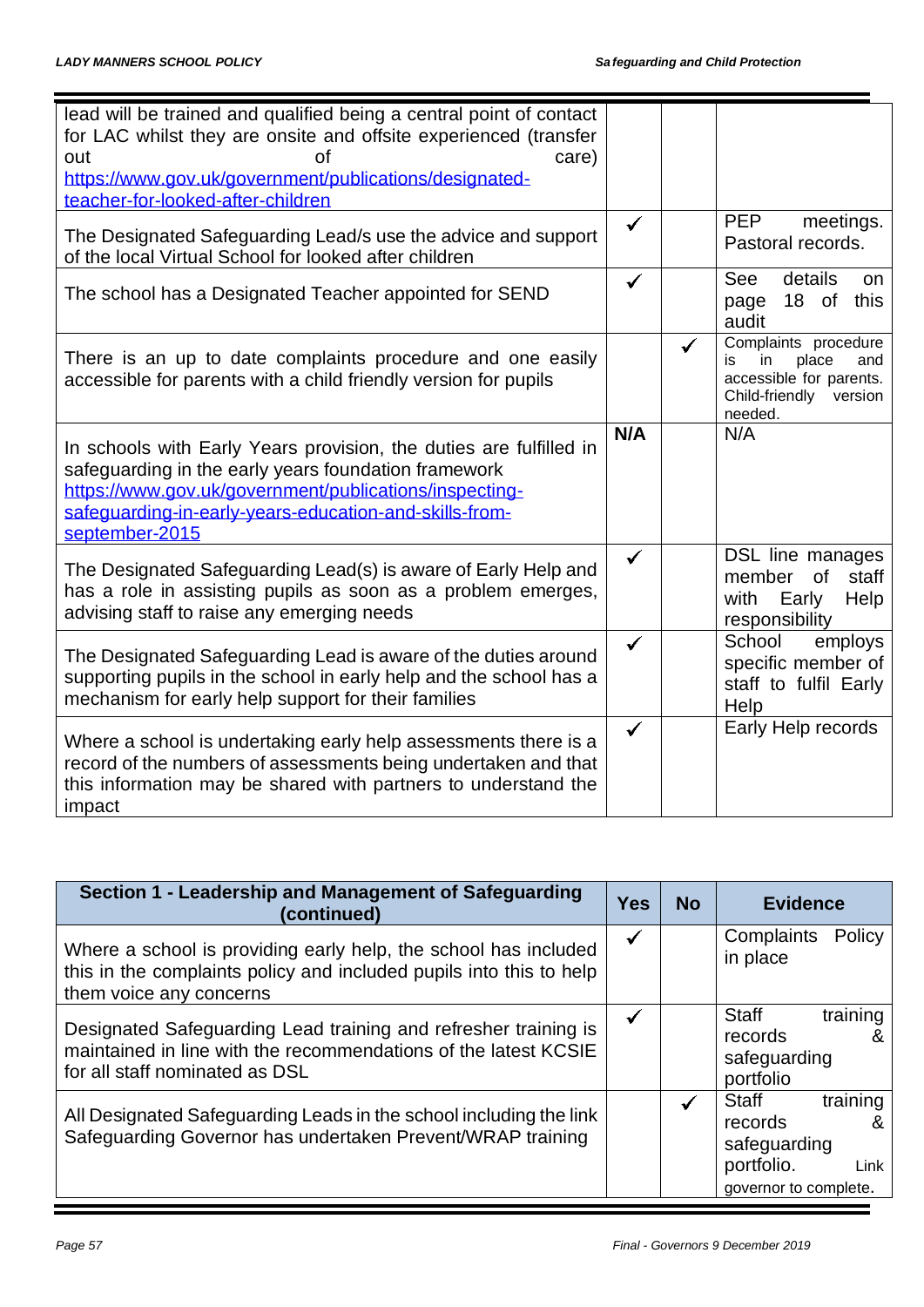| All staff including governors, volunteers and non-teaching staff<br>employed by the school undertake annual safeguarding training                                                                                                                                                                                      | $\checkmark$ |           | training<br><b>Staff</b><br>records                                   |
|------------------------------------------------------------------------------------------------------------------------------------------------------------------------------------------------------------------------------------------------------------------------------------------------------------------------|--------------|-----------|-----------------------------------------------------------------------|
| The school has set up a Safeguarding Portfolio to evidence policy,<br>procedures and safeguarding activity                                                                                                                                                                                                             | $\checkmark$ |           | Safeguarding<br>portfolio                                             |
| The school has set up a staff safeguarding training portfolio which<br>is kept up to date (which includes version control). This includes<br>original certification and evidence of attendance                                                                                                                         | $\checkmark$ |           | Safeguarding<br>portfolio                                             |
| The school has created a Staff Induction Portfolio which has the<br>school's safeguarding information and appropriate policies and<br>procedures for supply, agency and frequent visitors who have<br>contact with children within the school                                                                          | ✓            |           | Induction<br>Handbook<br>and<br>handbook<br>for<br>supply staff       |
| The school includes on their website a specific area which<br>celebrates safeguarding in the school and keeps pupils, parents<br>and the local community up to date with information and activities<br>to help children keep safe, and this includes a 'report abuse on<br>line' icon (CEOP/Internet Watch Foundation) | ✓            |           | School website                                                        |
| <b>Section 2- Safeguarding Governance</b>                                                                                                                                                                                                                                                                              | <b>Yes</b>   | <b>No</b> | <b>Evidence</b>                                                       |
| The Governors/Trustees have ensured there are safeguarding<br>policies and procedures and regularly oversee that activity                                                                                                                                                                                              | ✓            |           | Governor minutes                                                      |
| The Governors/Trustees have an oversight of the early help<br>provision and have mechanisms in place to record numbers of,                                                                                                                                                                                             | $\checkmark$ |           | link<br>Reported<br>to<br>Governor<br>in                              |
| and those that are stepped up/ referred into Children's Social<br>Care                                                                                                                                                                                                                                                 |              |           | Safeguarding<br>Meetings                                              |
| The Governors/Trustees ensure they have a policy and system of<br>safer recruitment which is recorded and accessible                                                                                                                                                                                                   | $\checkmark$ |           | <b>Staff</b><br>Recruitment<br>Policy                                 |
| The Governors/Trustees are familiar with information sharing and<br>the boundaries of confidentiality in matters of safeguarding and<br>consideration is given to this when appointing governors who take                                                                                                              | ✓            |           | Training record of<br>safeguarding<br>governor                        |
| a role in safeguarding<br><b>The</b><br>Governors/Trustees have<br>appointed<br>Designated<br>a<br>Safeguarding Lead in post who is a member of the school Senior<br>Management Team and is suitably qualified and experienced                                                                                         | $\checkmark$ |           | DSL in post                                                           |
| <b>Section 2- Safeguarding Governance (continued)</b>                                                                                                                                                                                                                                                                  | <b>Yes</b>   | <b>No</b> | <b>Evidence</b>                                                       |
| The Governors/Trustees have an appointed Deputy Designated<br>Safeguarding Lead in post and that role is included within their job<br>description                                                                                                                                                                      | $\checkmark$ |           | Deputy DSL in post                                                    |
| Where the school has other Designated Safeguarding Leads in<br>post they are trained in that role                                                                                                                                                                                                                      | $\checkmark$ |           | <b>Staff</b><br>training<br>records<br>&<br>safeguarding<br>portfolio |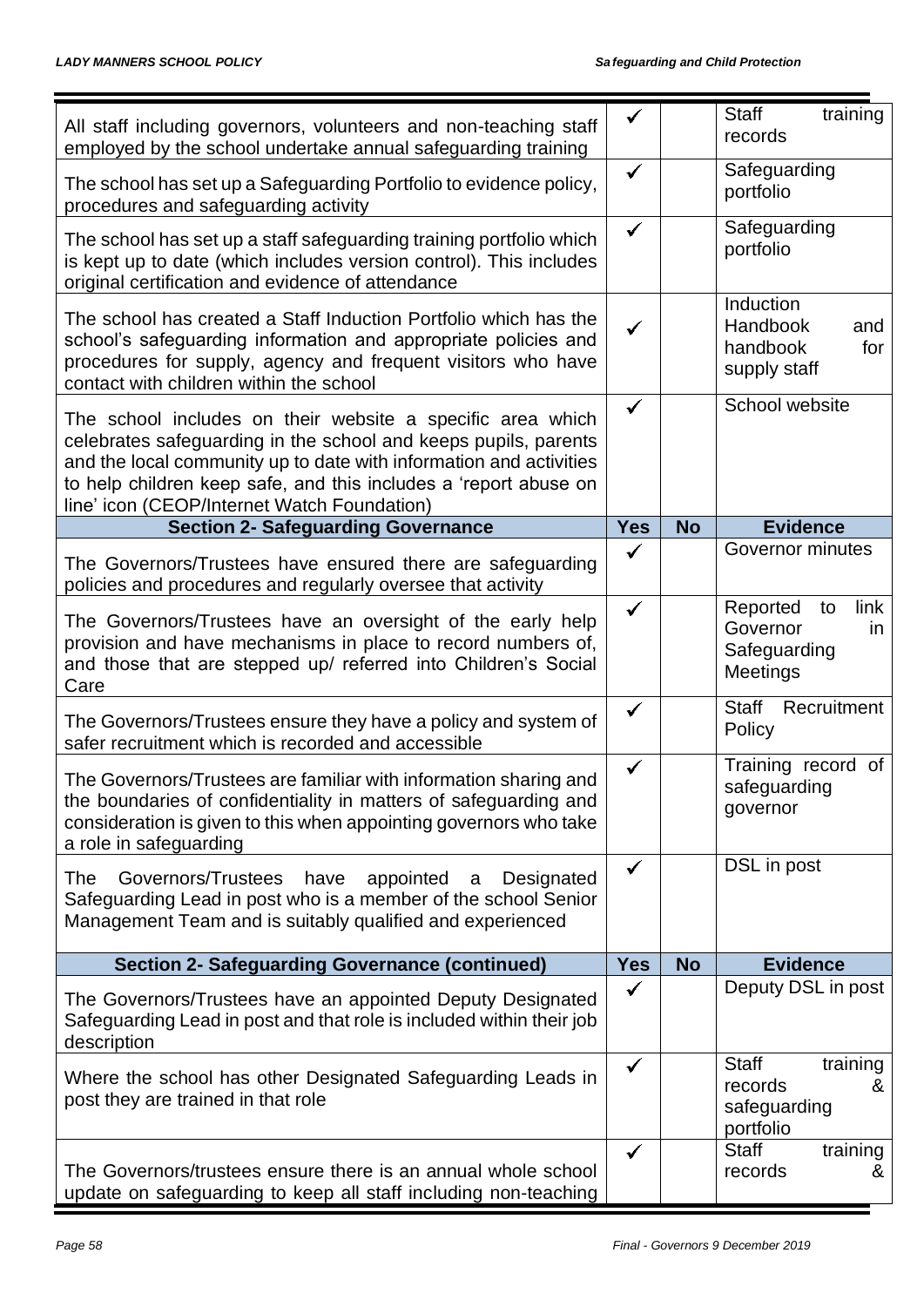| staff abreast with national and local procedures, reporting<br>procedures in the school, emerging safeguarding themes and<br>local issues facing their community                                                                                                                      |              | safeguarding<br>portfolio                                                                             |
|---------------------------------------------------------------------------------------------------------------------------------------------------------------------------------------------------------------------------------------------------------------------------------------|--------------|-------------------------------------------------------------------------------------------------------|
| The Governors/Trustees ensures the Designated Safeguarding<br>Lead(s) are supported in their role, and get regular safeguarding<br>updates, training, time and resources to fulfil the role                                                                                           | $\checkmark$ | <b>Staff</b><br>training<br>records<br>&<br>safeguarding<br>portfolio                                 |
| The school has a nominated Link Safeguarding Governor in post                                                                                                                                                                                                                         | $\checkmark$ | See<br>details<br>on<br>18 of<br>this<br>page<br>audit                                                |
| The nominated Link Safeguarding Governor has completed<br>safeguarding training to help fulfil the requirements of the post                                                                                                                                                           | ✓            | Governor<br>training<br>records<br>&<br>safeguarding<br>portfolio                                     |
| Safeguarding Governor along<br>with<br>The<br>link<br>the<br>other<br>Governors/Trustees are familiar with the requirements, and in<br>Governors<br>particular<br>section<br>6<br><b>of</b><br>the<br>Handbook.<br>https://www.gov.uk/government/publications/governance-<br>handbook | ✓            | Records of reading<br>completed                                                                       |
| The Link Safeguarding Governor plays an active role in the school<br>to QA, review and audit.                                                                                                                                                                                         |              | Statutory<br>Requirements and<br><b>Ofsted</b><br>evidence<br>checklist<br>completed<br>April<br>2019 |
| The Link Safeguarding Governor along with the other Governors<br>assist with school questionnaires and surveys to evidence pupil<br>safety and feeling safe (pupil voice) and includes parents views                                                                                  | ✓            | <b>Student</b><br>voice<br>2018.<br>December<br><b>Staff</b><br>voice<br>April<br>2019.               |
| There is regular communication to the school Governing<br>Body/Trustees about safeguarding matters and reports of activity<br>presented to the Governing Body/Trustees                                                                                                                | $\checkmark$ | Governor minutes                                                                                      |
| The school safeguarding audit is presented to the Governing<br>Body as a standalone item, which is discussed and approved with<br>minutes taken                                                                                                                                       | $\checkmark$ | Governor minutes                                                                                      |

| <b>Section 3- Partnership Working and Training</b>                                                                                                                                                                                              | <b>Yes</b> | <b>No</b> | <b>Evidence</b>                              |
|-------------------------------------------------------------------------------------------------------------------------------------------------------------------------------------------------------------------------------------------------|------------|-----------|----------------------------------------------|
| The relevant senior leads are familiar with Working Together 2018<br>and the role schools/colleges play in their organisational<br>responsibilities<br>https://www.gov.uk/government/publications/working-together-to-safeguard-<br>children--2 |            |           | <b>DSL</b><br>Referrals,<br>training records |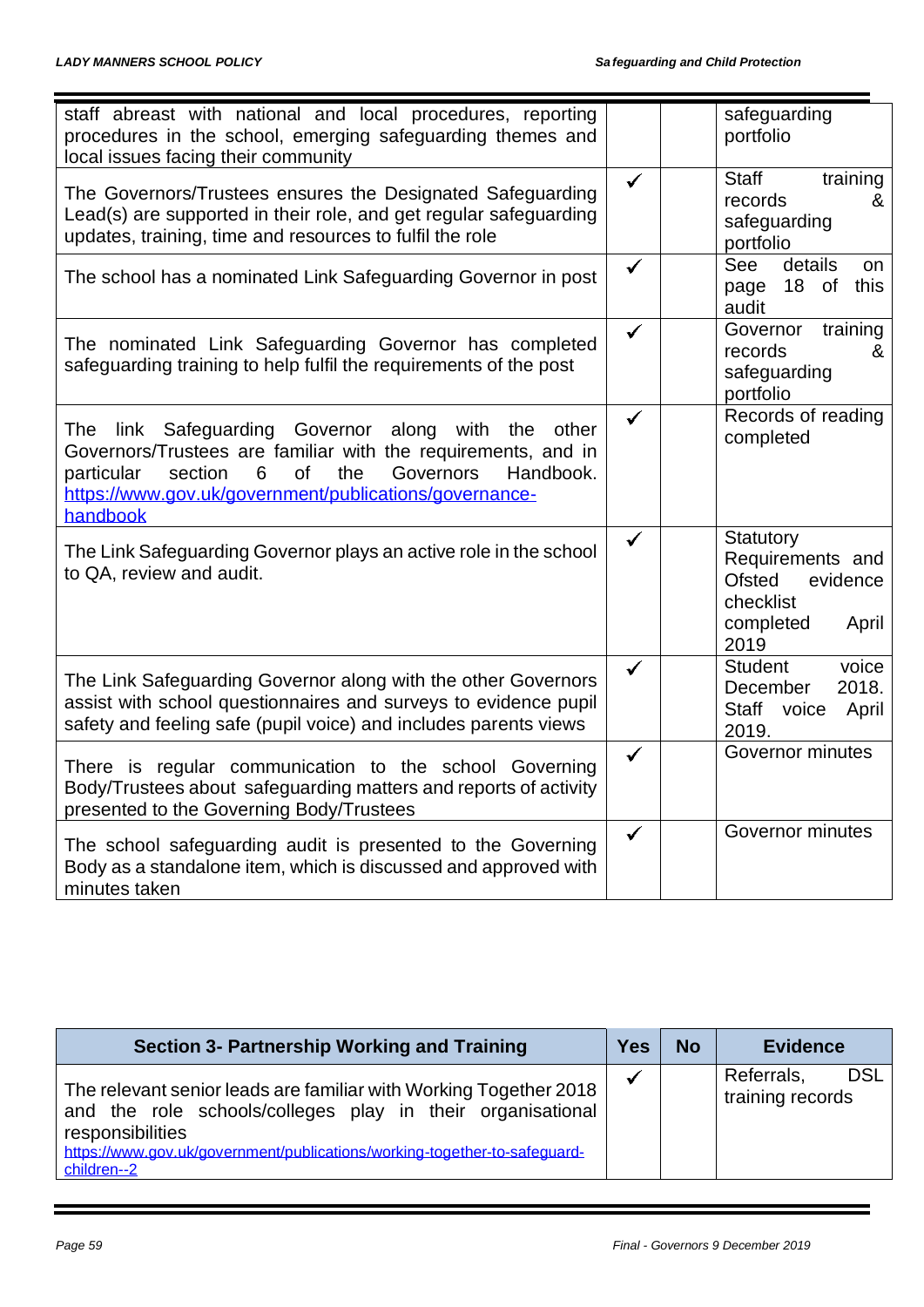| The relevant staff in the school know about and use Children<br>Missing Education 2016 to inform their safeguarding practice and<br>procedure for CME https://www.gov.uk/government/publications/children-<br>missing-education                                                                                                                                                                                                                                                                                                             |              |           | <b>INSET</b> records                                                                        |
|---------------------------------------------------------------------------------------------------------------------------------------------------------------------------------------------------------------------------------------------------------------------------------------------------------------------------------------------------------------------------------------------------------------------------------------------------------------------------------------------------------------------------------------------|--------------|-----------|---------------------------------------------------------------------------------------------|
| All staff including governors and volunteers know about the<br>mandatory reporting of Female Genital Mutilation 2015                                                                                                                                                                                                                                                                                                                                                                                                                        | ✔            |           | <b>Staff</b><br>training<br>records                                                         |
| The Designated Safeguarding Lead(s) and Senior Managers<br>including the Link Safeguarding Governor have completed or are<br>enrolled onto the Prevent/ WRAP training. All other staff are<br>either completing an online prevent training course or an available<br>Channel online course. All certificates for the completed training<br>are printed and made available in the staff safeguarding training<br>portfolio record<br>https://www.gov.uk/government/publications/protecting-children-from-<br>radicalisation-the-prevent-duty | ✓            |           | <b>Staff</b><br>training<br>records.<br>Link<br>governor to complete<br>WRAP training.      |
| The Designated Safeguarding Lead is receiving and retrieving<br>Domestic Abuse Notifications,<br>following the protocol and<br>guidance developed ensuring appropriate staff are made aware<br>to support pupils experiencing and exposed to domestic abuse<br>https://schoolsnet.derbyshire.gov.uk/keeping-children-safe-in-<br>education/safeguarding-policies-guidance-and-protocols/domestic-abuse-<br>notifications.aspx                                                                                                               | ✓            |           | Pastoral<br>records,<br>emails<br>staff,<br>to<br>database<br>οf<br>vulnerable<br>children. |
| The relevant senior leads are aware of LADO and how to make<br>contact / make a referral                                                                                                                                                                                                                                                                                                                                                                                                                                                    | $\checkmark$ |           | <b>Records</b><br><b>of</b><br>previous referrals                                           |
| All staff within the school understand the role of LADO and how<br>to raise concerns                                                                                                                                                                                                                                                                                                                                                                                                                                                        | ✔            |           | Training handouts/<br>briefing notes                                                        |
| There is/are nominated staff who have received Paediatric First<br>Aid Training which is kept up to date                                                                                                                                                                                                                                                                                                                                                                                                                                    | ✓            |           | <b>Staff</b><br>training<br>records                                                         |
| The School is aware and has access to the Derbyshire<br>Safeguarding Children Board Website including access to the<br>Derby City and Derbyshire Safeguarding Online Procedures<br>https://www.derbyshirescb.org.uk/policies-and-procedures.aspx                                                                                                                                                                                                                                                                                            | ✓            |           | Safeguarding and<br>Child<br>Protection<br>Policy                                           |
| The Designated Safeguarding Lead(s) / Headteacher / Link<br>Governor know how to access Derbyshire Schoolsnet - Keeping<br>Children<br>Safe<br>Education.<br>in<br>https://schoolsnet.derbyshire.gov.uk/home.aspx                                                                                                                                                                                                                                                                                                                           | $\checkmark$ |           | Safeguarding<br>group minutes                                                               |
| There is evidence in the use of a variety of training methods<br>including: face to face, online, updates through research, and<br>cascading of relevant and critical changes / updates in<br>Safeguarding to the whole school                                                                                                                                                                                                                                                                                                              | ✓            |           | <b>Staff</b><br>training<br>records                                                         |
| Section 3- Partnership Working and Training (continued)                                                                                                                                                                                                                                                                                                                                                                                                                                                                                     | <b>Yes</b>   | <b>No</b> | <b>Evidence</b>                                                                             |
| There is evidence that the Designated Safeguarding Lead(s),<br>pastoral staff attend multi / inter agency training (training which<br>has a mix of other professionals)                                                                                                                                                                                                                                                                                                                                                                     | $\checkmark$ |           | Staff<br>training<br>records                                                                |

۳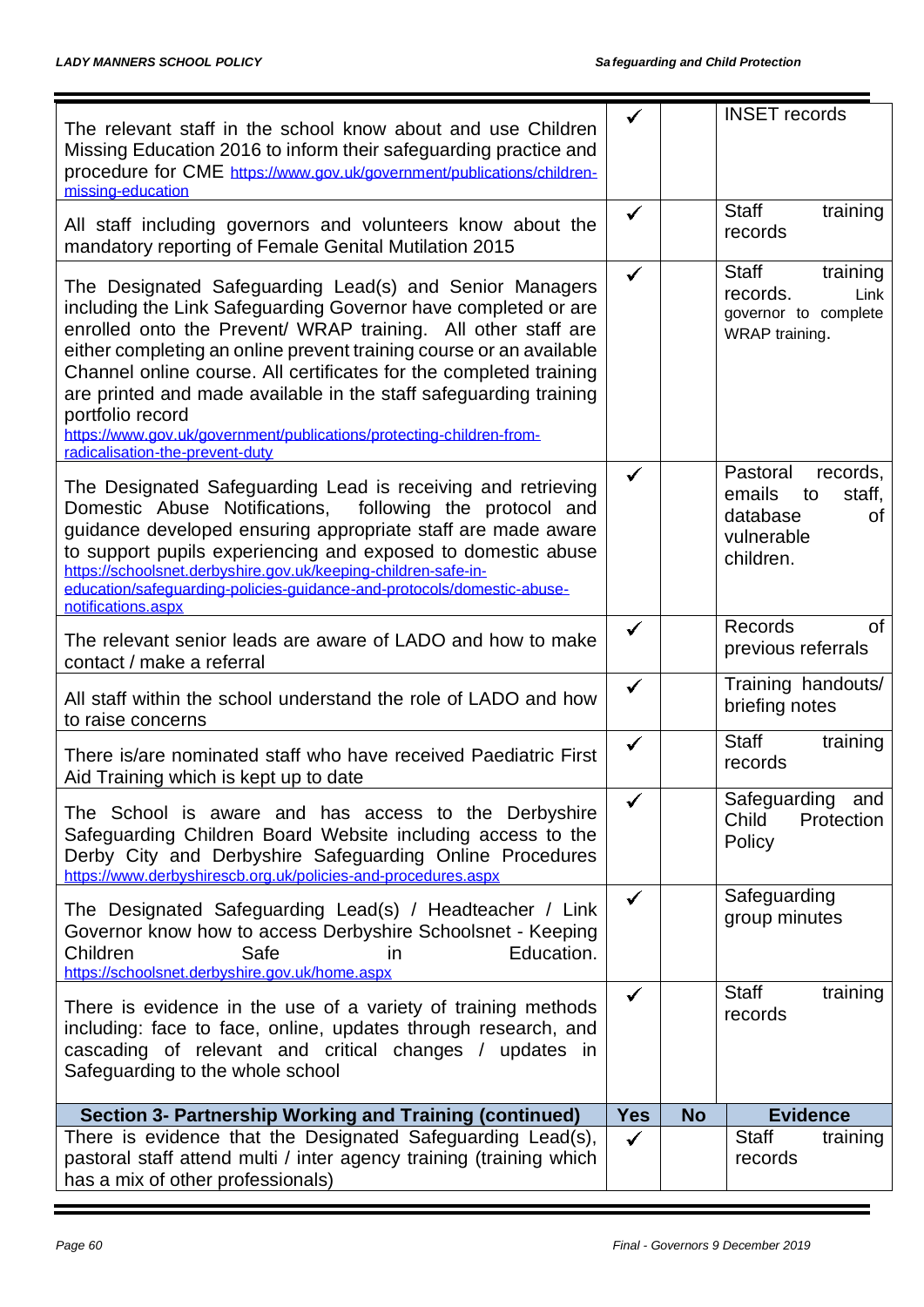| The school engages with national and local Safeguarding<br>initiatives eg Black History week, LGBT, events which celebrate<br>diversity<br>The school uses external contributors to inform and educate<br>pupils about keeping safe including external organisations and<br>support groups eg NSPCC, the police, public health                             | $\checkmark$<br>$\checkmark$ |           | <b>PSHE</b><br>lessons,<br>noticeboards,<br>assemblies, pride<br>club<br>Assemblies.<br>workshops, drop<br>ins,<br><b>PSHE</b><br>lessons |
|------------------------------------------------------------------------------------------------------------------------------------------------------------------------------------------------------------------------------------------------------------------------------------------------------------------------------------------------------------|------------------------------|-----------|-------------------------------------------------------------------------------------------------------------------------------------------|
| The school uses questionnaires and surveys with pupils and<br>parents eg anti-bullying, feeling safe, online safety in the school.                                                                                                                                                                                                                         | $\checkmark$                 |           | Results of parent<br>student<br>and<br>surveys                                                                                            |
| Section 4 – On Site and Off Site Safety                                                                                                                                                                                                                                                                                                                    | <b>Yes</b>                   | <b>No</b> | <b>Evidence</b>                                                                                                                           |
| The school has a clear and visible system / procedure for the<br>arrival of pupils at the beginning and during the school day                                                                                                                                                                                                                              | $\checkmark$                 |           | Signing in records,<br>reminders<br>to<br>students,<br>Y7<br>induction                                                                    |
| The school has a clear and visible system / procedure for the safe<br>handover of pupils to the authorised parent/carer at the end of the<br>school day                                                                                                                                                                                                    | N/A                          |           | N/A                                                                                                                                       |
| The Designated Safeguarding Lead knows about hot spots<br>(where pupils don't feel safe) on school premises and the<br>surrounding area. Is working to address and review this by using<br>pupil voice feeding back to staff and parents                                                                                                                   | $\checkmark$                 |           | <b>Student</b><br>voice,<br>emails to staff on<br>duty                                                                                    |
| Reasonable force, including restraint is only used in line with<br>statutory expectations and all incidents of restraint are recorded<br>including the pupils views and consultations with parents                                                                                                                                                         | ✓                            |           | Records<br>οf<br>physical restraint                                                                                                       |
| Non-teaching staff are made familiar with the safeguarding<br>procedures of the school/college, they are aware of who the<br>Designated Safeguarding Lead(s) are and who to report concerns<br>to. They have been provided with safeguarding training relevant<br>to their role                                                                            | $\checkmark$                 |           | Staff voice                                                                                                                               |
| The use of school transport, bus companies, taxis and escorts is<br>part of the safeguarding activity of the Designated Safeguarding<br>Lead which is quality assured and outcomes reported to the<br>Senior Management Team / Governing Body / Trustees                                                                                                   | ✓                            |           | Communication<br>with<br>transport<br>companies,<br>safeguarding<br>group minutes                                                         |
| The school has signing in and out for all visitors and contractors<br>with information about expectations made available and visible on<br>reception                                                                                                                                                                                                       | $\checkmark$                 |           | Signing<br>in/out<br>records, blue/red<br>lanyards                                                                                        |
| Reassurances are sought by the Designated Safeguarding Lead<br>about those not centrally employed, regular visitors and<br>contractors to the premises. Details are recorded as supporting<br>evidence to the SCR. Where relevant evidence is included of<br>separate mechanisms when needing contractors need to be on<br>site (building and maintenance) | $\checkmark$                 |           | Single<br>central<br>record                                                                                                               |

۳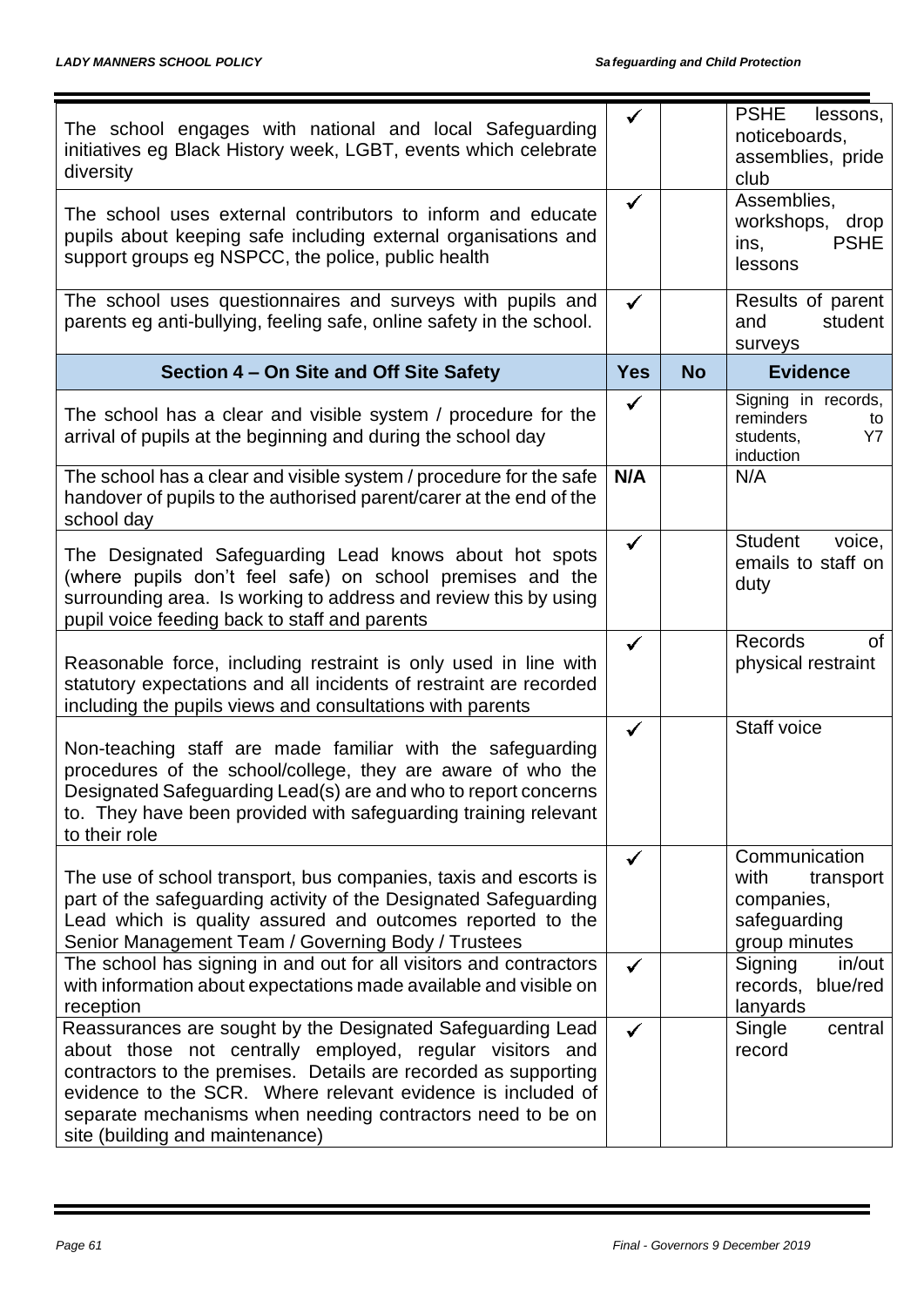| Section 4 - On Site and Off Site Safety (continued)                                                                                                                                                                                                                                               | <b>Yes</b>   | <b>No</b> | <b>Evidence</b>                                                      |
|---------------------------------------------------------------------------------------------------------------------------------------------------------------------------------------------------------------------------------------------------------------------------------------------------|--------------|-----------|----------------------------------------------------------------------|
| Designated Safeguarding Lead seeks<br>advice<br>The<br>on.<br>safeguarding matters relating to external contracting                                                                                                                                                                               | $\checkmark$ |           | <b>Emails</b>                                                        |
| There is an emergency contact to a Designated Safeguarding<br>Lead when off site with pupils                                                                                                                                                                                                      | $\checkmark$ |           | <b>Trips</b><br>and<br>visit<br>procedure                            |
| There is more than one emergency contact for all pupils whether<br>onsite and offsite and those details identify who has parental<br>responsibility and other care arrangements that may be in place                                                                                              | $\checkmark$ |           | Student records                                                      |
| The school uses pre planning risk assessment tools in any off site<br>activity and complies with risk assessment and planning of off site<br>activity and in a timely way on submission for approval                                                                                              | $\checkmark$ |           | <b>EVOLVE</b> records                                                |
| All staff in school planning off site activity have sought the advice<br>and support of the Designated Safeguarding Lead in matters of<br>safeguarding; in particular when booking rooms for sleeping<br>arrangements and the caring / supervision of more vulnerable<br>pupils                   | ✓            |           | Trip<br>planning<br>documents                                        |
| When using external speakers and contributors a<br>risk<br>assessment and / or policy is used clarifying the expectations of<br>them when on site and in the classroom                                                                                                                            |              |           | Policy for<br>external<br>speakers<br>to<br>be<br>implemented        |
| The use of school premises to groups, clubs etc is regularly<br>reviewed and the school is reassured of their safeguarding<br>(employment checks, insurance, public, liability training etc)                                                                                                      | $\checkmark$ |           | Lettings<br>agreements                                               |
| When pupils are engaged in off site educational provision this is<br>overseen and reviewed with robust records kept including<br>showing evidence of reassurances that their recruitment of staff<br>and the safeguarding of pupils in provision is checked and<br>addressed at regular intervals | ✓            |           | Safeguarding<br>portfolio, records<br>οf<br>alternative<br>provision |
| There is a work experience policy in place relevant to age in the<br>setting which is made available to pupils and parents                                                                                                                                                                        | $\checkmark$ |           | Work Experience<br>Policy                                            |
| There is / are nominated staff with up to date Paediatric First Aid<br>Training and a First Aid kit which meets requirements under the<br>Health and Safety Act.                                                                                                                                  | ✓            |           | Staff<br>training<br>records, first aid<br>risk assessment           |
| There is an up to date Medicines Policy which is made available<br>to parents                                                                                                                                                                                                                     | ✓            |           | <b>Medicines Policy</b>                                              |
| There is a Personal Care Policy and Intimate Care Policy where<br>appropriate which is made available to parents                                                                                                                                                                                  | $\checkmark$ |           | Personal/Intimate<br><b>Care Policies</b>                            |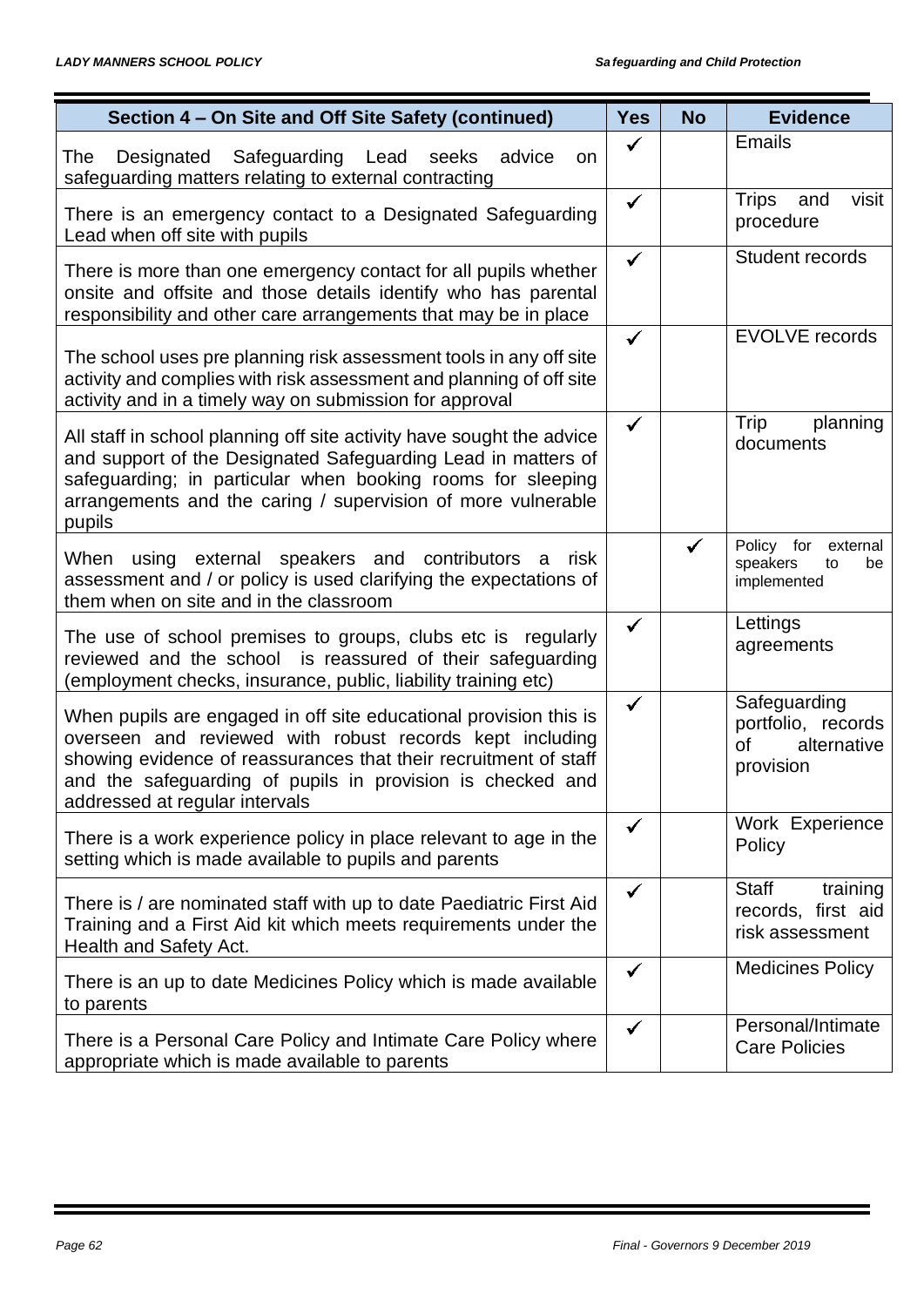# **Part Two**

# **Policy and Procedures, Promoting the Welfare of Pupils, Safer Working Practices and Recruitment, Safeguarding and the Curriculum, Online Safety, Specific Safeguarding Issues**

# **Self-assessment scoring**

Work through the statements and score according to what currently describes your school at the moment.

# **Level 4**

There is very little or no knowledge of this area in the school or amongst the staff

# **Level 3**

There is knowledge of this area within the school/college; however, it is not fully effective in that not all staff are aware, understand or apply. A policy or details are being developed

# **Level 2**

Knowledge is effective and a policy or details is developed and due to be implemented within the school. Some staff training is still required

# **Level 1**

This area is well embedded within the school and school curriculum (where required). There is evidence of positive work and practice and this can be evidenced

# **Effective Safeguarding - Striving to Achieve Best Practice**

| A. Policy, Procedures and Recording                                                                                                                                                                                                                                                                                                                                                                                                                                                                                                                                                             | 4 | 3 | 2 |   | <b>Evidence</b>                                               |
|-------------------------------------------------------------------------------------------------------------------------------------------------------------------------------------------------------------------------------------------------------------------------------------------------------------------------------------------------------------------------------------------------------------------------------------------------------------------------------------------------------------------------------------------------------------------------------------------------|---|---|---|---|---------------------------------------------------------------|
| The school has a current Child Protection and Safeguarding<br>Policy which has been reviewed and approved by the<br>governing body. The policy has its own statement reflecting<br>the local community, local pupil's needs and the vision and<br>ethos is made clear. The policy is known to everyone in the<br>school including the Governing Body and is in consultation<br>with pupils; it is fully understood and applied including<br>reference to an annual Child Protection Audit. It is easily<br>accessible to parents/carers. The Policy is also available on<br>the school website. |   |   |   | ✔ | Safeguardin<br>g and Child<br>Protection<br>Policy            |
| The school has developed a Safeguarding Leaflet for pupils,<br>best practice is one developed with pupils and one which<br>explains who is who in the school and safeguarding<br>information for new pupils                                                                                                                                                                                                                                                                                                                                                                                     |   |   |   |   | Safeguardin<br>poster<br>g<br>(updated<br><b>Summer 2019)</b> |
|                                                                                                                                                                                                                                                                                                                                                                                                                                                                                                                                                                                                 |   |   |   |   | Governor<br>minutes                                           |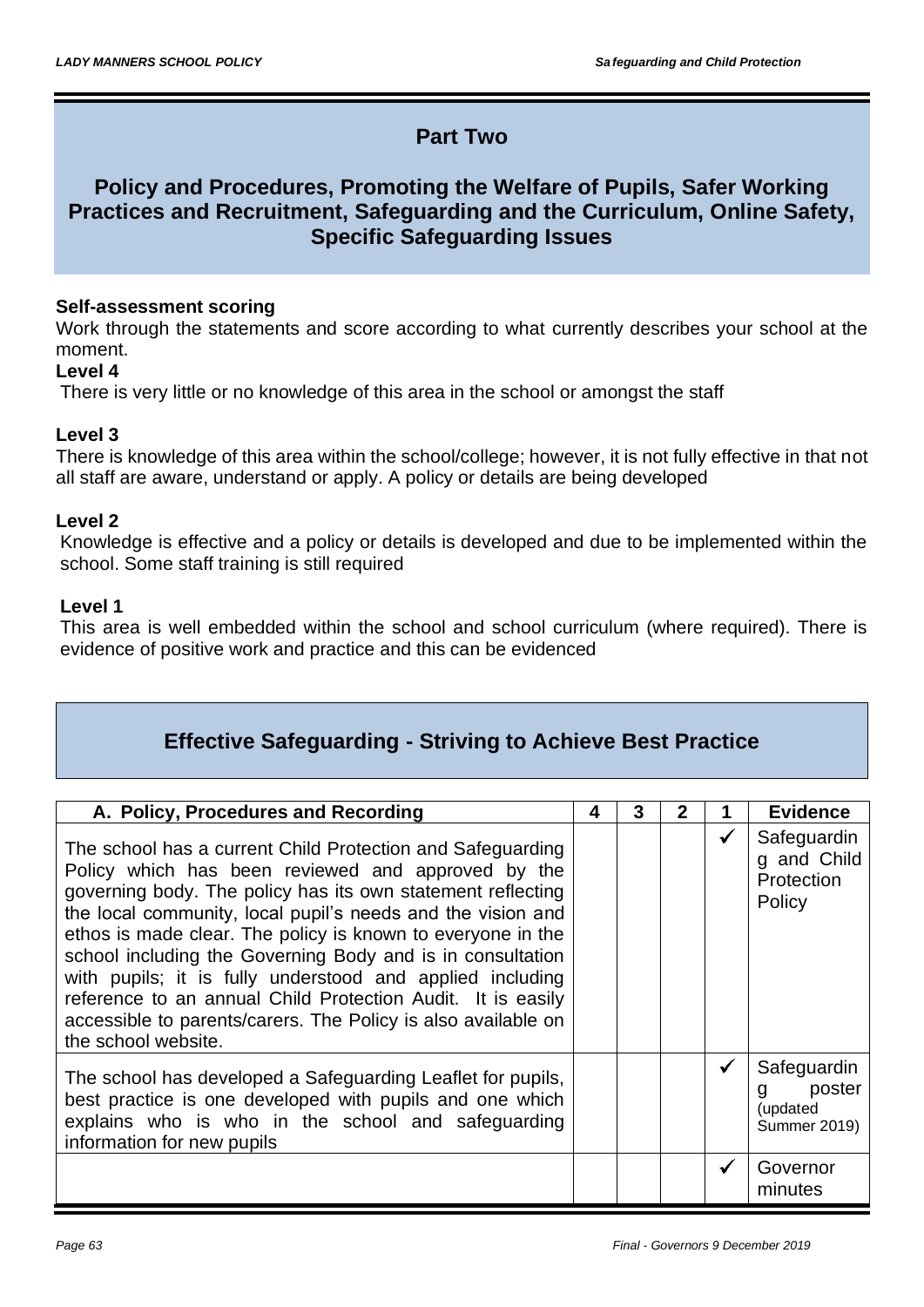| The school has reviewed all policies and identified those that<br>should be consistent with the Child Protection/Safeguarding<br>Policy. All Policies have version controls which are aligned<br>and merged where relevant. An Action Plan is produced to<br>ensure that policies are consistent and cross-referenced<br>appropriately. |   |              |                |              |                                                                                 |
|-----------------------------------------------------------------------------------------------------------------------------------------------------------------------------------------------------------------------------------------------------------------------------------------------------------------------------------------|---|--------------|----------------|--------------|---------------------------------------------------------------------------------|
| A. Policy, Procedures and Recording (continued)                                                                                                                                                                                                                                                                                         | 4 | $\mathbf{3}$ | $\overline{2}$ | 1            | <b>Evidence</b>                                                                 |
| There is evidence of quality assurance and rectification by the<br>Governing Body/Trustees before implementation of a policy.<br>Staff have confirmed they have received, read (and<br>understood) and signed copies where relevant to their role; a<br>detailed log is kept on file of this activity                                   |   |              |                | ✓            | Records<br>0f<br>staff<br>confirming<br>they<br>have<br>the<br>read<br>document |
| The school has the current guidance on recording, retaining<br>and transfer of child protection records which is evidenced<br>and uses the recommended guidance for Derbyshire schools<br>and settings                                                                                                                                  |   |              |                | $\checkmark$ | Retention<br>Policy                                                             |
| The Designated Safeguarding Lead keeps separate records,<br>comprising of one file per child on child protection concerns<br>and those that are deemed vulnerable in the school.                                                                                                                                                        |   |              |                | $\checkmark$ | Child<br>protection<br>files                                                    |
| The school has a system of tracking transfer in and transfer<br>out of child protection records which is maintained and<br>audited (as per the DCC Child Protection Record Keeping<br>Guidance for Schools - Transfer, Storage and Retention).                                                                                          |   |              |                | $\checkmark$ | Forms used<br>for tracking/<br>transfer                                         |
| There is a system of safe storage of CP files which have<br>restricted access applied and staff who have access are<br>justified in their role to have that access                                                                                                                                                                      |   |              |                | $\checkmark$ | Filing<br>system<br>in<br>place                                                 |
| The school has a pro-forma for reporting and recording child<br>protection concerns which can be evidenced as acted upon,<br>this includes:- a record of actions taken; outcomes, and the<br>use of a chronology for each child where there are concerns                                                                                |   |              | $\checkmark$   |              | Pastoral<br>records<br>(soon to be<br>Edukey)                                   |
| Evidence is recorded where advice has been sought from<br>external agencies; which includes the step up/step down with<br>preventative and social care partners. Evidence is recorded<br>of tracking, contacts and referrals made.                                                                                                      |   |              |                | $\checkmark$ | Pastoral<br>records                                                             |
| The school has an Anti-Bullying Policy which includes online<br>bullying, and complies with Section 89 of the Education and<br>Inspections Act 2006. This policy is displayed on the school<br>website and is known to all staff, non-teaching staff and the<br>local community.                                                        |   |              |                | $\checkmark$ | Anti-Bullying<br>policy,<br>staff<br>voice                                      |
| The Anti-Bullying Policy has been produced in participation<br>with the whole school community, with a child friendly version<br>produced for pupils                                                                                                                                                                                    |   |              |                |              | Child-friendly<br>version<br>required                                           |
|                                                                                                                                                                                                                                                                                                                                         |   |              |                | ✓            | Central<br>bullying log                                                         |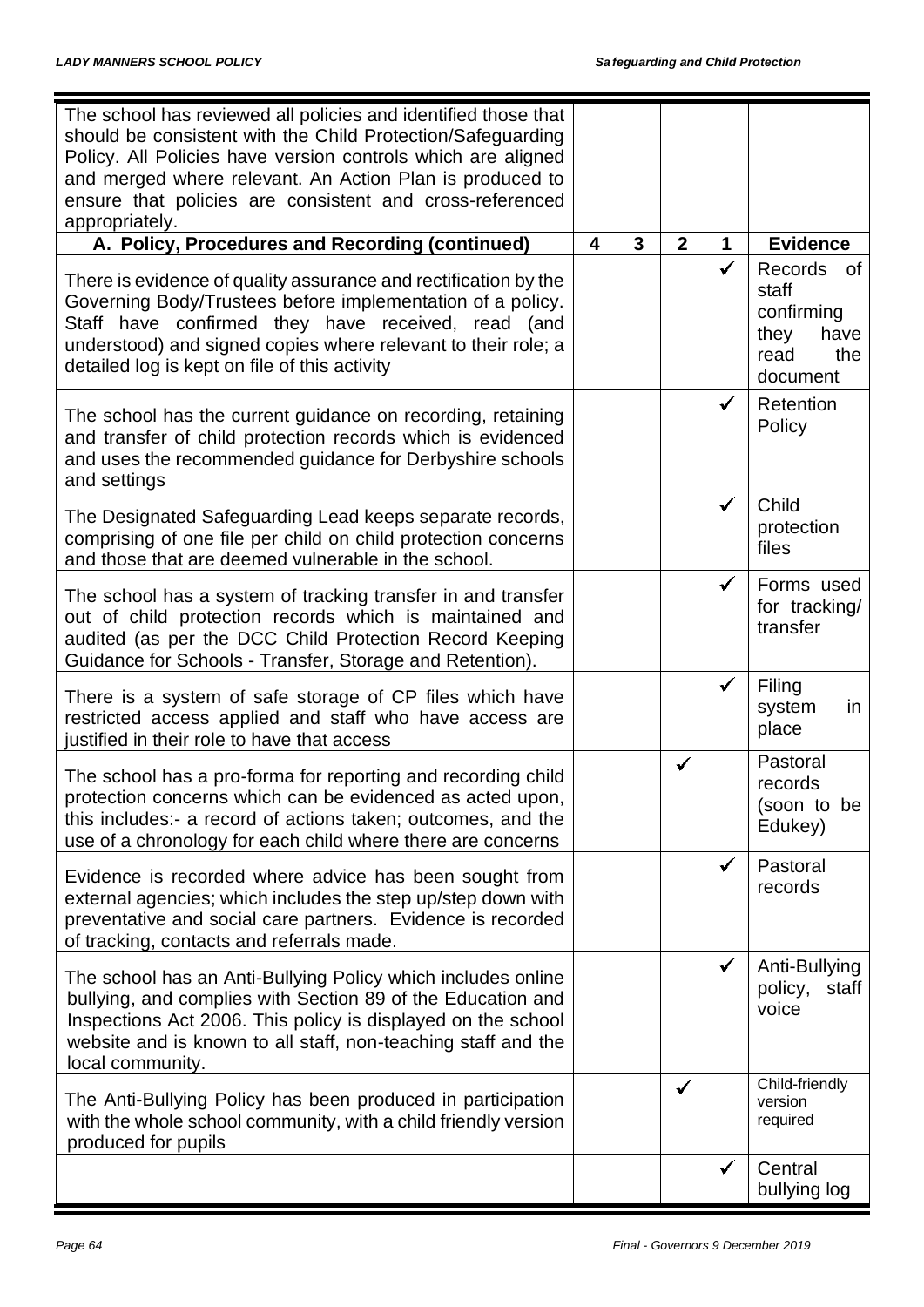| There are separate records of bullying incidents and<br>evidence that incidents are analysed for patterns, trends, and<br>hot spots. This includes strategies/models to prevent and<br>intervene.                                                                                                                                                                               |                         |                |                |              |                                                                                                     |
|---------------------------------------------------------------------------------------------------------------------------------------------------------------------------------------------------------------------------------------------------------------------------------------------------------------------------------------------------------------------------------|-------------------------|----------------|----------------|--------------|-----------------------------------------------------------------------------------------------------|
| <b>B. Promoting the Welfare of Pupils</b>                                                                                                                                                                                                                                                                                                                                       | $\overline{\mathbf{4}}$ | $\overline{3}$ | $\overline{2}$ | 1            | <b>Evidence</b>                                                                                     |
| All staff, including non-teaching staff are aware of the Child<br>Protection and Reporting Procedures within the school, these<br>are made accessible and are fully understood and applied.                                                                                                                                                                                     |                         |                |                | $\checkmark$ | Staff voice,<br>posters in all<br>staff areas                                                       |
| The school can demonstrate clear lines of communication on<br>safeguarding matters and there is evidence of regular<br>meetings and structures with Designated Safeguarding<br>Lead/s and or pastoral staff which also allows for discussion,<br>reflection and reviews of pupils who are deemed as<br>vulnerable, records are kept of this activity                            |                         |                |                | $\checkmark$ | Pastoral<br>records,<br>safeguardin<br>meeting<br>$\mathbf{g}$<br>minutes                           |
| <b>C. Safer Working Practices and Recruitment</b>                                                                                                                                                                                                                                                                                                                               | 4                       | 3              | $\mathbf{2}$   | 1            | <b>Evidence</b>                                                                                     |
| There is a code of conduct for behaviour and safer working<br>practice, which applies to and is known to all Staff and all<br>those who regularly come into school. Every member of staff<br>has been given a copy along with the DSCB Leaflet on Safer<br>Working Practices issued in 2015, all have signed to confirm<br>that they have read the code of conduct.             |                         |                |                |              | Code<br>of<br>Conduct,<br>records<br>0f<br>staff<br>confirming<br>they<br>have<br>read it           |
| The DfE guidance 'Guidance for Safer Working Practice for<br>Adults who work with Children and Young People in<br>Education Settings 2015" is referred to and used within the<br>school and there is activity evidenced through practice                                                                                                                                        |                         |                |                | $\checkmark$ | Records<br><b>of</b><br>staff<br>confirming<br>they<br>have<br>read<br>it,<br>training<br>materials |
| The Designated Safeguarding Lead/s has undertaken Safer<br>Working Practice training which has been discussed in staff<br>meetings. This includes staff and pupil acceptable use of IT,<br>use of mobile phones and social media. It is part of a rolling<br>programme of staff training and is also part of the staff<br>induction for all staff including non-teaching staff. |                         |                |                | ╱            | Staff training<br>records,<br><i>induction</i><br>checklist                                         |
| There is a continuous induction in the school for all new staff<br>including supply, temporary, agency and students which fully<br>informs all new staff of their role in safer working practices<br>around<br>professional<br>and<br>expectations<br>personal<br>and<br>boundaries                                                                                             |                         |                |                | $\checkmark$ | Induction<br>checklist                                                                              |
| All members of staff including non-teaching staff are aware of<br>the procedure for responding to and managing allegations<br>against staff, with clear procedures on how to report any<br>concerns they may have. This includes the process for<br><b>Whistle Blowing</b>                                                                                                      |                         |                |                | $\checkmark$ | <b>Briefing</b><br>notes,<br>training<br>materials                                                  |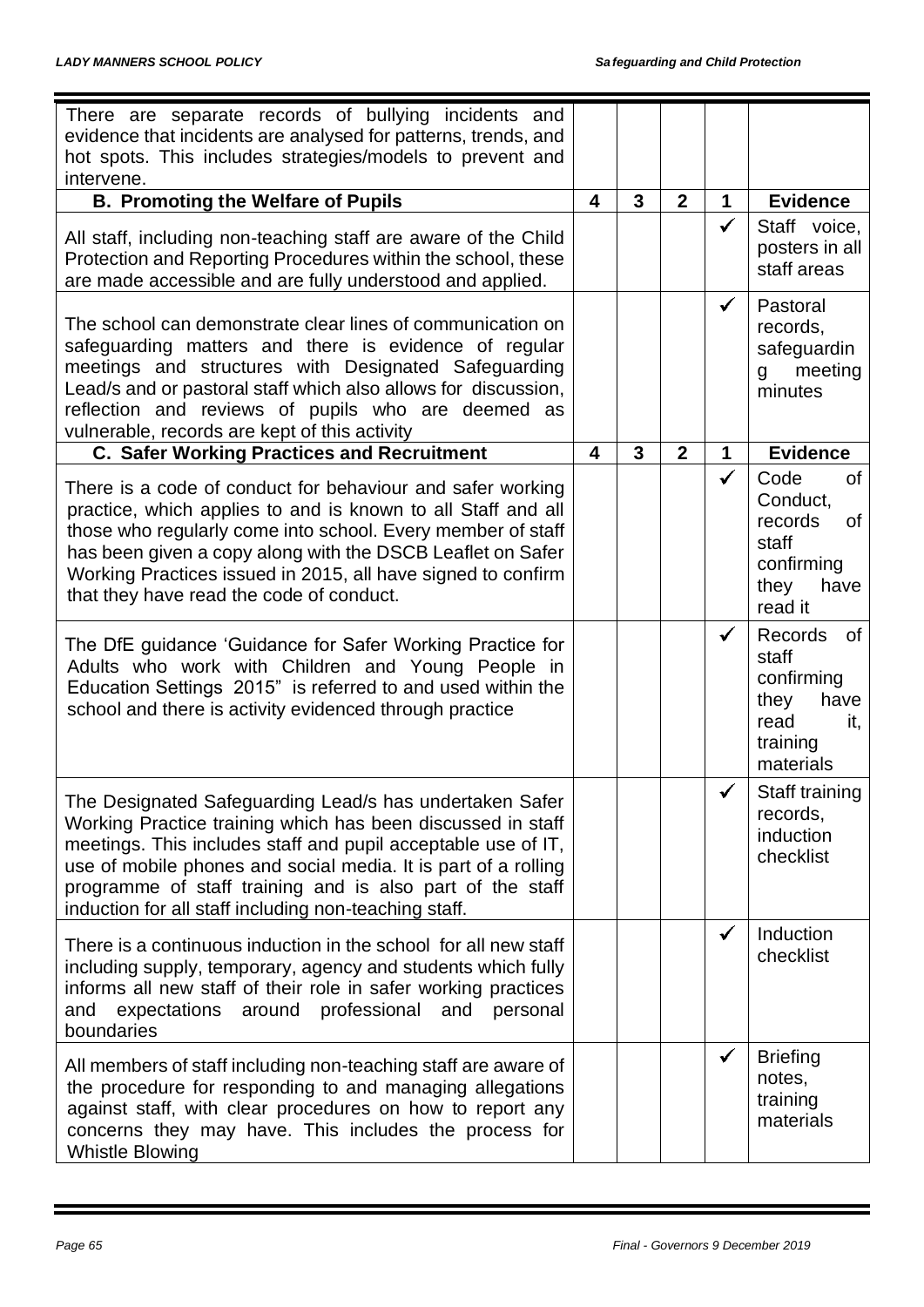| The LADO and Whistle Blowing processes are accessible<br>and displayed in the school. The LADO flowchart and report<br>form can be readily accessed by all staff including non-<br>teaching staff                                                                                                                                                                                                                               |                         |   |                |              | Staff<br>room<br>and Myvle                                                                                  |
|---------------------------------------------------------------------------------------------------------------------------------------------------------------------------------------------------------------------------------------------------------------------------------------------------------------------------------------------------------------------------------------------------------------------------------|-------------------------|---|----------------|--------------|-------------------------------------------------------------------------------------------------------------|
| If advice/ referral is made these are retained in compliance<br>with the current DCC record retention policy                                                                                                                                                                                                                                                                                                                    |                         |   |                | ✔            | Secure<br>storage                                                                                           |
| There is a policy/guidance in place for the supervision of<br>volunteers and a risk assessment is undertaken and recorded<br>of the role of the volunteer/s in school, and this includes<br>frequent visitors to the school site                                                                                                                                                                                                |                         |   |                | $\checkmark$ | Safeguardin<br>information<br>forms                                                                         |
| Recruitment and Selection processes are regularly reviewed<br>to ensure that they are in line with DFE/ KCSIE Guidance.<br>DBS checks are rigorous including overseas checks.<br>References are pursued and retained. There are other<br>measures in place including the use of declarations and risk<br>assessments. The school office has a clear and accessible<br>system for monitoring and recording recruitment outcomes. |                         |   |                | $\checkmark$ | <b>Staff</b><br>Recruitment<br>Policy,<br>governor<br>minutes                                               |
| <b>Safeguarding and the Curriculum</b><br>D.                                                                                                                                                                                                                                                                                                                                                                                    | $\overline{\mathbf{4}}$ | 3 | $\overline{2}$ | 1            | <b>Evidence</b>                                                                                             |
| There is evidence of preparing pupils for the transition onto a<br>school / post 16 which incorporates safeguarding information<br>for pupils and parents.                                                                                                                                                                                                                                                                      |                         |   |                | ✓            | Transition<br>information                                                                                   |
| There is evidence of all teaching, mentoring and support staff<br>contributing to safeguarding in the curriculum and this can be<br>evidenced in planning and continuous review                                                                                                                                                                                                                                                 |                         |   | ✔              |              | <b>PP</b><br>audits,<br>student<br>voice,<br>form<br>tutor<br>programme<br>lesson<br>S,<br>observation<br>S |
| The school is preparing for the statutory requirements and<br>expectations for the delivery of compulsory sex, heath and<br>relationships education                                                                                                                                                                                                                                                                             |                         |   |                |              | <b>PSHE</b><br>schemes of<br>work                                                                           |
| Through PSHE or similar approaches in the curriculum, pupils<br>are able to explore how to keep themselves safe, understand<br>risks and harmful behaviours, they are able to talk about<br>feelings and given strategies to talk about/express worries<br>and pressures                                                                                                                                                        |                         |   |                | $\checkmark$ | <b>PSHE</b><br>schemes of<br>work,<br>student<br>voice                                                      |
| Pupils are able to explore what are healthy and safe<br>relationships and understanding consent.<br>They can<br>demonstrate a commitment to sex and relationship education,<br>relevant to their age and understanding                                                                                                                                                                                                          |                         |   |                | $\checkmark$ | <b>PSHE</b><br>schemes of<br>work,<br>student<br>voice                                                      |
| Pupils clearly know who is a trusted adult within the school<br>who they can share worries and concerns with. This about<br>being able to share worries in the school, out of school and<br>about their local community                                                                                                                                                                                                         |                         |   |                | $\checkmark$ | <b>Student</b><br>voice                                                                                     |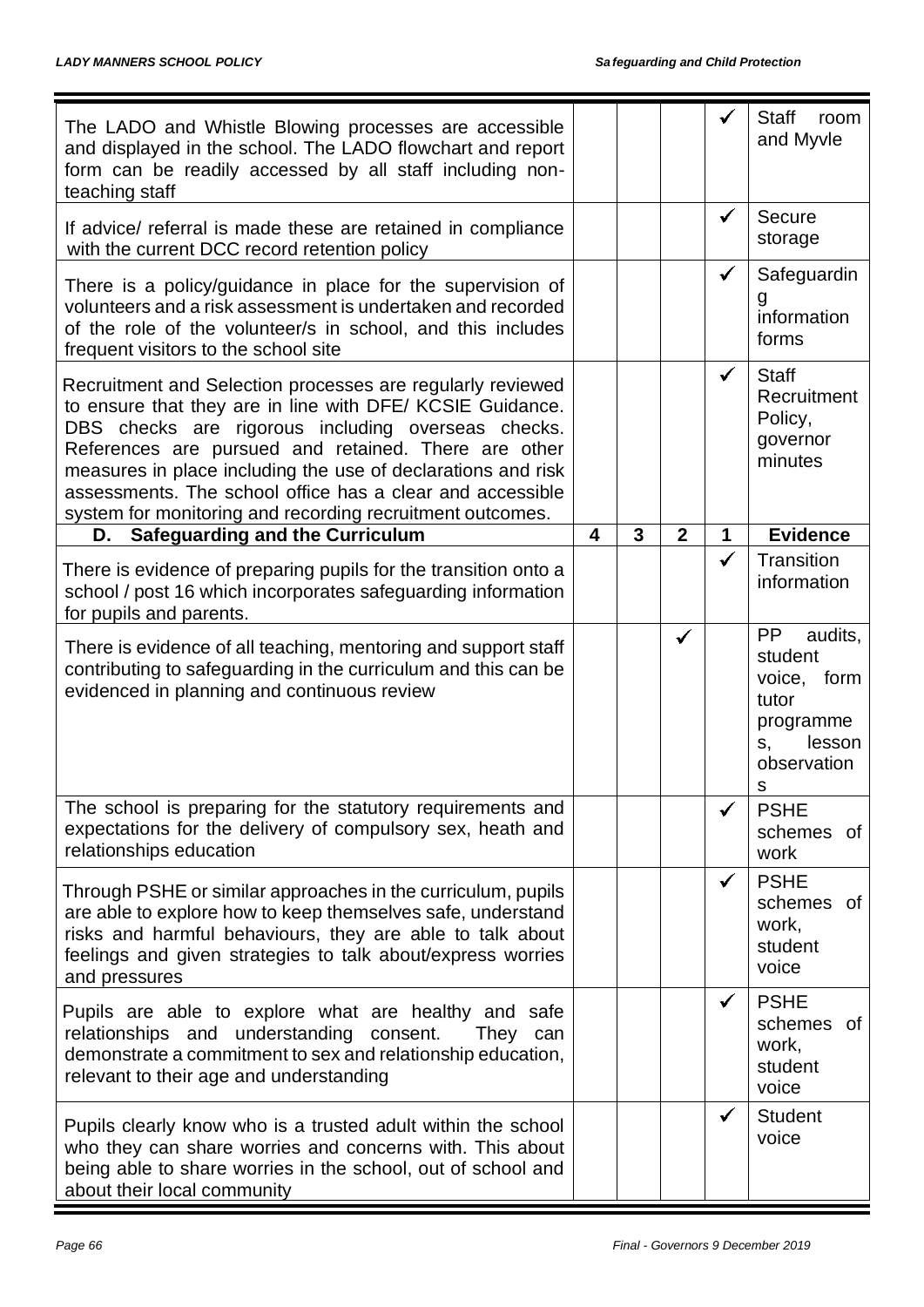| Pupils are able to articulate what is keeping safe, how to keep<br>themselves safe, how they can report any concerns when in<br>the community, when on line and when using social media                                                                                                                                                                                                                                          |   |              |              |              | <b>Student</b><br>voice                                                           |
|----------------------------------------------------------------------------------------------------------------------------------------------------------------------------------------------------------------------------------------------------------------------------------------------------------------------------------------------------------------------------------------------------------------------------------|---|--------------|--------------|--------------|-----------------------------------------------------------------------------------|
| E. Online Safety                                                                                                                                                                                                                                                                                                                                                                                                                 | 4 | $\mathbf{3}$ | $\mathbf{2}$ | 1            | <b>Evidence</b>                                                                   |
| The school has an Online Safety Policy/Guidance which has<br>been developed in consultation with a wide range of staff and<br>pupils. Questionnaires and the pupil voice has been used<br>ensuring there is a whole school ownership. The policy is<br>displayed on the school website. It is evidenced that the policy<br>is reviewed on an annual regular basis to take into account<br>new and specific Safeguarding concerns |   |              |              |              | Policy<br>in<br>place,<br>on<br>website,<br>reviewed<br>annually.                 |
| The school is using an electronic communications and social<br>media policy to support the work of online safety in the school                                                                                                                                                                                                                                                                                                   |   |              |              | ✓            | Policies<br>in<br>place                                                           |
| The school can demonstrate effective use of the national<br>guidance 'Sexting (youth generated images) Guidance for<br>Schools/Colleges' and are aware of how to apply this in the<br>school. They have taken advice from preventative and child<br>protection agencies (including the Police) in making<br>appropriate referrals as and when required.                                                                          |   |              |              | $\checkmark$ | Assemblies,<br><b>PSHE</b><br>lessons,<br>pastoral<br>records                     |
| The school attempts to inform/engage pupils and their<br>parents in taking a shared responsibility in keeping safe. It is<br>effective in the education and protection of vulnerable<br>children who may be put at particular risk from their own and<br>others' actions whilst online. The school regularly evaluates<br>the effectiveness and impact of the programmes and uses<br>national and local initiatives              |   |              |              | $\checkmark$ | Information<br>sent<br>to<br>parents,<br>online safety<br>for<br>event<br>parents |
| <b>Specific Safeguarding Issues</b>                                                                                                                                                                                                                                                                                                                                                                                              |   |              |              |              |                                                                                   |
| F. Children Missing from Education                                                                                                                                                                                                                                                                                                                                                                                               | 4 | 3            | $\mathbf{2}$ | 1            | <b>Evidence</b>                                                                   |
| has clear CME<br>The<br>school<br>which<br>processes<br>are<br>communicated to parents. All staff in school are aware of the<br>policy and local procedures.                                                                                                                                                                                                                                                                     |   |              |              | ✓            | Training<br>materials,<br>policy<br>in.<br>place                                  |
| Parents are asked for key information which is pursued when<br>children move out of the area, go abroad or when families<br>arrive from another area at school to obtain a place                                                                                                                                                                                                                                                 |   |              |              | ✓            | <b>Student</b><br>records                                                         |
| The school have a CME lead who regularly makes checks to<br>ensure the systems are robust and effective. Clear plans are<br>in place to support vulnerable learners who go missing or who<br>are regularly absent or late. This lead is aware on how to<br>seek advice from the LA when CME is suspected or known.                                                                                                               |   |              |              | ✔            | <b>Student</b><br>records                                                         |
| <b>G. Private Fostering</b>                                                                                                                                                                                                                                                                                                                                                                                                      | 4 | 3            | $\mathbf{2}$ | 1            | <b>Evidence</b>                                                                   |
| A Designated Safeguarding Lead/s has completed the online<br>Private Fostering e-learning module and all staff including                                                                                                                                                                                                                                                                                                         |   |              |              | ✔            | Staff training<br>records                                                         |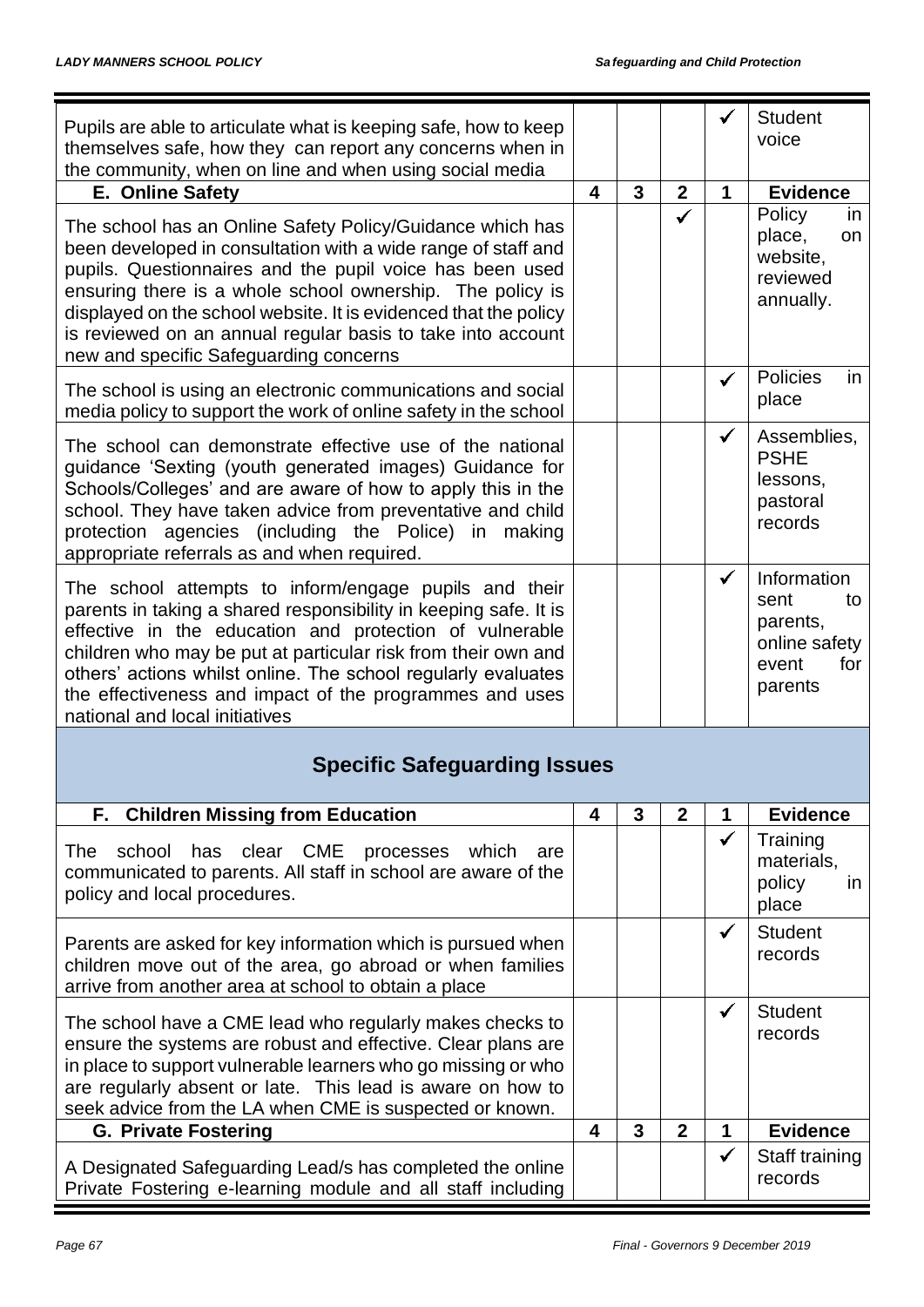| non-teaching staff are familiar with Private Fostering and how                                                                                                                                                                                                                                                                                                                                                                                                     |                         |                |                |              |                                                                                                        |
|--------------------------------------------------------------------------------------------------------------------------------------------------------------------------------------------------------------------------------------------------------------------------------------------------------------------------------------------------------------------------------------------------------------------------------------------------------------------|-------------------------|----------------|----------------|--------------|--------------------------------------------------------------------------------------------------------|
| to raise any concerns                                                                                                                                                                                                                                                                                                                                                                                                                                              |                         |                |                |              |                                                                                                        |
| The school has implemented a Private Fostering Policy which<br>is accessible to parents and on the website. There is a clear<br>pathway developed within school and the DSL is aware on<br>how to seek further advice from Children's Services to clarify<br>any arrangement. The school is aware of the multi-agency<br>services that are available to support Private Fostering<br>arrangements                                                                  |                         |                |                | $\checkmark$ | Policy<br>in.<br>place                                                                                 |
| H. Home Elective Education                                                                                                                                                                                                                                                                                                                                                                                                                                         | 4                       | 3              | $\overline{2}$ | 1            | <b>Evidence</b>                                                                                        |
| All staff can demonstrate a clear knowledge/understanding of<br>the responsibilities and implications of parents/carers<br>electing to home educate their children. Staff are aware of<br>the implications talking to parents about EHE. All discussion<br>and information is clearly recorded. The DSL and Governing<br>Body are kept informed of any cases within the school where<br>there are any safeguarding concerns ensuring procedures<br>are adhered to. |                         |                |                | $\checkmark$ | Training<br>materials,<br>staff voice                                                                  |
| The school can demonstrate by their recording where<br>appropriate advice has been sought from the DCC EHE<br>Coordinator and can demonstrate how/what advice has been<br>given to parents/carers and pupils highlighting<br>the<br>implications and offering/signposting where support can be<br>obtained.                                                                                                                                                        |                         |                |                | $\checkmark$ | School<br>procedure,<br>student<br>records,<br>county form                                             |
| FGM, HBV, Forced Marriage, Breast Ironing<br>L.                                                                                                                                                                                                                                                                                                                                                                                                                    | 4                       | 3              | $\mathbf{2}$   | 1            | <b>Evidence</b>                                                                                        |
| Designated Safeguarding Lead(s) has read about, completed<br>relevant training and undertaken any online courses on offer.                                                                                                                                                                                                                                                                                                                                         |                         |                | ✓              |              | Staff training<br>records<br>Breast ironing<br>needs<br>researching                                    |
| All Staff including non-teaching have a working knowledge of<br>these specific issues including guidance, regulations and<br>statutory requirements. They can identify the signs, know<br>how to report and who to. Staff are kept up to date on<br>emerging issues like these on the annual whole school<br>training. Pupils are aware of the issues and know who to<br>report any concerns relevant to age and understanding.                                    |                         |                | ✔              |              | <b>Staff</b><br>voice<br>staff<br>and<br>training<br>records<br>Breast ironing<br>needs<br>researching |
| J. Child Exploitation and Trafficking (CSE)                                                                                                                                                                                                                                                                                                                                                                                                                        | $\overline{\mathbf{4}}$ | $\overline{3}$ | $\overline{2}$ | 1            | <b>Evidence</b>                                                                                        |
| Designated Safeguarding Lead has<br>developed<br>an<br>understanding of Child Sexual Exploitation, exploitation and<br>trafficking. The Lead knows how to identify the signs, seek<br>advice and make a referral on concerns regarding pupils who<br>are suspected of; or who may be a victim.                                                                                                                                                                     |                         |                |                | $\checkmark$ | <b>DSL</b> training<br>records                                                                         |
| A planned teaching programme on this specific issue takes<br>place through PHSE and through similar approaches in the<br>curriculum. This is a continuous activity which also includes<br>grooming and trafficking. Pupils are aware of the issues and                                                                                                                                                                                                             |                         |                |                | $\checkmark$ | <b>PSHE</b><br>scheme<br>0f<br>work                                                                    |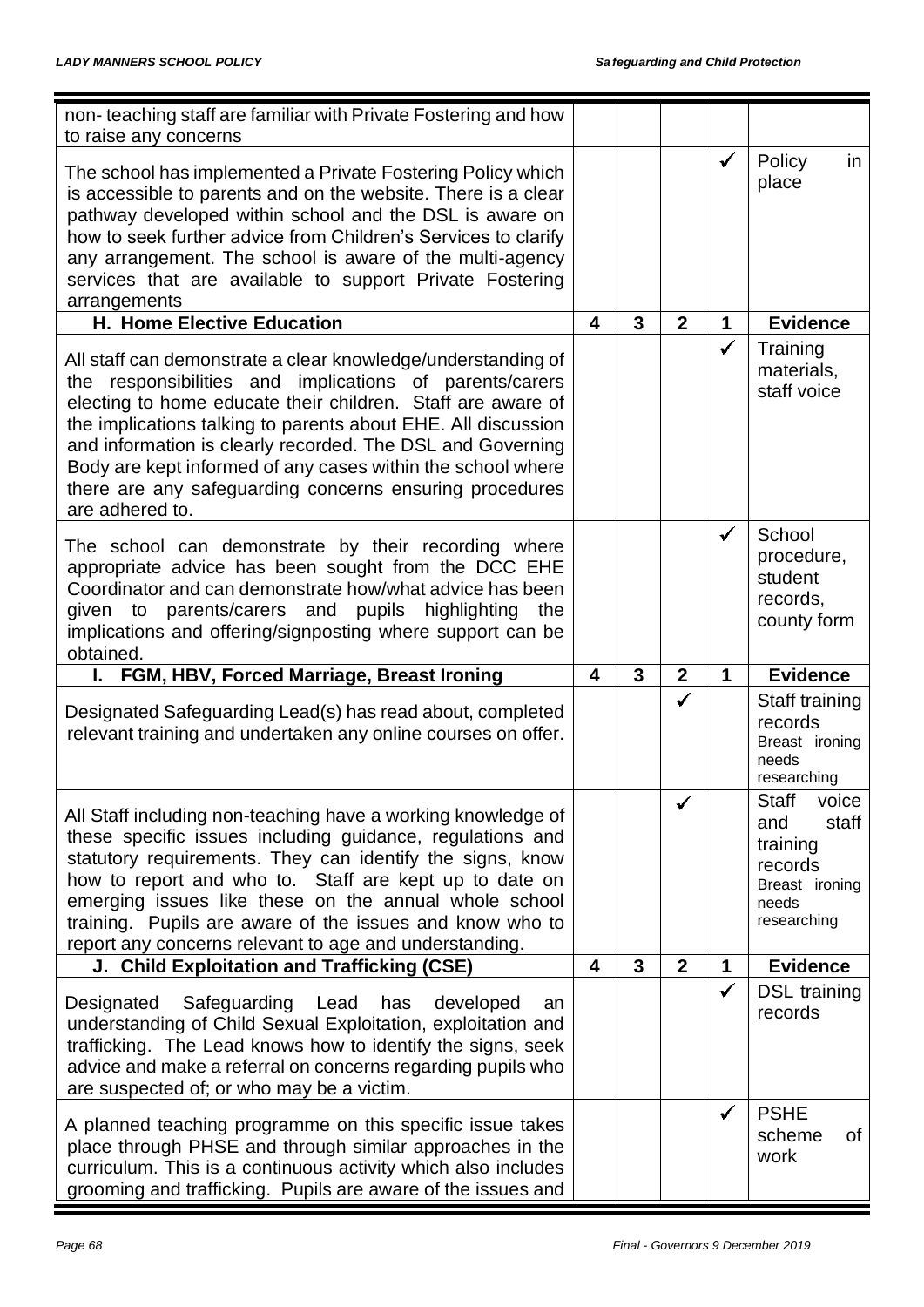| know who to report any concerns to which is relevant to their<br>age and understanding. Appropriate resources are being<br>used which may include national and local campaigns /<br>initiatives                                                                                                                                                                                  |                         |                |                |              |                                                                        |
|----------------------------------------------------------------------------------------------------------------------------------------------------------------------------------------------------------------------------------------------------------------------------------------------------------------------------------------------------------------------------------|-------------------------|----------------|----------------|--------------|------------------------------------------------------------------------|
| The school is aware of the need to educate and protect<br>vulnerable children who may be put at particular risk from<br>their own and others actions. The school can also<br>demonstrate<br>knowledge in how they have taken advice, are using local<br>mechanisms (local partnership groups), are using the CSE<br>toolkit and or made a referral using safeguarding procedures |                         |                |                | $\checkmark$ | Pastoral<br>records                                                    |
| K. Gangs and County Lines                                                                                                                                                                                                                                                                                                                                                        | 4                       | 3              | $\mathbf{2}$   | 1            | <b>Evidence</b>                                                        |
| Designated Safeguarding Lead<br>has<br>developed<br>an<br>understanding and knowledge of how to identify the signs of<br>pupils involved in Gangs and County Lines issues. They are<br>aware of how to identify issues, seek advice and make an<br>appropriate referral about pupils suspected of; or, who may<br>be a victim                                                    |                         |                |                | $\checkmark$ | <b>DSL</b> training<br>records                                         |
| All Staff have a working knowledge of these issues. They can<br>identify the signs, and are aware of the process in who to<br>make a report to in the school. They are kept up to date with<br>any ongoing issues / concerns.                                                                                                                                                    |                         |                |                | $\checkmark$ | Staff training<br>records,<br>staff voice                              |
| Pupils understand the dangers of being involved in gangs<br>relevant to their age and understanding and are aware as to<br>who to report any concerns to.                                                                                                                                                                                                                        |                         |                |                | ✓            | <b>Student</b><br>voice                                                |
| L. Sexual Violence and Harassment, Peer on Peer<br><b>Abuse</b>                                                                                                                                                                                                                                                                                                                  | 4                       | 3              | $\mathbf{2}$   | $\mathbf 1$  | <b>Evidence</b>                                                        |
| Designated Safeguarding<br>Lead<br>developed<br>has<br>an<br>understanding and is aware of the current guidance on<br>Sexual Violence and Sexual Harassment between children in<br>schools and colleges (Dec 2017)                                                                                                                                                               |                         |                |                | √            | Training and<br>assemblies<br>delivered to<br>staff<br>and<br>students |
| All staff including non-teaching staff have an awareness and<br>understanding<br>of the differences<br>between<br>healthy,<br>problematic and harmful behaviours, in the context of<br>promoting a safe and secure school environment                                                                                                                                            |                         |                |                | $\checkmark$ | Staff training<br>records,<br>training<br>materials,<br>staff voice    |
| All staff including non-teaching staff promote positive<br>behaviours, respond with clear and consistent boundaries.<br>They understand the triggers for problematic and harmful<br>behaviour and using de-escalation techniques are able to<br>create alternative strategies.                                                                                                   |                         |                |                | $\checkmark$ | <b>Staff</b><br>training,<br>lesson<br>observation<br>S                |
| <b>M. Extremism and Prevent</b>                                                                                                                                                                                                                                                                                                                                                  | $\overline{\mathbf{4}}$ | $\overline{3}$ | $\overline{2}$ | 1            | <b>Evidence</b>                                                        |
| All Staff including non-teaching staff have a working<br>knowledge of the issues and available support for pupils<br>through Channel. The school is aware about its Prevent                                                                                                                                                                                                      |                         |                |                | ✓            | Staff training<br>records,                                             |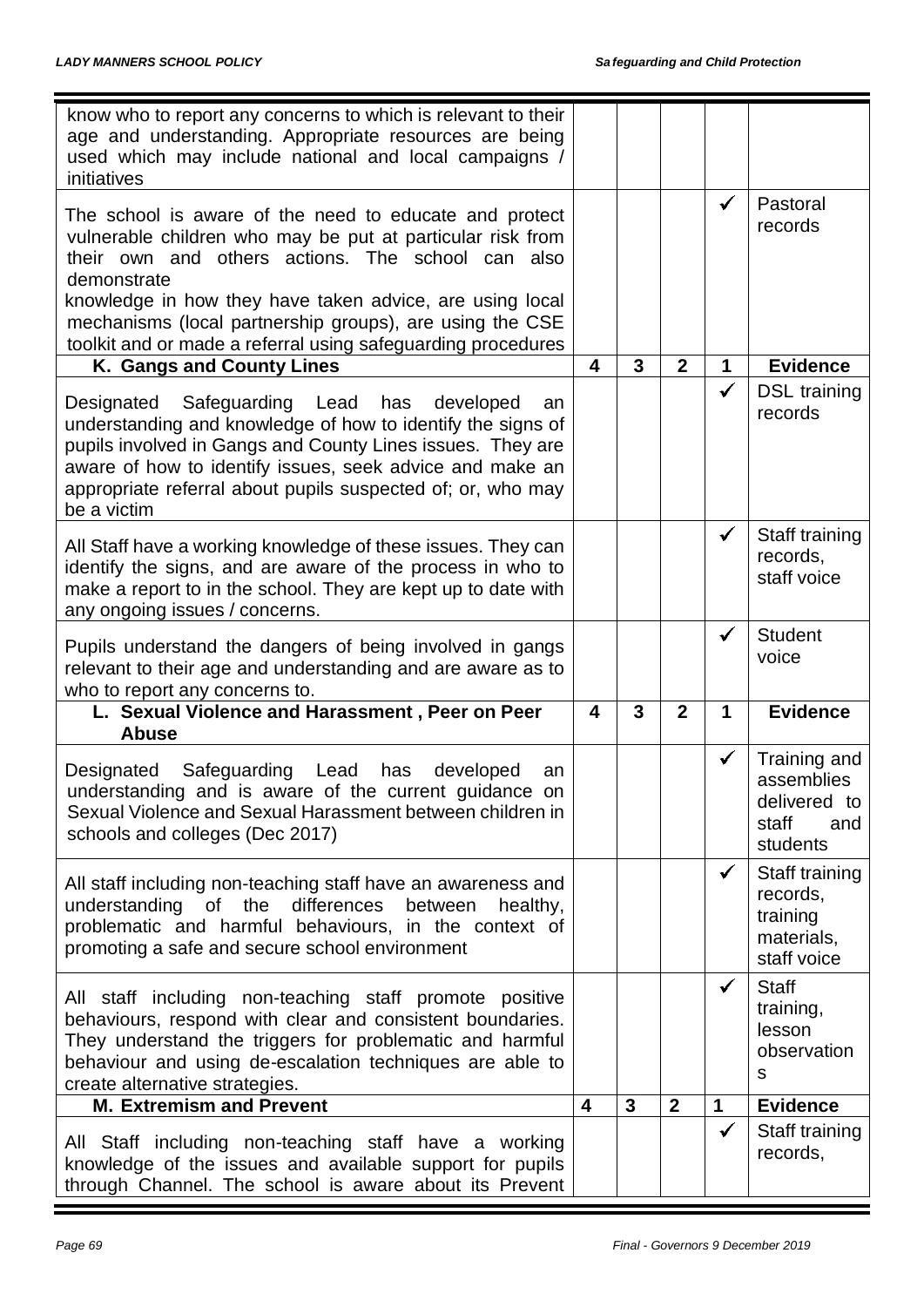| duties including the local protocol. They are aware how to<br>identify, report and respond to concerns about Prevent using<br>the risk indicator checklist and available police report forms                                                                                                      |  | referral<br>records                            |
|---------------------------------------------------------------------------------------------------------------------------------------------------------------------------------------------------------------------------------------------------------------------------------------------------|--|------------------------------------------------|
| The school provides information and education in the<br>curriculum on British Values for pupils including access to on<br>line websites, approved organizations and speakers. The<br>school can evidence proactive challenge of views using<br>filtering and monitoring systems to protect pupils |  | Schemes of<br>work,<br>assembly<br>information |

# **Final Self-Assessed Level**

If you have identified a score of 4, 3, 2. There needs to an Action Plan with targets and priorities to work on. The action plan needs to be reviewed with details of how the school will achieve the targets, within what timescale, and who has the responsibility to ensure completion.

If you have identified a score of 1. You should be asking yourselves the following questions:

- How does your school sustain this score?
- How does the school continue to enhance the breadth and depth of learning and the whole school approach to Safeguarding?

It makes sense to have actions of how to achieve and sustain your score.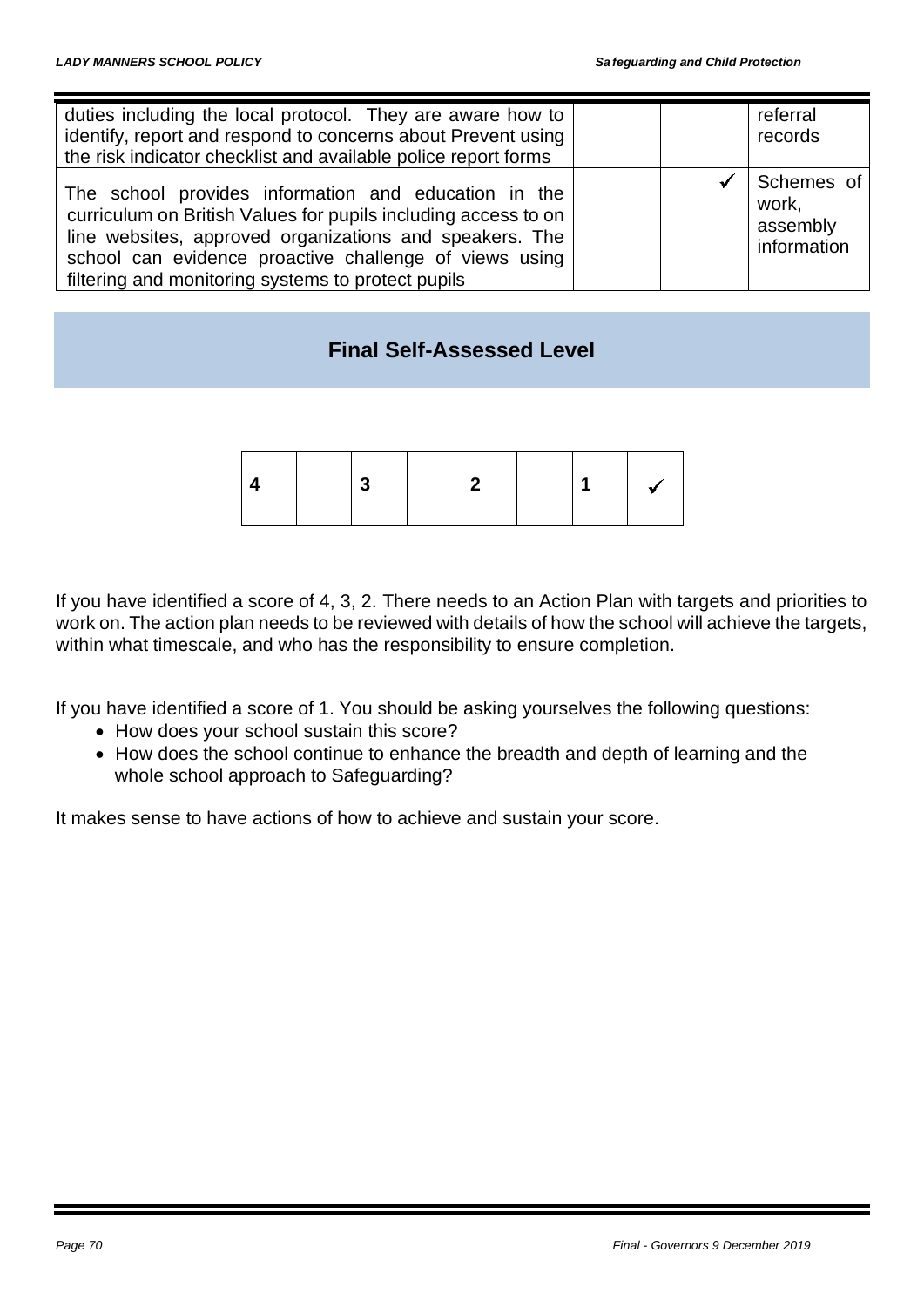# **Part Three 2019 - 2020**

# **Safeguarding Action Plan**

| <b>Items from the S175 Audit</b>                                                                                                                                                                                         | Lead      | <b>Target date</b> | <b>Success Criteria</b>                                              |
|--------------------------------------------------------------------------------------------------------------------------------------------------------------------------------------------------------------------------|-----------|--------------------|----------------------------------------------------------------------|
| Create a child-friendly<br>version of<br>the<br><b>Complaints Procedure</b>                                                                                                                                              | <b>DR</b> | December<br>2019   | Procedure in place                                                   |
| Create a child-friendly version of the Anti-<br><b>Bullying Policy</b>                                                                                                                                                   | CO/AR     | October 2019       | Policy in place                                                      |
| Safeguarding Governor to undertake WRAP<br>training                                                                                                                                                                      | RF/LA     | December<br>2019   | Training complete                                                    |
| External speaker policy to be implemented                                                                                                                                                                                | <b>RF</b> | December<br>2019   | Policy in place                                                      |
| Edukey to be used to report and record child<br>protection concerns                                                                                                                                                      | <b>DR</b> | October 2019       | Edukey being used                                                    |
| Ensure DSL and staff are aware of breast<br>ironing as a specific safeguarding issue                                                                                                                                     | <b>DR</b> | December<br>2019   | <b>Training handouts</b>                                             |
| Items from the April 2019<br><b>Governor Review</b>                                                                                                                                                                      | Lead      | <b>Target date</b> | <b>Success Criteria</b>                                              |
| Assembly topics to be mapped against PSHE<br>topics                                                                                                                                                                      | <b>AR</b> | December<br>2019   | Assemblies<br>complement PSHE<br>teaching                            |
| Behaviour management training for support<br>staff to be re-run and include role play of<br>"what to do/say to challenge inappropriate<br>views"                                                                         | DR/RF     | October 2019       | Support staff feel<br>confident to manage<br>student behaviour       |
| Repeat online Channel Awareness training                                                                                                                                                                                 | DR/RF     | <b>July 2020</b>   | Training records<br>updated                                          |
| Social media information to be included in<br>student planners                                                                                                                                                           | SS        | September<br>2019  | Information included in<br>diaries and student<br>awareness raised   |
| Ensure regular volunteers are given the<br>safeguarding information leaflet                                                                                                                                              | <b>RF</b> | Ongoing            | <b>Volunteers are</b><br>informed of<br>safeguarding<br>expectations |
| Continue with regular updates and reminders<br>of issues relating to safeguarding                                                                                                                                        | <b>DR</b> | Ongoing            | Staff feel they are kept<br>informed of<br>safeguarding issues       |
| Staff training is planned to include:<br>Audit of knowledge<br><b>Early Help</b><br>Difference between concern, immediate<br>danger, risk of harm<br>Peer on peer abuse, consent and County<br>Lines<br>Changes to KCSIE | <b>DR</b> | December<br>2019   | Training delivered                                                   |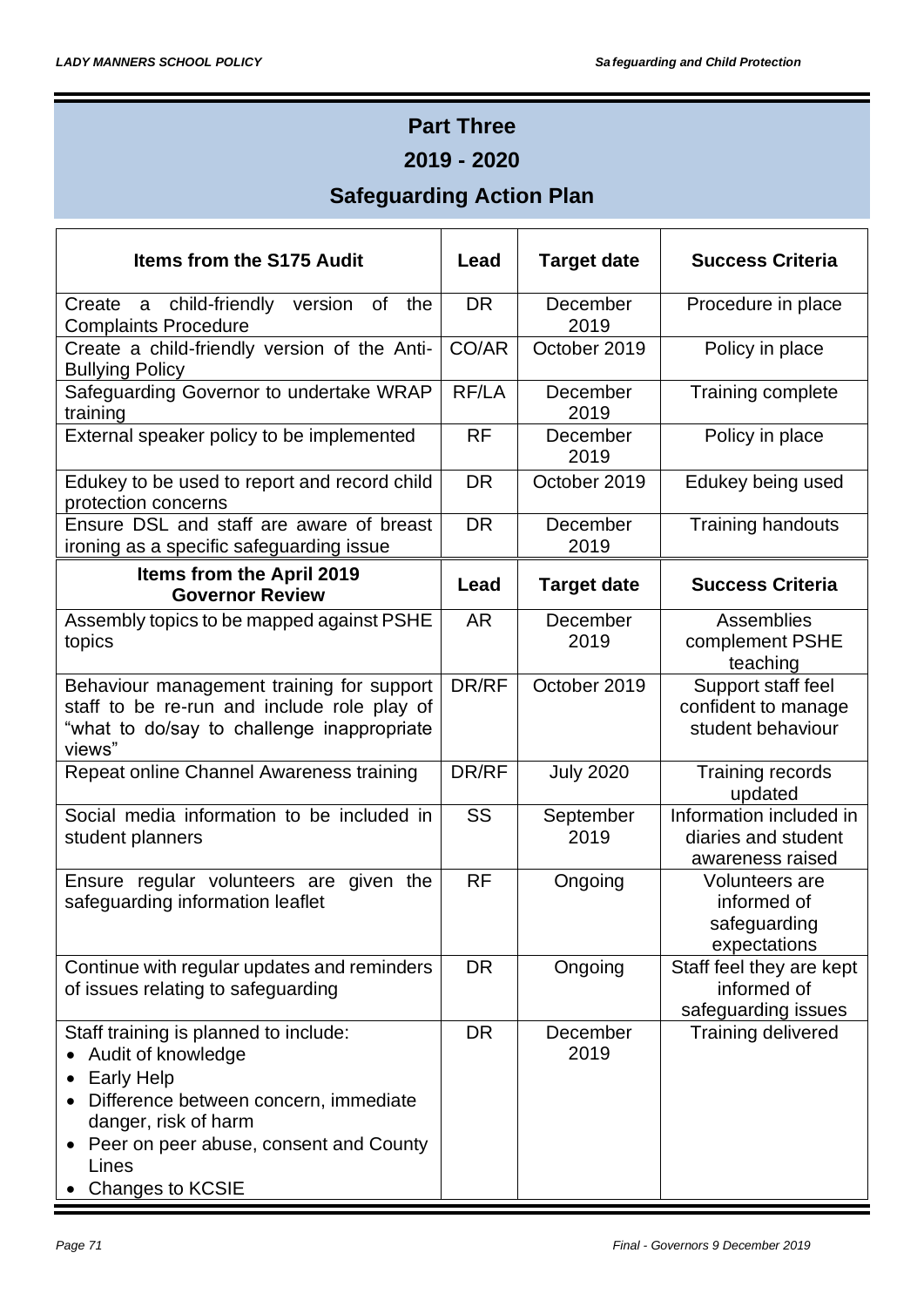# **Audit and Action Plan 2019 - 2020 has been completed and reviewed by**

|                                                                                   |  |                                  | Date: |
|-----------------------------------------------------------------------------------|--|----------------------------------|-------|
| Print Name: Debbie Ridley                                                         |  | Job title: Deputy Headteacher    |       |
|                                                                                   |  |                                  | Date: |
| Print Name: Cassandra Osborn                                                      |  | Job title: Assistant Headteacher |       |
|                                                                                   |  |                                  | Date: |
| Print Name: Linda Allen                                                           |  |                                  |       |
|                                                                                   |  |                                  | Date: |
| Print Name: Fi Manvell                                                            |  |                                  |       |
|                                                                                   |  |                                  | Date: |
| <b>Print Name: Claire Wilson</b>                                                  |  |                                  |       |
| Named Appointed Teacher for Looked after Children/Previous looked after Children: |  |                                  |       |
|                                                                                   |  |                                  | Date: |

Print Name: Debbie Ridley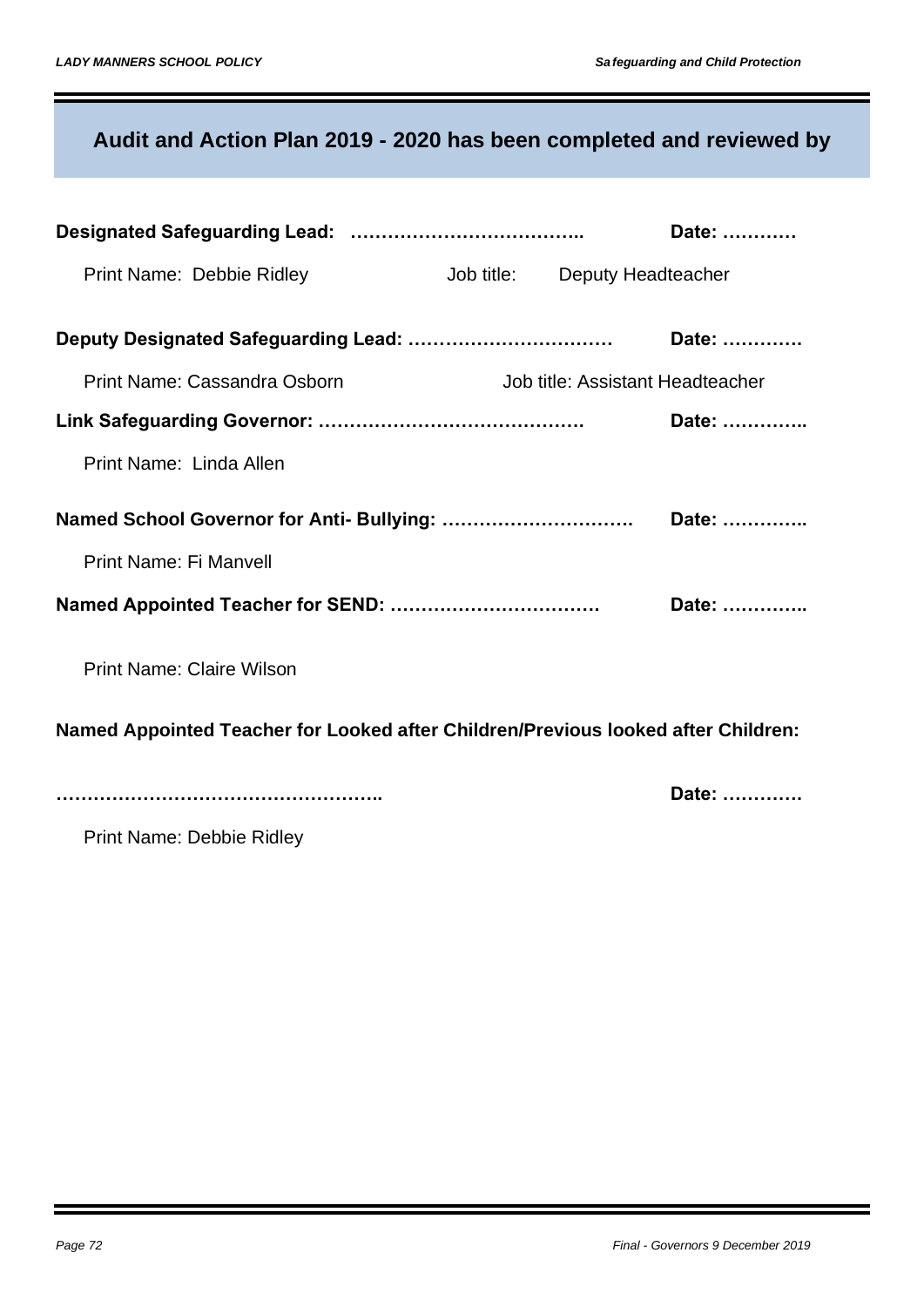#### **Addendum**

# **Summary of any key COVID-19 Mitigation Planning, safeguarding and child protection changes**

## **Key Contacts during COVID-19 Arrangements**

| <b>Role</b>                                                                                      | <b>Name</b>                     | <b>Contact details</b>            |
|--------------------------------------------------------------------------------------------------|---------------------------------|-----------------------------------|
| Safeguarding<br>Designated<br>Lead (DSL)                                                         | Debbie Ridley                   | Via Reception or Middle<br>Leader |
| Deputy DSL(s)                                                                                    | Cassandra Osborn, Matt<br>Foyle | Via Reception or Middle<br>Leader |
| member<br>Designated<br>of<br>Senior Leadership Team if<br>DSL (and deputy) cannot<br>be on site | <b>Gary Peat</b>                | 01629 812671                      |
| Headteacher                                                                                      | <b>Gary Peat</b>                | 01629 812671                      |
| <b>Chair of Governors</b>                                                                        | David Coe                       | Via Reception                     |
| <b>Designated Governor</b>                                                                       | Linda Allen                     | Via Reception                     |

**Contact details for all other key safeguarding agencies are as noted in the School safeguarding/child protection policy 2019/20**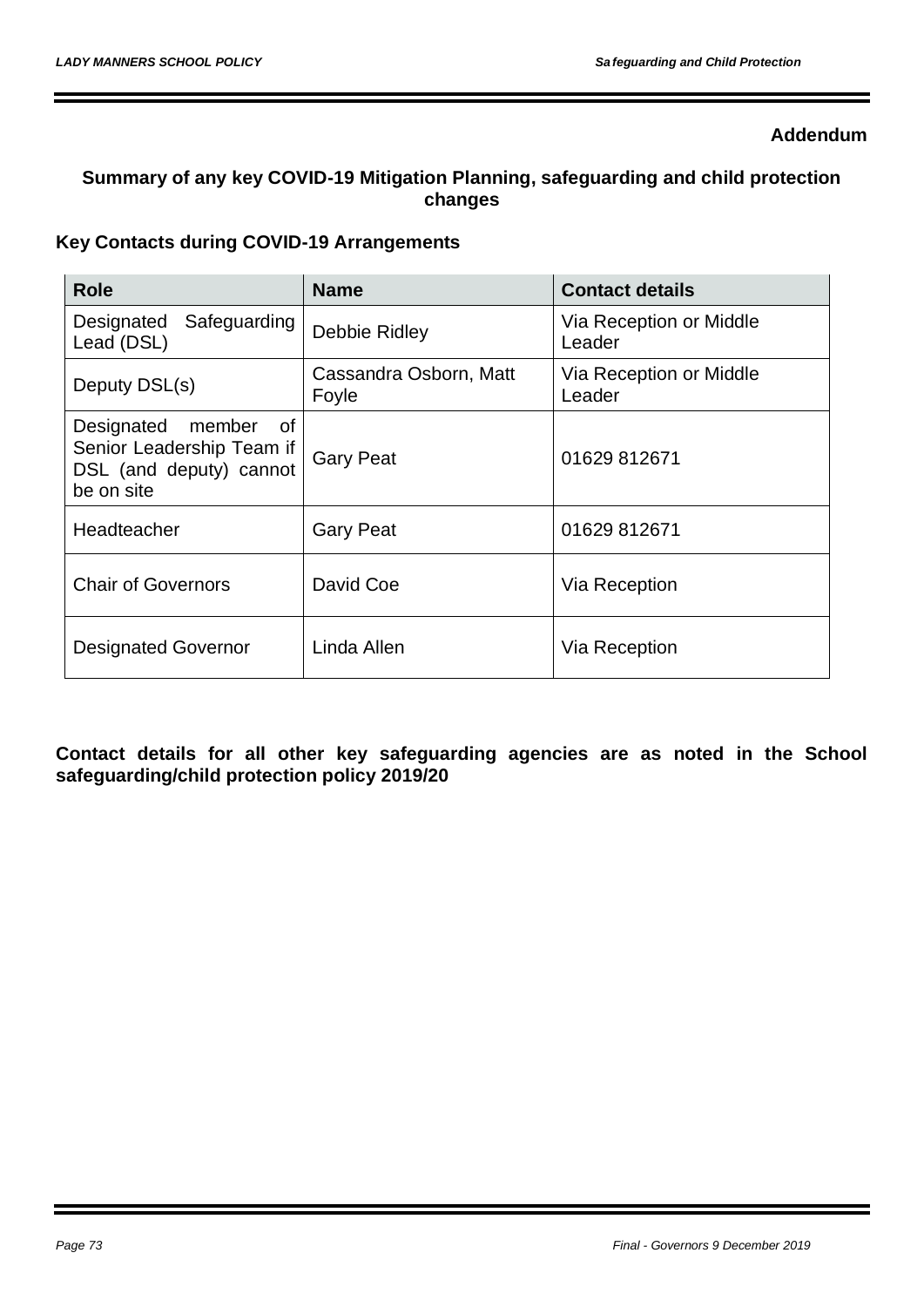#### **1. Context**

From 20 March 2020 parents were asked by the Government to keep their children at home, wherever possible, and for schools to remain open only for those children of workers critical to the COVID-19 response who absolutely need to attend.

Schools, colleges and all childcare providers were also asked to provide care for a limited number of children; this covered, children who are vulnerable, as well as those children whose parents are critical to the COVID-19 response and cannot be safely cared for at home.

The school acknowledges the importance of remaining a safe place for children; however, the fewer children making the journey to school, and the fewer children in educational settings, will protect the NHS and save lives by reducing the risks of spreading the virus.

This addendum of the School Safeguarding/Child Protection Policy contains details of our individual safeguarding arrangements during our continued opening/school closure.

## **2. Scope and Definitions**

This addendum applies during the period of school closure due to COVID-19, and reflects updated advice from our local safeguarding partners Derby and Derbyshire Safeguarding Children Partnership (Derbyshire County Council, Derby City Council, Derby and Derbyshire Clinical Commissioning Group, Tameside and Glossop Clinical Commissioning Group and Derbyshire Constabulary).

It sets out changes to our normal Safeguarding/Child Protection Policy in light of the Department for Education's Guidance collection for Coronavirus (COVID-19); guidance for [schools and other educational settings,](https://www.gov.uk/government/collections/coronavirus-covid-19-guidance-for-schools-and-other-educational-settings) and specifically [Coronavirus: safeguarding in](https://www.gov.uk/government/publications/covid-19-safeguarding-in-schools-colleges-and-other-providers)  [schools, colleges and other providers.](https://www.gov.uk/government/publications/covid-19-safeguarding-in-schools-colleges-and-other-providers)

#### **Vulnerable Children**

Unless covered here, our normal Child Protection Policy continues to apply.

The Department for Education's (DfE's) [Coronavirus \(COVID-19\): guidance on vulnerable](https://www.gov.uk/government/publications/coronavirus-covid-19-guidance-on-vulnerable-children-and-young-people/coronavirus-covid-19-guidance-on-vulnerable-children-and-young-people)  [children and young people](https://www.gov.uk/government/publications/coronavirus-covid-19-guidance-on-vulnerable-children-and-young-people/coronavirus-covid-19-guidance-on-vulnerable-children-and-young-people) defines 'Vulnerable Children' as those who:

- a. Have a Social Worker, this includes children who
	- Have a Child Protection Plan
	- Are looked after by the Local Authority
	- Have been assessed as being in need or otherwise meet the definition in Section 17 of the Children Act 1989
- b. Children and young people up to the age of 25 with Education, Health and Care (EHC) Plans.

Those with an EHC plan will be risk-assessed by the School in consultation with the Local Authority (LA) and parents, to decide whether they need to continue to be offered a School place in order to meet their needs; or, whether they can safely have their needs met at home. This could include, if necessary, carers, therapists or clinicians visiting the home to provide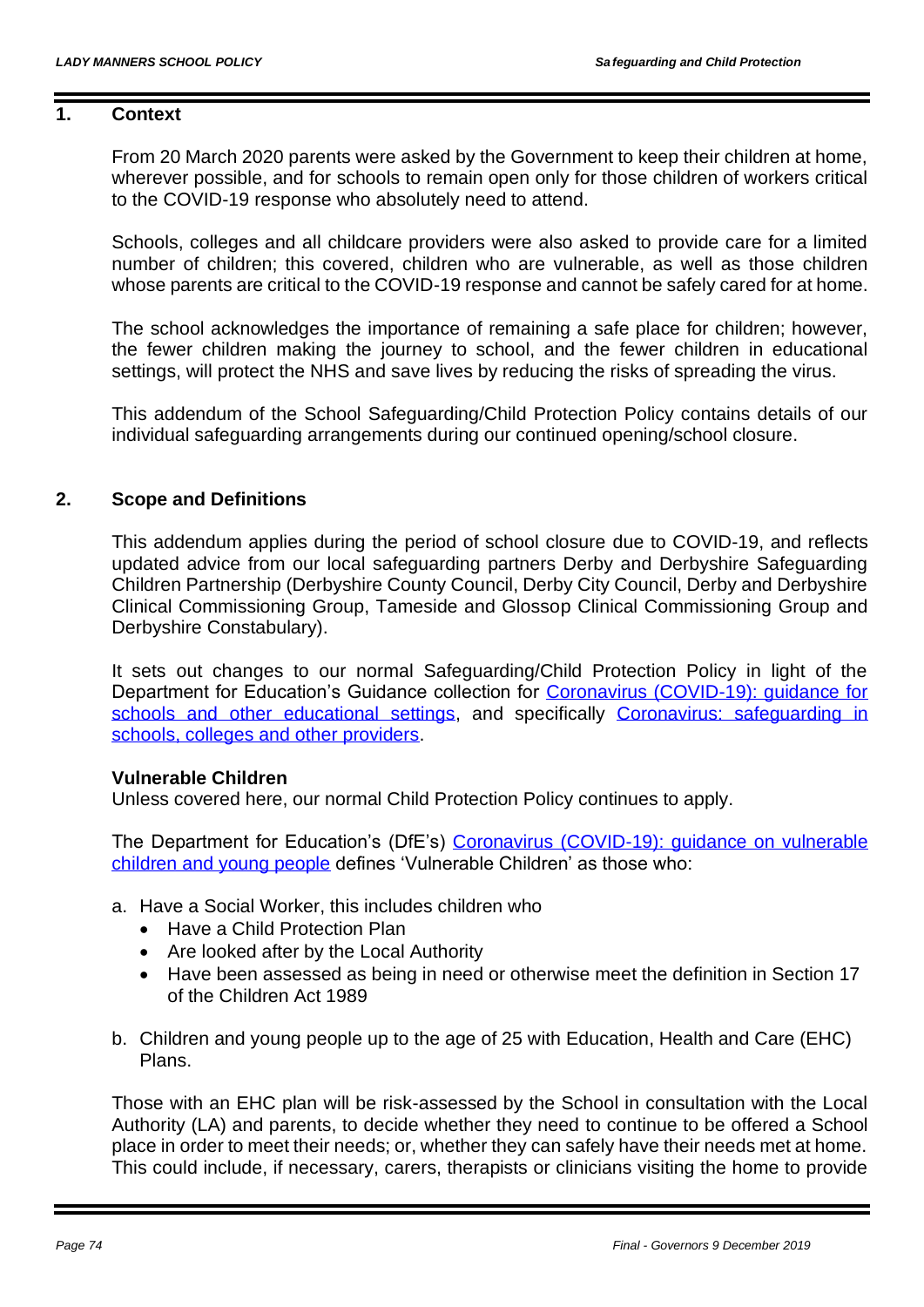any essential services. Many children and young people with EHC plans can safely remain at home.

The school will continue to work with, and support children's Social Workers to help protect vulnerable children. This includes working with and supporting children's Social Workers and the Local Authority Virtual School Head (VSH) for Looked-After and previously Looked-After children. The lead person for this will be Mrs D Ridley.

There is an expectation that vulnerable children who have a Social Worker will attend an education setting, so long as they do not have significant underlying health conditions that put them at risk. In circumstances where a parent/carer does not want to bring their child to an education setting, and their child is considered vulnerable, the Social Worker and the school will explore the reasons for this directly with the parent/carer.

Where parents are concerned about the risk of the child contracting COVID-19, the school or the Social Worker will talk through these anxieties with the parent/carer following the advice set out by Public Health England.

The school will encourage our vulnerable children and young people to attend school, including remotely if needed.

## **Support for children who are not 'Vulnerable' but where there are concerns**

Senior Leaders in the school, especially the Designated Safeguarding Lead (and Deputy), are aware of who our most vulnerable children are. They also have the flexibility to offer a place to those who do not meet the Department for Education's definition of 'Vulnerable' but where the School has concerns. For example children who are receiving support though Early Help processes, on the edge of receiving Children's Social Care support or those who have had recent Social Worker involvement.

If these children will not be attending school a Contact Plan will put in place, as explained in Section 8 below.

# **3. Core Safeguarding Principles**

We will still have regard to the statutory Safeguarding Guidance, Keeping Children Safe in [Education](https://www.gov.uk/government/publications/keeping-children-safe-in-education--2) and relevant Government Coronavirus Guidance such as [Coronavirus:](https://www.gov.uk/government/publications/covid-19-safeguarding-in-schools-colleges-and-other-providers/coronavirus-covid-19-safeguarding-in-schools-colleges-and-other-providers)  [safeguarding in schools, colleges and other providers](https://www.gov.uk/government/publications/covid-19-safeguarding-in-schools-colleges-and-other-providers/coronavirus-covid-19-safeguarding-in-schools-colleges-and-other-providers) to ensure we keep children safe.

Although we are operating in a different way to normal, we are still following these important safeguarding principles:

- The best interests of children must always continue to come first
- If anyone has a safeguarding concern about any child, they should continue to act on it immediately
- A Designated Safeguarding Lead (DSL) or Deputy should be available at all times (see Section 4 for details of our arrangements)
- It is essential that unsuitable people are not allowed to enter the children's/education workforce and/or gain access to children
- Children should continue to be protected when they are online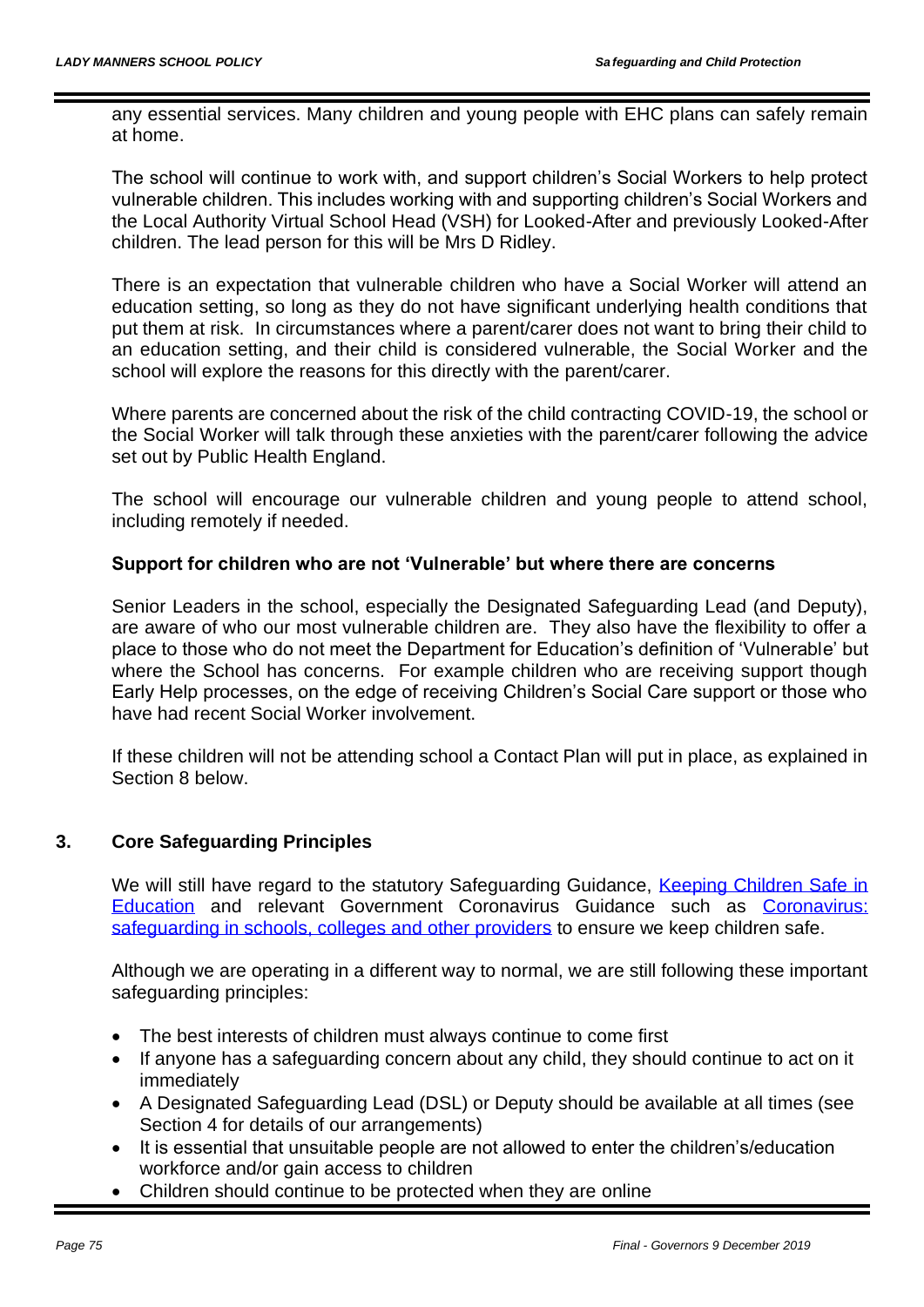The school will, as far as is reasonably possible, take a whole institution approach to Safeguarding. This will allow us to ensure that any new policies and processes in response to COVID-19 are not weakening our approach to Safeguarding or undermining the School Child Protection Policy.

## **4. Reporting Concerns**

## **All staff and volunteers must continue to act on any concerns they have about a child immediately. It is still vitally important to do this.**

All staff will continue to work with the children's Social Workers, where they have one, to help protect vulnerable children.

It is vitally important that we continue to work together and share relevant safeguarding information to keep children safe

#### **Contacts and Referrals**

If you are concerned about the welfare of a child or young person or are worried they are being abused, you can make a referral to Children's Social Care. Wherever practicable, contact should be indirect, such as by telephone/video call or using the online referral form.

Unless there are serious concerns that a child is suffering or likely to suffer abuse and maltreatment, practitioners should use an Early Help Assessment to start the process of understanding the needs and strengths of the child and the parent/carers.

Professional judgements about visiting children and families to complete children in need assessments will balance considerations about:

- Risks to children and young people
- Risks to families
- Risks to the workforce

Social Workers and their managers will be making professional judgements of risk in each case and decide what form of contact a family may need to have by agencies (including the social worker) in order to ensure the safety of children and young people. There are many ways to keep in touch with a child, young person or family without physical face-to-face contact.

There are circumstances where it will be necessary for social workers and other staff/agencies professionals to visit children in person. Where face to face contact is deemed necessary, practitioners should take account of Public Health England (PHE) advice on social distancing and minimising the spread of infection to keep safe both themselves and the family they are visiting.

#### **Strategy Discussions**

Strategy discussions should be held by virtual means in order to co-operate with social distancing guidance requirements. The purpose of the strategy discussion/meeting is to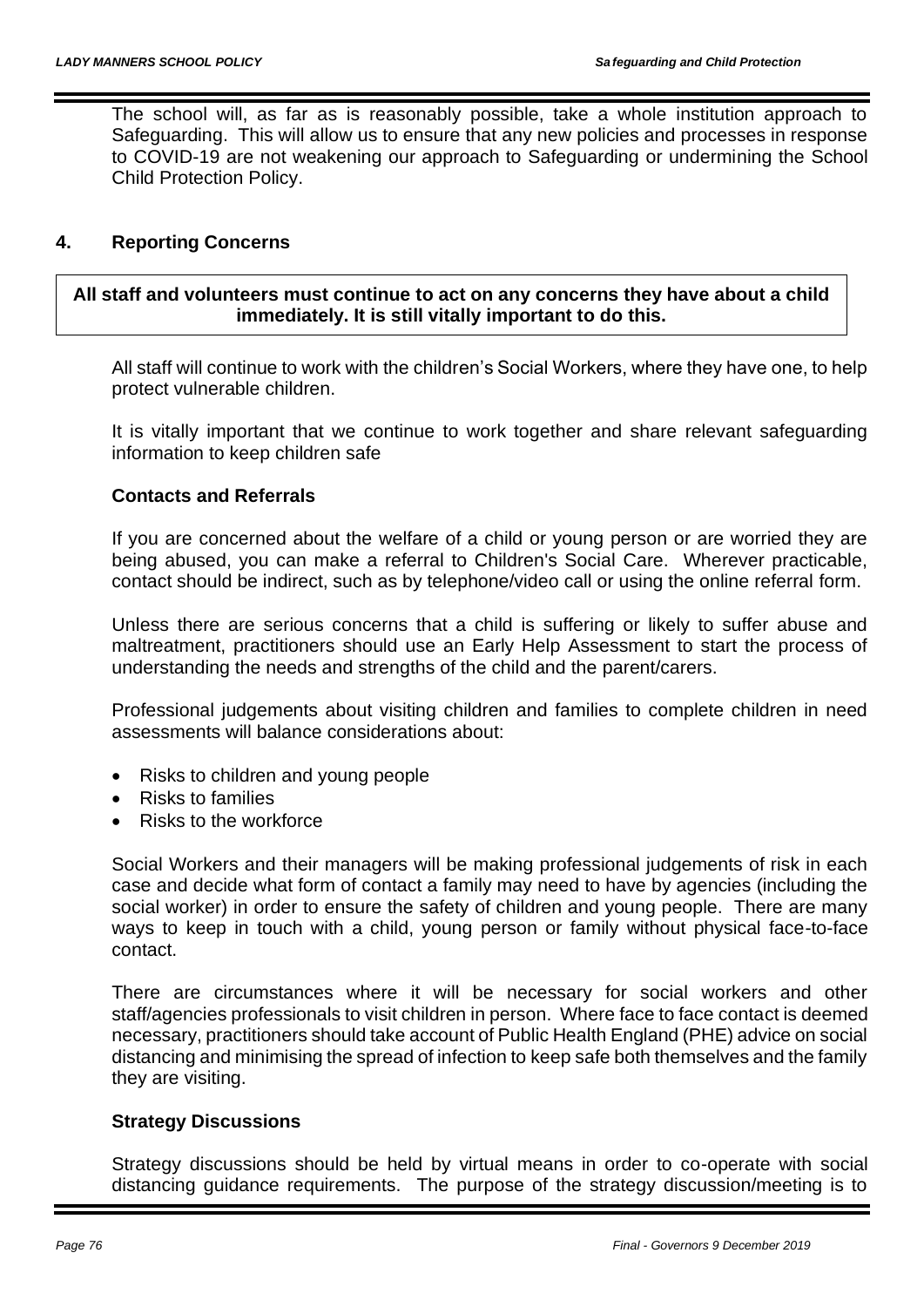determine the child's welfare and plan rapid future action if there is reasonable cause to suspect the child is suffering, or is likely to suffer, Significant Harm.

## **Child Protection Section 47 Enquiries**

Preparation for carrying out a Section 47 enquiry should include specific measures to see or speak to the child in line with local safeguarding procedures.

Children and families may feel anxious about infection risks. Where this anxiety is present and families are reluctant to engage with Social Workers, Social Workers and other agency professionals should make contact with families and explain why it is essential that they have access to the home, or to see and speak to the children, to ensure they are safe and well. This need not always be through a face to face visit, but should be sufficient to reassure key professionals that the child is not currently at risk of harm.

There may, of course, be other reasons why families may refuse access and where they do and there is a risk to the life of the child or a likelihood of immediate serious harm, Local Authorities should follow the immediate protection procedures set out in Working Together to Safeguard Children.

The management of risk should be recorded in line with the organisations Risk Mitigation plan for COVID-19.

**For the latest updates on the latest position on referring in, CiN and Early Help, Core Group/TAF meetings for Derby City and Derbyshire, we will regularly visit the DDSCP website:** <https://www.ddscp.org.uk/>

## **5. Designated Safeguarding Lead (and Deputy) Arrangements**

The school will aim to have a trained DSL or Deputy DSL on site wherever possible.

Details of all Important Contacts are listed in the 'Important Contacts' section on Page 4 of this Addendum.

If the school DSL (or Deputy) cannot be in the School, arrangements will be made to contact them remotely.

The school will ensure that DSLs (and deputies), wherever their location, know who the most vulnerable children in our School are.

On occasions where there is no DSL or Deputy available on site, a Senior Lead from the school will take responsibility for co-ordinating Safeguarding. This will be the Headteacher. The Senior Lead will be responsible for liaising with the off-site DSL (or Deputy) to ensure they (the Senior Lead) can:

- Identify the most vulnerable children in school
- Update and manage access to Child Protection files, where necessary
- Liaise with children's Social Workers where they need access to children in need and/or to carry out statutory assessments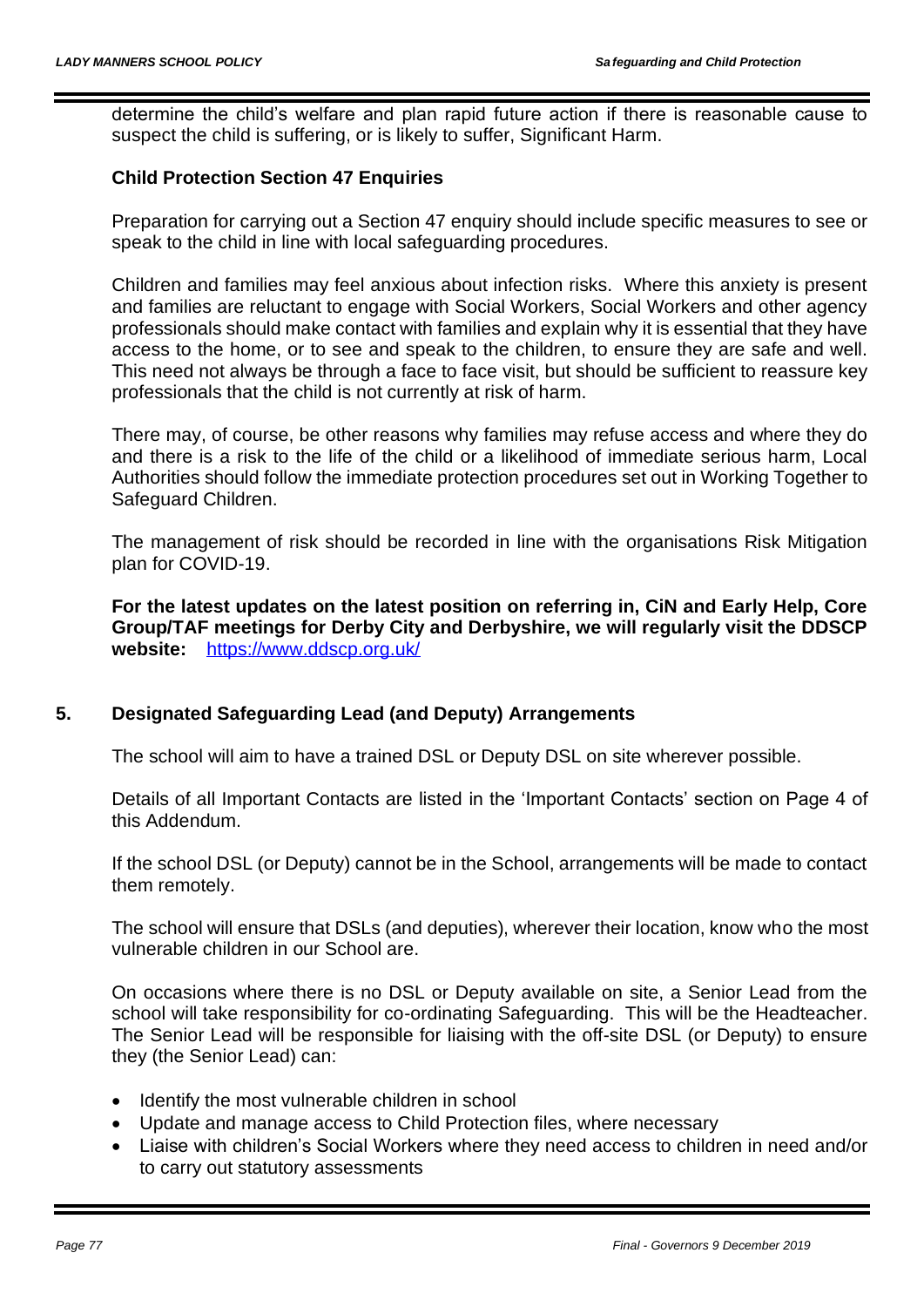The school acknowledges that opportunities for DSL training is very unlikely to take place during this period; the DDSCP Safeguarding face to face training events have been cancelled up until the end of May (this will be the subject of review). However, the option of online training will be explored, there are some e-learning opportunities and podcasts on the DDSCP website [training pages.](https://www.ddscp.org.uk/training/)

As outlined in the DfE Guidance (Coronavirus (COVID-19): safeguarding in schools, colleges and other providers); for the period COVID-19 measures are in place, a DSL (or Deputy) who has been trained will continue to be classed as a trained DSL (or Deputy) even if they are unable to undertake their refresher training.

Our school like others nationwide faces unique challenges at this time. Where reasonably possible, the DSL (or Deputy) will consider these challenges in a child protection context.

## **6. Working with Other Agencies**

The school will continue to work with Children's Social Care and with Virtual School Heads for Looked-After and previously Looked-After Children.

The school will continue to update this Addendum as/when necessary, to reflect any updated guidance from:

- Our Local Safeguarding Partners
- The Local Authority about children with Education, Health and Care (EHC) plans, the Local Authority Designated Officer and Children's Social Care, Reporting Mechanisms, Referral Thresholds and Children in Need

The following guidance is currently in place:

## **Multi-Agency Safeguarding Meetings (updated Information published on 25/03/2020)**

As from the 18 March all meetings (for example: Looked After Reviews, Child Protection Conferences, Children in Need Reviews) will take place virtually and no face to face conference/meetings will currently take place.

All attendees of meetings will be notified of how they will contribute the meeting and the school will take steps to ensure that they are able to comply with these arrangements.

As there will be delays in circulating the records of such meetings, the school representative will take notes of recommended actions.

For these statutory meetings to go ahead it is equally important that all professionals and especially the allocated Social Workers provide updated reports, care plans and review of arrangements, to these meetings. The school will ensure this is a priority. All reports will be emailed using the current arrangements for these meetings taking place.

For Initial Child Protection Case Conferences and Review Conferences, partners will be expected to be available so that the Child Protection Managers (CPMs) can call them to discuss the children and issues of risk, enabling partners to contribute to the plan that the CPM will build based on information shared from all parties.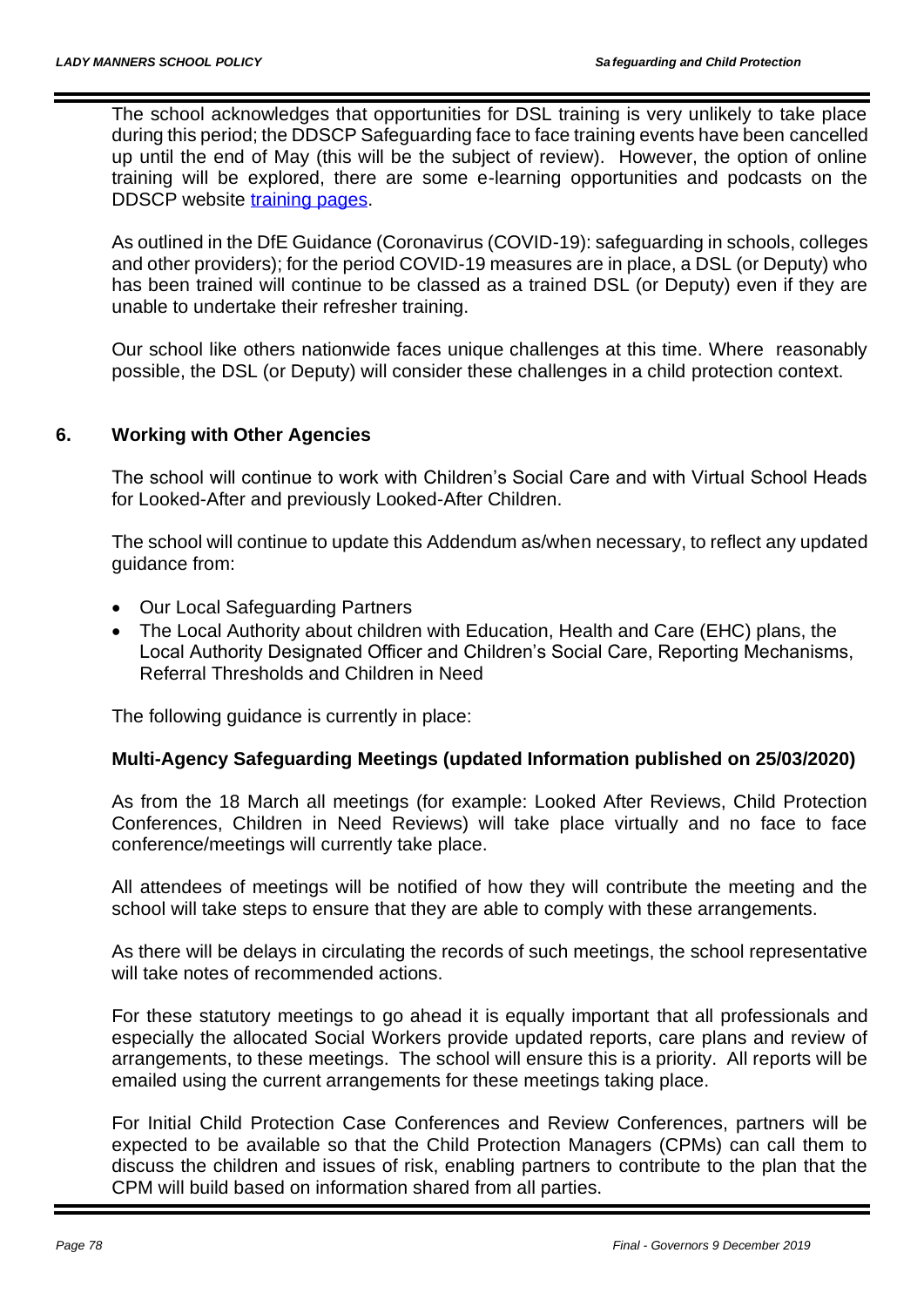#### **Derbyshire Community Response Unit**

As people become ill with COVID-19 and need to self-isolate their personal circumstances may mean they need some additional help.

The Community Response Unit (CRU) is for people who have no one else to support them. The CRU will be helping people to access food banks or shopping depending on their financial resources; they will help people access support for prescriptions; they will be signposting people to financial advice; and will be offering support for those in social isolation such as telephone befriending. This will be delivered by the Community and Voluntary Sector (CVS).

As CRU requests for help are triaged, if any children are identified as being vulnerable the CRU hub will liaise directly with Children's 'Starting Point' to support the triage of the children's needs.

The CRU is not a service as such it is an enabler to help people who have no other support to be able to access local support through the CVS network. The CRU has linked up with District/Borough Councils, locality CVS's and key voluntary sector organisations who are coordinating voluntary support within communities.

Anyone who requires support can use the online form:

[https://www.derbyshire.gov.uk/social-health/health-and-wellbeing/health-protection/disease](https://www.derbyshire.gov.uk/social-health/health-and-wellbeing/health-protection/disease-control/coronavirus/community-response-unit/if-you-need-help/if-you-need-help.aspx)[control/coronavirus/community-response-unit/if-you-need-help/if-you-need-help.aspx](https://www.derbyshire.gov.uk/social-health/health-and-wellbeing/health-protection/disease-control/coronavirus/community-response-unit/if-you-need-help/if-you-need-help.aspx) or telephone 01629 535091.

## **Derbyshire Early Help in communities is supported by the Early Help Transition Team**

The Derbyshire Early Help Transition Team will continue to support partner agencies with information, advice and guidance in Early Help. We will stay in contact with our local teams who can assist us and early help, this includes:

- Collating a list of local voluntary services in each community; e.g. Foodbanks, CAB sessions and family support voluntary organisations.
- Contact details for a wide range of validated national organisations has been compiled for partners; including the full range of parenting support and mental health support services.
- Early Help Advisors continue to provide support for partners online and have produced bitesize support sessions that partners can use online with children and families.
- Early Help Advisors maintain links with School Early Help leads.
- Children Centres: provide online support for 0-5 year olds and have posted on their Facebook pages updated information advice and guidance for parents including signposting to key support agencies.

## **Locality Early Help Teams (0-19yrs) Providing Targeted Support Including Childrens Centres**

The school will continue to make the appropriate referrals for targeted Early Help support for our children and families. The Locality Early Help teams are receiving referrals from Starting Point and these will be allocated at virtual VCM meetings. They will have close liaison with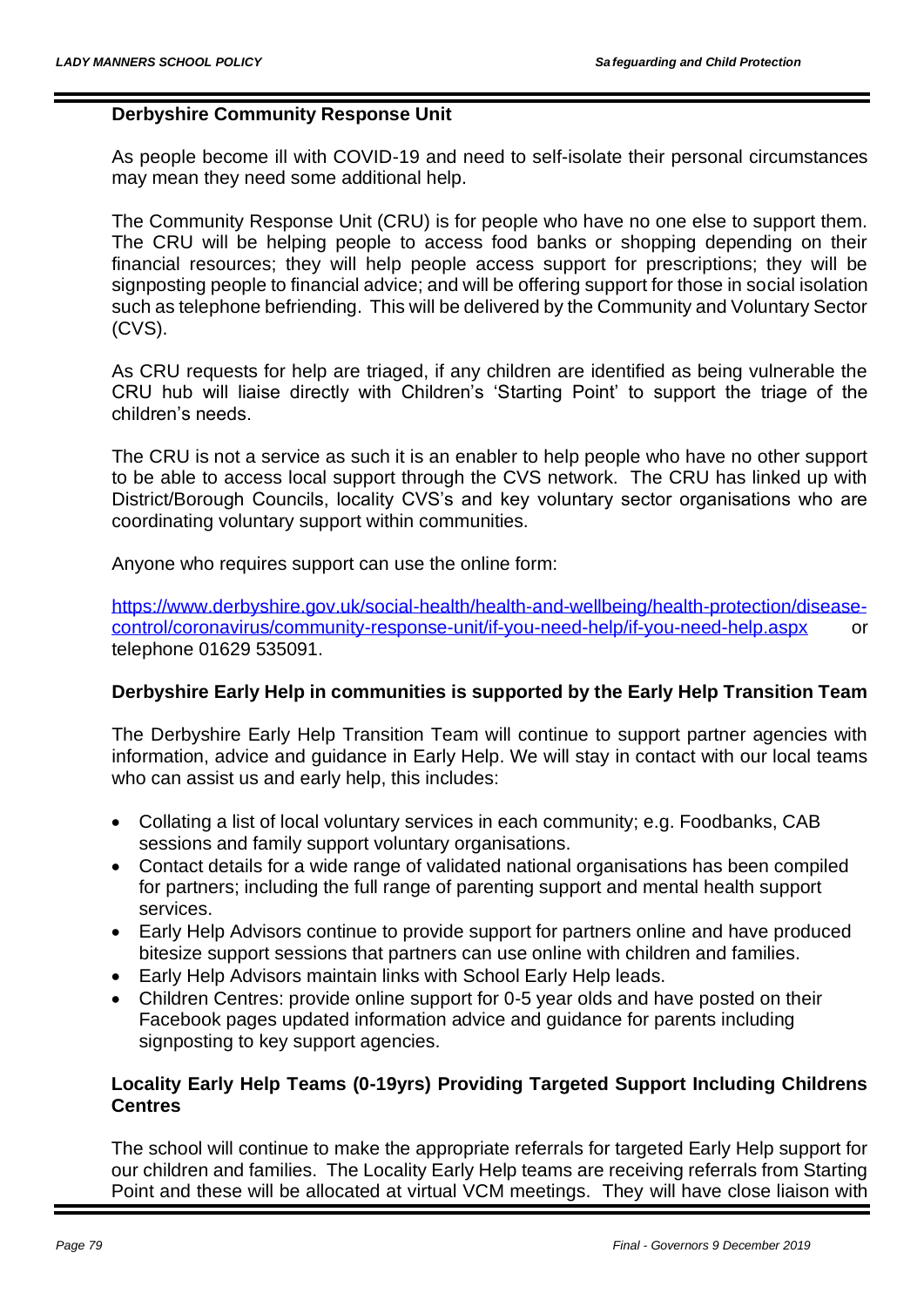the Mental Health preventative services, and these teams are now completing Team Around the Family in a virtual meeting with families and professionals.

The school are aware that there is continued targeted Early Help across the County. Community based groups in centres and youth groups are now closed in accordance with COVID-19 guidance. Contact with Children, Young People and Families has therefore, moved to using technology to provide online contact e.g. Skype, WhatsApp or FaceTime and phone call support.

These practitioners have developed creative solutions to maintain engagement and also provide interactive resources for children and families to use. Regular appointments are made to continue the family support work and the video conferencing and FaceTime facilities enable a tour around the home to support with maintaining family routines.

Practitioners are converting many evidence based tools into online interactive resources and finding new ways to deliver programmes such as:

- ECAT: Every Child A Talker, speech and language development.
- School Readiness programmes
- Solihull Parenting Approach.
- Stronger Families Safer Children: Systemic approach.

A range of Mental Health resources have been made available to the Early Help teams to provide guidance to parents and carers on managing the anxiety and family dynamics of social distancing and self-isolation. These resources will become good guides for practitioners and parents if families begin to experience inter-parental conflict or conflict with children.

Childrens Services has clear guidance on home visit arrangements and if a family does require home visits, then practitioners will undertake these where appropriate based on COVID-19 guidance at the time.

#### **Young Carers**

We are aware that vulnerable children as defined, include children who are young carers. Derbyshire Carers Association, commissioned via DCC, will be continuing to provide support for young carers and their families during the coronavirus pandemic. They will offer advice to any new referrals. 01773 833833 or email: *youngcarers@derbyshirecarers.co.uk* 

We will support young carers to attend and stay in school where possible. We are aware that an extended period of time at home could increase the amount of caring the child is doing, impacting on them emotionally and physically.

## **7. Monitoring attendance**

As most children will not be attending school during this period of school closure, we will not be completing our usual attendance registers or following our usual procedures to follow up on non-attendance.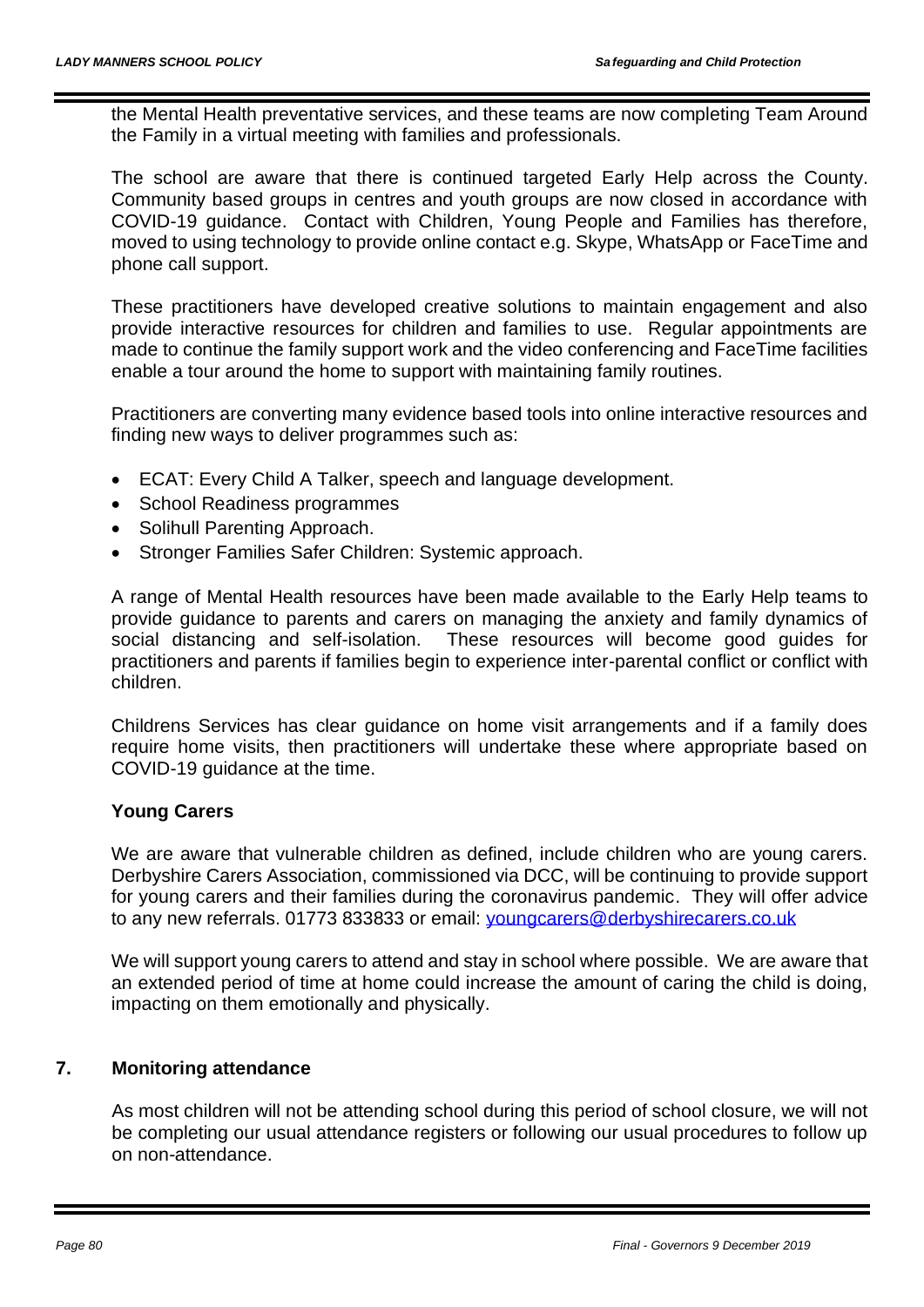The school and Social Workers will agree with parents/carers whether Children in Need should be attending school. The school will then follow up on any learner that they were expecting to attend, who does not. The school will also follow up with any parent or carer who has arranged care for their child(ren) and the child(ren) subsequently do not attend.

To support the above, the school will, when communicating with parents/carers, confirm emergency contact numbers are correct and ask for any additional emergency contact numbers where they are available.

In all circumstances where a vulnerable child does not take up their place at school, or discontinues, the school will notify their Social Worker.

In the case of vulnerable children sharing provision with other schools, the receiving school should have an arrangements in place on how best to share information and follow up with parents if there are any issues e.g. non-attendance.

The school will use the Department for Education's daily online attendance form to keep an accurate record of who is attending school.

In addition, all Derbyshire schools will provide lists of the vulnerable children who are attending the school to the Local Authority to help coordinate responses to vulnerable children as defined by the DfE guidance.

As time moves on our ability to engage effectively with families in this way is improving and we will continue to make contact with our vulnerable children and with families regularly within the existing restrictions

The school will work within the social distancing advice the Local Authority has provided for children in school:

[https://schoolsnet.derbyshire.gov.uk/administration-services-and-support/coronavirus](https://schoolsnet.derbyshire.gov.uk/administration-services-and-support/coronavirus-information/information-and-advice-to-schools.aspx)[information/information-and-advice-to-schools.aspx](https://schoolsnet.derbyshire.gov.uk/administration-services-and-support/coronavirus-information/information-and-advice-to-schools.aspx)

# **8. Safeguarding For Children Not Attending School**

## **Contact Plans**

The school have contact plans for children with a Social Worker and children who they have safeguarding concerns about, for circumstances where:

- They won't be attending school (for example where the school, parent/carer and Social Worker, if relevant, have decided together that this wouldn't be in the child's best interests); or
- They would usually attend but have to self-isolate

These plans set out:

- How often the School will make contact
- Which staff member(s) will make contact
- How they will make contact
- Who to refer to if any concerns arise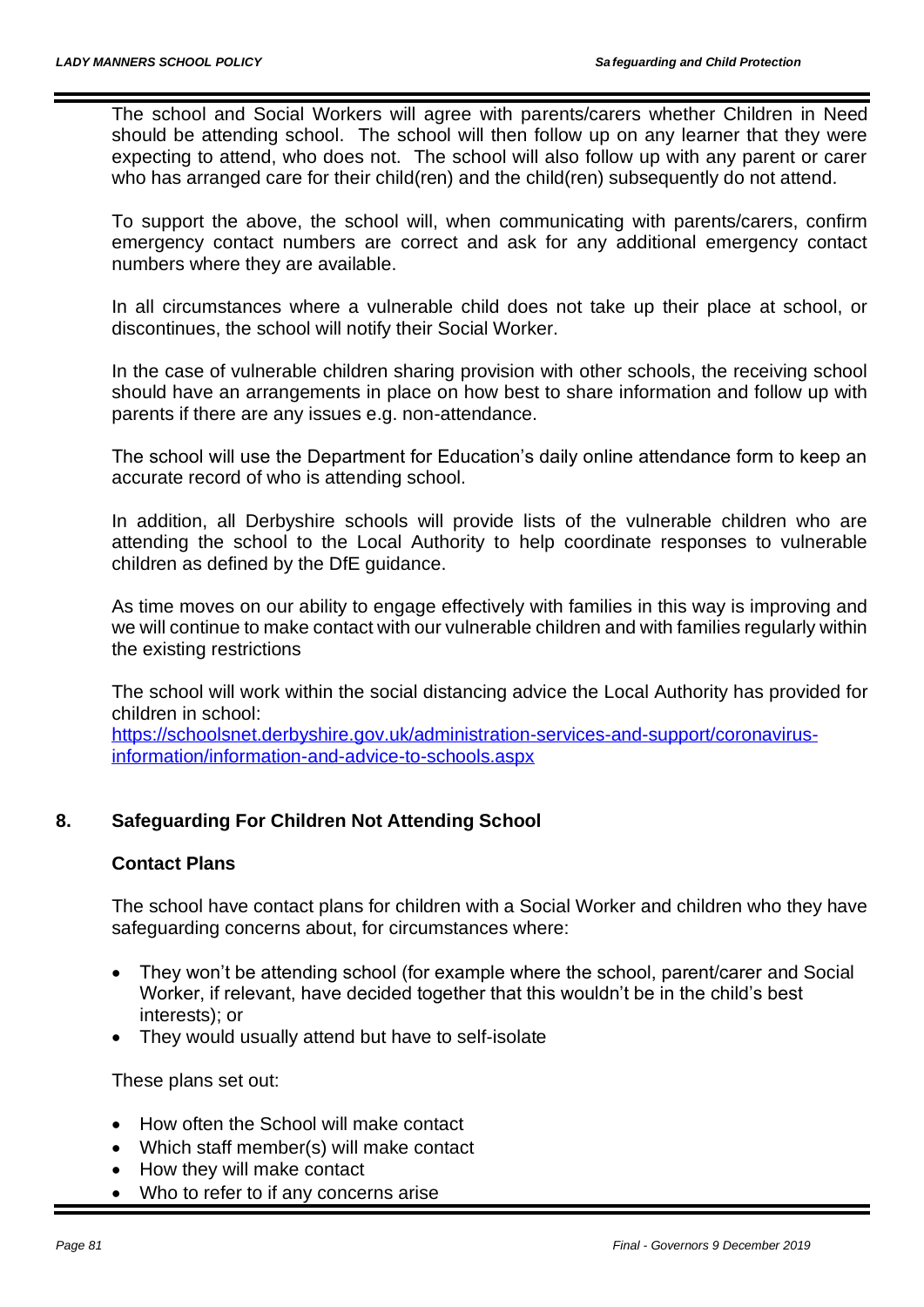The school have agreed these plans with Children's Social Care where relevant, and will review them when deemed necessary or requested to by Social Care

If the school are unable to make contact with the child(ren), they will contact the relevant professionals: our Family and Student Support Manager, Starting Point, Children's Social Care or the Police.

## **9. Children attending other settings**

Where children are temporarily required to attend another setting, the school will ensure the receiving school is provided with any relevant welfare and child protection information.

Wherever possible, the School DSL (or Deputy) and/or Special Educational Needs Coordinator (SENCO) will share, as applicable:

- The reason(s) why the child is considered vulnerable and any arrangements in place to support them
- The child's EHC plan, Child in Need Plan, Child Protection Plan or Personal Education Plan
- Details of the child's Social Worker
- Details of the Virtual School Head
- Where the DSL, Deputy or SENCO in unable to share this information, the School Senior Leader(s) identified in Key Contacts will do this.

The school will share this information before the child arrives as far as is possible, and otherwise as soon as possible afterwards.

## **10. Safeguarding all children**

Staff and volunteers are aware that this difficult time potentially puts all children at a greater risk.

Staff and volunteers will continue to be alert to any signs of abuse, or effects on learners' mental health that are also safeguarding concerns, and act on any concerns immediately. In particular, children are likely to be spending more time online (see Section 12 below).

## **11. Peer on peer abuse**

We will continue to follow the principles set out in Part 5 of Keeping Children Safe in Education, [Sexual violence and sexual harassment between children in schools and colleges](https://www.gov.uk/government/publications/sexual-violence-and-sexual-harassment-between-children-in-schools-and-colleges)  [guidance](https://www.gov.uk/government/publications/sexual-violence-and-sexual-harassment-between-children-in-schools-and-colleges) and local [multi-agency safeguarding children procedures,](https://derbyshirescbs.proceduresonline.com/contents.html) in particular [Children who](https://derbyshirescbs.proceduresonline.com/p_abuse_by_ch_yp.html)  [Present a Risk of Harm to Others](https://derbyshirescbs.proceduresonline.com/p_abuse_by_ch_yp.html) as well as those outlined within the School Child Protection/Safeguarding Policy, when managing reports and supporting victims of peer-onpeer abuse.

Staff should continue to act on any concerns they have immediately.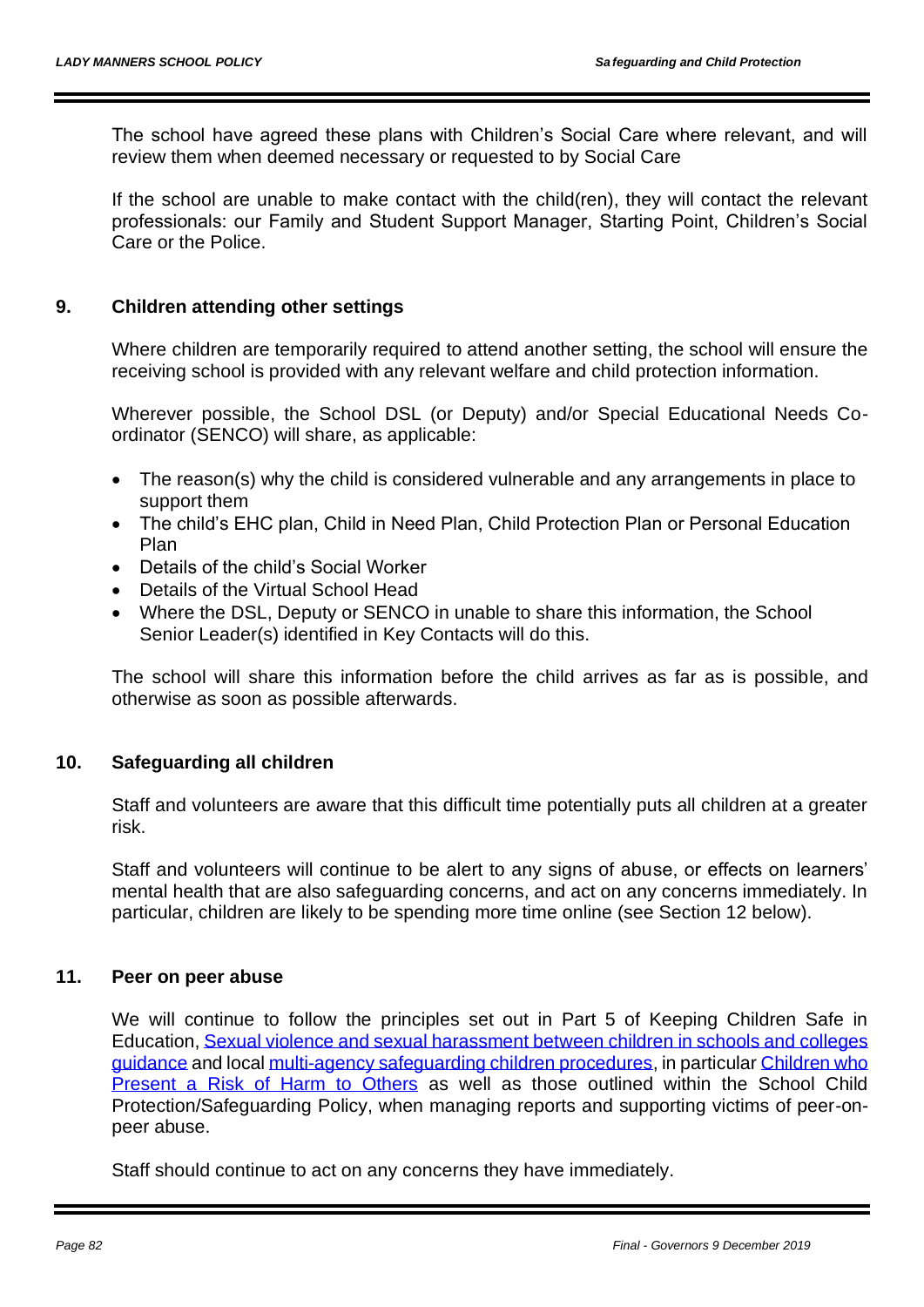The school recognises that during the partial closure a revised process may be required for managing any report of such abuse, and support to victims.

The school will listen and work with the young person, the alleged perpetrator, parents/carers and any multi-agency partner required to ensure the safety and security of the young person and that of the alleged perpetrator.

Concerns and actions will be recorded on Edukey and appropriate referrals made.

The school will put in place any measures possible to support and the students and their families.

## **12. Online Safety**

#### **In school**

The school will continue to have appropriate filtering and monitoring systems in place. Where students are using computers in school, appropriate supervision will be in place.

#### **Outside school**

Where staff are interacting with children online, they will continue to follow the school's existing Code of Conduct and Guidelines for Safer Working Practice.

It is important that all staff who interact with children, including online, continue to look out for signs a child may be at risk. Any such concerns should be dealt with as per the Child Protection/Safeguarding Policy and where appropriate referrals should still be made to Children's Social Care and the Police if required.

Online teaching will follow the same principles as set out in the staff Code of Conduct Policy.

The school will ensure any use of online learning tools and systems is in line with privacy and data protection/GDPR requirements.

The school will consider guidance as detailed below when delivering virtual lessons, especially where webcams are involved:

- No 1:1s, groups only.
- Staff and children must wear suitable clothing, as should anyone else in the household.
- Any computers used should be in appropriate areas, for example, not in bedrooms; and the background should be blurred.
- The live class should not be recorded.
- Live classes should be kept to a reasonable length of time, or the streaming may prevent the family 'getting on' with their day.
- Language must be professional and appropriate, including any family members in the background.
- Staff must only use communication systems provided by the School to communicate with learners.
- Staff should record, the length, time, date and attendance of any sessions held.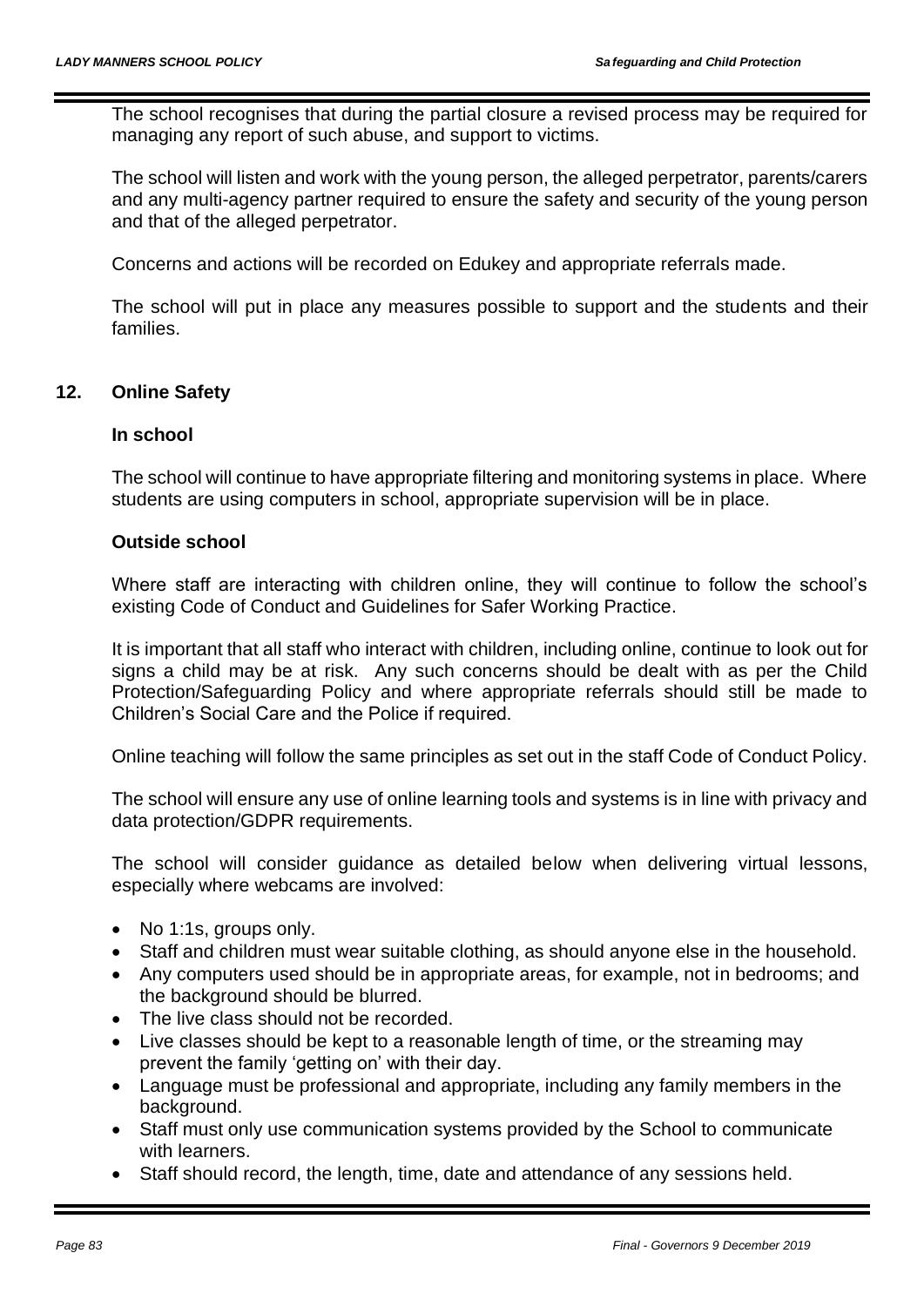Lady Manners School acceptable use of technology terms and restrictions apply to all staff and students. All Lady Manners School current safeguarding practises are applicable in and outside school with regards to teaching and learning

The school will consider the safeguards around loaning equipment and will take advice from the school ICT services on the issues.

The school will work with any further guidance issued by the Local Authority in respect to remote working and learning, and when using online to communicate with children and their families.

Staff will continue to be alert to signs that a child may be at risk of harm online, and act on any concerns immediately, following our reporting procedures as set out in Section 3 of this Addendum.

The school will ensure children know how to report any concerns they have back to the school, and signpost them to other sources of support if required.

## **Working with Parents and Carers**

The school will ensure parents and carers:

- Are aware of the potential risks to children online and the importance of staying safe online information on this can be found at [www.ladymanners.net/keepingsafe](http://www.ladymanners.net/keepingsafe)
- Are aware of what the school is asking children to do online, including what sites they will be using and who they will be interacting with from our school.
- Are aware that parents/carers should only use reputable online companies or tutors if they wish to supplement the remote teaching and resources the school provides.
- Know additional resources that are available for support to keep their children safe online. This information can be found at [www.ladymanners.net/keepingsafe](http://www.ladymanners.net/keepingsafe)

The school will work within any further local guidelines issued to Schools/Colleges/Education settings around Video Conferencing and Remote Learning (e.g. Zoom, Microsoft Teams) during the COVID-19 Outbreak.

## **13. Mental Health and Well-being**

Where possible, the school will continue to offer our current support for learner mental health and wellbeing for all of our learners. We have a counsellor who will continue to support his clients virtually, Changing Lives Project*.*

The school will also signpost all learner, parents and staff to other resources to support good mental health at this time.

When setting expectations for students learning remotely and not attending school, teachers will bear in mind the potential impact of the current situation on both children's and adults' mental health and well-being.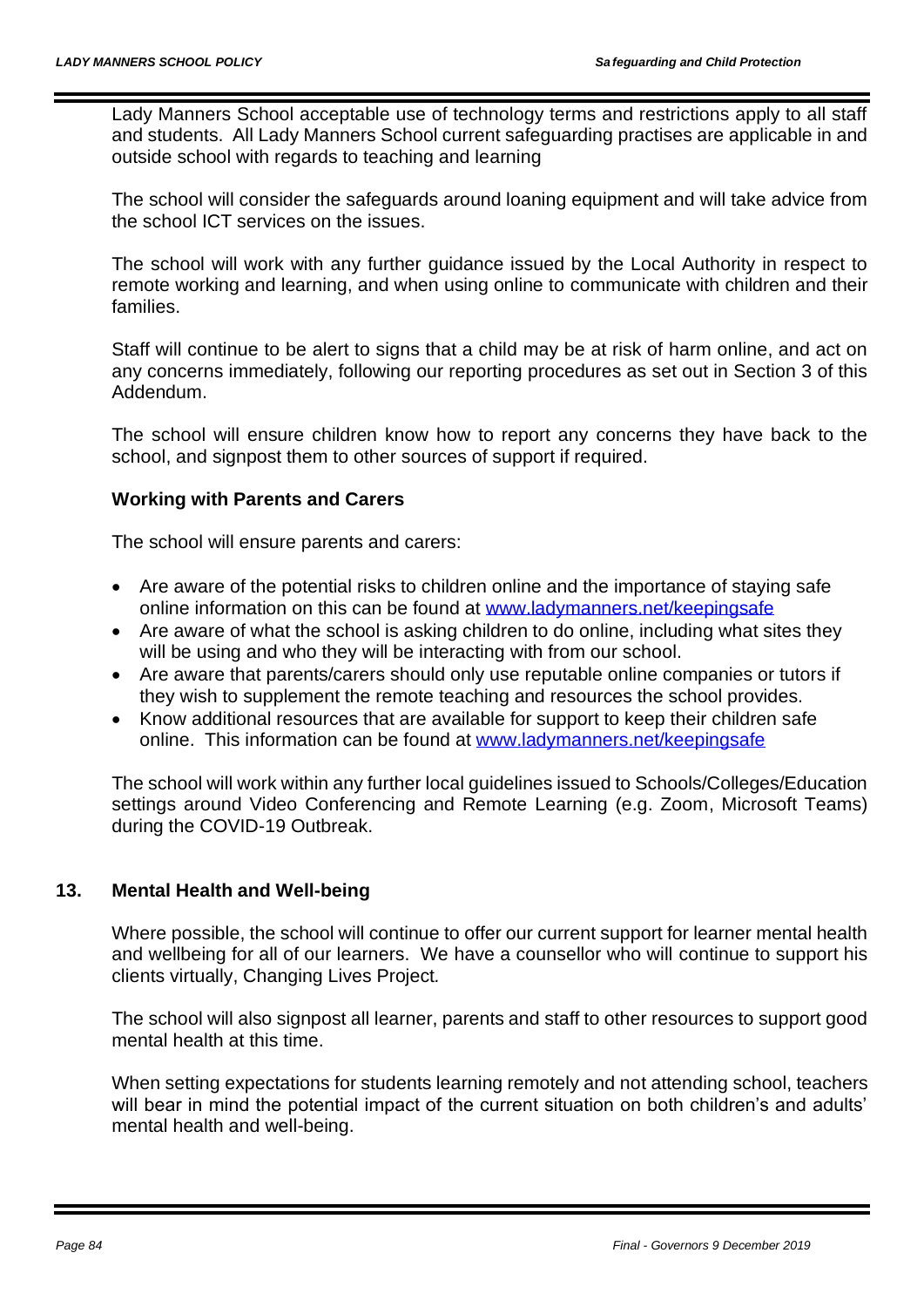The Derbyshire Early Help teams are closely aligned with the Mental Health Specialist Community Advisors and they will work together to provide the most appropriate support for children and families during the current COVID-19 pandemic.

This will include online support from preventative services, specialist services and if appropriate the Crisis Teams will support children.

Resources are available and have been especially adapted to support children who may be anxious during social distancing and self-isolation; these are available from the DCC website and school staff can be guided to these resources by the local Early Help Teams:

[https://www.derbyshire.gov.uk/social-health/health-and-wellbeing/health-protection/disease](https://www.derbyshire.gov.uk/social-health/health-and-wellbeing/health-protection/disease-control/coronavirus/schools/schools-parents.aspx)[control/coronavirus/schools/schools-parents.aspx](https://www.derbyshire.gov.uk/social-health/health-and-wellbeing/health-protection/disease-control/coronavirus/schools/schools-parents.aspx)

[https://www.mentallyhealthyschools.org.uk/media/1960/coronavirus-mental-health-and](https://www.mentallyhealthyschools.org.uk/media/1960/coronavirus-mental-health-and-wellbeing-resources.pdf)[wellbeing-resources.pdf](https://www.mentallyhealthyschools.org.uk/media/1960/coronavirus-mental-health-and-wellbeing-resources.pdf)

## **Supporting Children Not in School**

The school is committed to ensuring the safety and wellbeing of all its children and young people.

Where the DSL has identified a child to be on the edge of social care support, or who would normally receive pastoral type support in school, they should ensure that a robust contact plan and risk assessment is in place for that child or young person.

Details of this plan must be recorded on Edukey as should a record of contacts that have been made.

The contact plans can include; remote contact, phone contact, door step visits. Other individualised contact methods should be considered and recorded.

The school and its DSL will work closely with all stakeholders to maximise the effectiveness of any contact plan.

This plan and risk assessments must be reviewed regularly (at least once a fortnight) and where concerns arise, the DSL will consider any referrals as appropriate.

The school will share safeguarding messages on its website and social media pages.

The school recognises that education is a protective factor for children and young people, and the current circumstances, can affect the mental health of pupils and their parents/carers. Teachers at the school need to be aware of this in setting expectations of learners' work where they are at home.

The school will ensure that where we care for children of critical workers and vulnerable children on site, we ensure appropriate support is in place for them. This will be bespoke to each child and recorded on Edukey and the "Vulnerable students" spreadsheet.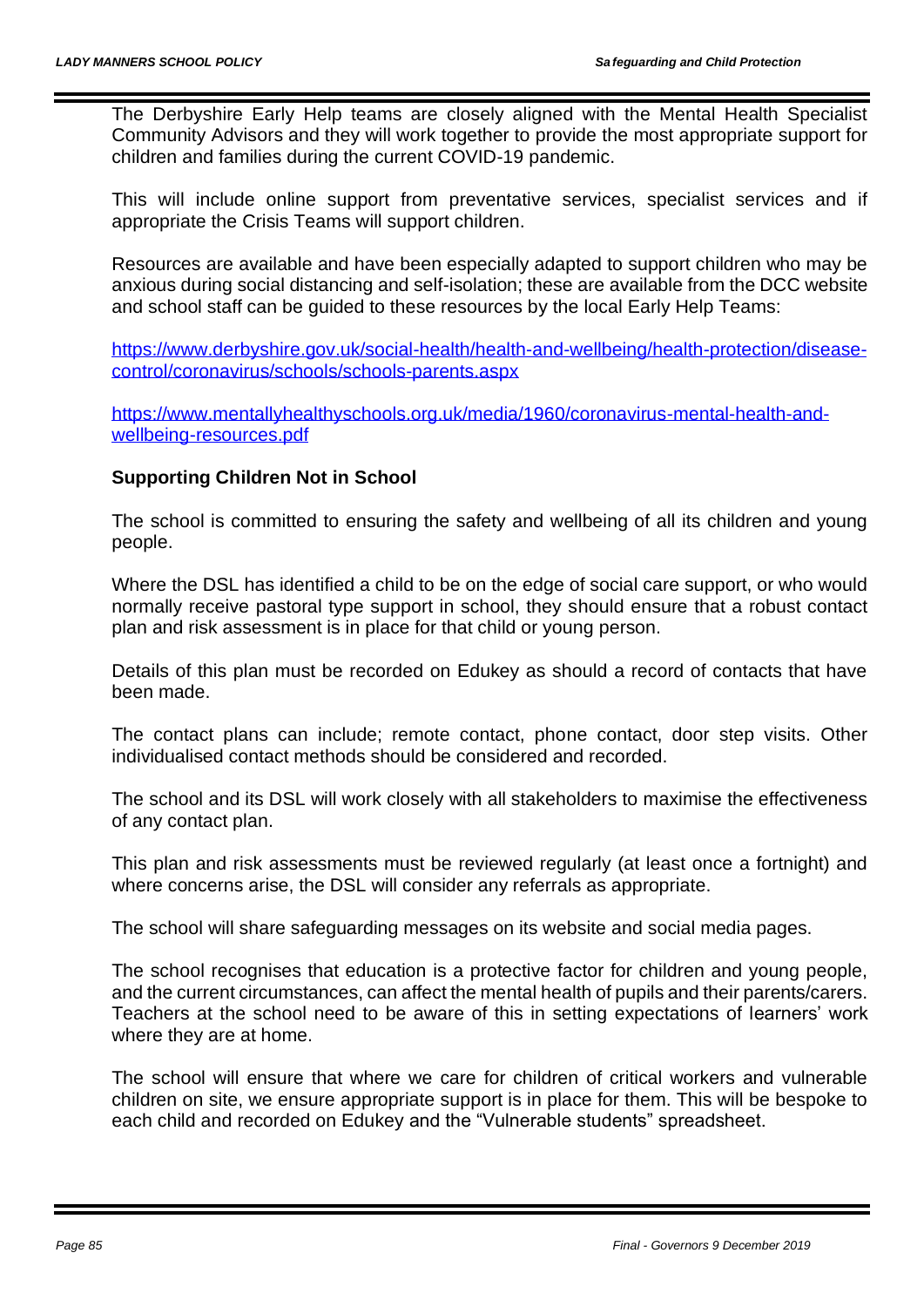#### **Supporting Children in School**

The school is committed to ensuring the safety and wellbeing of all its students.

The school will continue to be a safe space for all children to attend and flourish. The Headteacher will ensure that appropriate staff are on site and staff to learner ratio numbers are appropriate, to maximise safety.

The school will refer to the Government guidance for education and childcare settings on how to implement social distancing and continue to follow the advice from Public Health England on handwashing and other measures to limit the risk of spread of COVID-19.

The school will ensure that where they care for children of critical workers and vulnerable children on site, will ensure appropriate support is in place for them. This will be bespoke to each child and recorded on Edukey and or the "Vulnerable students" spreadsheet.

#### **14. Domestic Abuse**

The current COVID-19 measures being taken are likely to increase the stress on family life and it is expected that domestic abuse incidents are likely to rise.

The school will continue to receive domestic abuse notifications via the Stopping Domestic Abuse Together (SDAT) initiative as will Children's Social Care. Notifications will continue to be recorded in the children's Safeguarding File. The Police are providing the existing responses and there is no change to practice:

[https://schoolsnet.derbyshire.gov.uk/keeping-children-safe-in-education/safeguarding](https://schoolsnet.derbyshire.gov.uk/keeping-children-safe-in-education/safeguarding-policies-guidance-and-protocols/domestic-abuse-notifications.aspx)[policies-guidance-and-protocols/domestic-abuse-notifications.aspx](https://schoolsnet.derbyshire.gov.uk/keeping-children-safe-in-education/safeguarding-policies-guidance-and-protocols/domestic-abuse-notifications.aspx)

As with any concern about a child the school will take steps to ensure the child is safe. In all cases the school will review what they know about the child and their family.

If the child is expected to attend school the usual checks should be made on their welfare.

- What is known about the child when they arrived (or not) at school today?
- Who in the school needs to be informed?
- What 'checks' need to be carried out and how best can these be achieved?
- Are they in school today? How are they presenting physically and emotionally? Are there any changes in their behaviour?

When a child is not at expected to be at school there should be consideration about how best the school can seek assurance on their welfare and what checks can be made.

**In all cases the school will make general enquires with the child about how they are. The Domestic Abuse Notification should not be referred to unless it is directly mentioned by the child or where the parent/carer raises the issue.**

If the DSL/Deputy DSL identifies any child protection concerns they will refer to Children's Social Care.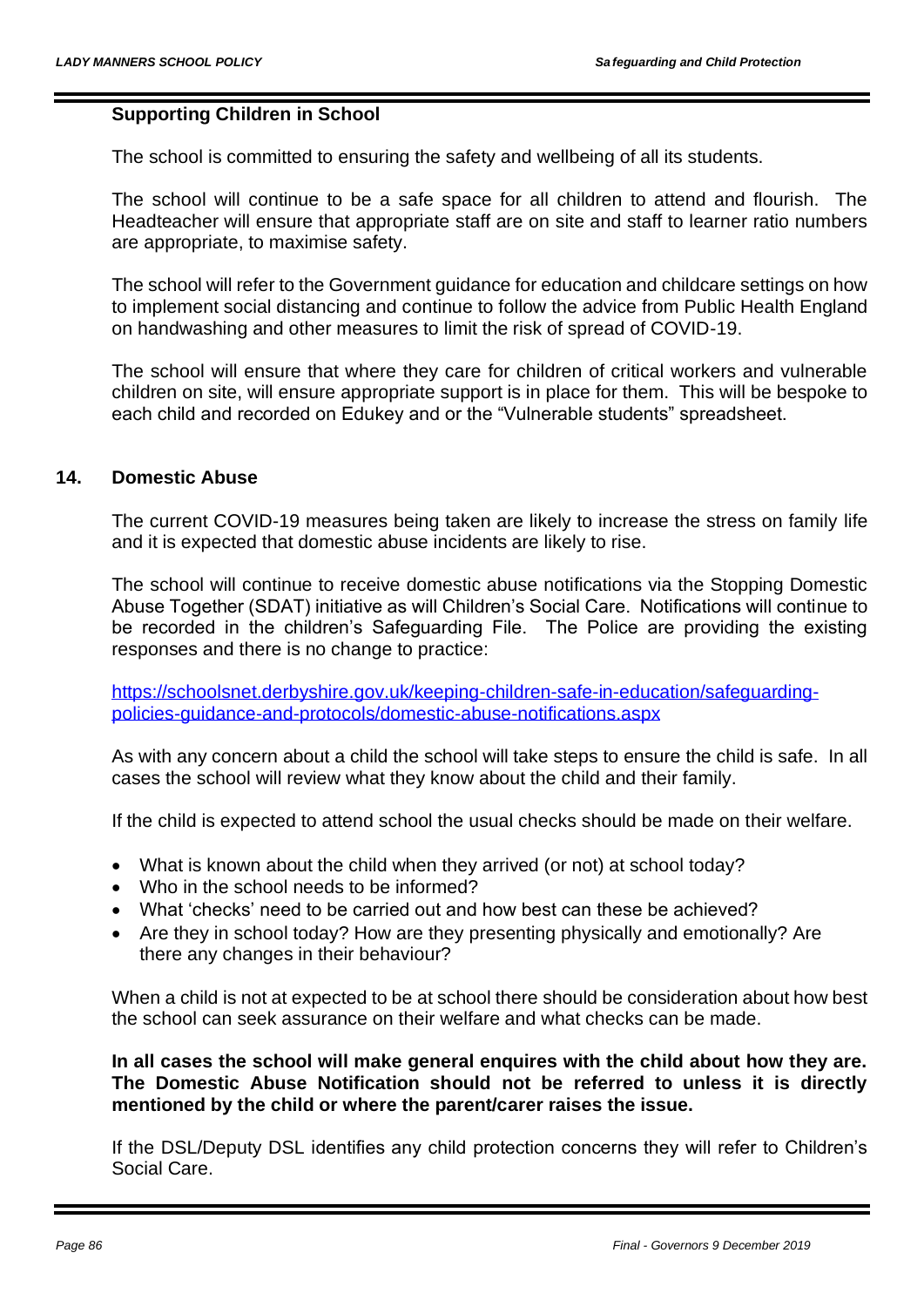Children's Social Care will also review the incident and will liaise with the school where there are Child Protection concerns about the safety of the child.

Where the DSL has identified a child to be on the edge of Social Care support; or who would normally receive pastoral type support in school, they should ensure that a robust contact plan and risk assessment is in place for that child or young person.

Details of this plan must be recorded on Edukey and/or the "Vulnerable students" spreadsheet as should a record of contacts that have been made.

The contact plans can include; remote contact, phone contact, door step visits. Other individualised contact methods should be considered and recorded. The school and its DSL will work closely with all stakeholders to maximise the effectiveness of any contact plan.

This plan and risk assessments must be reviewed regularly (at least once a fortnight) and where concerns arise, the DSL will consider any referrals as appropriate.

# **15. Staff Recruitment, Movement of Staff, Training and Induction**

## **Recruiting New Staff and Volunteers**

- The school will continue to recognise the importance of robust safer recruitment procedures, so that adults and volunteers who work in our school are safe to work with children.
- The school will continue to follow safer recruitment procedures, and Part 3 of Keeping Children Safe in Education.
- In urgent cases, when validating proof of identity documents to apply for a DBS check, the school will initially accept verification of scanned documents via online video link, rather than being in physical possession of the original documents. This approach is in line with revised guidance from the DBS.
- New staff must still present the original documents when they first attend work at the school.
- The school will continue to undertake the usual checks on new volunteers, and to carry out Risk Assessments to decide whether volunteers who are not in regulated activity should have an enhanced DBS check, in accordance with paragraphs 167-172 of Keeping Children Safe in Education.
- Where new staff are recruited, or new volunteers enter the school, they will continue to be provided with a Safeguarding Induction.

It remains essential that people who are unsuitable are not allowed to enter the children's workforce or gain access to children. When recruiting new staff, the school will continue to follow the relevant Safer Recruitment Processes for their setting, including, as appropriate, relevant sections in Part 3 of Keeping Children Safe in Education (2019) (KCSIE).

In response to COVID-19, the Disclosure and Barring Service (DBS) has made changes to its guidance on standard and enhanced DBS ID checking to minimise the need for face to face contact.

Where the school is utilising volunteers, they will continue to follow the checking and risk assessment process as set out in paragraphs 167 to 172 of KCSIE. Under no circumstances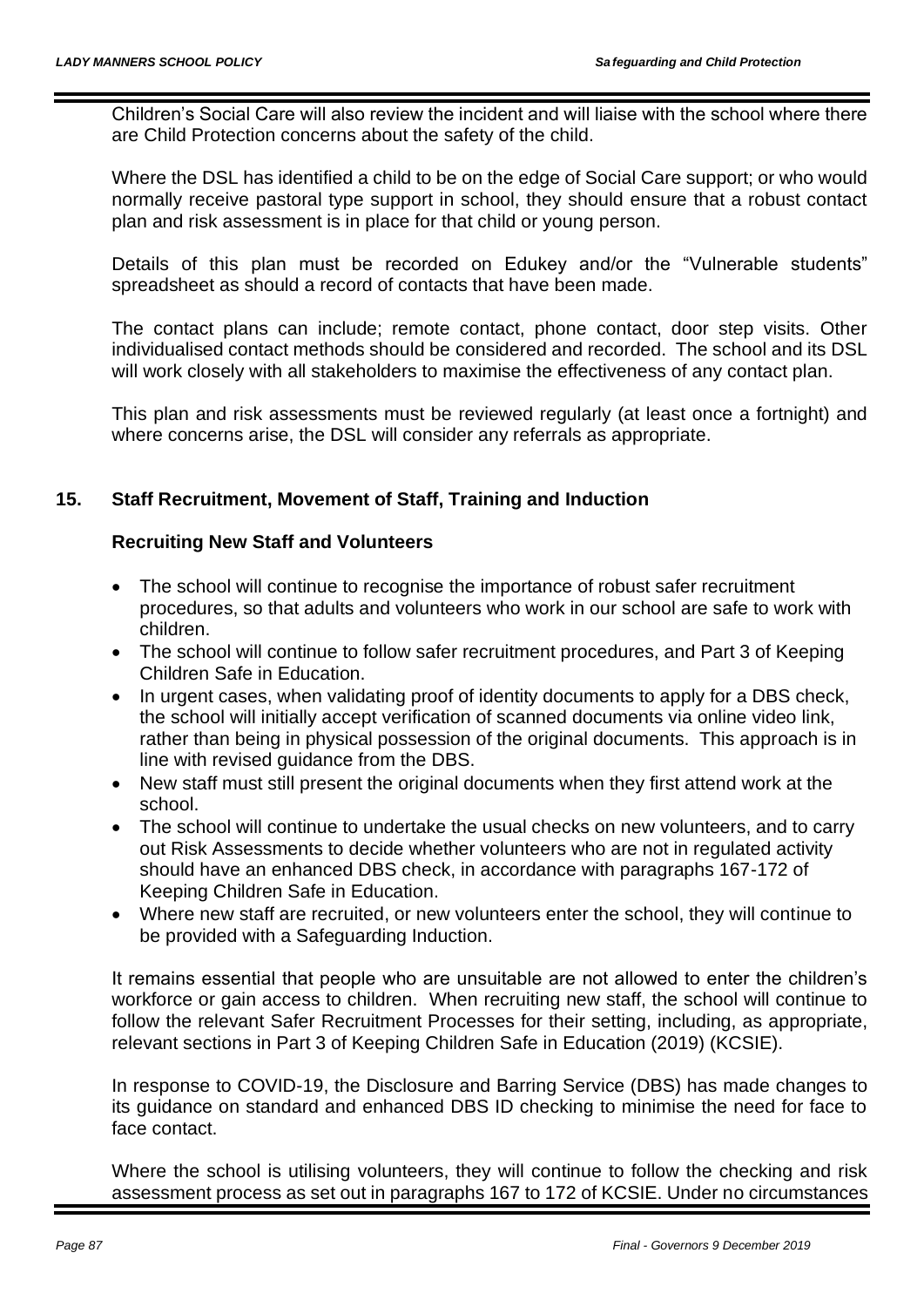will a volunteer who has not been checked be left unsupervised or allowed to work in regulated activity.

#### **Staff 'on loan' from Other Schools**

If staff are deployed from another education or children's workforce setting the school will take into account the DfE supplementary guidance on Safeguarding Children during the COVID-19 pandemic and will accept portability by seeking assurances from the current employer in writing that;

- the individual has been subject to an enhanced DBS and Children's Barred List check
- there are no known concerns about the individual's suitability to work with children
- there is no ongoing disciplinary investigation relating to that individual

As well as seeking assurance from the 'loaning' School that staff have had the appropriate checks; the School will also assess the risks of staff 'on loan' working in the School.

The school will also use the DBS Update Service, where these staff have signed up to it, to check for any new information.

#### **Safeguarding Induction and Training**

The school will make sure loaned staff and volunteers are aware of changes to the procedures and local School arrangements.

New staff and volunteers will continue to receive:

- A Safeguarding Induction
- A copy of the Schools/Colleges Child Protection Safeguarding Policy (and this addendum)
- Keeping Children Safe in Education (part 1)

The school will decide on a case by case basis what level of Safeguarding Induction staff 'on loan' need. In most cases, this will be:

- A copy of the School Child Protection/Safeguarding Policy and this addendum
- Confirmation of local processes
- Confirmation of DSL arrangements

The school will pay regard to:

Visitors and External Contributors Policy, issued to all Derbyshire education settings: [https://schoolsnet.derbyshire.gov.uk/keeping-children-safe-in-education/safeguarding](https://schoolsnet.derbyshire.gov.uk/keeping-children-safe-in-education/safeguarding-policies-guidance-and-protocols/safeguarding-model-policies.aspx)[policies-guidance-and-protocols/safeguarding-model-policies.aspx](https://schoolsnet.derbyshire.gov.uk/keeping-children-safe-in-education/safeguarding-policies-guidance-and-protocols/safeguarding-model-policies.aspx)

## **16. Keeping Records of who is on Site**

Whilst acknowledging the challenge of the current environment, it is essential from a safeguarding perspective that any school is aware on any given day which staff/volunteers will be in the School. They will also ensure that appropriate checks have been carried out,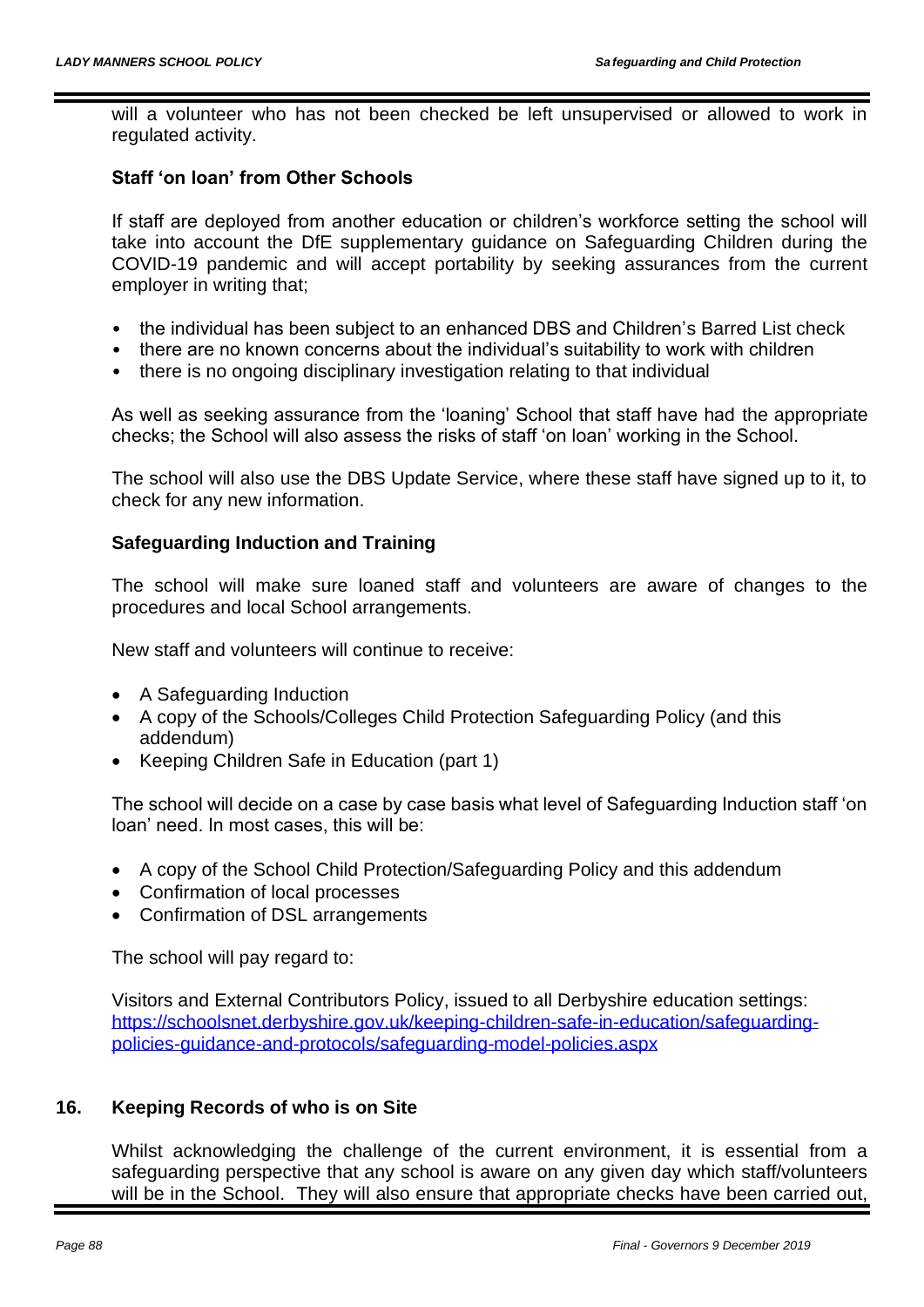especially for anyone engaging in regulated activity. The school will continue to keep the Single Central Record (SCR) up to date as outlined in paragraphs 148 to 156 in KCSIE.

Everyone who will be working or volunteering in school on a given day will be asked to sign in at reception.

## **17. Concerns about a staff member or volunteer**

The school will continue to follow the principles set out in Part 4 of Keeping Children Safe in Education, the School Policies and the local Multi-Agency Safeguarding Children Procedures, [Managing Allegations against Staff, Carers and Volunteers.](https://derbyshirescbs.proceduresonline.com/p_alleg_staff_carer_volunteer.html)

Staff should continue to act on any concerns they have immediately. There are no practice changes as to how a referral is made to the Derbyshire LADO. Forms are completed and sent into: [Professional.Allegations@derbyshire.gov.uk](mailto:Professional.Allegations@derbyshire.gov.uk)

The school will continue to follow their legal duty to refer to the Disclosure and Barring Service (DBS) anyone who has harmed or poses a risk of harm to a child or vulnerable adult. Full details can be found at paragraph 163 of KCSIE.

The school will continue to refer potential cases of teacher misconduct to the Teaching Regulation Agency as per paragraph 166 of KCSIE. This will be undertaken via the email address Misconduct. Teacher@education.gov.uk for the duration of the COVID-19 period, in line with government guidance.

#### **Staff Absence**

Where the school has concerns about the impact of staff absence – such as our Designated Safeguarding Lead or First Aiders, this will be discussed immediately with the Headteacher.

#### **18. Monitoring Arrangements**

This policy will be reviewed and updated as Guidance from the Local Safeguarding Partners, other relevant agencies or DfE is received, and as a minimum every 4 weeks by Cassandra Osborn, Assistant Headteacher. At every review, it will be approved by the full governing board.

#### **19. Links with other policies**

This policy links to the following policies and procedures:

- Child Protection/Safeguarding
- Staff Code of Conduct
- Health and Safety
- Behaviour Management, including Mental Health and Behaviour, Bullying/Online Bullying and Prejudice-Based Bullying as well as the use of reasonable force/physical intervention, including the increased vulnerability of children with Special Education Needs (SEN) or disabilities and equality duties